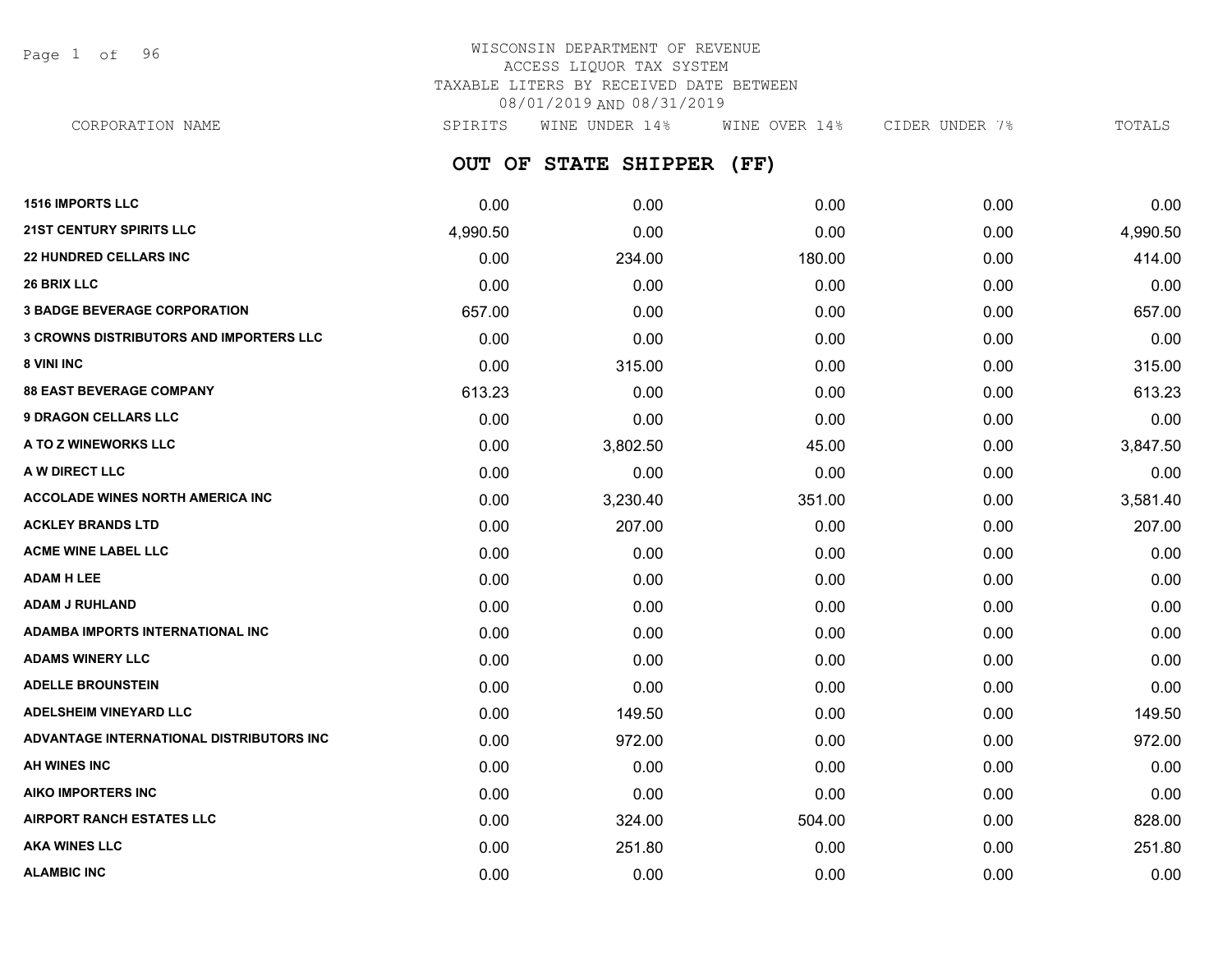Page 2 of 96

| CORPORATION NAME                       | SPIRITS  | WINE UNDER 14% | WINE OVER 14% | CIDER UNDER 7% | TOTALS    |
|----------------------------------------|----------|----------------|---------------|----------------|-----------|
| ALBERT BICHOT USA LLC                  | 0.00     | 0.00           | 0.00          | 0.00           | 0.00      |
| ALEJANDRO BULGHERONI ESTATE LLC        | 0.00     | 0.00           | 0.00          | 0.00           | 0.00      |
| ALEXANDRIA NICOLE CELLARS LLC          | 0.00     | 0.00           | 0.00          | 0.00           | 0.00      |
| ALL BRAZILIAN IMPORT & EXPORT INC      | 0.00     | 279.00         | 0.00          | 0.00           | 279.00    |
| <b>ALLIED IMPORTERS USA LTD</b>        | 0.00     | 0.00           | 0.00          | 0.00           | 0.00      |
| <b>ALLORO VINEYARD INC</b>             | 0.00     | 0.00           | 0.00          | 0.00           | 0.00      |
| <b>ALLTECH'S BEVERAGE DIVISION LLC</b> | 139.50   | 0.00           | 0.00          | 0.00           | 139.50    |
| <b>ALPHA &amp; OMEGA WINERY LLC</b>    | 0.00     | 0.00           | 0.00          | 0.00           | 0.00      |
| ALPHA MARKETING NETWORK INC            | 0.00     | 504.00         | 195.00        | 0.00           | 699.00    |
| <b>ALTAMAR BRANDS LLC</b>              | 54.00    | 0.00           | 0.00          | 0.00           | 54.00     |
| <b>ALTAMURA WINERY INC</b>             | 0.00     | 0.00           | 0.00          | 0.00           | 0.00      |
| <b>AMAVI CELLARS LLC</b>               | 0.00     | 0.00           | 0.00          | 0.00           | 0.00      |
| <b>AMBRABEV LLC</b>                    | 0.00     | 0.00           | 0.00          | 0.00           | 0.00      |
| <b>AMERICAN BEVERAGE CORP</b>          | 0.00     | 28,159.91      | 0.00          | 0.00           | 28,159.91 |
| <b>AMERICAN ESTATES WINES INC</b>      | 0.00     | 0.00           | 0.00          | 0.00           | 0.00      |
| AMERICAN NORTHWEST DISTRIBUTORS INC    | 0.00     | 492.00         | 0.00          | 0.00           | 492.00    |
| AMERICAN VINTAGE BEVERAGE INC.         | 1,890.00 | 0.00           | 0.00          | 0.00           | 1,890.00  |
| <b>AMERICAN VINTNERS LLC</b>           | 0.00     | 1,629.00       | 1,314.00      | 0.00           | 2,943.00  |
| <b>AMERICAN WINE TRADE INC</b>         | 0.00     | 315.00         | 0.00          | 0.00           | 315.00    |
| <b>AMICUS CELLARS LLC</b>              | 0.00     | 0.00           | 0.00          | 0.00           | 0.00      |
| <b>AMIR PEAY</b>                       | 0.00     | 0.00           | 0.00          | 0.00           | 0.00      |
| AMRUSS, INC.                           | 135.00   | 0.00           | 0.00          | 0.00           | 135.00    |
| <b>AMUSE BOUCHE LLC</b>                | 0.00     | 0.00           | 0.00          | 0.00           | 0.00      |
| ANCHOR DISTILLING COMPANY LLC          | 3,578.35 | 8.97           | 0.00          | 0.00           | 3,587.32  |
| <b>ANCIEN WINES INC</b>                | 0.00     | 0.00           | 27.00         | 0.00           | 27.00     |
| <b>ANCIENT PEAK INC</b>                | 0.00     | 0.00           | 0.00          | 0.00           | 0.00      |
| ANDERSONS CONN VALLEY WINERY INC       | 0.00     | 0.00           | 0.00          | 0.00           | 0.00      |
| <b>ANDIS WINES LLC</b>                 | 0.00     | 0.00           | 0.00          | 0.00           | 0.00      |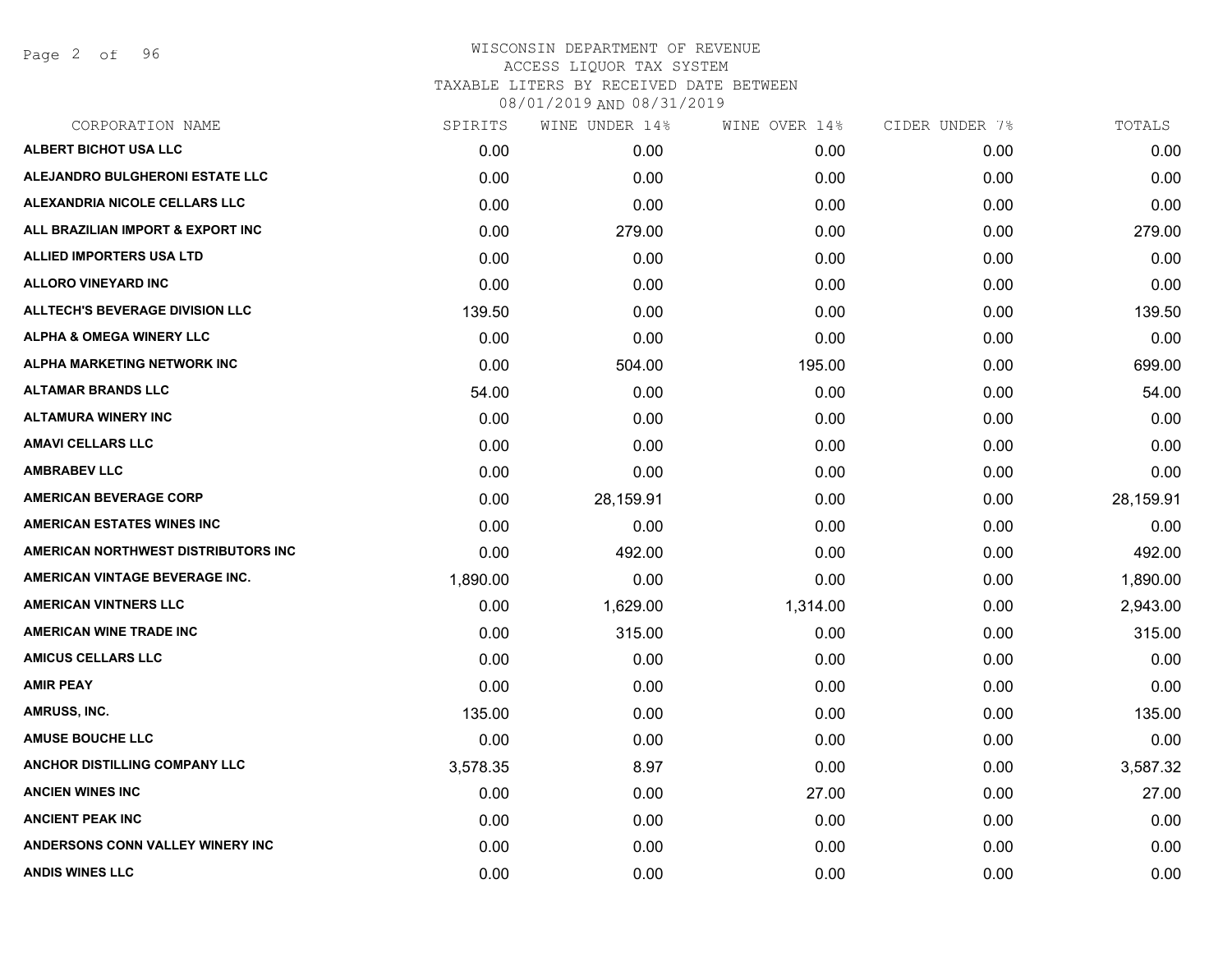Page 3 of 96

## WISCONSIN DEPARTMENT OF REVENUE ACCESS LIQUOR TAX SYSTEM TAXABLE LITERS BY RECEIVED DATE BETWEEN

| CORPORATION NAME                       | SPIRITS   | WINE UNDER 14% | WINE OVER 14% | CIDER UNDER 7% | TOTALS    |
|----------------------------------------|-----------|----------------|---------------|----------------|-----------|
| <b>ANDREW FOX</b>                      | 0.00      | 0.00           | 0.00          | 0.00           | 0.00      |
| <b>ANDREW T BECKSTOFFER</b>            | 0.00      | 600.75         | 1,008.00      | 0.00           | 1,608.75  |
| <b>ANGELA OSBORNE</b>                  | 0.00      | 0.00           | 0.00          | 0.00           | 0.00      |
| <b>ANHEUSER-BUSCH COMPANIES LLC</b>    | 0.00      | 0.00           | 0.00          | 15,631.42      | 15,631.42 |
| <b>ANNE HUBATCH</b>                    | 0.00      | 0.00           | 0.00          | 0.00           | 0.00      |
| <b>ANTHONY BOZZANO</b>                 | 0.00      | 0.00           | 0.00          | 0.00           | 0.00      |
| <b>ANTHONY M TRUCHARD</b>              | 0.00      | 0.00           | 378.00        | 0.00           | 378.00    |
| <b>ANTIPODEAN WINES LLC</b>            | 0.00      | 819.00         | 0.00          | 0.00           | 819.00    |
| <b>APOLOGUE LLC</b>                    | 0.00      | 0.00           | 0.00          | 0.00           | 0.00      |
| <b>APOSTROPHE BRANDS LLC</b>           | 1,134.00  | 0.00           | 0.00          | 0.00           | 1,134.00  |
| <b>APPELLATION TRADING COMPANY LLC</b> | 0.00      | 0.00           | 0.00          | 0.00           | 0.00      |
| <b>APPELLATIONS LP</b>                 | 0.00      | 0.00           | 0.00          | 0.00           | 0.00      |
| <b>ARANO LLC</b>                       | 0.00      | 234.00         | 0.00          | 0.00           | 234.00    |
| <b>ARCHANA A DAVE</b>                  | 0.00      | 0.00           | 0.00          | 0.00           | 0.00      |
| <b>ARCHER ROOSE INC</b>                | 0.00      | 0.00           | 0.00          | 0.00           | 0.00      |
| AREL GROUP WINE & SPIRITS INC          | 0.00      | 0.00           | 0.00          | 0.00           | 0.00      |
| <b>ARETE WINES LLC</b>                 | 0.00      | 0.00           | 0.00          | 0.00           | 0.00      |
| <b>ARIETTA INC</b>                     | 0.00      | 0.00           | 0.00          | 0.00           | 0.00      |
| <b>ARNOLD ANTON CARLSON</b>            | 0.00      | 1,349.97       | 0.00          | 0.00           | 1,349.97  |
| <b>ARNOT-ROBERTS LLC</b>               | 0.00      | 0.00           | 0.00          | 0.00           | 0.00      |
| <b>ARPENT LLC</b>                      | 0.00      | 0.00           | 0.00          | 0.00           | 0.00      |
| <b>ARTISANAL DISTILLATES INC.</b>      | 0.00      | 0.00           | 0.00          | 0.00           | 0.00      |
| <b>ARTISANAL IMPORTS INC</b>           | 0.00      | 0.00           | 0.00          | 0.00           | 0.00      |
| <b>ASAP IMPORTS CO.</b>                | 68.11     | 81.01          | 0.00          | 0.00           | 149.12    |
| <b>ASCENT WINES INC</b>                | 0.00      | 0.00           | 0.00          | 0.00           | 0.00      |
| <b>ASSOCIATED BREWING COMPANY</b>      | 16,829.94 | 0.00           | 0.00          | 0.00           | 16,829.94 |
| <b>ASV WINES INC</b>                   | 0.00      | 603.00         | 126.00        | 0.00           | 729.00    |
| ATHENEE IMPORTERS & DISTRIBUTORS LTD   | 0.00      | 135.00         | 0.00          | 0.00           | 135.00    |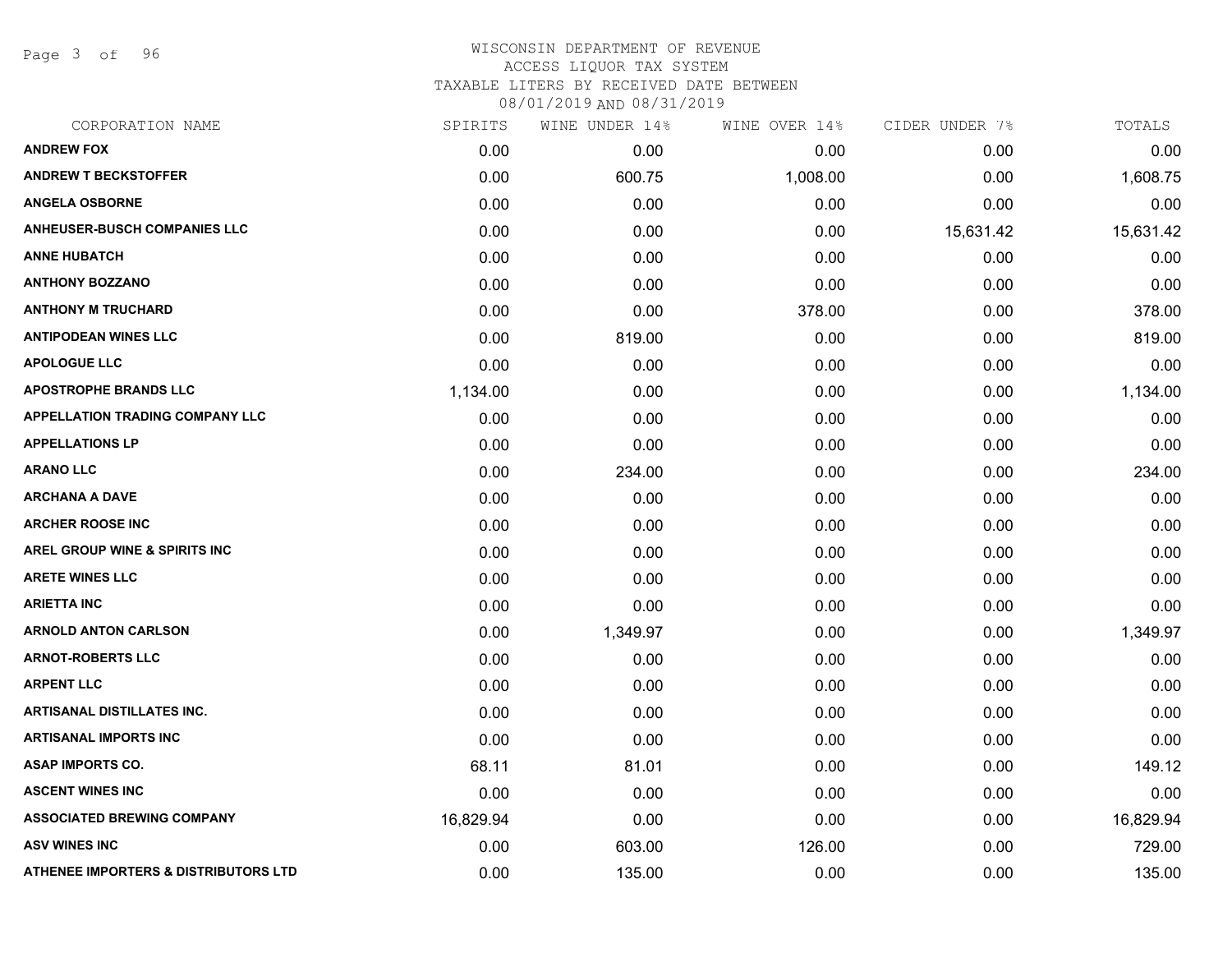Page 4 of 96

## WISCONSIN DEPARTMENT OF REVENUE ACCESS LIQUOR TAX SYSTEM TAXABLE LITERS BY RECEIVED DATE BETWEEN

| CORPORATION NAME                           | SPIRITS    | WINE UNDER 14% | WINE OVER 14% | CIDER UNDER 7% | TOTALS     |
|--------------------------------------------|------------|----------------|---------------|----------------|------------|
| <b>ATLAS WINE COMPANY LLC</b>              | 0.00       | 926.00         | 0.00          | 0.00           | 926.00     |
| <b>ATOMIC BRANDS INC</b>                   | 16,829.94  | 0.00           | 0.00          | 0.00           | 16,829.94  |
| <b>AUGUST WINE GROUP LLC</b>               | 0.00       | 0.00           | 0.00          | 0.00           | 0.00       |
| <b>AUSTIN WHISKEY COMPANY, LLC</b>         | 0.00       | 0.00           | 0.00          | 0.00           | 0.00       |
| <b>AUSTRAL WINES LLC</b>                   | 0.00       | 373.50         | 0.00          | 0.00           | 373.50     |
| <b>AV BRANDS INC</b>                       | 0.00       | 809.92         | 0.00          | 0.00           | 809.92     |
| <b>AVA FOOD LABS, INC</b>                  | 0.00       | 0.00           | 0.00          | 0.00           | 0.00       |
| AVV WINERY CO LLC                          | 0.00       | 81.00          | 0.00          | 0.00           | 81.00      |
| <b>AXIOS INC</b>                           | 0.00       | 0.00           | 0.00          | 0.00           | 0.00       |
| <b>AZZURRE SPIRITS CORPORATION</b>         | 0.00       | 0.00           | 0.00          | 0.00           | 0.00       |
| <b>B &amp; I OVERSEAS TRADING INC</b>      | 0.00       | 0.00           | 0.00          | 0.00           | 0.00       |
| <b>B UNITED INTERNATIONAL INC</b>          | 8.52       | 0.00           | 112.70        | 9.01           | 130.23     |
| <b>B. NEKTAR LLC</b>                       | 0.00       | 290.00         | 0.00          | 1,550.00       | 1,840.00   |
| <b>BACARDI U.S.A., INC.</b>                | 178,998.00 | 256.34         | 237.00        | 0.00           | 179,491.34 |
| <b>BACCHUS TECHNOLOGIES LLC</b>            | 0.00       | 1,539.00       | 0.00          | 0.00           | 1,539.00   |
| <b>BACIO DIVINO CELLARS LLC</b>            | 0.00       | 0.00           | 0.00          | 0.00           | 0.00       |
| <b>BADGER MOUNTAIN INC</b>                 | 0.00       | 648.00         | 0.00          | 0.00           | 648.00     |
| <b>BALCONES DISTILLING LLC</b>             | 0.00       | 0.00           | 0.00          | 0.00           | 0.00       |
| <b>BANFI PRODUCTS CORPORATION</b>          | 0.00       | 1,314.00       | 0.00          | 0.00           | 1,314.00   |
| <b>BANSHEE WINES LLC</b>                   | 0.00       | 1,626.00       | 252.00        | 0.00           | 1,878.00   |
| <b>BANVILLE &amp; JONES WINE MERCHANTS</b> | 36.00      | 1,437.50       | 31.50         | 0.00           | 1,505.00   |
| <b>BANZAI BEVERAGE CORPORATION</b>         | 0.00       | 0.00           | 0.00          | 0.00           | 0.00       |
| <b>BARGETTOS SANTA CRUZ WINERY INC</b>     | 0.00       | 0.00           | 0.00          | 0.00           | 0.00       |
| <b>BARLOW VINEYARDS LLC</b>                | 0.00       | 0.00           | 0.00          | 0.00           | 0.00       |
| <b>BARNARD GRIFFIN INC</b>                 | 0.00       | 0.00           | 0.00          | 0.00           | 0.00       |
| <b>BARNETT VINEYARDS LP</b>                | 0.00       | 0.00           | 0.00          | 0.00           | 0.00       |
| <b>BARON FRANCOIS LTD</b>                  | 0.00       | 0.00           | 0.00          | 0.00           | 0.00       |
| <b>BATTAGLIA DISTRIBUTING CORP INC</b>     | 0.00       | 668.01         | 47.89         | 0.00           | 715.90     |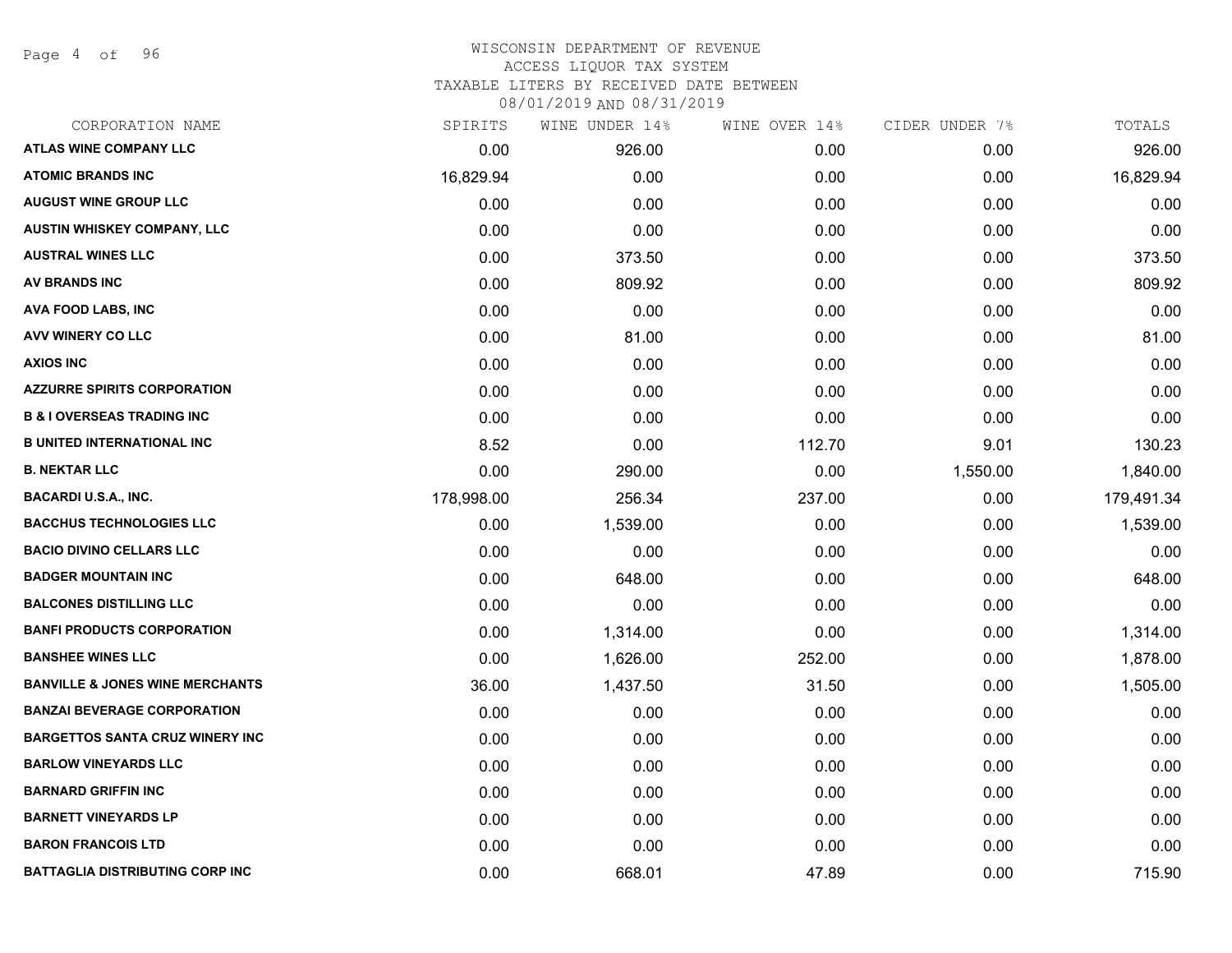Page 5 of 96

## WISCONSIN DEPARTMENT OF REVENUE ACCESS LIQUOR TAX SYSTEM

TAXABLE LITERS BY RECEIVED DATE BETWEEN

| CORPORATION NAME                                 | SPIRITS | WINE UNDER 14% | WINE OVER 14% | CIDER UNDER 7% | TOTALS   |
|--------------------------------------------------|---------|----------------|---------------|----------------|----------|
| <b>BAUM WINE IMPORTS INC</b>                     | 90.00   | 3,729.00       | 780.00        | 0.00           | 4,599.00 |
| <b>BEATBOX BEVERAGES LLC</b>                     | 0.00    | 0.00           | 0.00          | 0.00           | 0.00     |
| <b>BEATBOX BEVERAGES LLC</b>                     | 0.00    | 0.00           | 0.00          | 0.00           | 0.00     |
| <b>BEAUX FRERES LLC</b>                          | 0.00    | 0.00           | 0.00          | 0.00           | 0.00     |
| <b>BEDFORD &amp; GROVE LLC</b>                   | 0.00    | 0.00           | 0.00          | 0.00           | 0.00     |
| <b>BEDROCK WINE COMPANY LP</b>                   | 0.00    | 0.00           | 0.00          | 0.00           | 0.00     |
| <b>BENDISTILLERY INC</b>                         | 0.00    | 0.00           | 0.00          | 0.00           | 0.00     |
| <b>BENNETT LANE WINERY LLC</b>                   | 0.00    | 0.00           | 0.00          | 0.00           | 0.00     |
| <b>BENOVIA WINERY LLC</b>                        | 0.00    | 0.00           | 0.00          | 0.00           | 0.00     |
| <b>BEPPE &amp; THE ARCHITECT LLC</b>             | 0.00    | 0.00           | 0.00          | 0.00           | 0.00     |
| <b>BERGSTROM WINES LLC</b>                       | 0.00    | 22.50          | 0.00          | 0.00           | 22.50    |
| <b>BERNARDUS LLC</b>                             | 0.00    | 0.00           | 0.00          | 0.00           | 0.00     |
| BETHEL HEIGHTS VINEYARD INC                      | 0.00    | 0.00           | 0.00          | 0.00           | 0.00     |
| BETTER BRANDS INTERNATIONAL                      | 0.00    | 670.50         | 223.50        | 0.00           | 894.00   |
| <b>BETZ CELLARS LLC</b>                          | 0.00    | 0.00           | 0.00          | 0.00           | 0.00     |
| <b>BEVERAGE BROTHERS INC</b>                     | 0.00    | 0.00           | 0.00          | 0.00           | 0.00     |
| BEVERAGE GROUP INTERNATIONAL LLC                 | 0.00    | 243.00         | 0.00          | 0.00           | 243.00   |
| <b>BEVERAGE SOLUTIONS &amp; LOGISTICS INC</b>    | 0.00    | 0.00           | 0.00          | 0.00           | 0.00     |
| <b>BIAGIO CRU &amp; ESTATE WINES LLC</b>         | 0.00    | 0.00           | 0.00          | 0.00           | 0.00     |
| BIEN NACIDO VINEYARDS OF RANCHO TEPUSQUET<br>LP. | 0.00    | 0.00           | 0.00          | 0.00           | 0.00     |
| <b>BIGHORN CELLARS LLC</b>                       | 0.00    | 0.00           | 126.00        | 0.00           | 126.00   |
| <b>BILTMORE ESTATE WINE COMPANY</b>              | 0.00    | 0.00           | 0.00          | 0.00           | 0.00     |
| <b>BLACK ROCK SPIRITS LLC</b>                    | 193.50  | 0.00           | 0.00          | 0.00           | 193.50   |
| <b>BLACKBIRD VINEYARDS LLC</b>                   | 0.00    | 252.00         | 526.50        | 0.00           | 778.50   |
| <b>BLAKE FARMS HARD APPLE CIDER LLC</b>          | 0.00    | 645.41         | 0.00          | 5,290.75       | 5,936.16 |
| <b>BLAUM BROS DISTILLING CO LLC</b>              | 114.17  | 0.00           | 0.00          | 0.00           | 114.17   |
| <b>BLUE FARM, LLC</b>                            | 0.00    | 0.00           | 0.00          | 0.00           | 0.00     |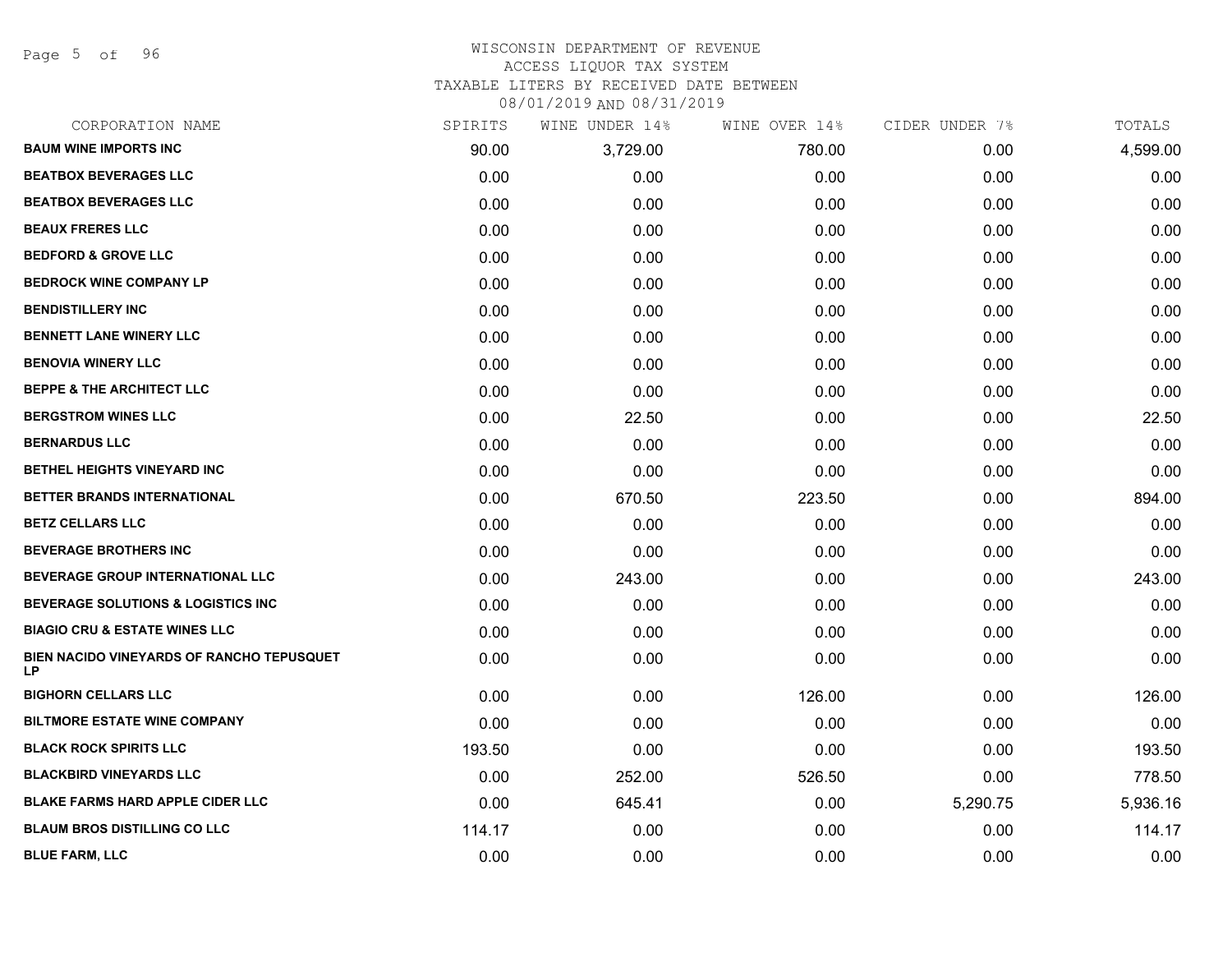| CORPORATION NAME                               | SPIRITS    | WINE UNDER 14% | WINE OVER 14% | CIDER UNDER 7% | TOTALS     |
|------------------------------------------------|------------|----------------|---------------|----------------|------------|
| <b>BLUE RIDGE DISTILLING CO INC</b>            | 0.00       | 0.00           | 0.00          | 0.00           | 0.00       |
| <b>BNA WINE GROUP LLC</b>                      | 0.00       | 1,395.00       | 243.00        | 0.00           | 1,638.00   |
| <b>BOEGER WINERY INC</b>                       | 0.00       | 36.00          | 0.00          | 0.00           | 36.00      |
| <b>BOGLE VINEYARDS INC</b>                     | 0.00       | 19,656.00      | 11,484.00     | 0.00           | 31,140.00  |
| <b>BONANNO VINTNERS LLC</b>                    | 0.00       | 63.00          | 189.00        | 0.00           | 252.00     |
| <b>BONNY DOON WINERY INC</b>                   | 0.00       | 108.00         | 0.00          | 0.00           | 108.00     |
| <b>BOOKER VINEYARD &amp; WINERY</b>            | 0.00       | 0.00           | 0.00          | 0.00           | 0.00       |
| <b>BOSTON BEER CORPORATION</b>                 | 0.00       | 0.00           | 0.00          | 131,659.46     | 131,659.46 |
| <b>BOUCHAINE VINEYARDS INC</b>                 | 0.00       | 0.00           | 0.00          | 0.00           | 0.00       |
| <b>BOUNDARY BREAKS LLC</b>                     | 0.00       | 0.00           | 0.00          | 0.00           | 0.00       |
| <b>BOUTINOT USA INC</b>                        | 0.00       | 0.00           | 0.00          | 0.00           | 0.00       |
| <b>BRASSFIELD ESTATE WINERY LLC</b>            | 0.00       | 0.00           | 315.00        | 0.00           | 315.00     |
| <b>BRAZOS WINE IMPORTS LLC</b>                 | 0.00       | 2,547.00       | 54.00         | 0.00           | 2,601.00   |
| <b>BRIAN CARTER CELLARS LLC</b>                | 0.00       | 0.00           | 0.00          | 0.00           | 0.00       |
| <b>BRICKELL WINES LLC</b>                      | 0.00       | 0.00           | 0.00          | 0.00           | 0.00       |
| <b>BRIDGEVIEW VINEYARDS INC</b>                | 0.00       | 0.00           | 0.00          | 0.00           | 0.00       |
| <b>BRIGHT CELLARS INC</b>                      | 0.00       | 126.00         | 0.00          | 0.00           | 126.00     |
| <b>BROADBENT SELECTIONS INC</b>                | 0.00       | 661.50         | 0.00          | 0.00           | 661.50     |
| <b>BRONCO WINE COMPANY</b>                     | 0.00       | 87,499.60      | 648.00        | 0.00           | 88,147.60  |
| <b>BROTHERS INTERNATIONAL FOOD CORPORATION</b> | 0.00       | 0.00           | 0.00          | 0.00           | 0.00       |
| <b>BROVO SPIRITS LLC</b>                       | 0.00       | 0.00           | 0.00          | 0.00           | 0.00       |
| <b>BROWNE FAMILY WINES LLC</b>                 | 0.00       | 0.00           | 0.00          | 0.00           | 0.00       |
| <b>BROWN-FORMAN CORPORATION</b>                | 186,062.10 | 12,269.81      | 54.00         | 0.00           | 198,385.91 |
| <b>BRUTOCAO CELLARS LP</b>                     | 0.00       | 0.00           | 0.00          | 0.00           | 0.00       |
| <b>BRYN MAWR VINEYARDS INC</b>                 | 0.00       | 0.00           | 0.00          | 0.00           | 0.00       |
| <b>BUEHLER VINEYARDS INC</b>                   | 0.00       | 0.00           | 0.00          | 0.00           | 0.00       |
| <b>BULGARIAN MASTER VINTNERS LLC</b>           | 0.00       | 0.00           | 0.00          | 0.00           | 0.00       |
| <b>BULLY HILL VINEYARDS INC</b>                | 0.00       | 0.00           | 0.00          | 0.00           | 0.00       |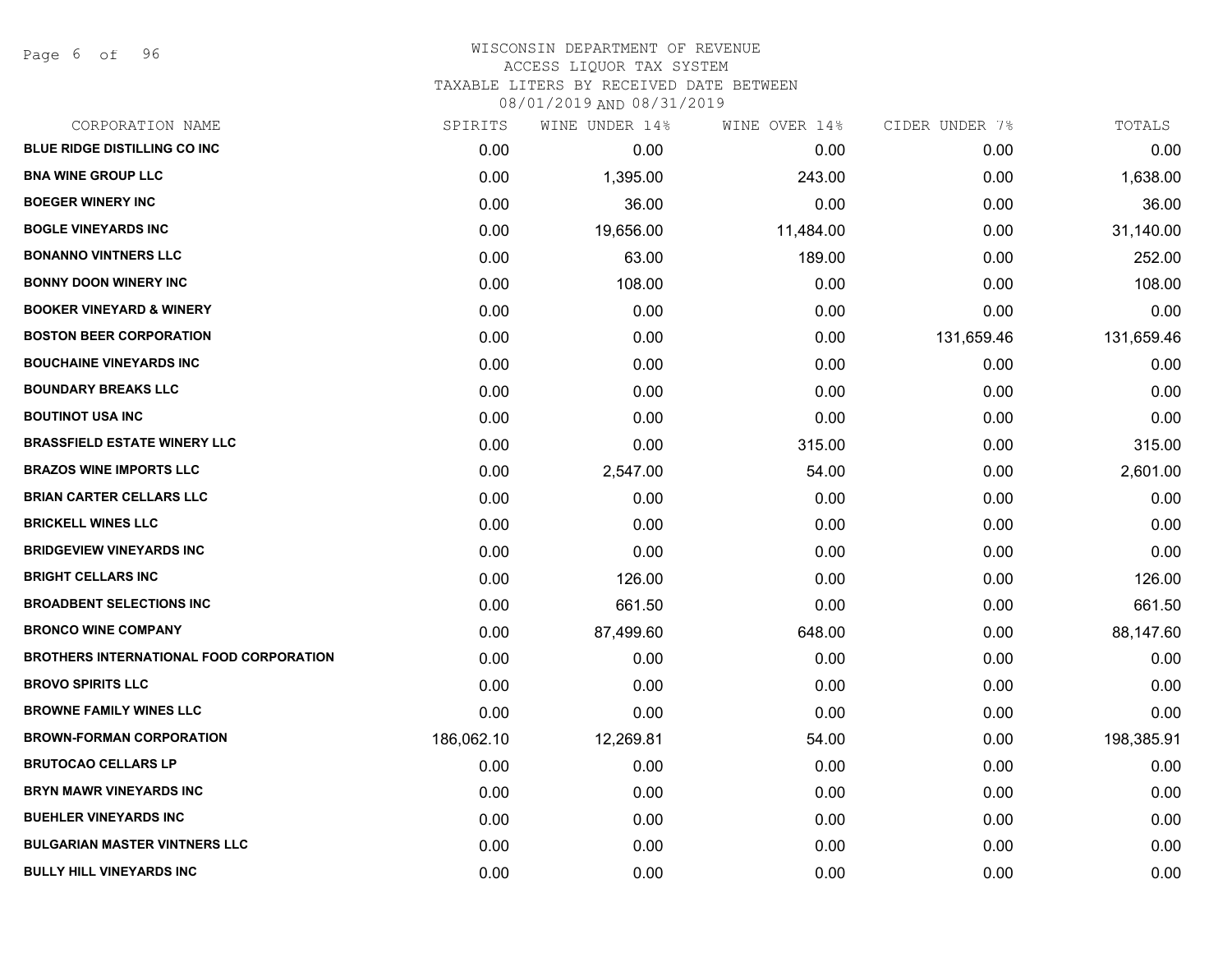Page 7 of 96

## WISCONSIN DEPARTMENT OF REVENUE ACCESS LIQUOR TAX SYSTEM

TAXABLE LITERS BY RECEIVED DATE BETWEEN

| CORPORATION NAME                            | SPIRITS   | WINE UNDER 14% | WINE OVER 14% | CIDER UNDER 7% | TOTALS    |
|---------------------------------------------|-----------|----------------|---------------|----------------|-----------|
| <b>BUONCRISTIANI WINE CO LLC</b>            | 0.00      | 0.00           | 0.00          | 0.00           | 0.00      |
| <b>BURGESS CELLARS INC</b>                  | 0.00      | 0.00           | 0.00          | 0.00           | 0.00      |
| <b>BUZZBALLZ LLC</b>                        | 2,138.40  | 1,296.00       | 0.00          | 0.00           | 3,434.40  |
| <b>BUZZBOX BEVERAGES INC</b>                | 0.00      | 0.00           | 0.00          | 0.00           | 0.00      |
| <b>BWSC LLC</b>                             | 0.00      | 0.00           | 0.00          | 0.00           | 0.00      |
| <b>BYMOFO LLC</b>                           | 0.00      | 0.00           | 0.00          | 0.00           | 0.00      |
| <b>C &amp; C WINE SERVICES INC</b>          | 0.00      | 0.00           | 0.00          | 0.00           | 0.00      |
| <b>C MONDAVI &amp; SONS</b>                 | 0.00      | 10,692.00      | 360.00        | 0.00           | 11,052.00 |
| <b>CABERNET CORP</b>                        | 0.00      | 1,746.00       | 9.00          | 0.00           | 1,755.00  |
| <b>CAFFO BEVERAGES INC</b>                  | 0.00      | 0.00           | 0.00          | 0.00           | 0.00      |
| <b>CAIN CELLARS INC</b>                     | 0.00      | 0.00           | 0.00          | 0.00           | 0.00      |
| <b>CAL VIN ENTERPRISES CORPORATION</b>      | 0.00      | 0.00           | 0.00          | 0.00           | 0.00      |
| <b>CALCAREOUS VINEYARD LLC</b>              | 0.00      | 0.00           | 0.00          | 0.00           | 0.00      |
| <b>CALIFORNIA CIDER COMPANY</b>             | 0.00      | 0.00           | 0.00          | 0.00           | 0.00      |
| <b>CALIFORNIA VINEYARDS INC</b>             | 40.50     | 0.00           | 0.00          | 0.00           | 40.50     |
| <b>CALIFORNIA WINE WORKS LLC</b>            | 0.00      | 0.00           | 0.00          | 0.00           | 0.00      |
| <b>CALLUNA VINEYARDS LLC</b>                | 0.00      | 0.00           | 0.00          | 0.00           | 0.00      |
| <b>CAMARDA CORP</b>                         | 0.00      | 0.00           | 9.00          | 0.00           | 9.00      |
| <b>CAMARENA IMPORTS LLC</b>                 | 0.00      | 0.00           | 0.00          | 0.00           | 0.00      |
| <b>CAMPARI AMERICA LLC</b>                  | 63,687.00 | 0.00           | 132.00        | 0.00           | 63,819.00 |
| <b>CAMPBELL &amp; MCGILL SELECTIONS LLC</b> | 0.00      | 0.00           | 0.00          | 0.00           | 0.00      |
| <b>CANNON RIVER WINERY LLC</b>              | 0.00      | 0.00           | 0.00          | 0.00           | 0.00      |
| <b>CAPARONE WINERY LLC</b>                  | 0.00      | 126.00         | 0.00          | 0.00           | 126.00    |
| <b>CAPE CLASSICS INC</b>                    | 0.00      | 1,377.00       | 0.00          | 0.00           | 1,377.00  |
| <b>CARDINAL SPIRITS LLC</b>                 | 1,363.20  | 0.00           | 0.00          | 0.00           | 1,363.20  |
| <b>CARDINAL WINE GROUP LLC</b>              | 0.00      | 0.00           | 0.00          | 0.00           | 0.00      |
| <b>CARDWELL HILL CELLARS LLC</b>            | 0.00      | 63.00          | 0.00          | 0.00           | 63.00     |
| <b>CARIBBEAN DISTILLERS LLC</b>             | 266.40    | 9,719.95       | 0.00          | 0.00           | 9,986.35  |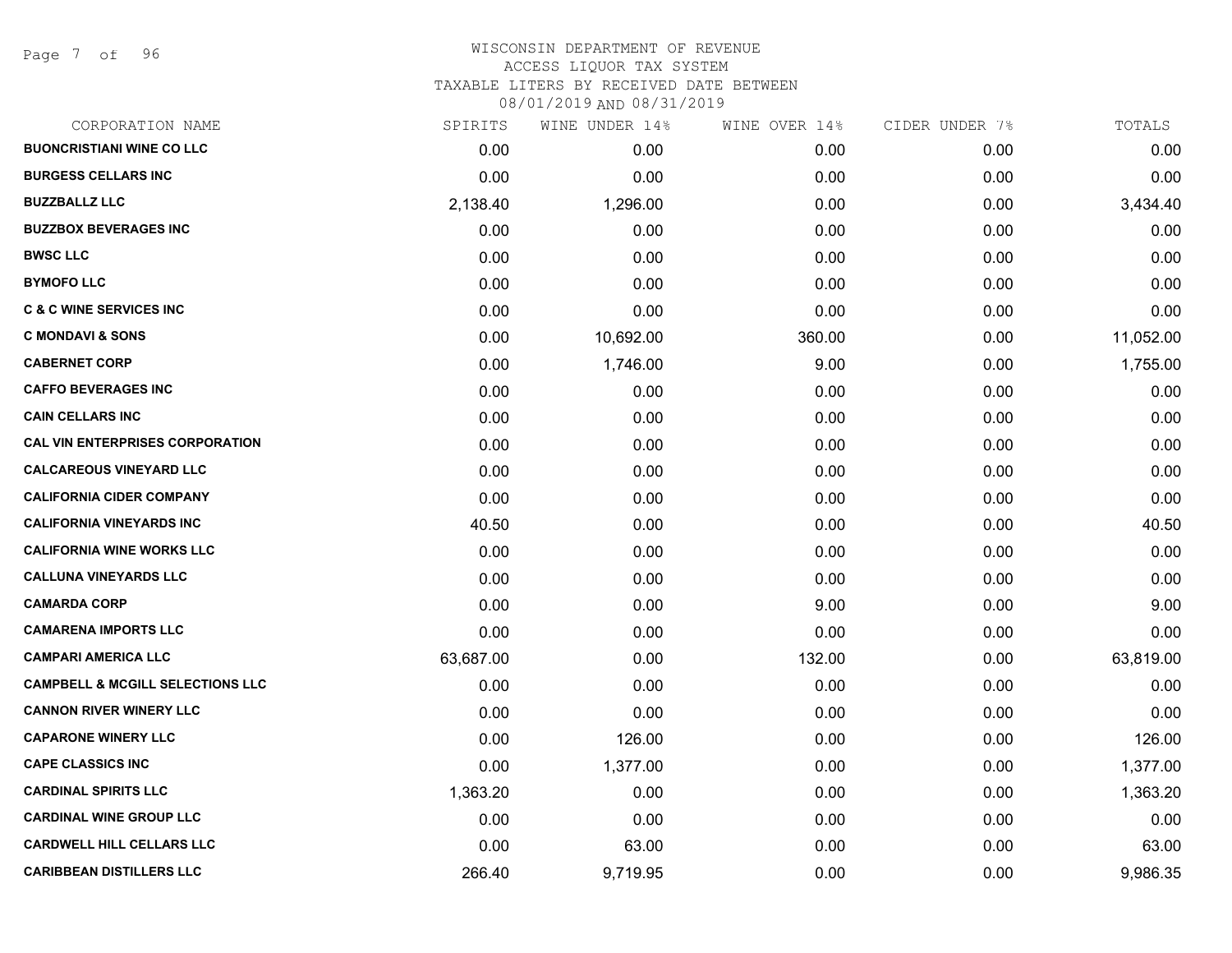Page 8 of 96

## WISCONSIN DEPARTMENT OF REVENUE ACCESS LIQUOR TAX SYSTEM TAXABLE LITERS BY RECEIVED DATE BETWEEN

| CORPORATION NAME                            | SPIRITS   | WINE UNDER 14% | WINE OVER 14% | CIDER UNDER 7% | TOTALS    |
|---------------------------------------------|-----------|----------------|---------------|----------------|-----------|
| <b>CARIBBEAN SPIRITS INC</b>                | 0.00      | 0.00           | 0.00          | 0.00           | 0.00      |
| <b>CARL THOMA</b>                           | 0.00      | 378.00         | 0.00          | 0.00           | 378.00    |
| <b>CARLOS HUBNER-ARTETA</b>                 | 0.00      | 0.00           | 0.00          | 0.00           | 0.00      |
| <b>CARLSON VINEYARDS INC</b>                | 0.00      | 1,503.00       | 0.00          | 0.00           | 1,503.00  |
| <b>CAROLINA DISTRIBUTION LLC</b>            | 0.00      | 0.00           | 0.00          | 0.00           | 0.00      |
| <b>CARRIAGE HOUSE IMPORTS, LTD.</b>         | 187.20    | 0.00           | 0.00          | 0.00           | 187.20    |
| <b>CASTLE BRANDS USA CORP</b>               | 2,908.50  | 0.00           | 0.00          | 0.00           | 2,908.50  |
| <b>CASTORO CELLARS</b>                      | 0.00      | 252.00         | 0.00          | 0.00           | 252.00    |
| <b>CAYMUS VINEYARDS INC</b>                 | 0.00      | 0.00           | 0.00          | 0.00           | 0.00      |
| <b>CEDAR KNOLL VINEYARDS INC</b>            | 0.00      | 0.00           | 0.00          | 0.00           | 0.00      |
| <b>CELEBRATION DISTILLATION CORPORATION</b> | 0.00      | 0.00           | 0.00          | 0.00           | 0.00      |
| <b>CELLARS INTERNATIONAL INC</b>            | 0.00      | 0.00           | 0.00          | 0.00           | 0.00      |
| <b>CELLIER WINES DISTRIBUTING INC</b>       | 0.00      | 0.00           | 0.00          | 0.00           | 0.00      |
| <b>CENTER VALLEY ORCHARDS LLC</b>           | 0.00      | 0.00           | 0.00          | 0.00           | 0.00      |
| <b>CHAISE VENTURES INC</b>                  | 0.00      | 0.00           | 0.00          | 0.00           | 0.00      |
| <b>CHANNING DAUGHTERS WINERY LLC</b>        | 0.00      | 0.00           | 0.00          | 0.00           | 0.00      |
| <b>CHAPPELLET WINERY INC</b>                | 0.00      | 0.00           | 0.00          | 0.00           | 0.00      |
| <b>CHARBAUT AMERICA INC</b>                 | 0.00      | 0.00           | 0.00          | 0.00           | 0.00      |
| <b>CHARLES &amp; MARTHA BARRA</b>           | 0.00      | 90.00          | 234.00        | 0.00           | 324.00    |
| <b>CHARLES JACQUIN ET CIE INC</b>           | 31,156.62 | 0.00           | 211.41        | 0.00           | 31,368.03 |
| <b>CHARLES NEAL SELECTIONS INC</b>          | 0.00      | 504.00         | 0.00          | 0.00           | 504.00    |
| <b>CHARLES REININGER LLC</b>                | 0.00      | 0.00           | 0.00          | 0.00           | 0.00      |
| <b>CHATEAU BARNABY LLC</b>                  | 0.00      | 9.00           | 0.00          | 0.00           | 9.00      |
| <b>CHATEAU DIANA LLC</b>                    | 0.00      | 611.37         | 0.00          | 0.00           | 611.37    |
| <b>CHATHAM IMPORTS INC</b>                  | 2,682.00  | 0.00           | 0.00          | 0.00           | 2,682.00  |
| <b>CHEHALEM INC</b>                         | 0.00      | 63.00          | 0.00          | 0.00           | 63.00     |
| <b>CHICAGO DISTILLING COMPANY LLC</b>       | 0.00      | 0.00           | 0.00          | 0.00           | 0.00      |
| <b>CHITOWN SPIRITS COMPANY</b>              | 0.00      | 0.00           | 0.00          | 0.00           | 0.00      |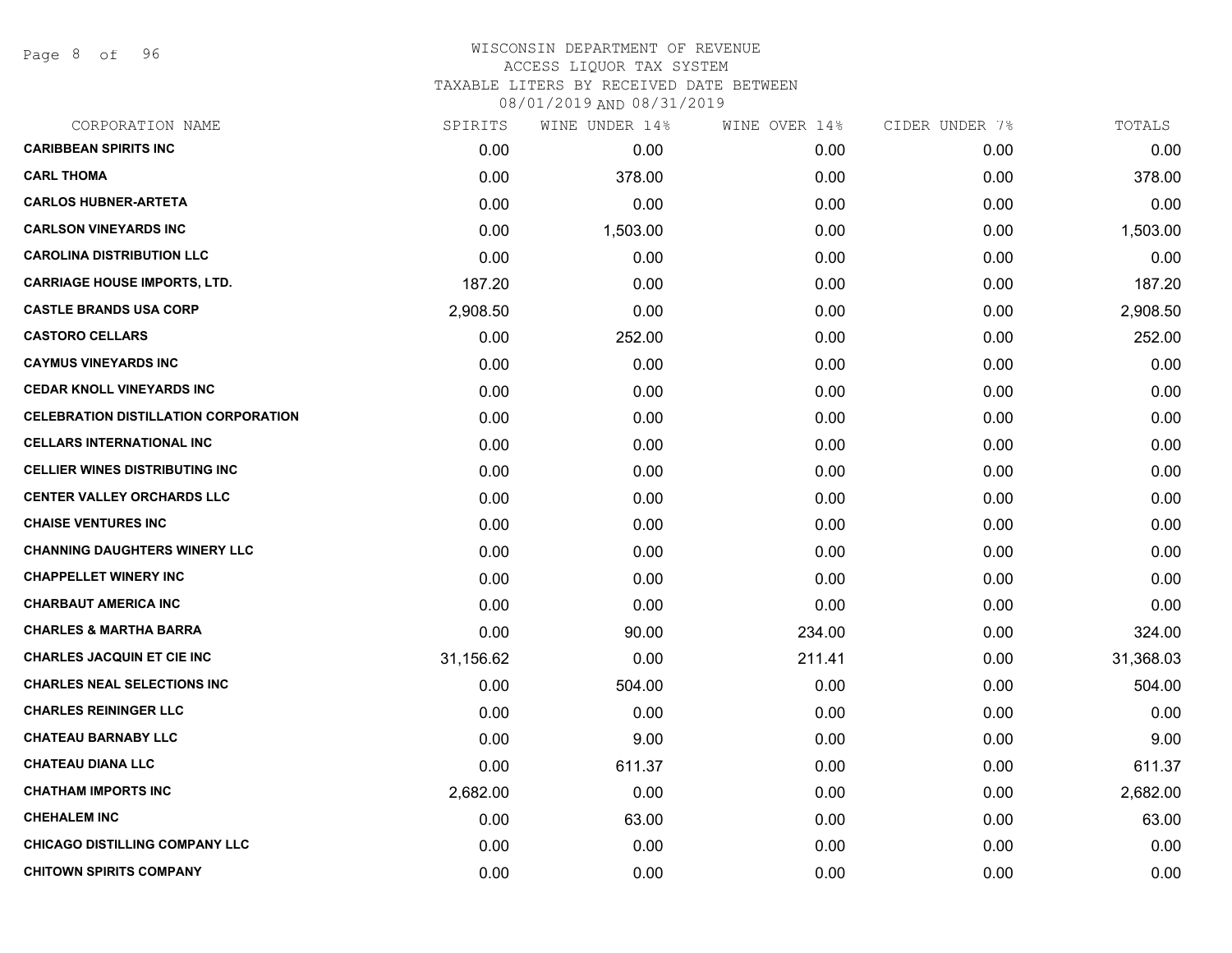Page 9 of 96

|            | WINE UNDER 14% | WINE OVER 14% | CIDER UNDER 7% | TOTALS     |
|------------|----------------|---------------|----------------|------------|
| 0.00       | 27.00          | 126.00        | 0.00           | 153.00     |
| 0.00       | 0.00           | 0.00          | 7,358.83       | 7,358.83   |
| 0.00       | 0.20           | 0.00          | 0.00           | 0.20       |
| 0.00       | 0.00           | 0.00          | 0.00           | 0.00       |
| 0.00       | 0.00           | 0.00          | 0.00           | 0.00       |
| 0.00       | 432.00         | 0.00          | 0.00           | 432.00     |
| 0.00       | 0.00           | 0.00          | 0.00           | 0.00       |
| 0.00       | 0.00           | 0.00          | 0.00           | 0.00       |
| 0.00       | 411.00         | 0.00          | 0.00           | 411.00     |
| 0.00       | 0.00           | 0.00          | 0.00           | 0.00       |
| 0.00       | 0.00           | 0.00          | 0.00           | 0.00       |
| 0.00       | 3,339.00       | 1,197.00      | 0.00           | 4,536.00   |
| 0.00       | 31.50          | 0.00          | 0.00           | 31.50      |
| 0.00       | 45.00          | 90.00         | 0.00           | 135.00     |
| 0.00       | 0.00           | 0.00          | 0.00           | 0.00       |
| 0.00       | 0.00           | 0.00          | 0.00           | 0.00       |
| 0.00       | 0.00           | 0.00          | 0.00           | 0.00       |
| 0.00       | 0.00           | 0.00          | 0.00           | 0.00       |
| 0.00       | 0.00           | 0.00          | 0.00           | 0.00       |
| 0.00       | 0.00           | 0.00          | 0.00           | 0.00       |
| 169,390.80 | 499,604.35     | 26,854.50     | 0.00           | 695,849.65 |
| 0.00       | 0.00           | 198.00        | 0.00           | 198.00     |
| 0.00       | 252.00         | 0.00          | 0.00           | 252.00     |
| 418.50     | 0.00           | 0.00          | 0.00           | 418.50     |
| 0.00       | 85.50          | 2,317.50      | 0.00           | 2,403.00   |
| 0.00       | 0.00           | 0.00          | 0.00           | 0.00       |
| 0.00       | 0.00           | 0.00          | 0.00           | 0.00       |
| 0.00       | 315.00         | 0.00          | 0.00           | 315.00     |
|            | SPIRITS        |               |                |            |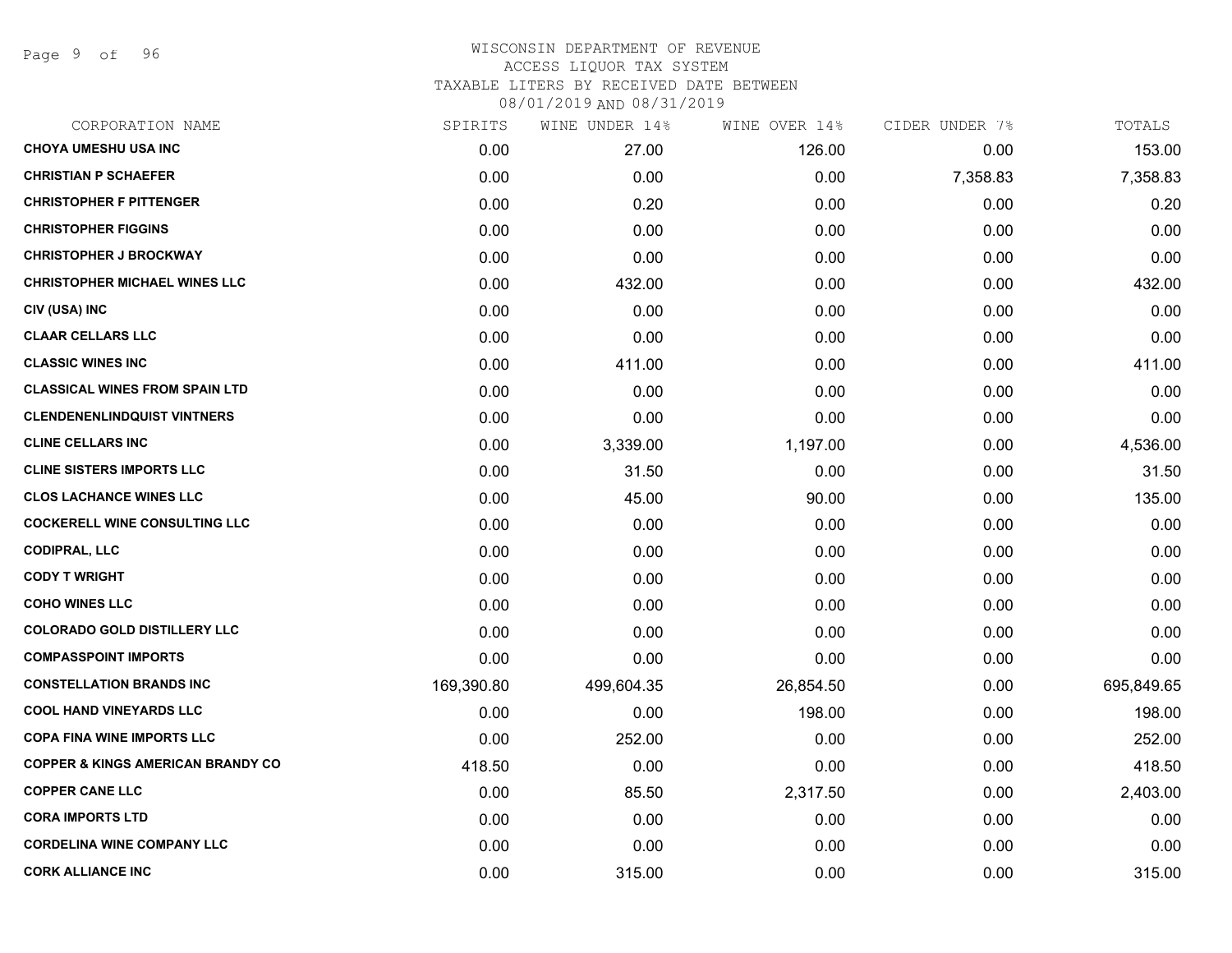Page 10 of 96

| CORPORATION NAME                         | SPIRITS  | WINE UNDER 14% | WINE OVER 14% | CIDER UNDER 7% | TOTALS   |
|------------------------------------------|----------|----------------|---------------|----------------|----------|
| <b>CORNERSTONE CELLARS LLC</b>           | 0.00     | 0.00           | 0.00          | 0.00           | 0.00     |
| <b>CORNERSTONE U.S. WINE IMPORTS INC</b> | 0.00     | 0.00           | 0.00          | 0.00           | 0.00     |
| <b>CORY J MICHAL</b>                     | 0.00     | 0.00           | 0.00          | 0.00           | 0.00     |
| <b>COUP DE FOUDRE LLC</b>                | 0.00     | 0.00           | 0.00          | 0.00           | 0.00     |
| <b>COURAGEOUS INC</b>                    | 0.00     | 0.00           | 0.00          | 0.00           | 0.00     |
| <b>CRACOVIA BRANDS INC</b>               | 174.00   | 0.00           | 45.00         | 0.00           | 219.00   |
| <b>CRAFTED ARTISAN MEADERY LLC</b>       | 0.00     | 0.00           | 0.00          | 0.00           | 0.00     |
| <b>CRAIG S HANDLY</b>                    | 0.00     | 0.00           | 0.00          | 0.00           | 0.00     |
| <b>CREATIVE WINE CONCEPTS INC</b>        | 0.00     | 0.00           | 0.00          | 0.00           | 0.00     |
| <b>CREW WINE COMPANY LLC</b>             | 0.00     | 7,542.00       | 189.00        | 0.00           | 7,731.00 |
| <b>CRIBARI VINEYARDS INC</b>             | 0.00     | 0.00           | 0.00          | 0.00           | 0.00     |
| <b>CRIMSON WINE GROUP LTD</b>            | 0.00     | 7.50           | 0.00          | 0.00           | 7.50     |
| <b>CRISPIN CIDER COMPANY</b>             | 0.00     | 0.00           | 0.00          | 0.00           | 0.00     |
| <b>CRISTOM VINEYARDS INC</b>             | 0.00     | 0.00           | 0.00          | 0.00           | 0.00     |
| <b>CROSSLAND VINEYARDS</b>               | 0.00     | 0.00           | 0.00          | 0.00           | 0.00     |
| <b>CROWN POINT WINERY LLC</b>            | 0.00     | 0.00           | 0.00          | 0.00           | 0.00     |
| <b>CROWN VALLEY WINERY INC</b>           | 0.00     | 0.00           | 0.00          | 0.00           | 0.00     |
| <b>CRUSE WINE COMPANY, LLC</b>           | 0.00     | 0.00           | 0.00          | 0.00           | 0.00     |
| <b>CULT OF 8</b>                         | 0.00     | 5,193.00       | 1,089.00      | 0.00           | 6,282.00 |
| <b>CUNAT PREMIUM VINEYARDS LLC</b>       | 0.00     | 0.00           | 180.00        | 0.00           | 180.00   |
| <b>CUSHMAN WINERY CORPORATION</b>        | 0.00     | 0.00           | 0.00          | 0.00           | 0.00     |
| <b>CUTWATER SPIRITS LLC</b>              | 7,668.00 | 0.00           | 0.00          | 0.00           | 7,668.00 |
| <b>CUVAISON INC</b>                      | 0.00     | 0.00           | 0.00          | 0.00           | 0.00     |
| <b>D &amp; D VINEYARDS INC</b>           | 0.00     | 0.00           | 0.00          | 0.00           | 0.00     |
| <b>D MYERS LLC</b>                       | 0.00     | 0.00           | 0.00          | 0.00           | 0.00     |
| <b>D.G.L. DISTRIBUTORS, INC</b>          | 0.00     | 0.00           | 0.00          | 0.00           | 0.00     |
| <b>DAEDALUS CELLARS CO</b>               | 0.00     | 0.00           | 0.00          | 0.00           | 0.00     |
| <b>DAN CAREY</b>                         | 0.00     | 0.00           | 0.00          | 0.00           | 0.00     |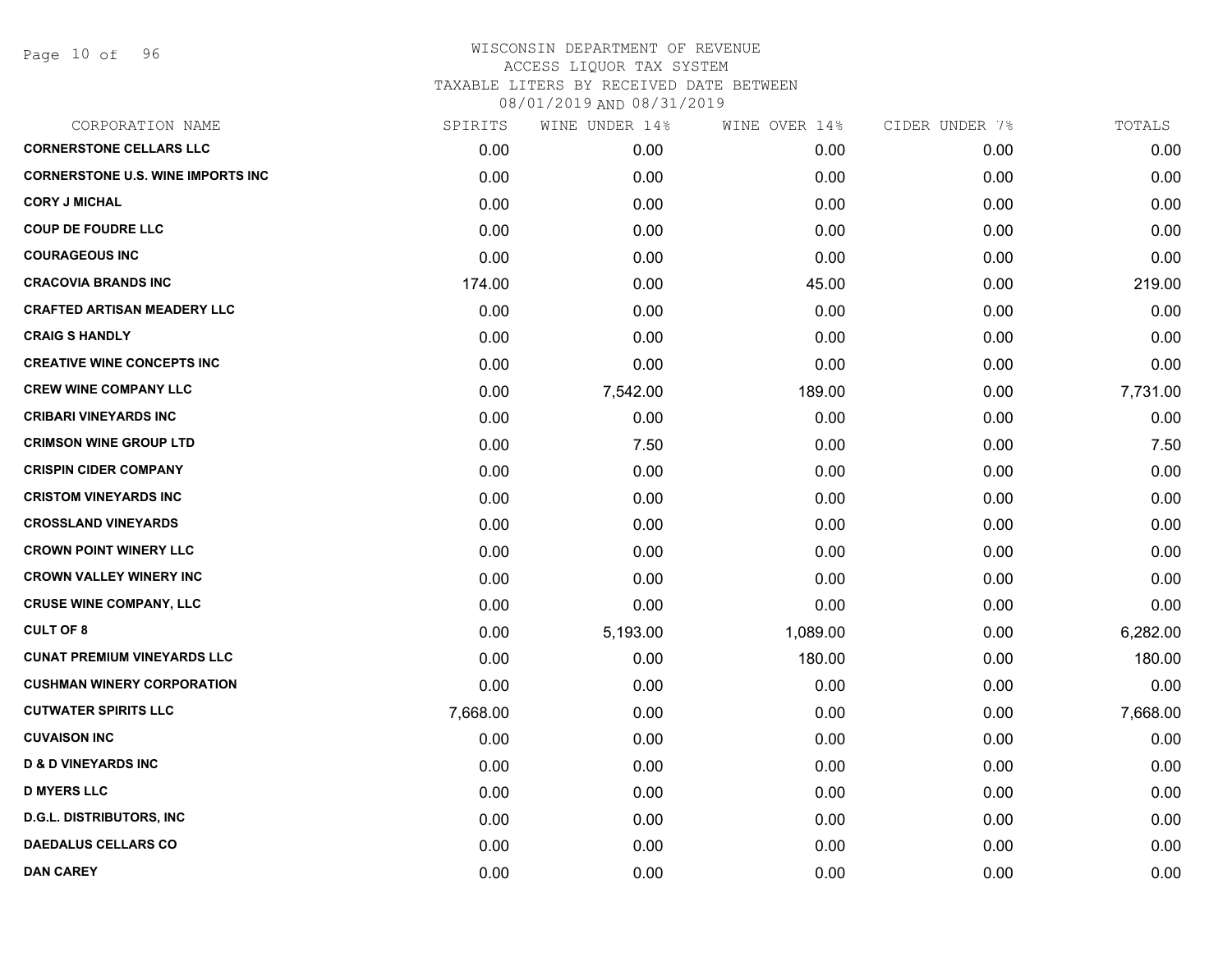Page 11 of 96

| CORPORATION NAME                        | SPIRITS  | WINE UNDER 14% | WINE OVER 14% | CIDER UNDER 7% | TOTALS     |
|-----------------------------------------|----------|----------------|---------------|----------------|------------|
| <b>DANCING COYOTE WINES</b>             | 0.00     | 0.00           | 0.00          | 0.00           | 0.00       |
| <b>DANICA PATRICK</b>                   | 0.00     | 0.00           | 0.00          | 0.00           | 0.00       |
| <b>DANIEL A LASNER</b>                  | 692.95   | 0.00           | 0.00          | 0.00           | 692.95     |
| <b>DANNY RAKOVIC</b>                    | 13.40    | 0.00           | 0.00          | 0.00           | 13.40      |
| <b>DAOU VINEYARDS LLC</b>               | 0.00     | 0.00           | 441.00        | 0.00           | 441.00     |
| <b>DAQUINO ITALIAN IMPORTING CO INC</b> | 0.00     | 0.00           | 0.00          | 0.00           | 0.00       |
| <b>DARIOUSH KHALEDI WINERY LLC</b>      | 0.00     | 0.00           | 45.00         | 0.00           | 45.00      |
| <b>DAVID ARTHUR VINEYARDS LLC</b>       | 0.00     | 0.00           | 0.00          | 0.00           | 0.00       |
| <b>DAVID B POTTER</b>                   | 0.00     | 0.00           | 0.00          | 0.00           | 0.00       |
| <b>DAVID BOWLER LLC</b>                 | 0.00     | 0.00           | 0.00          | 0.00           | 0.00       |
| <b>DAVID L DENNIGMANN</b>               | 0.00     | 36.00          | 225.00        | 0.00           | 261.00     |
| <b>DAVID MEIER</b>                      | 0.00     | 0.00           | 0.00          | 0.00           | 0.00       |
| <b>DAVID N RAYNE</b>                    | 3,247.09 | 48,722.08      | 7,901.51      | 0.00           | 59,870.68  |
| <b>DAVID R BARNES</b>                   | 0.00     | 0.00           | 0.00          | 0.00           | 0.00       |
| <b>DAVIDS PINOT VINEYARDS INC</b>       | 0.00     | 0.00           | 0.00          | 0.00           | 0.00       |
| <b>DAVOS BRANDS LLC</b>                 | 832.50   | 187.92         | 258.48        | 0.00           | 1,278.90   |
| DAYLIGHT WINE COMPANY LLC               | 0.00     | 0.00           | 0.00          | 0.00           | 0.00       |
| DE MAISON SELECTIONS INC                | 0.00     | 2,197.50       | 162.00        | 76.50          | 2,436.00   |
| <b>DEANNA BASTIANICH</b>                | 0.00     | 0.00           | 0.00          | 0.00           | 0.00       |
| DEL RIO VINEYARDS LLC                   | 0.00     | 504.03         | 0.00          | 0.00           | 504.03     |
| <b>DELEGAT USA INC</b>                  | 0.00     | 14,508.00      | 0.00          | 0.00           | 14,508.00  |
| <b>DELICATO VINEYARDS INC</b>           | 0.00     | 198,158.63     | 21,645.00     | 0.00           | 219,803.63 |
| <b>DELILLE CELLARS LLC</b>              | 0.00     | 0.00           | 0.00          | 0.00           | 0.00       |
| DEMERARA DISTILLERS (USA) INC           | 0.00     | 0.00           | 0.00          | 0.00           | 0.00       |
| <b>DEMON SPIRITS LLC</b>                | 0.00     | 0.00           | 0.00          | 0.00           | 0.00       |
| <b>DEROSE WINERY INC</b>                | 0.00     | 0.00           | 378.00        | 0.00           | 378.00     |
| <b>DERRICK C MANCINI</b>                | 0.00     | 0.00           | 0.00          | 0.00           | 0.00       |
| <b>DESTILADOS DE MEXICO LLC</b>         | 0.00     | 0.00           | 0.00          | 0.00           | 0.00       |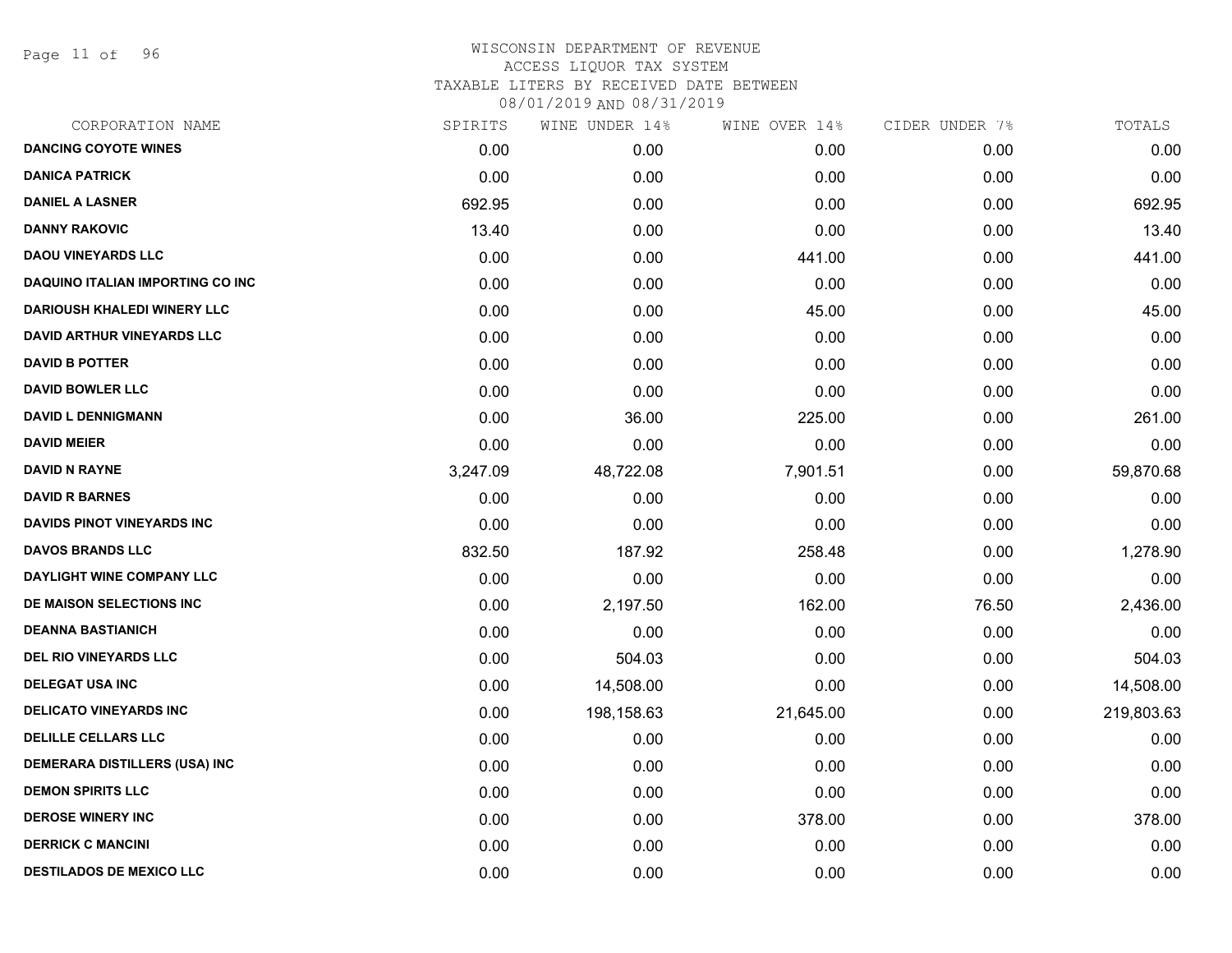Page 12 of 96

## WISCONSIN DEPARTMENT OF REVENUE ACCESS LIQUOR TAX SYSTEM

TAXABLE LITERS BY RECEIVED DATE BETWEEN

| CORPORATION NAME                                              | SPIRITS    | WINE UNDER 14% | WINE OVER 14% | CIDER UNDER 7% | TOTALS     |
|---------------------------------------------------------------|------------|----------------|---------------|----------------|------------|
| <b>DIAGEO AMERICAS, INC.</b>                                  | 201,193.10 | 0.00           | 0.00          | 0.00           | 201,193.10 |
| <b>DIAMOND IMPORTERS INC</b>                                  | 0.00       | 63.00          | 0.00          | 0.00           | 63.00      |
| <b>DISARONNO INTERNATIONAL LLC</b>                            | 2,970.00   | 360.00         | 0.00          | 0.00           | 3,330.00   |
| <b>DISTILLERS WAY, LLC</b>                                    | 0.00       | 0.00           | 0.00          | 0.00           | 0.00       |
| <b>DIVOT ENTERPRISES LLC</b>                                  | 0.00       | 0.00           | 0.00          | 0.00           | 0.00       |
| DOMAINE DE LA TERRE ROUGE LTD                                 | 0.00       | 0.00           | 0.00          | 0.00           | 0.00       |
| <b>DOMAINE DE MARIA SOTER LLC</b>                             | 0.00       | 0.00           | 0.00          | 0.00           | 0.00       |
| <b>DOMAINE SERENE VINEYARDS &amp; WINERY INC</b>              | 0.00       | 0.00           | 216.00        | 0.00           | 216.00     |
| <b>DOMAINE ST GEORGE</b>                                      | 0.00       | 0.00           | 0.00          | 0.00           | 0.00       |
| DON SEBASTIANI & SONS INTERNATIONAL WINE<br><b>NEGOCIANTS</b> | 486.00     | 16,530.00      | 882.00        | 0.00           | 17,898.00  |
| <b>DONALD ALDRIDGE</b>                                        | 0.00       | 0.00           | 0.00          | 0.00           | 0.00       |
| <b>DONALD E HAGGE</b>                                         | 0.00       | 0.00           | 0.00          | 0.00           | 0.00       |
| <b>DOUBLE DIAMOND DISTILLERY LLC</b>                          | 0.00       | 0.00           | 0.00          | 0.00           | 0.00       |
| <b>DOUBLE DOWN SPIRITS LLC</b>                                | 0.00       | 0.00           | 0.00          | 0.00           | 0.00       |
| <b>DOYNA LTD</b>                                              | 735.00     | 0.00           | 0.00          | 0.00           | 735.00     |
| DRAKE MAKES WINE, INC.                                        | 0.00       | 0.00           | 0.00          | 0.00           | 0.00       |
| <b>DREYER WINE LLC</b>                                        | 0.00       | 315.00         | 117.00        | 0.00           | 432.00     |
| <b>DREYFUS ASHBY INC</b>                                      | 0.00       | 2,646.00       | 504.00        | 0.00           | 3,150.00   |
| <b>DRG IMPORTS LLC</b>                                        | 0.00       | 372.00         | 0.00          | 0.00           | 372.00     |
| DRY CREEK VINEYARD INC                                        | 0.00       | 133.50         | 504.00        | 0.00           | 637.50     |
| <b>DUCKHORN WINE COMPANY</b>                                  | 0.00       | 2,079.00       | 4,186.50      | 0.00           | 6,265.50   |
| <b>DUGGANS DISTILLERS PRODUCTS CORPORATION</b>                | 400.50     | 0.00           | 0.00          | 0.00           | 400.50     |
| <b>DUMOL WINERY LLC</b>                                       | 0.00       | 0.00           | 220.50        | 0.00           | 220.50     |
| <b>DUNHAM CELLARS LLC</b>                                     | 0.00       | 0.00           | 0.00          | 0.00           | 0.00       |
| <b>DUNN VINEYARDS LLC</b>                                     | 0.00       | 0.00           | 0.00          | 0.00           | 0.00       |
| <b>DUVEL MOORTGAT USA LTD</b>                                 | 3,406.87   | 0.00           | 0.00          | 0.00           | 3,406.87   |
| <b>DV SPIRITS LLC</b>                                         | 1,502.00   | 0.00           | 0.00          | 0.00           | 1,502.00   |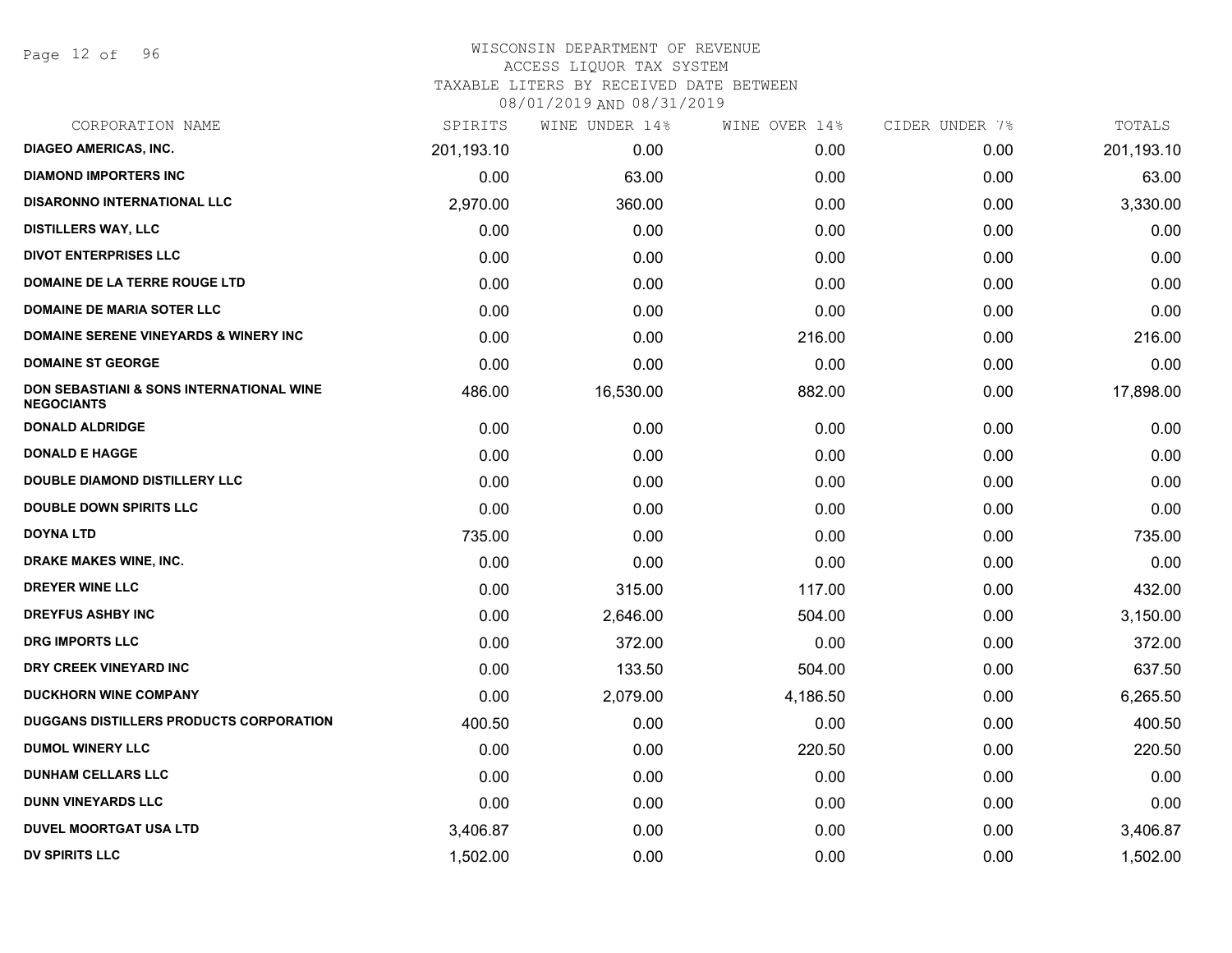Page 13 of 96

#### WISCONSIN DEPARTMENT OF REVENUE

## ACCESS LIQUOR TAX SYSTEM

TAXABLE LITERS BY RECEIVED DATE BETWEEN

| CORPORATION NAME                          | SPIRITS    | WINE UNDER 14% | WINE OVER 14% | CIDER UNDER 7% | TOTALS       |
|-------------------------------------------|------------|----------------|---------------|----------------|--------------|
| <b>E &amp; J GALLO WINERY</b>             | 167,651.68 | 1,103,257.15   | 43,656.00     | 0.00           | 1,314,564.83 |
| <b>EAGLE EYE IMPORTS LLC</b>              | 0.00       | 594.00         | 0.00          | 0.00           | 594.00       |
| <b>EAGLE ROCK INVESTMENTS INC.</b>        | 0.00       | 0.00           | 0.00          | 0.00           | 0.00         |
| <b>EAGLES LANDING WINERY LLC</b>          | 0.00       | 477.00         | 0.00          | 0.00           | 477.00       |
| <b>EASTERN LIQUORS USA INC</b>            | 0.00       | 0.00           | 0.00          | 0.00           | 0.00         |
| <b>EBERLE WINERY LP</b>                   | 0.00       | 0.00           | 0.00          | 0.00           | 0.00         |
| <b>ECOSUR GROUP LLC</b>                   | 0.00       | 0.00           | 0.00          | 0.00           | 0.00         |
| EHREN JORDAN WINE CELLARS LLC             | 0.00       | 126.00         | 0.00          | 0.00           | 126.00       |
| <b>EIGHT BOTTLES LLC</b>                  | 0.00       | 0.00           | 0.00          | 0.00           | 0.00         |
| ELK COVE VINEYARDS INC                    | 0.00       | 0.00           | 0.00          | 0.00           | 0.00         |
| <b>ELLEN FORREST</b>                      | 0.00       | 0.00           | 0.00          | 0.00           | 0.00         |
| <b>ELV-OREGON LLC</b>                     | 0.00       | 0.00           | 0.00          | 0.00           | 0.00         |
| <b>ELYSE WINERY LLC</b>                   | 0.00       | 0.00           | 0.00          | 0.00           | 0.00         |
| <b>EMCO CHEMICAL DISTRIBUTORS, INC.</b>   | 0.00       | 0.00           | 0.00          | 0.00           | 0.00         |
| <b>EMERINE ESTATES INC</b>                | 0.00       | 0.00           | 0.00          | 0.00           | 0.00         |
| <b>EMILIO GUGLIELMO WINERY INC</b>        | 0.00       | 0.00           | 0.00          | 0.00           | 0.00         |
| <b>EMPSON USA INC</b>                     | 0.00       | 548.62         | 0.00          | 0.00           | 548.62       |
| <b>ENOS VINEYARDS INC</b>                 | 0.00       | 0.00           | 252.00        | 0.00           | 252.00       |
| <b>ENOTEC IMPORTS INC</b>                 | 0.00       | 216.00         | 27.00         | 0.00           | 243.00       |
| <b>ENOVATION BRANDS INC</b>               | 0.00       | 355.50         | 13.50         | 0.00           | 369.00       |
| <b>ENTENTE SPIRITS LLC</b>                | 0.00       | 0.00           | 0.00          | 0.00           | 0.00         |
| <b>EOLA HILLS WINE CELLARS INC</b>        | 0.00       | 755.91         | 62.99         | 0.00           | 818.90       |
| <b>EPICUREAN WINES LLC</b>                | 0.00       | 0.00           | 0.00          | 0.00           | 0.00         |
| <b>ERIC FLANAGAN</b>                      | 0.00       | 63.00          | 0.00          | 0.00           | 63.00        |
| <b>ERIC TRUMP WINE MANUFACTURING LLC</b>  | 0.00       | 0.00           | 0.00          | 0.00           | 0.00         |
| <b>EUROPEAN IMPORTS &amp; EXPORTS LLC</b> | 0.00       | 0.00           | 0.00          | 0.00           | 0.00         |
| <b>EVAKI INC</b>                          | 0.00       | 0.00           | 0.00          | 0.00           | 0.00         |
| <b>EVAN FRAZIER</b>                       | 0.00       | 0.00           | 0.00          | 0.00           | 0.00         |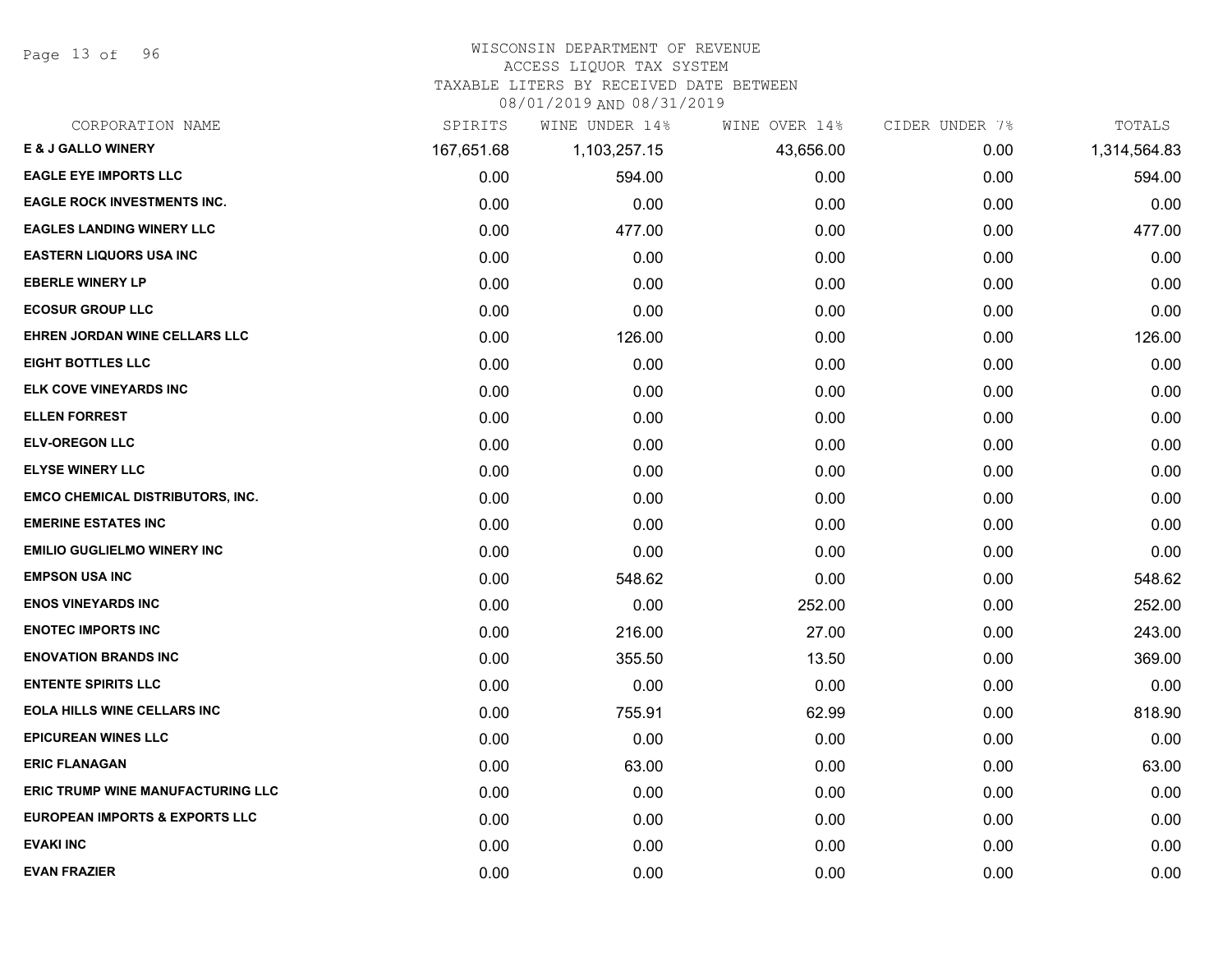Page 14 of 96

## WISCONSIN DEPARTMENT OF REVENUE ACCESS LIQUOR TAX SYSTEM

TAXABLE LITERS BY RECEIVED DATE BETWEEN

| CORPORATION NAME                                 | SPIRITS    | WINE UNDER 14% | WINE OVER 14% | CIDER UNDER 7% | TOTALS     |
|--------------------------------------------------|------------|----------------|---------------|----------------|------------|
| <b>EVATON INC</b>                                | 97.50      | 315.00         | 0.00          | 0.00           | 412.50     |
| EVESHAM WOOD VINEYARD AND WINERY LLC             | 0.00       | 0.00           | 0.00          | 0.00           | 0.00       |
| <b>EXPERIENCE WINES LLC</b>                      | 0.00       | 0.00           | 0.00          | 0.00           | 0.00       |
| <b>F KORBEL &amp; BROS INC</b>                   | 0.00       | 0.00           | 0.00          | 0.00           | 0.00       |
| <b>FL NAVARRO LIMITED</b>                        | 0.00       | 0.00           | 36.00         | 63.00          | 99.00      |
| <b>F&amp;F FINE WINES INTERNATIONAL INC</b>      | 0.00       | 6,587.25       | 0.00          | 0.00           | 6,587.25   |
| <b>FAMILY &amp; FARMERS LLC</b>                  | 0.00       | 378.00         | 0.00          | 0.00           | 378.00     |
| <b>FAMOUS BRANDS LLC</b>                         | 118.89     | 0.00           | 0.00          | 0.00           | 118.89     |
| <b>FANTIS IMPORTS INC</b>                        | 0.00       | 0.00           | 0.00          | 0.00           | 0.00       |
| <b>FAR NORTH SPIRITS INC</b>                     | 180.00     | 0.00           | 0.00          | 0.00           | 180.00     |
| <b>FASEL SHENSTONE LLC</b>                       | 0.00       | 0.00           | 0.00          | 0.00           | 0.00       |
| <b>FERMENTED SCIENCES II INC</b>                 | 0.00       | 0.00           | 0.00          | 0.00           | 0.00       |
| <b>FERRARI CARANO VINEYARDS &amp; WINERY LLC</b> | 0.00       | 819.00         | 1,008.00      | 0.00           | 1,827.00   |
| <b>FETZER VINEYARDS</b>                          | 24.00      | 29,483.16      | 2,187.00      | 0.00           | 31,694.16  |
| <b>FIFTH GENERATION INC</b>                      | 153,033.60 | 0.00           | 0.00          | 0.00           | 153,033.60 |
| FIFTY FOURTH STREET ENTERPRISES LLC              | 0.00       | 0.00           | 0.00          | 0.00           | 0.00       |
| FIOR DI SOLE, LLC                                | 0.00       | 576.00         | 0.00          | 0.00           | 576.00     |
| <b>FIRESTEED CORPORATION</b>                     | 0.00       | 0.00           | 0.00          | 0.00           | 0.00       |
| <b>FISHER VINEYARDS</b>                          | 0.00       | 0.00           | 18.00         | 0.00           | 18.00      |
| <b>FITVINE LLC</b>                               | 0.00       | 0.00           | 756.00        | 0.00           | 756.00     |
| <b>FIVE GRAPES LLC</b>                           | 0.00       | 0.00           | 0.00          | 0.00           | 0.00       |
| <b>FJN FINE WINES LLC</b>                        | 0.00       | 2,988.00       | 0.00          | 0.00           | 2,988.00   |
| <b>FLORA SPRINGS WINE COMPANY</b>                | 0.00       | 0.00           | 0.00          | 0.00           | 0.00       |
| <b>FN CELLARS LLC</b>                            | 0.00       | 0.00           | 504.00        | 0.00           | 504.00     |
| <b>FOLEY FAMILY WINES INC</b>                    | 9.00       | 6,579.00       | 1,332.00      | 0.00           | 7,920.00   |
| <b>FOLIO WINE COMPANY LLC</b>                    | 0.00       | 6,322.34       | 954.00        | 0.00           | 7,276.34   |
| FORT ROSS VINEYARD & WINERY LLC                  | 0.00       | 0.00           | 126.00        | 0.00           | 126.00     |
| <b>FORWARD CIDER LLC</b>                         | 0.00       | 0.00           | 0.00          | 0.00           | 0.00       |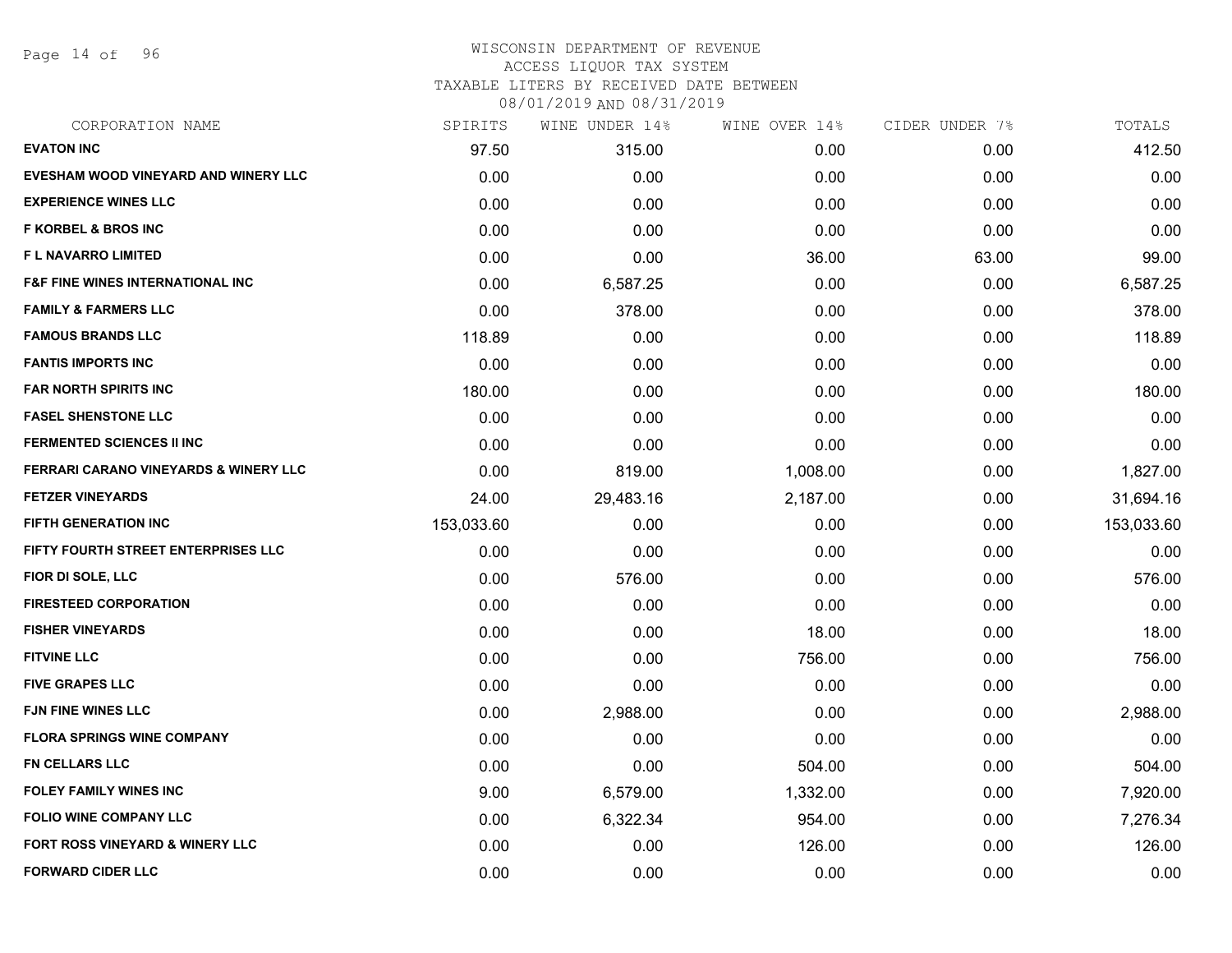Page 15 of 96

## WISCONSIN DEPARTMENT OF REVENUE ACCESS LIQUOR TAX SYSTEM TAXABLE LITERS BY RECEIVED DATE BETWEEN

| CORPORATION NAME                                    | SPIRITS  | WINE UNDER 14% | WINE OVER 14% | CIDER UNDER 7% | TOTALS   |
|-----------------------------------------------------|----------|----------------|---------------|----------------|----------|
| <b>FOUR BEARS WINERY LLC</b>                        | 0.00     | 0.00           | 0.00          | 0.00           | 0.00     |
| <b>FOUR DAUGHTERS VINEYARD AND WINERY LLC</b>       | 0.00     | 0.00           | 0.00          | 4,702.82       | 4,702.82 |
| <b>FOUR ROSES DISTILLERY LLC</b>                    | 7,741.50 | 0.00           | 0.00          | 0.00           | 7,741.50 |
| <b>FOWLES WINE USA INC</b>                          | 0.00     | 0.00           | 99.00         | 0.00           | 99.00    |
| <b>FOXEN VINEYARD INC</b>                           | 0.00     | 0.00           | 0.00          | 0.00           | 0.00     |
| <b>FRANCIS COPPOLA WINERY LLC</b>                   | 0.00     | 4,958.90       | 315.00        | 0.00           | 5,273.90 |
| <b>FRANK FAMILY VINEYARDS LLC</b>                   | 0.00     | 0.00           | 504.00        | 0.00           | 504.00   |
| <b>FRANK LIN DISTILLERS PRODUCTS LTD</b>            | 2,338.59 | 0.00           | 0.00          | 0.00           | 2,338.59 |
| <b>FRED C SCHERRER</b>                              | 0.00     | 0.00           | 0.00          | 0.00           | 0.00     |
| <b>FREDERICK WILDMAN &amp; SONS LTD</b>             | 229.50   | 4,179.13       | 144.00        | 0.00           | 4,552.63 |
| <b>FREELANCE WINES LLC</b>                          | 0.00     | 0.00           | 0.00          | 0.00           | 0.00     |
| <b>FREIXENET USA INC</b>                            | 0.00     | 0.00           | 0.00          | 0.00           | 0.00     |
| <b>FREY VINEYARDS LTD</b>                           | 0.00     | 2,448.00       | 0.00          | 0.00           | 2,448.00 |
| <b>FRITZ CELLARS INC</b>                            | 0.00     | 0.00           | 0.00          | 0.00           | 0.00     |
| <b>FROGS LEAP WINERY</b>                            | 0.00     | 504.00         | 0.00          | 0.00           | 504.00   |
| <b>FRONTIER CORPORATION</b>                         | 0.00     | 414.00         | 9.00          | 0.00           | 423.00   |
| <b>FRUIT OF THE VINES INC</b>                       | 0.00     | 895.58         | 99.01         | 0.00           | 994.59   |
| FULL THROTTLE SLOON SHINE LLC                       | 427.50   | 0.00           | 0.00          | 0.00           | 427.50   |
| <b>FULTON STREET BREWERY LLC</b>                    | 0.00     | 0.00           | 0.00          | 0.00           | 0.00     |
| <b>FUSED WINES LP</b>                               | 0.00     | 0.00           | 0.00          | 0.00           | 0.00     |
| <b>G K SKAGGS INC</b>                               | 0.00     | 2,520.00       | 0.00          | 0.00           | 2,520.00 |
| G.S.W.C. INC.                                       | 0.00     | 0.00           | 0.00          | 0.00           | 0.00     |
| <b>GALENA AVIATION, LLC</b>                         | 0.00     | 0.00           | 0.00          | 0.00           | 0.00     |
| <b>GAMBA VINEYARDS AND WINERY LLC</b>               | 0.00     | 0.00           | 0.00          | 0.00           | 0.00     |
| <b>GAMBLE FAMILY VINEYARDS LLC</b>                  | 0.00     | 0.00           | 0.00          | 0.00           | 0.00     |
| <b>GARBER &amp; COMPANY INC</b>                     | 0.00     | 0.00           | 0.00          | 0.00           | 0.00     |
| <b>GEORGE BOZIC JR</b>                              | 1,723.00 | 585.00         | 0.00          | 0.00           | 2,308.00 |
| <b>GERBER, GERBER &amp; GERBER DISCLAIMER TRUST</b> | 0.00     | 414.00         | 0.00          | 0.00           | 414.00   |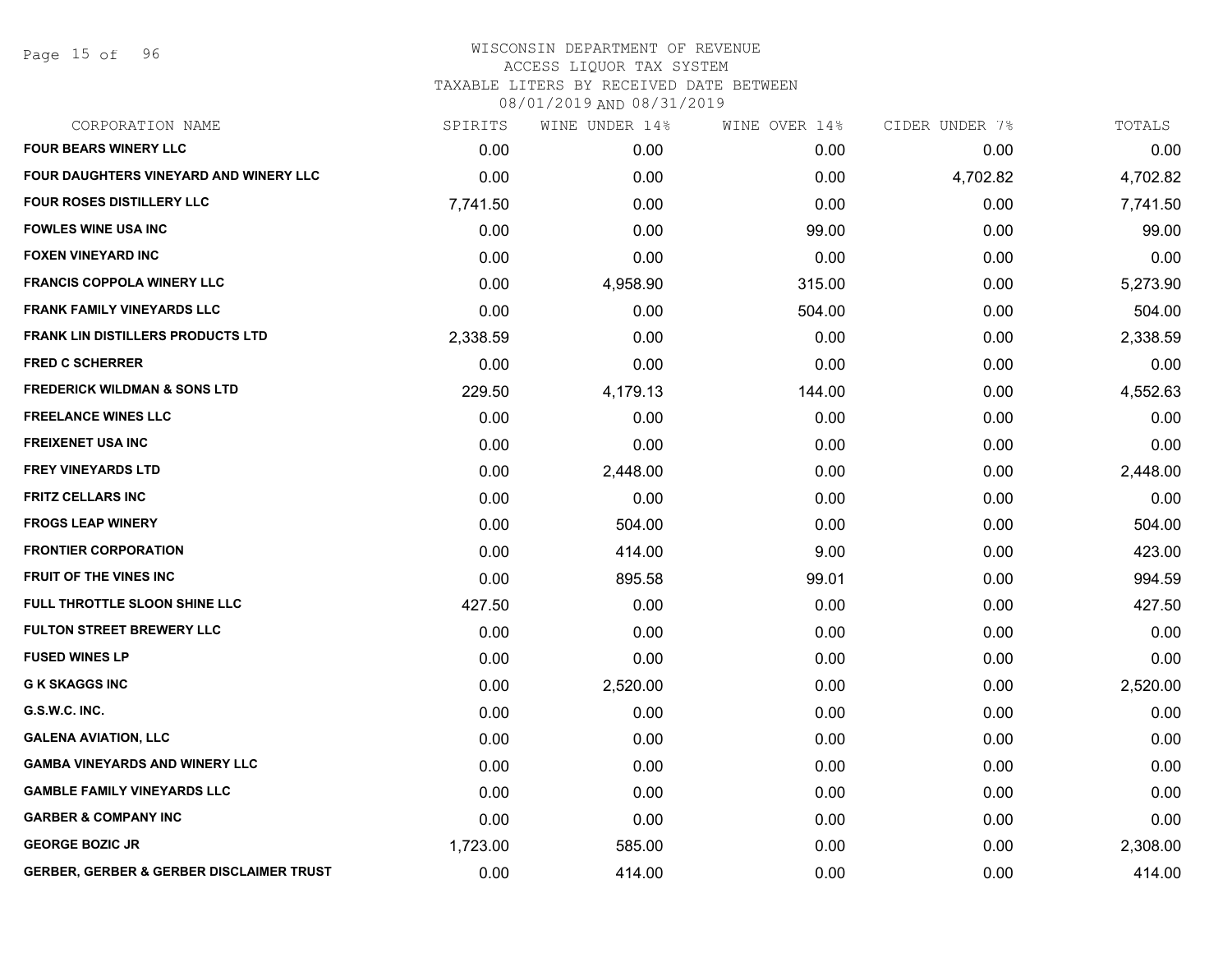Page 16 of 96

| CORPORATION NAME                             | SPIRITS  | WINE UNDER 14% | WINE OVER 14% | CIDER UNDER 7% | TOTALS   |
|----------------------------------------------|----------|----------------|---------------|----------------|----------|
| <b>GF WINES LLC</b>                          | 0.00     | 0.00           | 0.00          | 0.00           | 0.00     |
| <b>GH HOLDINGS LP</b>                        | 0.00     | 0.00           | 0.00          | 0.00           | 0.00     |
| <b>GIBSON WINE COMPANY</b>                   | 0.00     | 0.00           | 540.00        | 0.00           | 540.00   |
| <b>GILBERT CELLARS LLC</b>                   | 0.00     | 0.00           | 0.00          | 0.00           | 0.00     |
| <b>GILDARDO PARTIDA LLC</b>                  | 0.00     | 0.00           | 0.00          | 0.00           | 0.00     |
| <b>GLOBAL SPIRITS USA LLC</b>                | 3,012.00 | 0.00           | 0.00          | 0.00           | 3,012.00 |
| <b>GLOBAL VINEYARD IMPORTERS INC</b>         | 0.00     | 0.00           | 0.00          | 0.00           | 0.00     |
| <b>GLUNZ FAMILY WINERY &amp; CELLARS INC</b> | 0.00     | 0.00           | 0.00          | 0.00           | 0.00     |
| <b>GNEKOW FAMILY WINERY LLC</b>              | 0.00     | 0.00           | 0.00          | 0.00           | 0.00     |
| <b>GOAMERICAGO BEVERAGES LLC</b>             | 0.00     | 0.00           | 0.00          | 0.00           | 0.00     |
| <b>GOLDSCHMIDT VINEYARDS LLC</b>             | 0.00     | 378.00         | 598.50        | 0.00           | 976.50   |
| <b>GOOSE EGG, LLC</b>                        | 0.00     | 0.00           | 0.00          | 0.00           | 0.00     |
| <b>GOOSE RIDGE LLC</b>                       | 0.00     | 27.00          | 27.00         | 0.00           | 54.00    |
| <b>GORDON BROTHERS CELLARS INC</b>           | 0.00     | 0.00           | 0.00          | 0.00           | 0.00     |
| <b>GRAPE EXPECTATIONS, INC</b>               | 0.00     | 549.00         | 0.00          | 0.00           | 549.00   |
| <b>GRAPE VISIONS LLC</b>                     | 0.00     | 0.00           | 0.00          | 0.00           | 0.00     |
| <b>GRAPES &amp; BARLEY LLC</b>               | 0.00     | 157.50         | 0.00          | 0.00           | 157.50   |
| <b>GRAPES OF SPAIN INC</b>                   | 0.00     | 354.00         | 0.00          | 0.00           | 354.00   |
| <b>GRATON SPIRITS COMPANY LLC</b>            | 450.00   | 0.00           | 0.00          | 0.00           | 450.00   |
| <b>GRAY DUCK SPIRITS LLC</b>                 | 0.00     | 0.00           | 0.00          | 0.00           | 0.00     |
| <b>GREAT SMOKY MTS DISTILLERY, INC</b>       | 402.25   | 0.00           | 0.00          | 0.00           | 402.25   |
| <b>GREENFIELD GLOBAL USA INC</b>             | 0.00     | 0.00           | 0.00          | 0.00           | 0.00     |
| <b>GREG &amp; GREG INC</b>                   | 0.00     | 0.00           | 0.00          | 0.00           | 0.00     |
| <b>GREG &amp; PAM HARRINGTON WINES LLC</b>   | 0.00     | 0.00           | 0.00          | 0.00           | 0.00     |
| <b>GREG SANDERS</b>                          | 0.00     | 0.00           | 0.00          | 0.00           | 0.00     |
| <b>GREGORY F BUONOCORE</b>                   | 0.00     | 0.00           | 0.00          | 0.00           | 0.00     |
| <b>GREGORY GRAZIANO</b>                      | 0.00     | 0.00           | 0.00          | 0.00           | 0.00     |
| <b>GRGICH HILLS CELLAR</b>                   | 0.00     | 351.00         | 378.00        | 0.00           | 729.00   |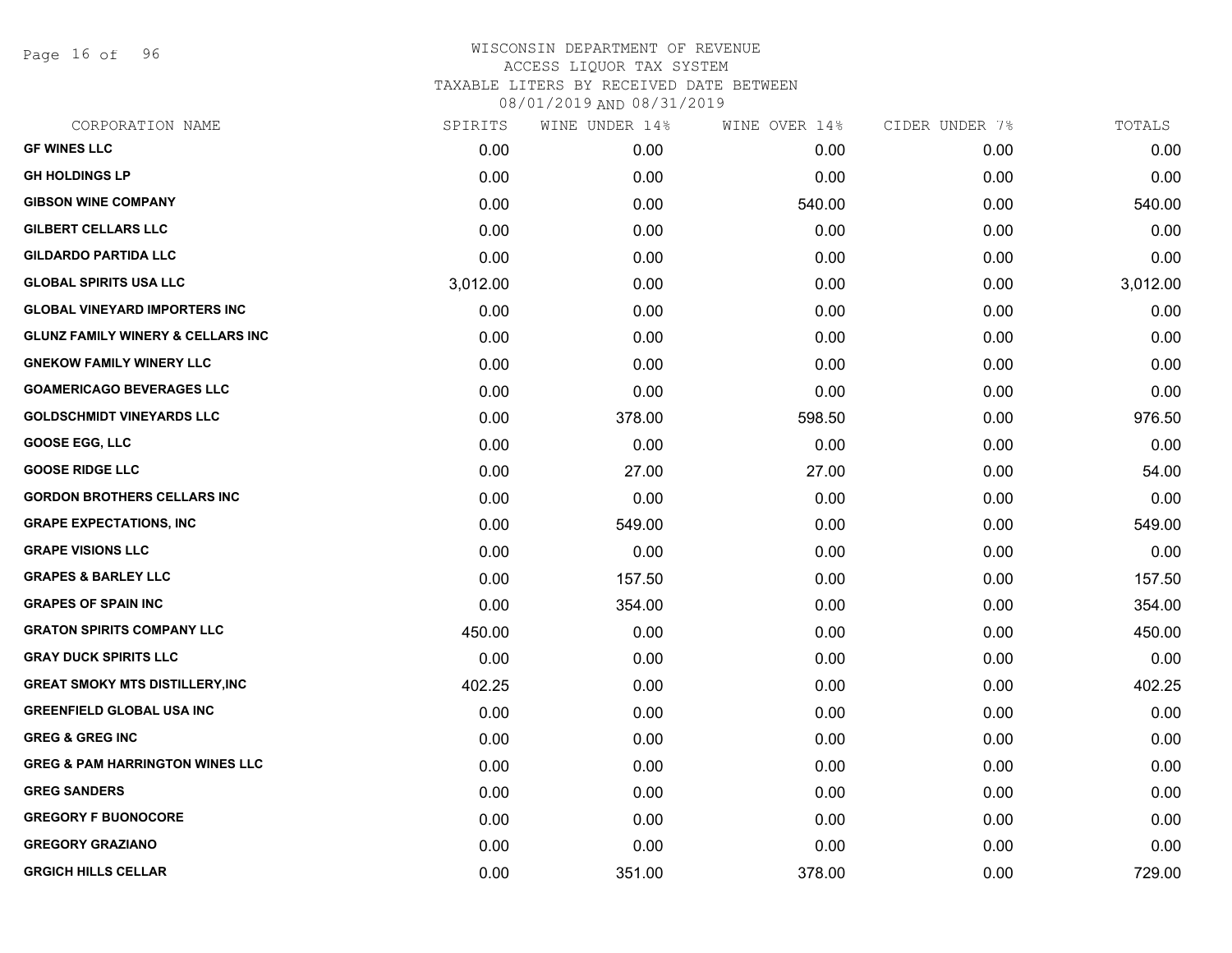Page 17 of 96

| CORPORATION NAME                        | SPIRITS    | WINE UNDER 14% | WINE OVER 14% | CIDER UNDER 7% | TOTALS     |
|-----------------------------------------|------------|----------------|---------------|----------------|------------|
| <b>GRIEB OPTIMAL WINECRAFTING LLC</b>   | 0.00       | 0.00           | 0.00          | 0.00           | 0.00       |
| <b>GROTH VINEYARDS &amp; WINERY LLC</b> | 0.00       | 0.00           | 0.00          | 0.00           | 0.00       |
| <b>GUARACHI WINE PARTNERS INC</b>       | 0.00       | 0.00           | 0.00          | 0.00           | 0.00       |
| <b>H ERIK ZETTERSTROM</b>               | 0.00       | 0.00           | 0.00          | 0.00           | 0.00       |
| <b>H2 VINO LLC</b>                      | 0.00       | 0.00           | 0.00          | 0.00           | 0.00       |
| <b>HAAS BROTHERS INC</b>                | 0.00       | 0.00           | 0.00          | 0.00           | 0.00       |
| <b>HAHN ESTATE</b>                      | 0.00       | 0.00           | 0.00          | 0.00           | 0.00       |
| <b>HALBY MARKETING INC</b>              | 0.00       | 798.00         | 0.00          | 0.00           | 798.00     |
| <b>HALCYON SYNDICATE LTD LLC</b>        | 0.00       | 0.00           | 0.00          | 0.00           | 0.00       |
| <b>HALCYON WINES LLC</b>                | 0.00       | 0.00           | 0.00          | 0.00           | 0.00       |
| <b>HALL WINES LLC</b>                   | 0.00       | 0.00           | 396.00        | 0.00           | 396.00     |
| <b>HAMEL FAMILY WINES LLC</b>           | 0.00       | 0.00           | 0.00          | 0.00           | 0.00       |
| <b>HAND PICKED SELECTIONS INC</b>       | 0.00       | 252.00         | 0.00          | 0.00           | 252.00     |
| <b>HARDY USA LTD</b>                    | 0.00       | 0.00           | 0.00          | 0.00           | 0.00       |
| <b>HARLAN ESTATE WINERY INC</b>         | 0.00       | 0.00           | 0.00          | 0.00           | 0.00       |
| <b>HARRIS &amp; HARRIS</b>              | 0.00       | 0.00           | 0.00          | 0.00           | 0.00       |
| <b>HAWAII SEA SPIRITS LLC</b>           | 225.00     | 0.00           | 0.00          | 0.00           | 225.00     |
| <b>HDD LLC</b>                          | 0.00       | 0.00           | 0.00          | 0.00           | 0.00       |
| <b>HEADFRAME SPIRITS INC</b>            | 0.00       | 0.00           | 0.00          | 0.00           | 0.00       |
| <b>HEARTLAND DISTILLERS LLC</b>         | 0.00       | 0.00           | 0.00          | 0.00           | 0.00       |
| <b>HEAVEN HILL SALES CO.</b>            | 294,978.90 | 0.00           | 1,413.00      | 0.00           | 296,391.90 |
| HEINEKEN USA INCORPORATED               | 0.00       | 0.00           | 0.00          | 16,522.00      | 16,522.00  |
| <b>HEITZ WINE CELLARS</b>               | 0.00       | 0.00           | 0.00          | 0.00           | 0.00       |
| <b>HEMINGWAY RUM COMPANY LLC</b>        | 0.00       | 0.00           | 0.00          | 0.00           | 0.00       |
| <b>HEMISPHERE WINE COMPANY INC</b>      | 0.00       | 0.00           | 0.00          | 0.00           | 0.00       |
| <b>HEMISPHERES LLC</b>                  | 0.00       | 0.00           | 0.00          | 0.00           | 0.00       |
| <b>HENDRY PREMIUM IMPORTS INC</b>       | 0.00       | 0.00           | 0.00          | 0.00           | 0.00       |
| <b>HENRIOT INC</b>                      | 0.00       | 692.91         | 67.49         | 0.00           | 760.40     |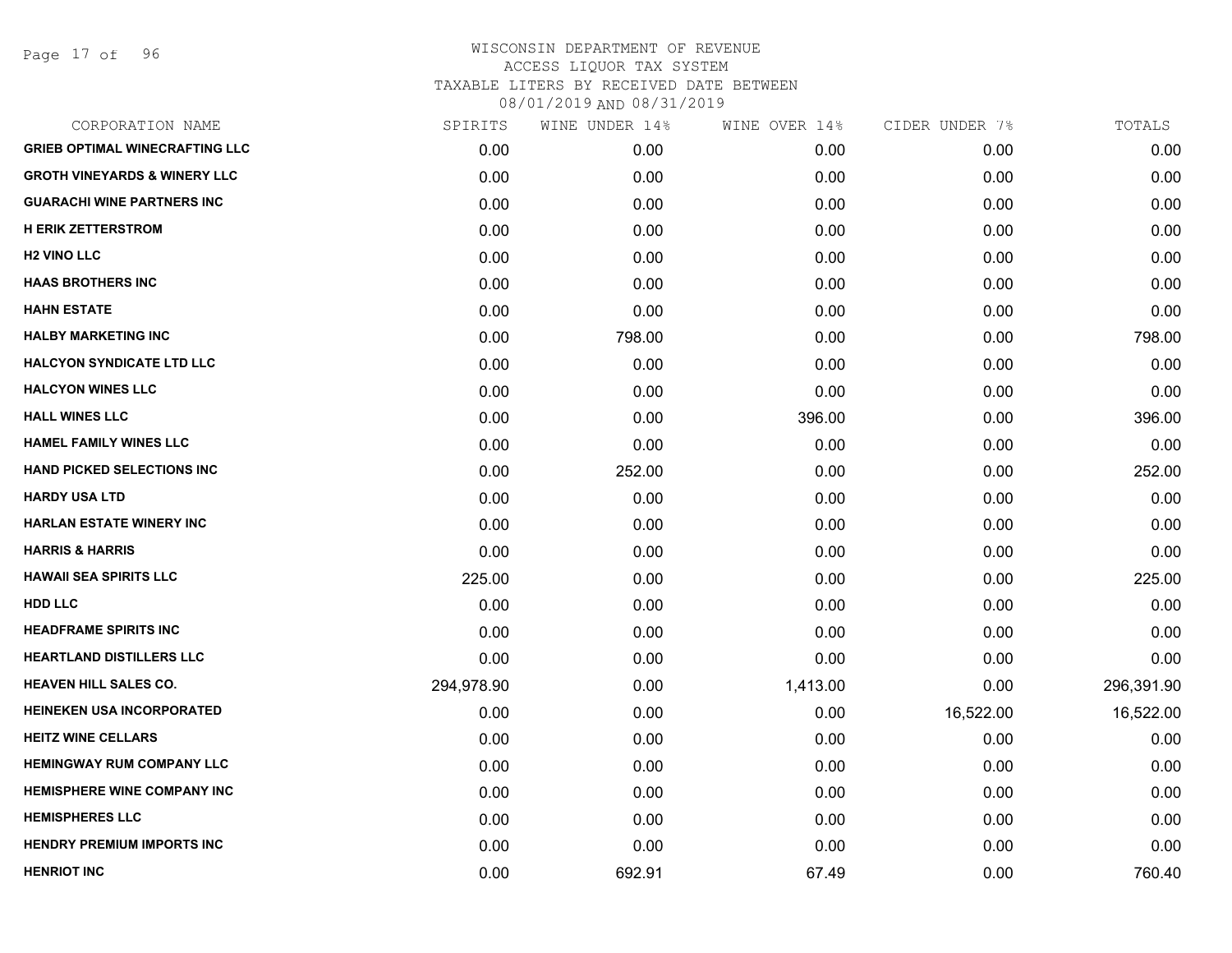Page 18 of 96

| CORPORATION NAME                       | SPIRITS  | WINE UNDER 14% | WINE OVER 14% | CIDER UNDER 7% | TOTALS   |
|----------------------------------------|----------|----------------|---------------|----------------|----------|
| <b>HENRY STEELE IMPORTS LLC</b>        | 0.00     | 0.00           | 0.00          | 0.00           | 0.00     |
| <b>HERITAGE DISTILLING COMPANY INC</b> | 0.00     | 0.00           | 0.00          | 0.00           | 0.00     |
| HERITAGE WINE CELLARS LTD              | 0.00     | 270.00         | 0.00          | 0.00           | 270.00   |
| <b>HERMAN STORY WINES INC</b>          | 0.00     | 0.00           | 0.00          | 0.00           | 0.00     |
| <b>HERON WINES INC</b>                 | 0.00     | 0.00           | 0.00          | 0.00           | 0.00     |
| <b>HIDALGO IMPORTS LLC</b>             | 0.00     | 0.00           | 0.00          | 0.00           | 0.00     |
| <b>HILL ESTATES INC</b>                | 0.00     | 0.00           | 0.00          | 0.00           | 0.00     |
| <b>HIRSCH WINERY LLC</b>               | 0.00     | 0.00           | 0.00          | 0.00           | 0.00     |
| <b>HIWWS INC</b>                       | 0.00     | 0.00           | 0.00          | 0.00           | 0.00     |
| HONEOYE FALLS DISTILLERY LLC           | 0.00     | 0.00           | 0.00          | 0.00           | 0.00     |
| <b>HONEYWOOD INC</b>                   | 0.00     | 0.00           | 0.00          | 0.00           | 0.00     |
| HONIG VINEYARD AND WINERY LLC          | 0.00     | 270.00         | 0.00          | 0.00           | 270.00   |
| <b>HOOD RIVER DISTILLERS INC</b>       | 2,142.00 | 0.00           | 0.00          | 0.00           | 2,142.00 |
| <b>HOPE WINE LLC</b>                   | 0.00     | 0.00           | 0.00          | 0.00           | 0.00     |
| <b>HORN ENTERPRISES INC</b>            | 0.00     | 0.00           | 0.00          | 0.00           | 0.00     |
| <b>HOTALING &amp; CO., LLC</b>         | 0.00     | 0.00           | 0.00          | 0.00           | 0.00     |
| <b>HOTCOOP LLC</b>                     | 0.00     | 0.00           | 0.00          | 0.00           | 0.00     |
| <b>HOURGLASS WINE COMPANY INC</b>      | 0.00     | 0.00           | 252.00        | 0.00           | 252.00   |
| <b>HPS EPICUREAN</b>                   | 144.00   | 0.00           | 0.00          | 0.00           | 144.00   |
| <b>HUA YUAN</b>                        | 0.00     | 0.00           | 0.00          | 0.00           | 0.00     |
| <b>HUBER ORCHARDS INC</b>              | 153.00   | 0.00           | 0.00          | 0.00           | 153.00   |
| <b>HUDSON WINE BROKERS LLC</b>         | 0.00     | 0.00           | 0.00          | 0.00           | 0.00     |
| <b>HUNEEUS VINTNERS LLC</b>            | 0.00     | 63.00          | 468.00        | 0.00           | 531.00   |
| <b>HUSCH VINEYARDS INC</b>             | 0.00     | 306.00         | 0.00          | 0.00           | 306.00   |
| <b>HYATT FARM PARTNERSHIP</b>          | 0.00     | 0.00           | 0.00          | 0.00           | 0.00     |
| <b>IAN BRAND</b>                       | 0.00     | 0.00           | 0.00          | 0.00           | 0.00     |
| <b>IDEAL WINE &amp; SPIRITS CO INC</b> | 0.00     | 0.00           | 0.00          | 0.00           | 0.00     |
| <b>ILLAHE VINEYARDS AND WINERY INC</b> | 0.00     | 0.00           | 0.00          | 0.00           | 0.00     |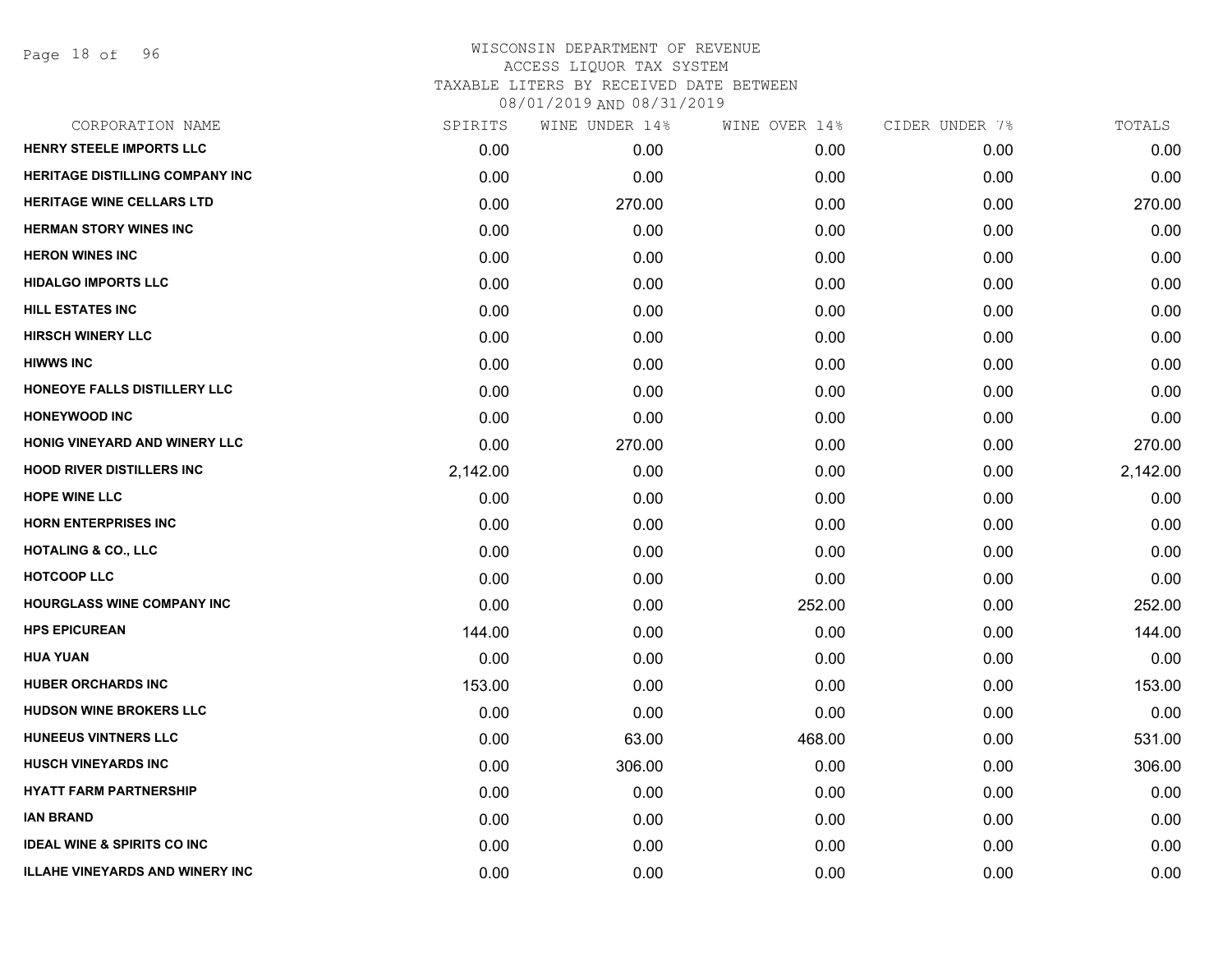Page 19 of 96

## WISCONSIN DEPARTMENT OF REVENUE ACCESS LIQUOR TAX SYSTEM TAXABLE LITERS BY RECEIVED DATE BETWEEN

| CORPORATION NAME                                  | SPIRITS   | WINE UNDER 14% | WINE OVER 14% | CIDER UNDER 7% | TOTALS    |
|---------------------------------------------------|-----------|----------------|---------------|----------------|-----------|
| <b>ILLYRIAN IMPORT INC</b>                        | 0.00      | 0.00           | 0.00          | 0.00           | 0.00      |
| <b>IMPERIAL BRANDS INC</b>                        | 2,685.00  | 0.00           | 0.00          | 0.00           | 2,685.00  |
| <b>IMPEX BEVERAGES INC</b>                        | 0.00      | 0.00           | 0.00          | 0.00           | 0.00      |
| IN AGAVE WE TRUST LLC                             | 0.00      | 0.00           | 0.00          | 0.00           | 0.00      |
| <b>INDIGENOUS SELECTIONS LLC</b>                  | 0.00      | 1,336.50       | 216.00        | 0.00           | 1,552.50  |
| <b>INDIGO WINE GROUP LLC</b>                      | 0.00      | 1,584.00       | 0.00          | 0.00           | 1,584.00  |
| <b>INFINIUM SPIRITS INC.</b>                      | 25,295.10 | 0.00           | 0.00          | 0.00           | 25,295.10 |
| INNO VINO INTERNATIONAL INC                       | 0.00      | 0.00           | 0.00          | 0.00           | 0.00      |
| <b>INTERNATIONAL DISTILLERS &amp; VINTERS LTD</b> | 0.00      | 0.00           | 0.00          | 0.00           | 0.00      |
| <b>INTERNATIONAL VINES INC</b>                    | 0.00      | 567.00         | 0.00          | 0.00           | 567.00    |
| <b>INTERSECT BEVERAGE LLC</b>                     | 0.00      | 0.00           | 0.00          | 0.00           | 0.00      |
| <b>INTERTRADE USA COMPANY</b>                     | 0.00      | 0.00           | 0.00          | 0.00           | 0.00      |
| <b>INVESTOR'S OF AMERICA LP</b>                   | 0.00      | 0.00           | 0.00          | 0.00           | 0.00      |
| <b>IRON HORSE VINEYARDS LP</b>                    | 0.00      | 11.89          | 0.00          | 0.00           | 11.89     |
| <b>ISANTI SPIRITS LLC</b>                         | 0.00      | 0.00           | 0.00          | 0.00           | 0.00      |
| <b>J &amp; D WINES INC</b>                        | 243.00    | 0.00           | 0.00          | 0.00           | 243.00    |
| <b>J LOHR WINERY CORP</b>                         | 0.00      | 8,365.50       | 0.00          | 0.00           | 8,365.50  |
| <b>J PEDRONCELLI WINERY</b>                       | 0.00      | 378.00         | 378.00        | 0.00           | 756.00    |
| <b>J WILLETT COMPANIES</b>                        | 0.00      | 0.00           | 0.00          | 0.00           | 0.00      |
| <b>JACK POUST &amp; COMPANY INC</b>               | 0.00      | 1,485.00       | 31.50         | 0.00           | 1,516.50  |
| JACKSON FAMILY ENTERPRISES INC                    | 0.00      | 1,116.00       | 279.00        | 0.00           | 1,395.00  |
| JACUZZI FAMILY VINEYARDS LLC                      | 0.00      | 0.00           | 0.00          | 0.00           | 0.00      |
| <b>JAM CELLARS INC</b>                            | 0.00      | 99.00          | 9,594.00      | 0.00           | 9,693.00  |
| <b>JAM FOOD &amp; FUN, INC.</b>                   | 0.00      | 0.00           | 0.00          | 0.00           | 0.00      |
| <b>JAMES E COSMA</b>                              | 0.00      | 0.00           | 0.00          | 0.00           | 0.00      |
| <b>JAMES L LAMBERT</b>                            | 0.00      | 90.00          | 27.00         | 0.00           | 117.00    |
| <b>JAMES MORONEY INC</b>                          | 0.00      | 0.00           | 0.00          | 0.00           | 0.00      |
| <b>JAMES RICKER</b>                               | 0.00      | 16,426.50      | 22.50         | 0.00           | 16,449.00 |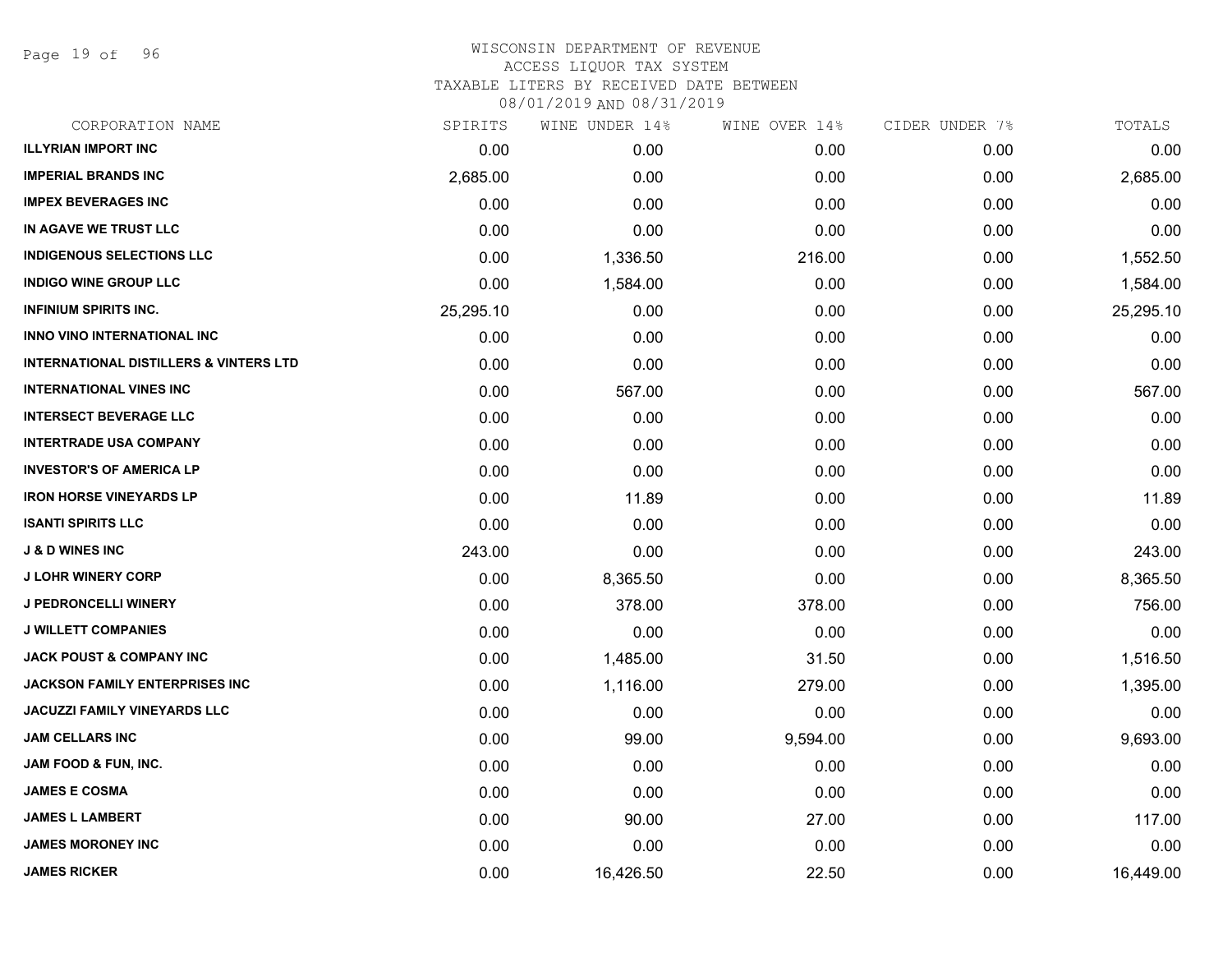Page 20 of 96

## WISCONSIN DEPARTMENT OF REVENUE ACCESS LIQUOR TAX SYSTEM

TAXABLE LITERS BY RECEIVED DATE BETWEEN

| CORPORATION NAME                         | SPIRITS    | WINE UNDER 14% | WINE OVER 14% | CIDER UNDER 7% | TOTALS     |
|------------------------------------------|------------|----------------|---------------|----------------|------------|
| JAPAN PRESTIGE SAKE INTERNATIONAL INC    | 0.00       | 17.28          | 49.20         | 0.00           | 66.48      |
| <b>JARVIS</b>                            | 0.00       | 58.50          | 256.50        | 0.00           | 315.00     |
| <b>JASON DRISCOLL</b>                    | 0.00       | 0.00           | 0.00          | 0.00           | 0.00       |
| <b>JAX VINEYARDS LLC</b>                 | 0.00       | 0.00           | 0.00          | 0.00           | 0.00       |
| <b>JAY J HEMINWAY</b>                    | 0.00       | 0.00           | 0.00          | 0.00           | 0.00       |
| <b>JAY MIDWEST INC</b>                   | 180.00     | 150.00         | 135.00        | 0.00           | 465.00     |
| <b>JB GEORGE LLC</b>                     | 0.00       | 0.00           | 0.00          | 0.00           | 0.00       |
| <b>JC CELLARS INC</b>                    | 0.00       | 0.00           | 0.00          | 0.00           | 0.00       |
| JEAN CLAUDE BOISSET WINES USA INC        | 0.00       | 2,251.50       | 2,016.00      | 0.00           | 4,267.50   |
| <b>JEFF QUINT</b>                        | 0.00       | 0.00           | 0.00          | 0.00           | 0.00       |
| <b>JEM BEVERAGE COMPANY</b>              | 1,858.00   | 0.00           | 0.00          | 0.00           | 1,858.00   |
| JFC INTERNATIONAL INC                    | 0.00       | 1,687.16       | 2,655.47      | 0.00           | 4,342.63   |
| <b>JIM BEAM BRANDS CO</b>                | 290,849.43 | 18.00          | 0.00          | 0.00           | 290,867.43 |
| <b>J-NH WINE GROUP LLC</b>               | 0.00       | 0.00           | 0.00          | 0.00           | 0.00       |
| <b>JNJ INTERNATIONAL INC</b>             | 0.00       | 0.00           | 0.00          | 0.00           | 0.00       |
| <b>JOHAN VINEYARDS LLC</b>               | 0.00       | 0.00           | 0.00          | 0.00           | 0.00       |
| JOHN ANTHONY VINEYARDS LLC               | 0.00       | 0.00           | 0.00          | 0.00           | 0.00       |
| <b>JOHN C BAKER</b>                      | 0.00       | 0.00           | 0.00          | 0.00           | 0.00       |
| <b>JOHN MONROE LINTVET</b>               | 0.00       | 1,574.31       | 0.00          | 0.00           | 1,574.31   |
| <b>JOHN R LUCAS</b>                      | 0.00       | 0.00           | 0.00          | 0.00           | 0.00       |
| <b>JOSE PASTOR</b>                       | 0.00       | 315.00         | 189.00        | 0.00           | 504.00     |
| <b>JOSEPH DEHNER</b>                     | 12,888.00  | 0.00           | 0.00          | 0.00           | 12,888.00  |
| JOSEPH PHELPS VINEYARDS LLC              | 0.00       | 9.00           | 63.00         | 0.00           | 72.00      |
| JOSEPH VICTORI WINES, INC.               | 0.00       | 0.00           | 0.00          | 0.00           | 0.00       |
| <b>JOSU GALDOS</b>                       | 0.00       | 0.00           | 0.00          | 0.00           | 0.00       |
| JOURNEYMAN DISTILLERY LLC                | 81.00      | 0.00           | 0.00          | 0.00           | 81.00      |
| <b>JUSTIN VINEYARDS &amp; WINERY LLC</b> | 0.00       | 4,054.50       | 0.00          | 0.00           | 4,054.50   |
| <b>JVS WINES IMPORTS IL CORP</b>         | 0.00       | 246.00         | 0.00          | 0.00           | 246.00     |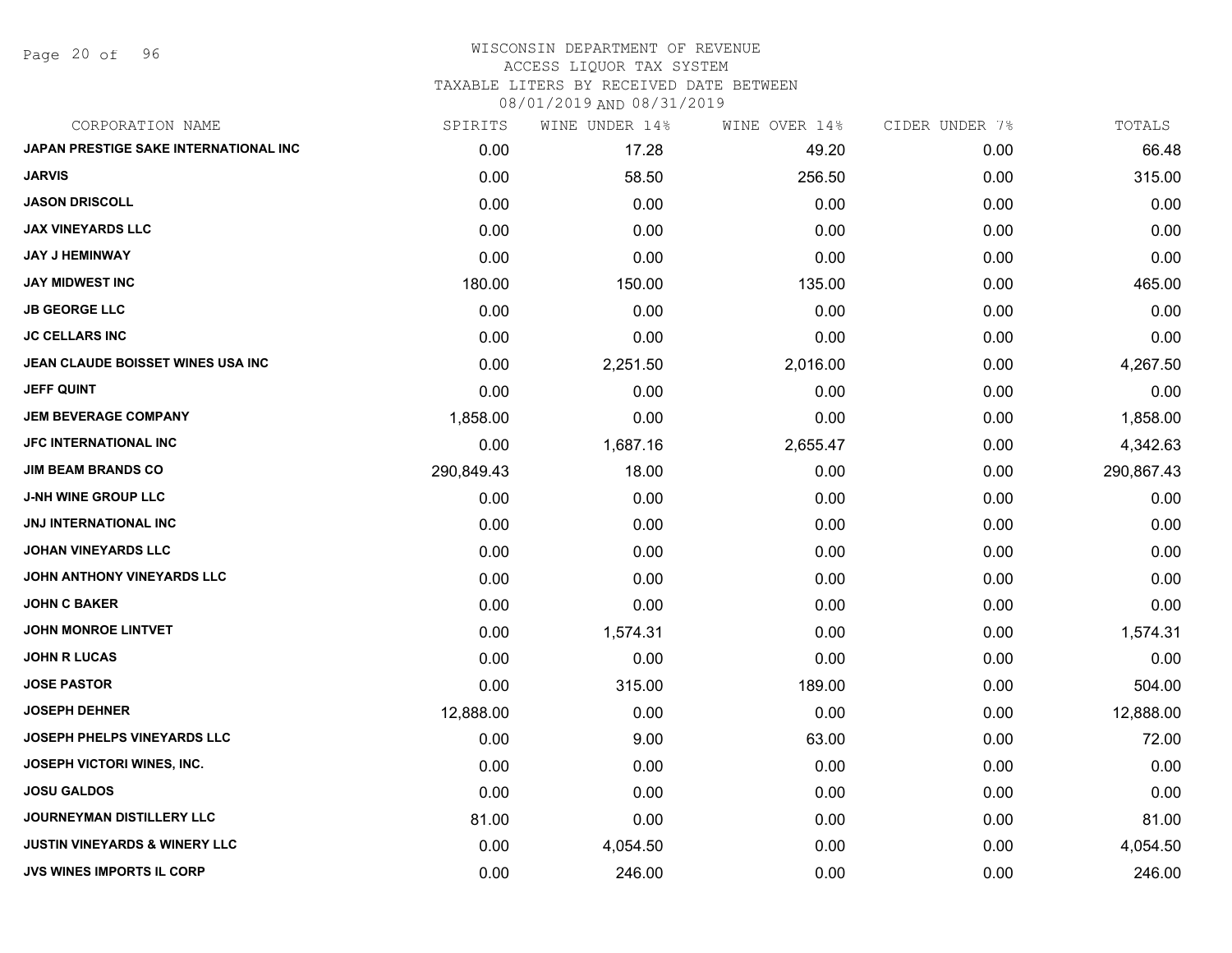Page 21 of 96

## WISCONSIN DEPARTMENT OF REVENUE ACCESS LIQUOR TAX SYSTEM

TAXABLE LITERS BY RECEIVED DATE BETWEEN

| CORPORATION NAME                       | SPIRITS  | WINE UNDER 14% | WINE OVER 14% | CIDER UNDER 7% | TOTALS    |
|----------------------------------------|----------|----------------|---------------|----------------|-----------|
| <b>JVW CORPORATION</b>                 | 0.00     | 882.00         | 0.00          | 0.00           | 882.00    |
| <b>JZ WINE COMPANY</b>                 | 0.00     | 315.00         | 0.00          | 0.00           | 315.00    |
| <b>K VINTNERS LLC</b>                  | 0.00     | 729.00         | 9,090.00      | 0.00           | 9,819.00  |
| <b>KAITRIN N COOPER</b>                | 1,128.00 | 0.00           | 0.00          | 0.00           | 1,128.00  |
| <b>KALIN CELLARS INC</b>               | 0.00     | 0.00           | 0.00          | 0.00           | 0.00      |
| <b>KATELL PLEVEN</b>                   | 0.00     | 0.00           | 0.00          | 0.00           | 0.00      |
| <b>KAY OLSEN</b>                       | 0.00     | 0.00           | 0.00          | 0.00           | 0.00      |
| <b>KEEPER'S QUEST INC</b>              | 0.00     | 0.00           | 0.00          | 0.00           | 0.00      |
| <b>KEN WRIGHT CELLARS CO</b>           | 0.00     | 84.00          | 0.00          | 0.00           | 84.00     |
| <b>KENNETH S LIKITPRAKONG</b>          | 0.00     | 199.00         | 0.00          | 0.00           | 199.00    |
| <b>KENT HUMPHREY</b>                   | 0.00     | 0.00           | 0.00          | 0.00           | 0.00      |
| <b>KENT RASMUSSEN WINERY</b>           | 0.00     | 0.00           | 0.00          | 0.00           | 0.00      |
| <b>KENTUCKY BOURBON DISTILLERS LTD</b> | 693.80   | 0.00           | 0.00          | 0.00           | 693.80    |
| <b>KERMIT LYNCH WINE MERCHANTS</b>     | 0.00     | 0.00           | 27.00         | 0.00           | 27.00     |
| <b>KERWIN ESTATE LLC</b>               | 0.00     | 0.00           | 0.00          | 0.00           | 0.00      |
| <b>KIMBERTON WINES LLC</b>             | 0.00     | 0.00           | 0.00          | 0.00           | 0.00      |
| KINDRED SPIRITS NORTH AMERICA INC      | 0.00     | 0.00           | 0.00          | 0.00           | 0.00      |
| <b>KINDRED VINES IMPORT CO LLC</b>     | 0.00     | 654.00         | 0.00          | 0.00           | 654.00    |
| <b>KING ESTATE WINERY LP</b>           | 0.00     | 0.00           | 0.00          | 0.00           | 0.00      |
| <b>KINGS COUNTY DISTILLERY LLC</b>     | 180.00   | 0.00           | 0.00          | 0.00           | 180.00    |
| KIONA VINEYARDS LLC                    | 0.00     | 126.00         | 0.00          | 0.00           | 126.00    |
| KISMET WINE, INC.                      | 0.00     | 0.00           | 0.00          | 0.00           | 0.00      |
| <b>KISTLER VINEYARDS, LLC</b>          | 0.00     | 0.00           | 0.00          | 0.00           | 0.00      |
| <b>KITFOX VINEYARDS LLC</b>            | 0.00     | 0.00           | 0.00          | 0.00           | 0.00      |
| <b>KLEIN FOODS INC</b>                 | 0.00     | 5,166.00       | 8,779.50      | 0.00           | 13,945.50 |
| <b>KLIN SPIRITS LLC</b>                | 0.00     | 0.00           | 0.00          | 0.00           | 0.00      |
| <b>KLINKER BRICK WINERY INC</b>        | 0.00     | 0.00           | 675.00        | 0.00           | 675.00    |
| <b>KNIGHTS BRIDGE WINERY LLC</b>       | 0.00     | 0.00           | 0.00          | 0.00           | 0.00      |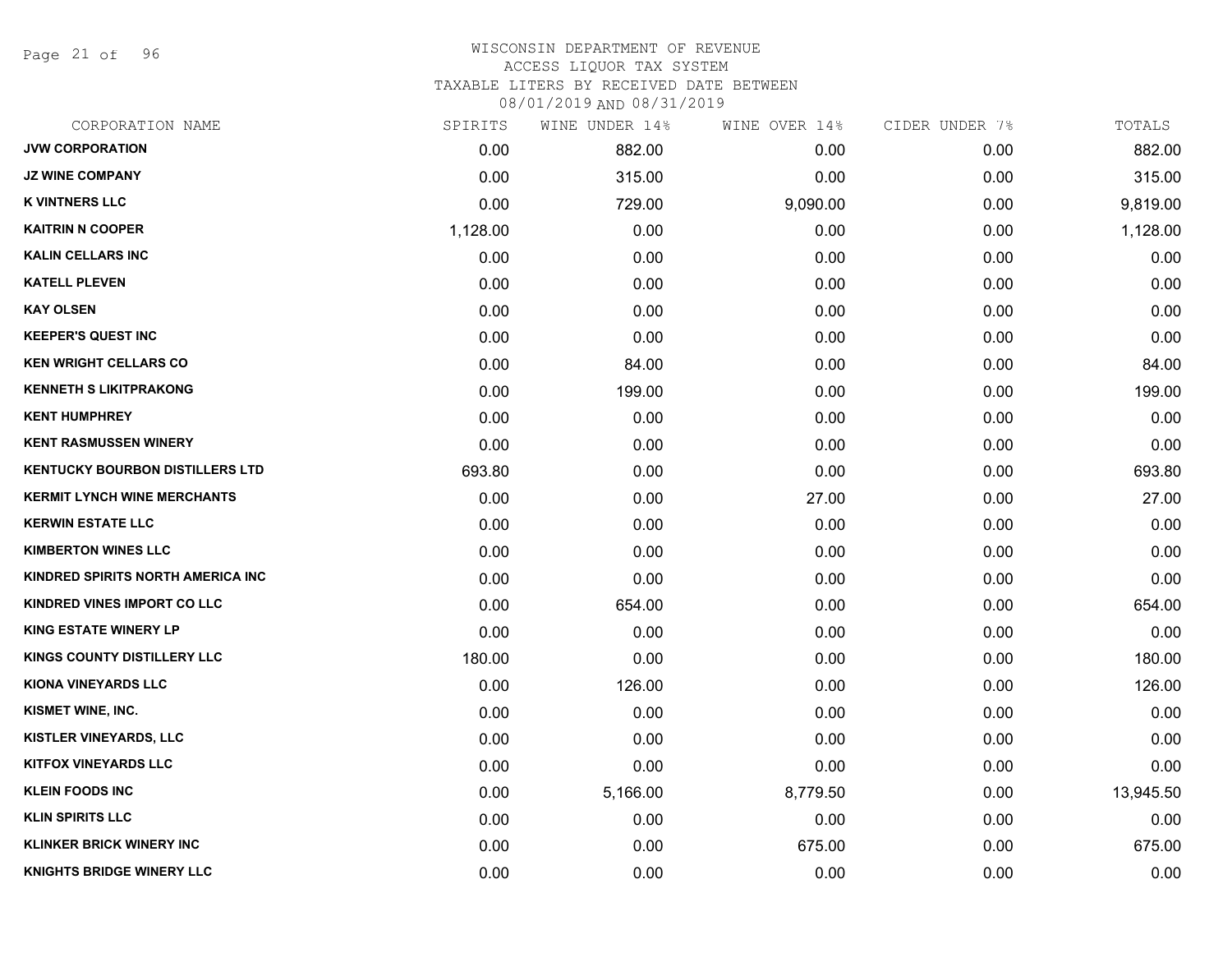Page 22 of 96

## WISCONSIN DEPARTMENT OF REVENUE

## ACCESS LIQUOR TAX SYSTEM

TAXABLE LITERS BY RECEIVED DATE BETWEEN

| CORPORATION NAME                                     | SPIRITS | WINE UNDER 14% | WINE OVER 14% | CIDER UNDER 7% | TOTALS    |
|------------------------------------------------------|---------|----------------|---------------|----------------|-----------|
| <b>KOBRAND CORPORATION</b>                           | 321.00  | 9,837.60       | 3,181.50      | 0.00           | 13,340.10 |
| <b>KOJIMA &amp; INTERNATIONAL ASSOCIATES INC</b>     | 0.00    | 0.00           | 0.00          | 0.00           | 0.00      |
| <b>KOLOA RUM CORP</b>                                | 0.00    | 0.00           | 0.00          | 0.00           | 0.00      |
| <b>KONGSGAARD WINE LLC</b>                           | 0.00    | 0.00           | 0.00          | 0.00           | 0.00      |
| <b>KONSTANTIN D FRANK &amp; SONS</b>                 | 0.00    | 0.00           | 0.00          | 0.00           | 0.00      |
| <b>KOPRI INC</b>                                     | 0.00    | 0.00           | 0.00          | 0.00           | 0.00      |
| KORE WINE COMPANY, LLC                               | 0.00    | 0.00           | 0.00          | 0.00           | 0.00      |
| <b>KOVAL INC</b>                                     | 533.25  | 0.00           | 0.00          | 0.00           | 533.25    |
| <b>KRA-ZE LLC</b>                                    | 0.00    | 0.00           | 0.00          | 0.00           | 0.00      |
| <b>KRUPP BROTHERS LLC</b>                            | 0.00    | 0.00           | 0.00          | 0.00           | 0.00      |
| <b>KYSELA PERE ET FILS LTD</b>                       | 0.00    | 945.00         | 0.00          | 0.00           | 945.00    |
| <b>L &amp; F BRANDS INC</b>                          | 0.00    | 1,008.00       | 0.00          | 0.00           | 1,008.00  |
| <b>L C WINE</b>                                      | 0.00    | 0.00           | 0.00          | 0.00           | 0.00      |
| L FOPPIANO WINE CO INC                               | 0.00    | 0.00           | 0.00          | 0.00           | 0.00      |
| <b>L&amp;C WINE COUNTRY OPERATIONS LLC</b>           | 0.00    | 0.00           | 0.00          | 0.00           | 0.00      |
| L. MAWBY, LLC                                        | 0.00    | 0.00           | 0.00          | 0.00           | 0.00      |
| <b>L18 HOLDINGS, INC.</b>                            | 0.00    | 504.00         | 0.00          | 0.00           | 504.00    |
| <b>LADERA WINERY LLC</b>                             | 0.00    | 0.00           | 0.00          | 0.00           | 0.00      |
| <b>LADY HILL LLC</b>                                 | 0.00    | 0.00           | 0.00          | 0.00           | 0.00      |
| <b>LAIRD &amp; COMPANY</b>                           | 424.50  | 0.00           | 0.00          | 0.00           | 424.50    |
| <b>LAIRD FAMILY ESTATE LLC</b>                       | 0.00    | 0.00           | 99.00         | 0.00           | 99.00     |
| LAKE COUNTRY LIBARE DISTILLING LLC                   | 0.00    | 0.00           | 0.00          | 0.00           | 0.00      |
| <b>LANCE C RANDOLPH</b>                              | 0.00    | 0.00           | 0.00          | 0.00           | 0.00      |
| <b>LANGDON SHIVERICK INC</b>                         | 0.00    | 63.00          | 0.00          | 0.00           | 63.00     |
| <b>LANGE WINERY LLC</b>                              | 0.00    | 0.00           | 0.00          | 0.00           | 0.00      |
| <b>LATITUDE BEVERAGE COMPANY</b>                     | 0.00    | 1,548.00       | 0.00          | 0.00           | 1,548.00  |
| <b>LAUREATE IMPORTS &amp; MARKETING COMPANY, INC</b> | 0.00    | 0.00           | 0.00          | 0.00           | 0.00      |
| <b>LAVA SPRINGS INC</b>                              | 0.00    | 0.00           | 0.00          | 0.00           | 0.00      |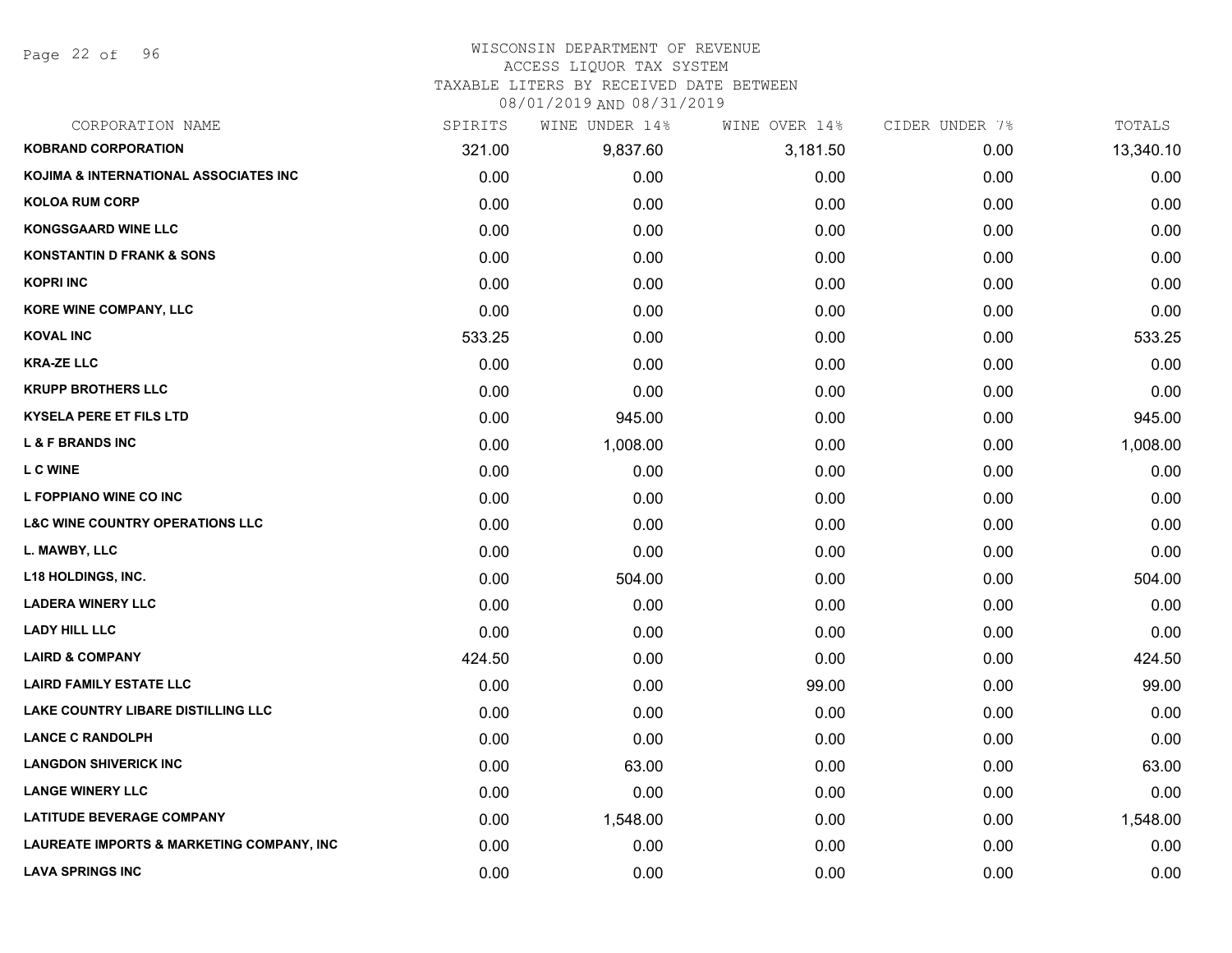Page 23 of 96

| CORPORATION NAME                         | SPIRITS     | WINE UNDER 14% | WINE OVER 14% | CIDER UNDER 7% | TOTALS      |
|------------------------------------------|-------------|----------------|---------------|----------------|-------------|
| <b>LAWER FAMILY WINERY INC</b>           | 0.00        | 0.00           | 0.00          | 0.00           | 0.00        |
| <b>LAWLESS DISTILLING COMPANY LLC</b>    | 504.00      | 0.00           | 0.00          | 0.00           | 504.00      |
| <b>LCF WINE COMPANY LLC</b>              | 0.00        | 1,134.00       | 378.00        | 0.00           | 1,512.00    |
| LE CEP II INC                            | 0.00        | 229.00         | 0.00          | 0.00           | 229.00      |
| LE GRAND COURTAGE LLC                    | 0.00        | 0.00           | 0.00          | 0.00           | 0.00        |
| LE RAISIN IMPORTS LLC                    | 0.00        | 0.00           | 0.00          | 0.00           | 0.00        |
| LEFT COAST CELLARS LLC                   | 0.00        | 0.00           | 0.00          | 0.00           | 0.00        |
| <b>LEMELSON WINERY LLC</b>               | 0.00        | 0.00           | 0.00          | 0.00           | 0.00        |
| <b>LEONARD KREUSCH INC</b>               | 0.00        | 1,486.54       | 0.00          | 0.00           | 1,486.54    |
| <b>LEONARDINI FAMILY WINERY LLC</b>      | 0.00        | 0.00           | 0.00          | 0.00           | 0.00        |
| <b>LEONETTI CELLAR LLC</b>               | 0.00        | 0.00           | 0.00          | 0.00           | 0.00        |
| <b>LES LUNES WINE LLC</b>                | 0.00        | 0.00           | 0.00          | 0.00           | 0.00        |
| <b>LEVECKE CORPORATION</b>               | 48,079.50   | 0.00           | 0.00          | 0.00           | 48,079.50   |
| <b>LIDESTRI BEVERAGES LLC</b>            | 0.00        | 0.00           | 0.00          | 0.00           | 0.00        |
| <b>LIMERICK LANE CELLARS INC</b>         | 0.00        | 0.00           | 252.00        | 0.00           | 252.00      |
| LINCOLN SQUARE WINE COMPANY LLC          | 0.00        | 0.00           | 0.00          | 0.00           | 0.00        |
| LINGUA FRANCA-LS VINEYARDS HOLDINGS, LLC | 0.00        | 252.00         | 0.00          | 0.00           | 252.00      |
| <b>LIOCO WINE COMPANY LLC</b>            | 0.00        | 0.00           | 1,116.00      | 0.00           | 1,116.00    |
| <b>LION NATHAN USA INC</b>               | 0.00        | 1,221.00       | 1,071.00      | 0.00           | 2,292.00    |
| <b>LISA CHASE</b>                        | 0.00        | 0.00           | 0.00          | 0.00           | 0.00        |
| <b>LISA LISA INCORPORATED</b>            | 0.00        | 0.00           | 0.00          | 0.00           | 0.00        |
| <b>LISA MARLOW</b>                       | $-3,544.32$ | 0.00           | 0.00          | 0.00           | $-3,544.32$ |
| LITTLE CREEK VINEYARD, LLC               | 0.00        | 0.00           | 0.00          | 0.00           | 0.00        |
| <b>LIVING FOODS. LLC</b>                 | 0.00        | 0.00           | 0.00          | 0.00           | 0.00        |
| <b>LLOYD CARUSO LLC</b>                  | 0.00        | 0.00           | 0.00          | 0.00           | 0.00        |
| <b>LLOYD CELLARS INC</b>                 | 0.00        | 0.00           | 63.00         | 0.00           | 63.00       |
| <b>LOCAL DISTILLING INC</b>              | 1,621.00    | 0.00           | 0.00          | 0.00           | 1,621.00    |
| <b>LOEST &amp; MCNAMEE INC</b>           | 0.00        | 162.00         | 36.00         | 0.00           | 198.00      |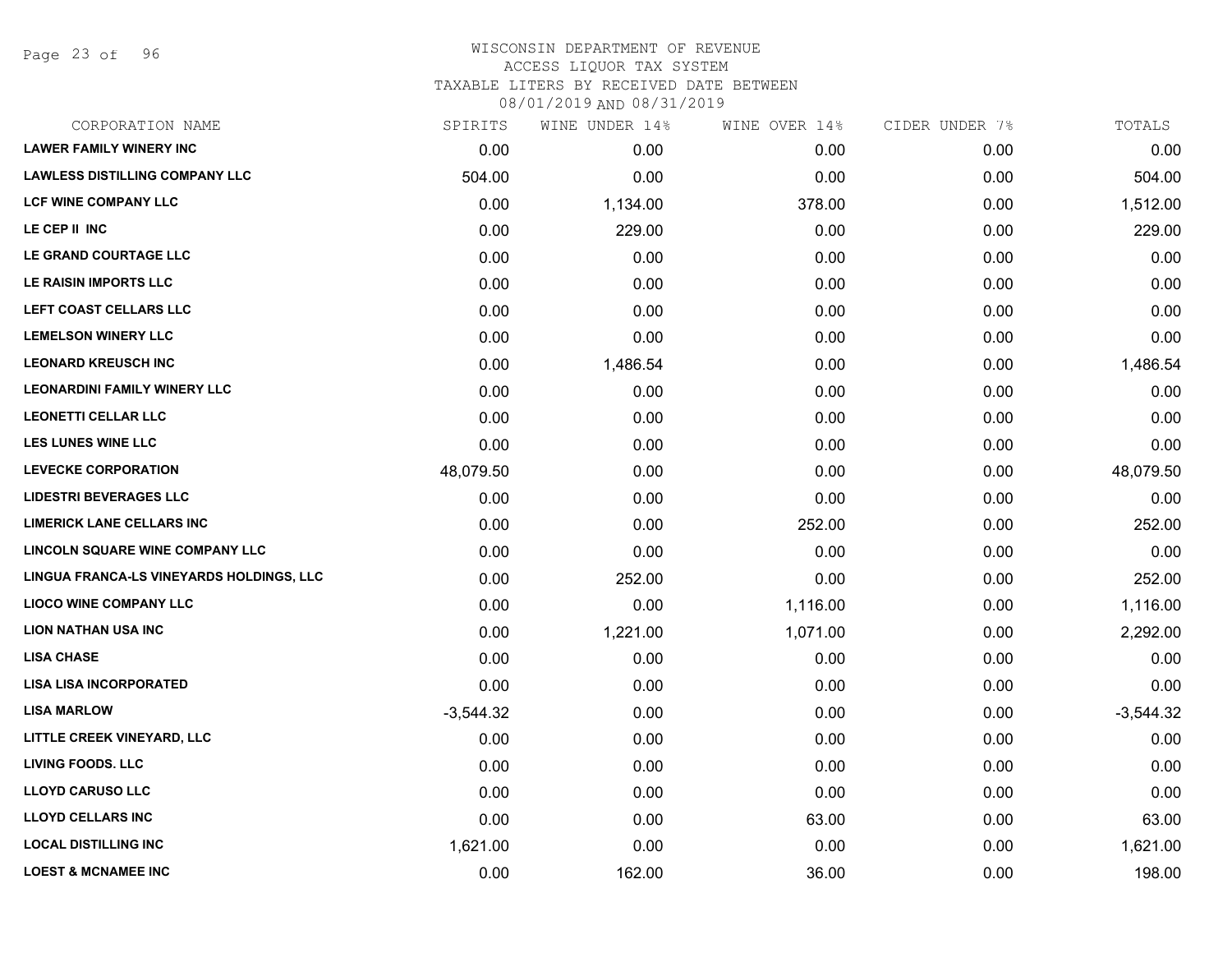Page 24 of 96

## WISCONSIN DEPARTMENT OF REVENUE ACCESS LIQUOR TAX SYSTEM TAXABLE LITERS BY RECEIVED DATE BETWEEN

| CORPORATION NAME                               | SPIRITS           | WINE UNDER 14% | WINE OVER 14% | CIDER UNDER 7% | TOTALS    |
|------------------------------------------------|-------------------|----------------|---------------|----------------|-----------|
| <b>LONG MEADOW RANCH WINERY INC</b>            | 0.00 <sub>1</sub> | 510.00         | 63.00         | 0.00           | 573.00    |
| <b>LONG SHADOWS VINTNERS LLC</b>               | 0.00              | 0.00           | 94.50         | 0.00           | 94.50     |
| <b>LONZ WINERY INC</b>                         | 0.00              | 0.00           | 0.00          | 0.00           | 0.00      |
| <b>LOOSEN BROS USA LTD</b>                     | 0.00              | 103.50         | 0.00          | 0.00           | 103.50    |
| <b>LORING WINE COMPANY LLC</b>                 | 0.00              | 0.00           | 0.00          | 0.00           | 0.00      |
| <b>LOUIS GLUNZ BEER INC</b>                    | 0.00              | 0.00           | 0.00          | 201.01         | 201.01    |
| <b>LOUIS LATOUR INC</b>                        | 0.00              | 648.00         | 0.00          | 0.00           | 648.00    |
| <b>LOWDEN SCHOOLHOUSE CORPORATION</b>          | 0.00              | 0.00           | 126.00        | 0.00           | 126.00    |
| <b>LUNA VINEYARDS INC</b>                      | 0.00              | 126.00         | 0.00          | 0.00           | 126.00    |
| <b>LUNEAU USA INC</b>                          | 0.00              | 7,032.00       | 0.00          | 0.00           | 7,032.00  |
| <b>LUXCO INC</b>                               | 76,383.00         | 0.00           | 993.00        | 0.00           | 77,376.00 |
| <b>LYNMAR WINERY LLC</b>                       | 0.00              | 0.00           | 0.00          | 0.00           | 0.00      |
| M.A.C. WINES, LLC                              | 0.00              | 0.00           | 0.00          | 0.00           | 0.00      |
| <b>MACH FLYNT INC</b>                          | 18,734.40         | 26,208.00      | 4,284.00      | 0.00           | 49,226.40 |
| <b>MAD CAR WINE CO LLC</b>                     | 0.00              | 0.00           | 0.00          | 0.00           | 0.00      |
| <b>MADRIGAL FAMILY WINERY LLC</b>              | 0.00              | 0.00           | 0.00          | 0.00           | 0.00      |
| <b>MAGAVE TEQUILA INC</b>                      | 0.00              | 0.00           | 0.00          | 0.00           | 0.00      |
| <b>MAISONS MARQUES &amp; DOMAINES USA INC.</b> | 0.00              | 1,640.25       | 36.00         | 0.00           | 1,676.25  |
| <b>MAMMOTH DISTILLING LLC</b>                  | 0.00              | 0.00           | 0.00          | 0.00           | 0.00      |
| <b>MANCAN WINE LLC</b>                         | 0.00              | 1,917.00       | 0.00          | 0.00           | 1,917.00  |
| <b>MANO'S INC</b>                              | 0.00              | 0.00           | 0.00          | 0.00           | 0.00      |
| <b>MARIETTA CELLARS INC</b>                    | 0.00              | 504.00         | 0.00          | 0.00           | 504.00    |
| <b>MARIPOSA WINE COMPANY LLC</b>               | 0.00              | 0.00           | 0.00          | 0.00           | 0.00      |
| <b>MARK ANTHONY BRANDS INC</b>                 | 0.00              | 0.00           | 0.00          | 0.00           | 0.00      |
| <b>MARK SZUMOWSKI</b>                          | 0.00              | 0.00           | 0.00          | 0.00           | 0.00      |
| <b>MARKETING GLOBAL BRANDS CORP</b>            | 0.00              | 0.00           | 0.00          | 0.00           | 0.00      |
| <b>MARKO J KARAKASEVIC</b>                     | 0.00              | 0.00           | 0.00          | 0.00           | 0.00      |
| <b>MARTELLOTTO INC.</b>                        | 0.00              | 0.00           | 0.00          | 0.00           | 0.00      |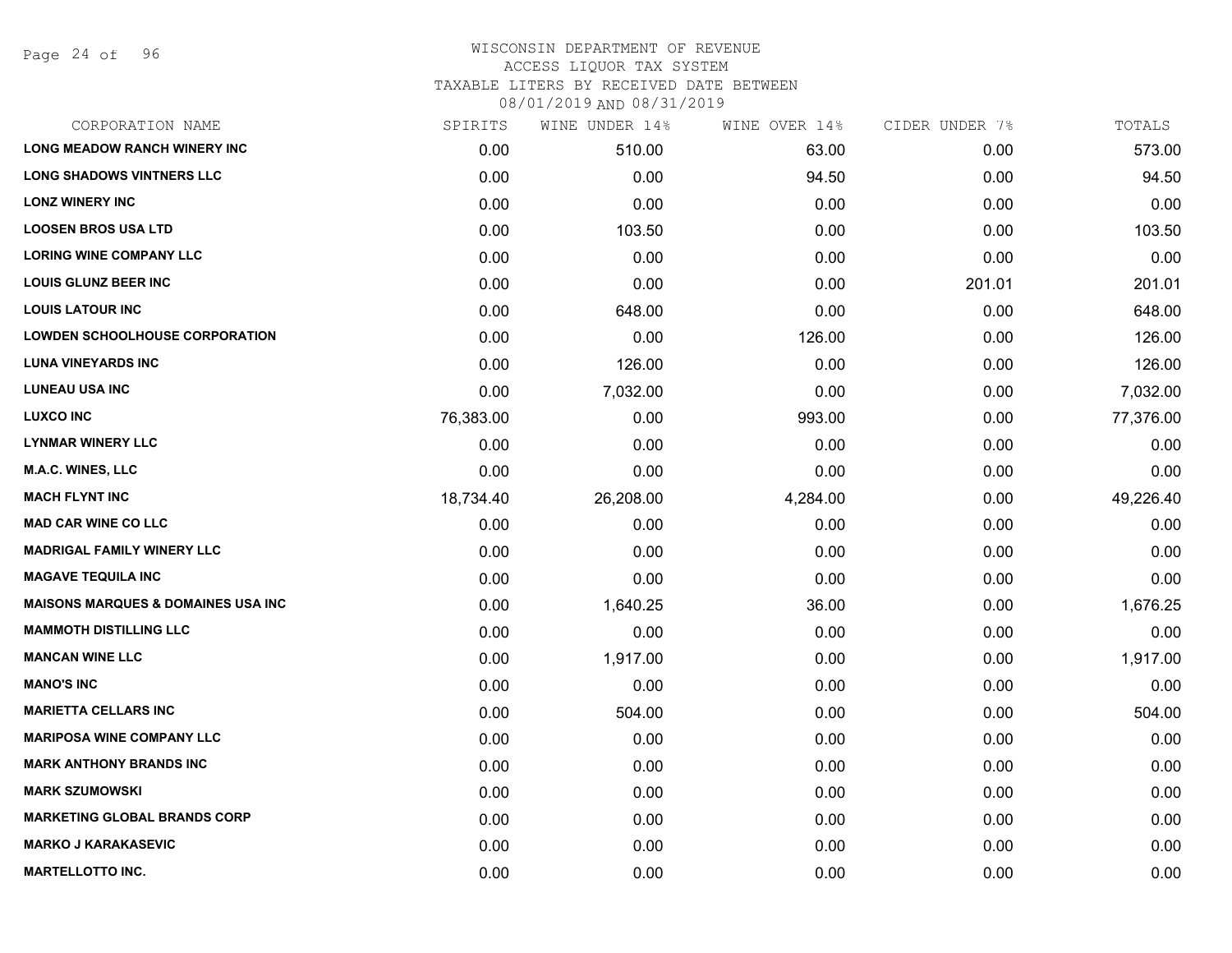## WISCONSIN DEPARTMENT OF REVENUE ACCESS LIQUOR TAX SYSTEM

TAXABLE LITERS BY RECEIVED DATE BETWEEN

| CORPORATION NAME                        | SPIRITS   | WINE UNDER 14% | WINE OVER 14% | CIDER UNDER 7% | TOTALS    |
|-----------------------------------------|-----------|----------------|---------------|----------------|-----------|
| <b>MARTIN &amp; COMPANY WINES, INC</b>  | 0.00      | 2,790.00       | 0.00          | 0.00           | 2,790.00  |
| <b>MARTIN RAY WINERY INC</b>            | 0.00      | 0.00           | 0.00          | 0.00           | 0.00      |
| <b>MARTINELLI WINERY INC</b>            | 0.00      | 0.00           | 36.00         | 0.00           | 36.00     |
| <b>MARTINEZ DISTRIBUTING CO INC</b>     | 0.00      | 0.00           | 0.00          | 0.00           | 0.00      |
| <b>MASSANOIS LLC</b>                    | 0.00      | 2,716.50       | 111.00        | 0.00           | 2,827.50  |
| <b>MAST-JAEGERMEISTER US INC</b>        | 15,483.00 | 0.00           | 0.00          | 0.00           | 15,483.00 |
| <b>MATCHVINO LLC</b>                    | 0.00      | 0.00           | 0.00          | 0.00           | 0.00      |
| <b>MATHY WINERY LLC</b>                 | 0.00      | 0.00           | 0.00          | 0.00           | 0.00      |
| <b>MATRICK HOLDINGS CORPORATION</b>     | 0.00      | 49.92          | 0.00          | 0.00           | 49.92     |
| <b>MATT PREIS</b>                       | 0.00      | 0.00           | 0.00          | 0.00           | 0.00      |
| <b>MATTHEW C VILLARD</b>                | 0.00      | 0.00           | 252.00        | 0.00           | 252.00    |
| <b>MATTHEW RORICK WINES INC</b>         | 0.00      | 0.00           | 0.00          | 0.00           | 0.00      |
| <b>MATTHIASSON FAMILY VINEYARDS LLC</b> | 0.00      | 10.50          | 0.00          | 0.00           | 10.50     |
| <b>MAURITSON FAMILY WINERY</b>          | 0.00      | 0.00           | 0.00          | 0.00           | 0.00      |
| <b>MAYACAMAS VINEYARDS INC</b>          | 0.00      | 27.00          | 45.00         | 0.00           | 72.00     |
| <b>MAYNARD J KEENAN</b>                 | 0.00      | 0.00           | 0.00          | 0.00           | 0.00      |
| <b>MC CORMICK DISTILLING CO INC</b>     | 35,526.60 | 0.00           | 0.00          | 0.00           | 35,526.60 |
| <b>MCBRIDE SISTERS COLLECTIONS INC</b>  | 0.00      | 0.00           | 0.00          | 0.00           | 0.00      |
| <b>MCKENZIE'S BEVERAGES INC</b>         | 0.00      | 0.00           | 0.00          | 5,322.28       | 5,322.28  |
| <b>MCNAB RIDGE WINERY LLC</b>           | 0.00      | 0.00           | 135.00        | 0.00           | 135.00    |
| <b>MEDCO ATLANTIC INC</b>               | 0.00      | 0.00           | 0.00          | 0.00           | 0.00      |
| <b>MEIERS WINE CELLARS INC</b>          | 0.00      | 279.00         | 54.00         | 0.00           | 333.00    |
| <b>MENDOCINO WINE GROUP LLC</b>         | 0.00      | 756.00         | 198.00        | 0.00           | 954.00    |
| <b>MERCER WINE ESTATES LLC</b>          | 0.00      | 0.00           | 0.00          | 0.00           | 0.00      |
| <b>MERCHANT DU VIN CORPORATION</b>      | 0.00      | 0.00           | 0.00          | 462.77         | 462.77    |
| <b>MEREDITH VINEYARD ESTATE INC</b>     | 0.00      | 0.00           | 0.00          | 0.00           | 0.00      |
| <b>METEOR VINEYARD LLC</b>              | 0.00      | 0.00           | 0.00          | 0.00           | 0.00      |
| <b>METROWINE DISTRIBUTION CO INC</b>    | 0.00      | 0.00           | 0.00          | 0.00           | 0.00      |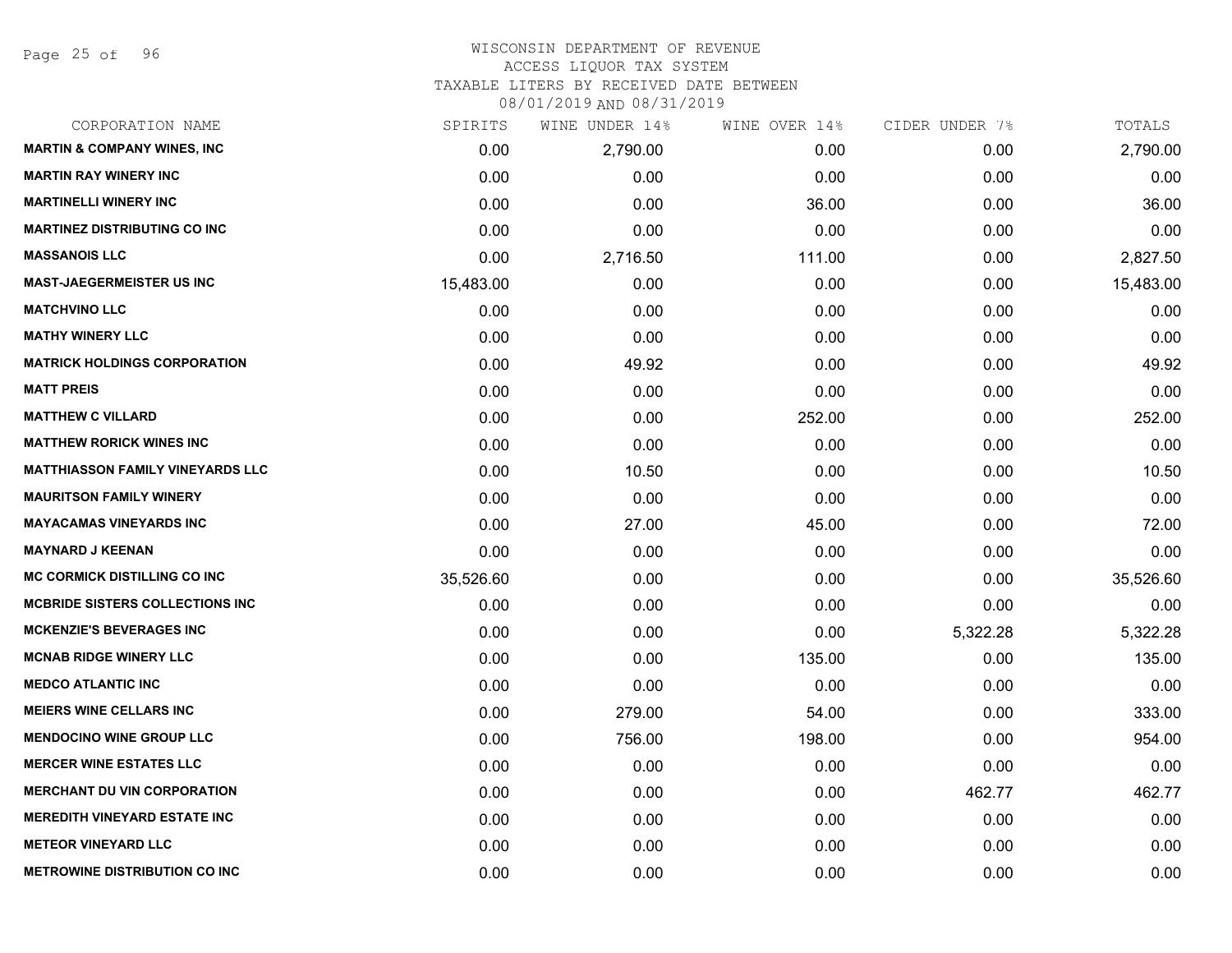Page 26 of 96

## WISCONSIN DEPARTMENT OF REVENUE ACCESS LIQUOR TAX SYSTEM

TAXABLE LITERS BY RECEIVED DATE BETWEEN

| CORPORATION NAME                                   | SPIRITS   | WINE UNDER 14% | WINE OVER 14% | CIDER UNDER 7% | TOTALS    |
|----------------------------------------------------|-----------|----------------|---------------|----------------|-----------|
| <b>METTLER WINES LLC</b>                           | 0.00      | 0.00           | 153.00        | 0.00           | 153.00    |
| <b>MEV CORPORATION</b>                             | 0.00      | 0.00           | 0.00          | 0.00           | 0.00      |
| <b>MEXCOR INC</b>                                  | 0.00      | 0.00           | 0.00          | 0.00           | 0.00      |
| <b>MEYER CELLARS LLC</b>                           | 0.00      | 0.00           | 0.00          | 0.00           | 0.00      |
| <b>MHW LTD</b>                                     | 15,588.30 | 8,298.00       | 2,313.00      | 0.00           | 26,199.30 |
| <b>MICHAEL BELLO</b>                               | 0.00      | 0.00           | 0.00          | 0.00           | 0.00      |
| <b>MICHAEL HOUGH</b>                               | 0.00      | 4,261.50       | 180.00        | 0.00           | 4,441.50  |
| <b>MICHAEL KUSH</b>                                | 0.00      | 0.00           | 0.00          | 0.00           | 0.00      |
| <b>MICHAEL SKURNIK WINES INC</b>                   | 0.00      | 678.00         | 0.00          | 0.00           | 678.00    |
| <b>MICHEAL DASHE</b>                               | 0.00      | 0.00           | 0.00          | 0.00           | 0.00      |
| <b>MIDDLETON FAMILY WINES LLC</b>                  | 0.00      | 0.00           | 0.00          | 0.00           | 0.00      |
| <b>MIDNIGHT CELLARS INC</b>                        | 0.00      | 0.00           | 225.00        | 0.00           | 225.00    |
| <b>MID-OAK DISTILLERY INC</b>                      | 0.00      | 0.00           | 0.00          | 0.00           | 0.00      |
| <b>MIGHTY SWELL COCKTAIL COMPANY LLC</b>           | 0.00      | 0.00           | 0.00          | 0.00           | 0.00      |
| <b>MILBRANDT FAMILY WINES LLC</b>                  | 0.00      | 1,359.00       | 0.00          | 0.00           | 1,359.00  |
| <b>MILLER SQUARED INC</b>                          | 0.00      | 0.00           | 0.00          | 0.00           | 0.00      |
| <b>MILLERCOORS LLC</b>                             | 0.00      | 0.00           | 0.00          | 30,698.58      | 30,698.58 |
| <b>MILTONS DISTRIBUTING CO INC</b>                 | 0.00      | 1,235.97       | 63.00         | 0.00           | 1,298.97  |
| <b>MINER FAMILY WINERY LLC</b>                     | 0.00      | 0.00           | 45.00         | 0.00           | 45.00     |
| <b>MINNESOTAS FINEST FERMENTED PRODUCTS</b>        | 0.00      | 0.00           | 0.00          | 446.39         | 446.39    |
| <b>MIONETTO USA INC</b>                            | 0.00      | 4,314.02       | 0.00          | 0.00           | 4,314.02  |
| <b>MIRA WINERY LLC</b>                             | 0.00      | 0.00           | 0.00          | 0.00           | 0.00      |
| <b>MIRAMONT ESTATE VINEYARDS &amp; WINERY INC.</b> | 0.00      | 0.00           | 0.00          | 0.00           | 0.00      |
| <b>MIRASOL WINE LLC</b>                            | 0.00      | 0.00           | 0.00          | 0.00           | 0.00      |
| <b>MIRER MANAGEMENT COMPANY LLC</b>                | 0.00      | 0.00           | 0.00          | 0.00           | 0.00      |
| <b>MIROSLAV IVANOV TCHOLAKOV</b>                   | 0.00      | 0.00           | 0.00          | 0.00           | 0.00      |
| <b>MISA IMPORTS INC</b>                            | 18,505.50 | 5,314.50       | 4,938.75      | 0.00           | 28,758.75 |
| <b>MISSISSIPPI RIVER DISTILLING COMPANY</b>        | 81.00     | 0.00           | 0.00          | 0.00           | 81.00     |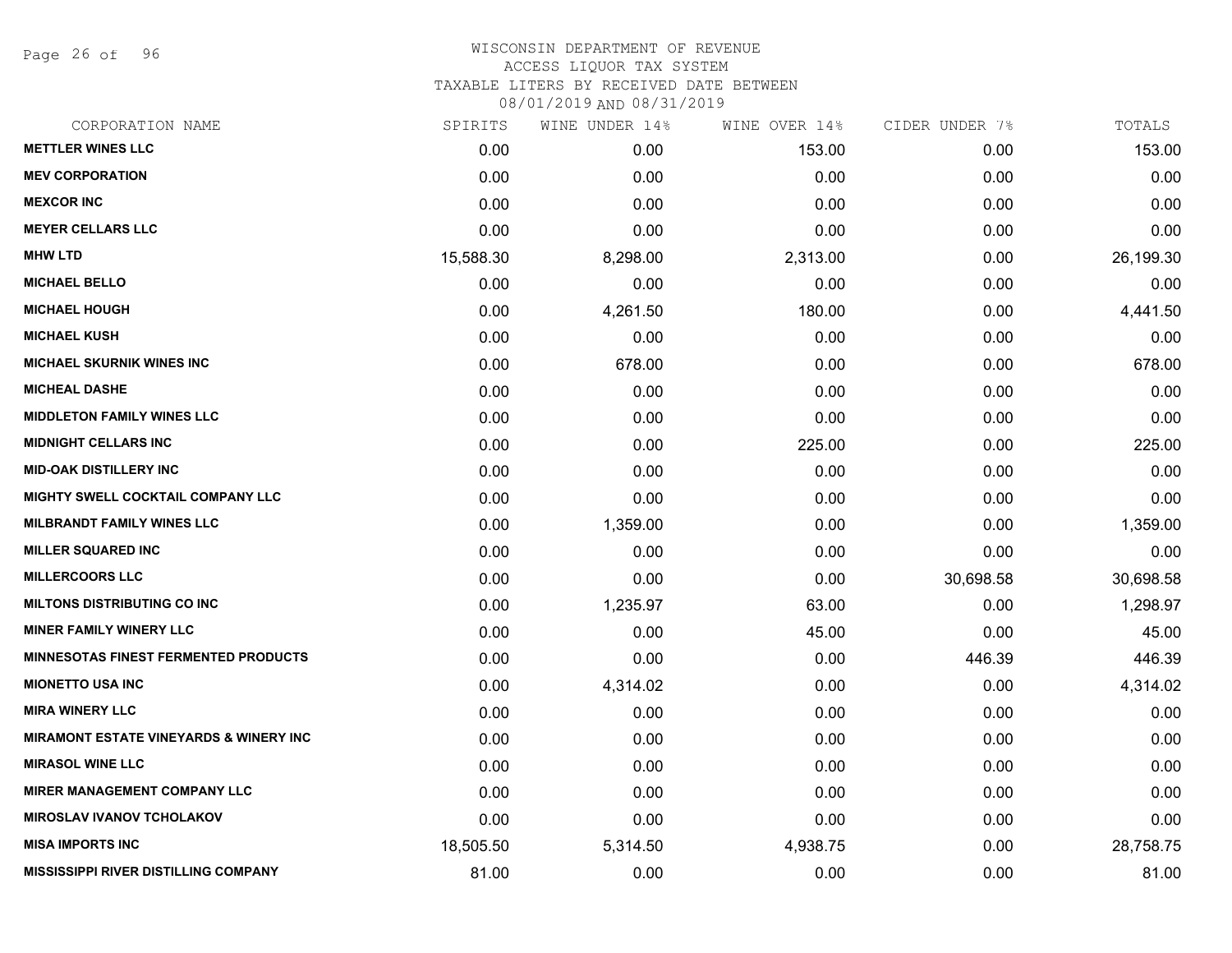## WISCONSIN DEPARTMENT OF REVENUE ACCESS LIQUOR TAX SYSTEM

TAXABLE LITERS BY RECEIVED DATE BETWEEN

| CORPORATION NAME                                                            | SPIRITS   | WINE UNDER 14% | WINE OVER 14% | CIDER UNDER 7% | TOTALS    |
|-----------------------------------------------------------------------------|-----------|----------------|---------------|----------------|-----------|
| <b>MISTARR WINE IMPORTERS</b>                                               | 0.00      | 252.00         | 0.00          | 0.00           | 252.00    |
| <b>MODERN DEVELOPMENT COMPANY</b>                                           | 0.00      | 0.00           | 0.00          | 0.00           | 0.00      |
| <b>MODERN SPIRITS LLC</b>                                                   | 13.50     | 0.00           | 135.00        | 0.00           | 148.50    |
| <b>MOET HENNESSY USA, INC.</b>                                              | 32,135.70 | 7,161.75       | 76.50         | 0.00           | 39,373.95 |
| <b>MOLLYDOOKER INTERNATIONAL LLC</b>                                        | 0.00      | 0.00           | 1,354.50      | 0.00           | 1,354.50  |
| <b>MOLLY'S WINERY INC</b>                                                   | 0.00      | 0.00           | 0.00          | 0.00           | 0.00      |
| <b>MONICA NOGUES</b>                                                        | 0.00      | 0.00           | 0.00          | 0.00           | 0.00      |
| <b>MONSIEUR TOUTON SELECTION LTD / ORIGIN USA</b>                           | 0.00      | 0.00           | 0.00          | 0.00           | 0.00      |
| <b>MONTE CRISTO BLOCK IV LLC</b>                                            | 0.00      | 0.00           | 0.00          | 0.00           | 0.00      |
| <b>MONTEREY WINE COMPANY LLC</b>                                            | 0.00      | 882.00         | 0.00          | 0.00           | 882.00    |
| <b>MONTICELLO CELLARS INC</b>                                               | 0.00      | 0.00           | 0.00          | 0.00           | 0.00      |
| <b>MOONRISE DISTILLERY INC</b>                                              | 0.00      | 0.00           | 0.00          | 0.00           | 0.00      |
| <b>MORE THAN GRAPES, LLC</b>                                                | 0.00      | 1,786.50       | 0.00          | 0.00           | 1,786.50  |
| <b>MORGADO CELLARS LLC</b>                                                  | 0.00      | 0.00           | 0.00          | 0.00           | 0.00      |
| <b>MORGAN WINERY INC</b>                                                    | 0.00      | 0.00           | 252.00        | 0.00           | 252.00    |
| <b>MOUNT VEEDER FARMS LLC</b>                                               | 0.00      | 0.00           | 0.00          | 0.00           | 0.00      |
| <b>MOUNTAIN VIEW VINTNERS LLC</b>                                           | 0.00      | 1,485.00       | 0.00          | 0.00           | 1,485.00  |
| <b>MS WALKER INC</b>                                                        | 5,704.50  | 0.00           | 0.00          | 0.00           | 5,704.50  |
| MUTUAL WHOLESALE LIQUOR INC                                                 | 0.00      | 0.00           | 0.00          | 0.00           | 0.00      |
| <b>NAKED WINES LLC</b>                                                      | 0.00      | 0.00           | 0.00          | 0.00           | 0.00      |
| <b>NAPA VALLEY SPECIALTY WINES INC</b>                                      | 0.00      | 1,134.00       | 468.00        | 0.00           | 1,602.00  |
| NATIONAL CONSUMER CREDIT GUARANTEE<br><b>ASSOCIATION OF CONNECTICUT INC</b> | 0.00      | 0.00           | 0.00          | 0.00           | 0.00      |
| <b>NATURAL MERCHANTS INC</b>                                                | 0.00      | 756.00         | 0.00          | 0.00           | 756.00    |
| <b>NATUREL WEST CORP</b>                                                    | 0.00      | 0.00           | 0.00          | 0.00           | 0.00      |
| <b>NAVARRO VINEYARDS, LLC</b>                                               | 0.00      | 0.00           | 0.00          | 0.00           | 0.00      |
| <b>NBI ACQUISITION LLC</b>                                                  | 0.00      | 0.00           | 0.00          | 0.00           | 0.00      |
| <b>NDC SYSTEMS LP</b>                                                       | 3,219.00  | 59,677.50      | 2,706.00      | 0.00           | 65,602.50 |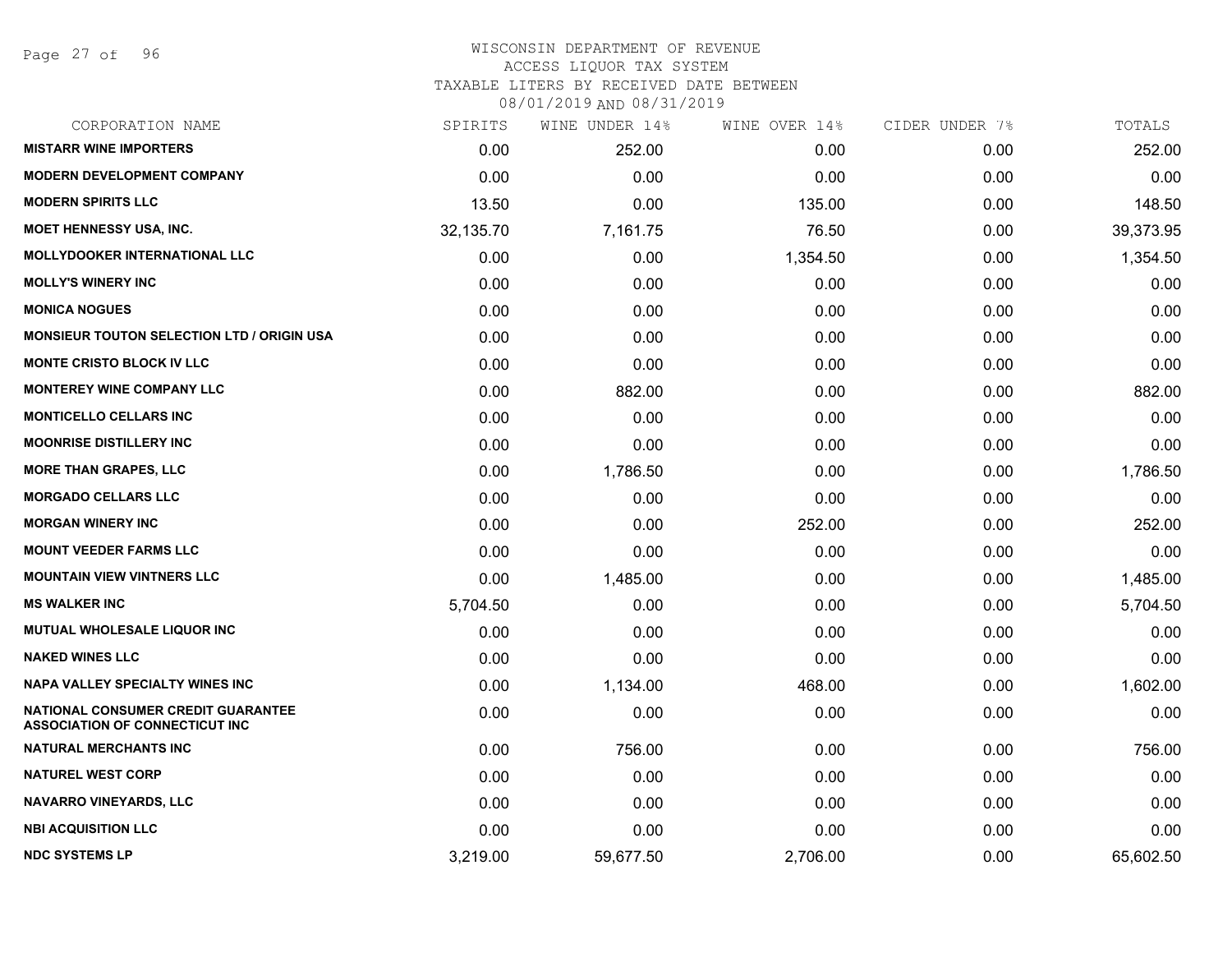Page 28 of 96

## WISCONSIN DEPARTMENT OF REVENUE ACCESS LIQUOR TAX SYSTEM TAXABLE LITERS BY RECEIVED DATE BETWEEN

| CORPORATION NAME                      | SPIRITS   | WINE UNDER 14% | WINE OVER 14% | CIDER UNDER 7% | TOTALS    |
|---------------------------------------|-----------|----------------|---------------|----------------|-----------|
| <b>NEGOCIANTS USA INC</b>             | 0.00      | 0.00           | 0.00          | 0.00           | 0.00      |
| <b>NESTOR IMPORTS INC</b>             | 0.00      | 144.00         | 54.00         | 0.00           | 198.00    |
| <b>NEW HOLLAND BREWING CO LLC</b>     | 0.00      | 0.00           | 0.00          | 0.00           | 0.00      |
| <b>NEW MEXICO WINERIES INC</b>        | 0.00      | 1,089.00       | 0.00          | 0.00           | 1,089.00  |
| <b>NEW PARROTT &amp; CO</b>           | 0.00      | 8,118.00       | 918.00        | 0.00           | 9,036.00  |
| <b>NEW VAVIN INC</b>                  | 0.00      | 0.00           | 0.00          | 0.00           | 0.00      |
| <b>NEW YORK MUTUAL TRADING CO INC</b> | 0.00      | 0.00           | 0.00          | 0.00           | 0.00      |
| <b>NEXUS BRANDS LLC</b>               | 0.00      | 0.00           | 171.00        | 0.00           | 171.00    |
| <b>NICHE IMPORT CO</b>                | 711.00    | 0.00           | 0.00          | 0.00           | 711.00    |
| <b>NICHOLAS KARAVIDAS</b>             | 0.00      | 0.00           | 0.00          | 0.00           | 0.00      |
| NIEBAUM-COPPOLA ESTATE WINERY LP      | 0.00      | 0.00           | 0.00          | 0.00           | 0.00      |
| <b>NLV TEQUILA BOTTLING LLC</b>       | 927.00    | 0.00           | 0.00          | 0.00           | 927.00    |
| <b>NOLET SPIRITS USA INC</b>          | 0.00      | 0.00           | 0.00          | 0.00           | 0.00      |
| <b>NORTH SHORE DISTILLERY LLC</b>     | 0.00      | 0.00           | 0.00          | 0.00           | 0.00      |
| <b>NORTHERN EMPIRE LLC</b>            | 0.00      | 0.00           | 0.00          | 0.00           | 0.00      |
| <b>NOVA WINES, INC.</b>               | 0.00      | 9.00           | 0.00          | 0.00           | 9.00      |
| <b>NOW WINE IMPORTS INC</b>           | 0.00      | 0.00           | 0.00          | 0.00           | 0.00      |
| <b>NUCCIO &amp; WISE</b>              | 0.00      | 0.00           | 503.99        | 0.00           | 503.99    |
| <b>NV AWG LTD</b>                     | 0.00      | 0.00           | 129.00        | 0.00           | 129.00    |
| <b>NW WINE COMPANY LLC</b>            | 0.00      | 980.70         | 0.00          | 0.00           | 980.70    |
| <b>OAK RIDGE WINERY LLC</b>           | 0.00      | 0.00           | 0.00          | 0.00           | 0.00      |
| <b>OLD BRIDGE CELLARS</b>             | 0.00      | 2,317.80       | 562.50        | 0.00           | 2,880.30  |
| <b>OLD DOMINICK DISTILLERY LLC</b>    | 0.00      | 0.00           | 0.00          | 0.00           | 0.00      |
| <b>OLD ELK HOLDINGS LLC</b>           | 1,116.00  | 0.00           | 0.00          | 0.00           | 1,116.00  |
| OLE SMOKY DISTILLERY LLC              | 11,274.00 | 0.00           | 0.00          | 0.00           | 11,274.00 |
| OLIVER WINE COMPANY INC               | 0.00      | 5,517.00       | 0.00          | 0.00           | 5,517.00  |
| ONE TRUE VINE LLC                     | 0.00      | 0.00           | 0.00          | 0.00           | 0.00      |
| O'NEILL BEVERAGES CO LLC              | 0.00      | 6,417.00       | 6,327.00      | 0.00           | 12,744.00 |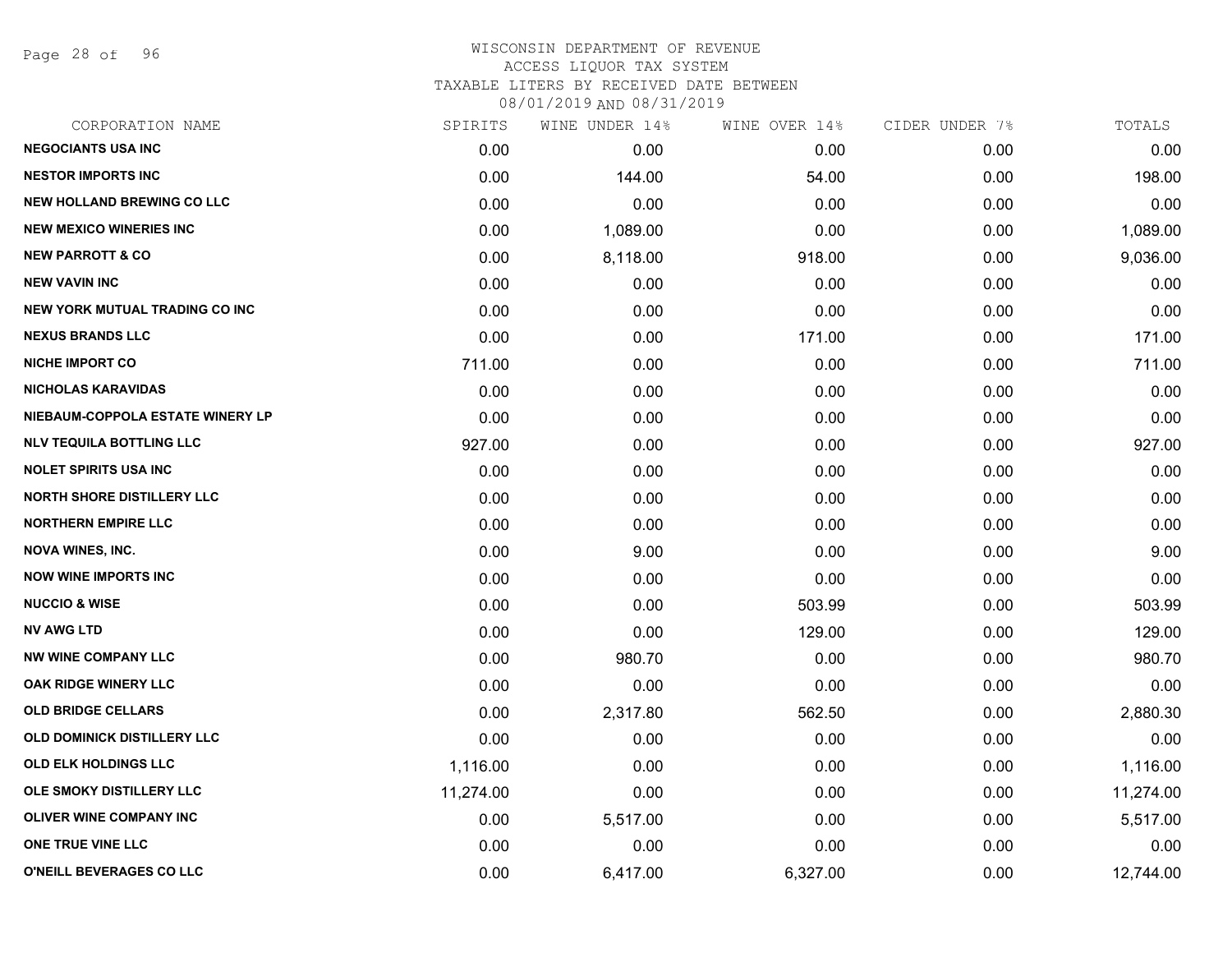Page 29 of 96

## WISCONSIN DEPARTMENT OF REVENUE

# ACCESS LIQUOR TAX SYSTEM

TAXABLE LITERS BY RECEIVED DATE BETWEEN

| CORPORATION NAME                  | SPIRITS  | WINE UNDER 14% | WINE OVER 14% | CIDER UNDER 7% | TOTALS    |
|-----------------------------------|----------|----------------|---------------|----------------|-----------|
| <b>OPICI IMPORT COMPANY</b>       | 382.50   | 1,818.00       | 0.00          | 0.00           | 2,200.50  |
| <b>OPOLO WINES LP</b>             | 0.00     | 0.00           | 0.00          | 0.00           | 0.00      |
| OPUS ONE WINERY LLC               | 0.00     | 0.00           | 0.00          | 0.00           | 0.00      |
| <b>ORCA PROPERTIES LLC</b>        | 0.00     | 0.00           | 0.00          | 0.00           | 0.00      |
| <b>OREGON BREWING COMPANY INC</b> | 0.00     | 0.00           | 0.00          | 0.00           | 0.00      |
| ORVINO IMPORTS & DISTRIBUTING INC | 0.00     | 0.00           | 0.00          | 0.00           | 0.00      |
| <b>O'SHAUGHNESSY DEL OSO LLC</b>  | 0.00     | 0.00           | 0.00          | 0.00           | 0.00      |
| <b>OVUM WINES LLC</b>             | 0.00     | 1,413.00       | 0.00          | 0.00           | 1,413.00  |
| <b>OWEN ROE LLC</b>               | 0.00     | 378.00         | 126.00        | 0.00           | 504.00    |
| <b>PABST HOLDINGS LLC</b>         | 1,620.00 | 0.00           | 0.00          | 0.00           | 1,620.00  |
| PACIFIC EDGE MARKETING GROUP INC  | 528.00   | 0.00           | 0.00          | 0.00           | 528.00    |
| PACIFIC INTERNATIONAL LIQUOR INC  | 0.00     | 50.40          | 98.64         | 0.00           | 149.04    |
| <b>PAHLMEYER LLC</b>              | 0.00     | 0.00           | 0.00          | 0.00           | 0.00      |
| PALI WINE COMPANY LP              | 0.00     | 0.00           | 0.00          | 0.00           | 0.00      |
| PALM BAY INTERNATIONAL INC        | 642.00   | 12,579.55      | 340.50        | 0.00           | 13,562.05 |
| <b>PAMELA FRYE</b>                | 0.00     | 252.00         | 0.00          | 0.00           | 252.00    |
| <b>PAMPA BEVERAGES LLC</b>        | 0.00     | 1,356.00       | 0.00          | 0.00           | 1,356.00  |
| <b>PAMPELONNE LLC</b>             | 0.00     | 0.00           | 0.00          | 0.00           | 0.00      |
| PANTHER CREEK CELLARS LLC         | 0.00     | 0.00           | 0.00          | 0.00           | 0.00      |
| <b>PAPINEAU LLC</b>               | 0.00     | 0.00           | 0.00          | 0.00           | 0.00      |
| PARAGON VINEYARD CO INC           | 0.00     | 252.00         | 0.00          | 0.00           | 252.00    |
| PARK STREET IMPORTS LLC           | 8,501.25 | 3,024.00       | 1,128.00      | 0.00           | 12,653.25 |
| PARK WINE COMPANY INC             | 0.00     | 63.00          | 189.00        | 0.00           | 252.00    |
| PARKER STATION INC                | 0.00     | 63.00          | 981.00        | 0.00           | 1,044.00  |
| <b>PASEK CELLARS WINERY INC</b>   | 0.00     | 0.00           | 0.00          | 0.00           | 0.00      |
| <b>PAT WINES LLC</b>              | 0.00     | 0.00           | 0.00          | 0.00           | 0.00      |
| <b>PATERNO IMPORTS LTD</b>        | 450.00   | 6,678.83       | 1,305.00      | 0.00           | 8,433.83  |
| <b>PATRICIO C MATA</b>            | 0.00     | 870.00         | 31.50         | 0.00           | 901.50    |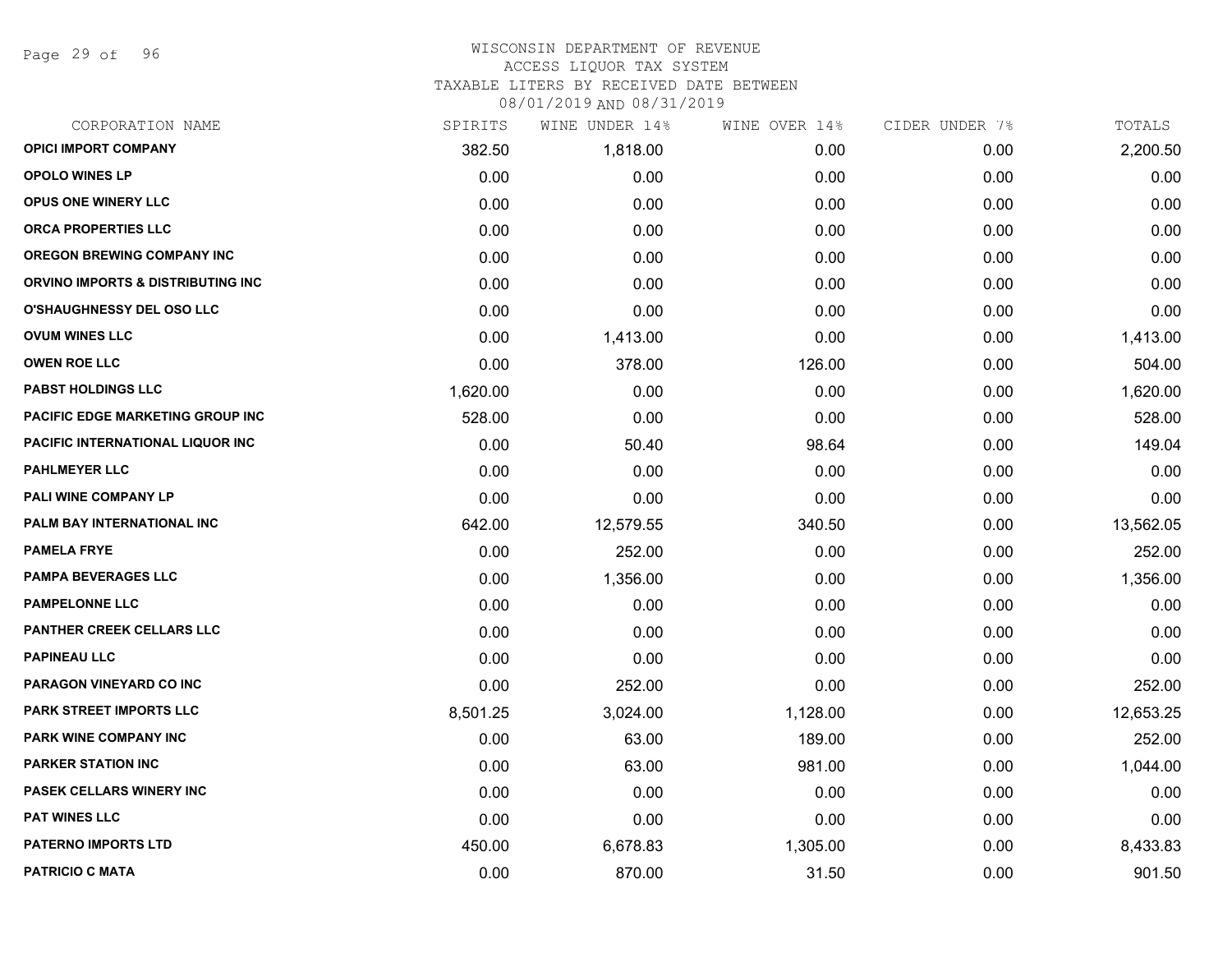Page 30 of 96

| CORPORATION NAME                     | SPIRITS    | WINE UNDER 14% | WINE OVER 14% | CIDER UNDER 7% | TOTALS     |
|--------------------------------------|------------|----------------|---------------|----------------|------------|
| <b>PATRON SPIRITS COMPANY</b>        | 20,151.30  | 0.00           | 0.00          | 0.00           | 20,151.30  |
| PAUL HOBBS IMPORTS INC               | 0.00       | 0.00           | 0.00          | 0.00           | 0.00       |
| <b>PAUL HOBBS WINERY LP</b>          | 0.00       | 0.00           | 0.00          | 0.00           | 0.00       |
| <b>PAVI WINES LLC</b>                | 0.00       | 0.00           | 0.00          | 0.00           | 0.00       |
| <b>PAWEL LATO</b>                    | 0.00       | 0.00           | 0.00          | 0.00           | 0.00       |
| PEACHY CANYON WINERY                 | 0.00       | 0.00           | 0.00          | 0.00           | 0.00       |
| PEJU FAMILY OPERATING PARTNERSHIP LP | 0.00       | 0.00           | 0.00          | 0.00           | 0.00       |
| PENELOPE BOURBON LLC                 | 0.00       | 0.00           | 0.00          | 0.00           | 0.00       |
| <b>PENROSE HILL, LIMITED</b>         | 0.00       | 0.00           | 0.00          | 0.00           | 0.00       |
| PEPPER BRIDGE WINERY LLC             | 0.00       | 0.00           | 0.00          | 0.00           | 0.00       |
| PERNOD RICARD USA LLC                | 111,252.70 | 8,274.97       | 747.00        | 0.00           | 120,274.67 |
| PETER ANDREW LLC                     | 0.00       | 0.00           | 0.00          | 0.00           | 0.00       |
| PETER ROSBACK                        | 0.00       | 123.00         | 90.00         | 0.00           | 213.00     |
| PETERSON WINERY LLC                  | 0.00       | 0.00           | 0.00          | 0.00           | 0.00       |
| PETIT HAMEAU LLC                     | 0.00       | 126.00         | 0.00          | 0.00           | 126.00     |
| <b>PHILIP LAROCCA</b>                | 0.00       | 0.00           | 0.00          | 0.00           | 0.00       |
| PHILIP TOGNI VINEYARD LP             | 0.00       | 0.00           | 0.00          | 0.00           | 0.00       |
| PHILLIP STEINSCHREIBER               | 0.00       | 0.00           | 0.00          | 0.00           | 0.00       |
| <b>PHILLIPS FARMS LLC</b>            | 0.00       | 0.00           | 5,282.64      | 0.00           | 5,282.64   |
| PHUSION PROJECTS LLC                 | 0.00       | 0.00           | 0.00          | 0.00           | 0.00       |
| PICNIC WINE COMPANY LLC              | 0.00       | 0.00           | 0.00          | 0.00           | 0.00       |
| PIEDMONT DISTILLERS INC              | 1,023.75   | 0.00           | 0.00          | 0.00           | 1,023.75   |
| <b>PINA CELLARS LP</b>               | 0.00       | 0.00           | 0.00          | 0.00           | 0.00       |
| PINE RIDGE WINERY LLC                | 0.00       | 1,071.00       | 4,234.50      | 0.00           | 5,305.50   |
| PLATA WINE PARTNERS LLC              | 0.00       | 0.00           | 0.00          | 0.00           | 0.00       |
| PLUME RIDGE IRREVOCABLE TRUST        | 0.00       | 423.00         | 72.00         | 0.00           | 495.00     |
| POPCORN DESIGN LLC                   | 0.00       | 0.00           | 0.00          | 0.00           | 0.00       |
| PORT WASHINGTON IMPORTS LLC          | 0.00       | 16.50          | 0.00          | 0.00           | 16.50      |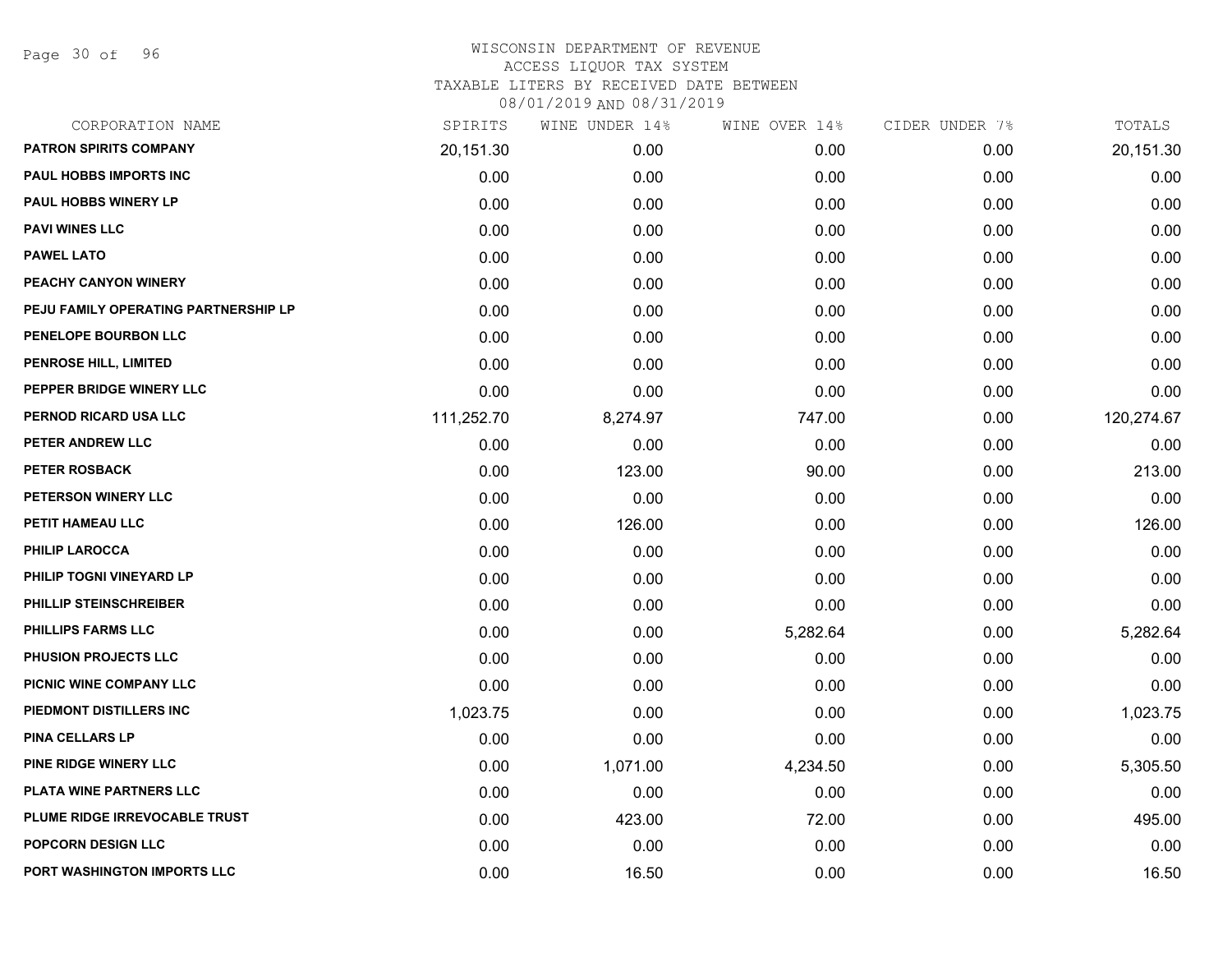Page 31 of 96

## WISCONSIN DEPARTMENT OF REVENUE ACCESS LIQUOR TAX SYSTEM TAXABLE LITERS BY RECEIVED DATE BETWEEN

| CORPORATION NAME                            | SPIRITS    | WINE UNDER 14% | WINE OVER 14% | CIDER UNDER 7% | TOTALS     |
|---------------------------------------------|------------|----------------|---------------|----------------|------------|
| PORTOVINO LLC                               | 0.00       | 0.00           | 0.00          | 0.00           | 0.00       |
| <b>POST WINERY INC</b>                      | 0.00       | 0.00           | 0.00          | 0.00           | 0.00       |
| POUR MANAGEMENT LLC                         | 0.00       | 0.00           | 0.00          | 0.00           | 0.00       |
| <b>PRAGER WINERY &amp; PORT WORKS, INC.</b> | 0.00       | 0.00           | 0.00          | 0.00           | 0.00       |
| PRECEPT BRANDS LLC                          | 0.00       | 9,991.50       | 2,772.00      | 0.00           | 12,763.50  |
| PREMIER WINE GROUP, LLC                     | 0.00       | 0.00           | 0.00          | 0.00           | 0.00       |
| PREMIERE DISTILLERY LLC                     | 0.00       | 0.00           | 0.00          | 0.00           | 0.00       |
| <b>PREMIUM PORT WINES INC</b>               | 0.00       | 0.00           | 1,305.00      | 0.00           | 1,305.00   |
| <b>PRESQU'ILE WINERY</b>                    | 0.00       | 0.00           | 0.00          | 0.00           | 0.00       |
| PRESTIGE IMPORTS LLC                        | 0.00       | 0.00           | 0.00          | 0.00           | 0.00       |
| PRESTIGE WINE IMPORTS CORP                  | 0.00       | 23,400.25      | 0.00          | 0.00           | 23,400.25  |
| PRICHARDS DISTILLERY INC                    | 0.00       | 0.00           | 0.00          | 0.00           | 0.00       |
| PRIDE MOUNTAIN VINEYARDS LLC                | 0.00       | 0.00           | 0.00          | 0.00           | 0.00       |
| PROLETARIAT WINE COMPANY, LLC               | 0.00       | 0.00           | 0.00          | 0.00           | 0.00       |
| <b>PRO-LIQUITECH LLC</b>                    | 0.00       | 0.00           | 0.00          | 0.00           | 0.00       |
| <b>PROOF ARTISAN DISTILLERS, LLC</b>        | 0.00       | 0.00           | 0.00          | 0.00           | 0.00       |
| PROST BEVERAGE COMPANY LLC                  | 315.00     | 0.00           | 0.00          | 0.00           | 315.00     |
| <b>PROXIMO SPIRITS INC</b>                  | 177,853.62 | 0.00           | 0.00          | 0.00           | 177,853.62 |
| PUENTE-INTERNACIONAL INC                    | 0.00       | 0.00           | 0.00          | 0.00           | 0.00       |
| PURPLE WINE COMPANY LLC                     | 0.00       | 3,442.50       | 0.00          | 0.00           | 3,442.50   |
| <b>QUADY SOUTH WINERY LLC</b>               | 0.00       | 504.00         | 0.00          | 0.00           | 504.00     |
| <b>QUILCEDA CREEK VINTNERS INC</b>          | 0.00       | 0.00           | 0.00          | 0.00           | 0.00       |
| <b>QUINTESSENTIAL LLC</b>                   | 0.00       | 3,368.43       | 594.00        | 0.00           | 3,962.43   |
| <b>R &amp; G SCHATZ FARMS INC</b>           | 0.00       | 515.02         | 189.01        | 0.00           | 704.03     |
| <b>R &amp; M BRANDS INC</b>                 | 1,182.00   | 108.00         | 0.00          | 0.00           | 1,290.00   |
| <b>RH KEENAN CO</b>                         | 0.00       | 0.00           | 126.00        | 0.00           | 126.00     |
| <b>RABBIT HOLE SPIRITS LLC</b>              | 0.00       | 0.00           | 0.00          | 0.00           | 0.00       |
| <b>RACINE WINE CO LLC</b>                   | 0.00       | 0.00           | 0.00          | 0.00           | 0.00       |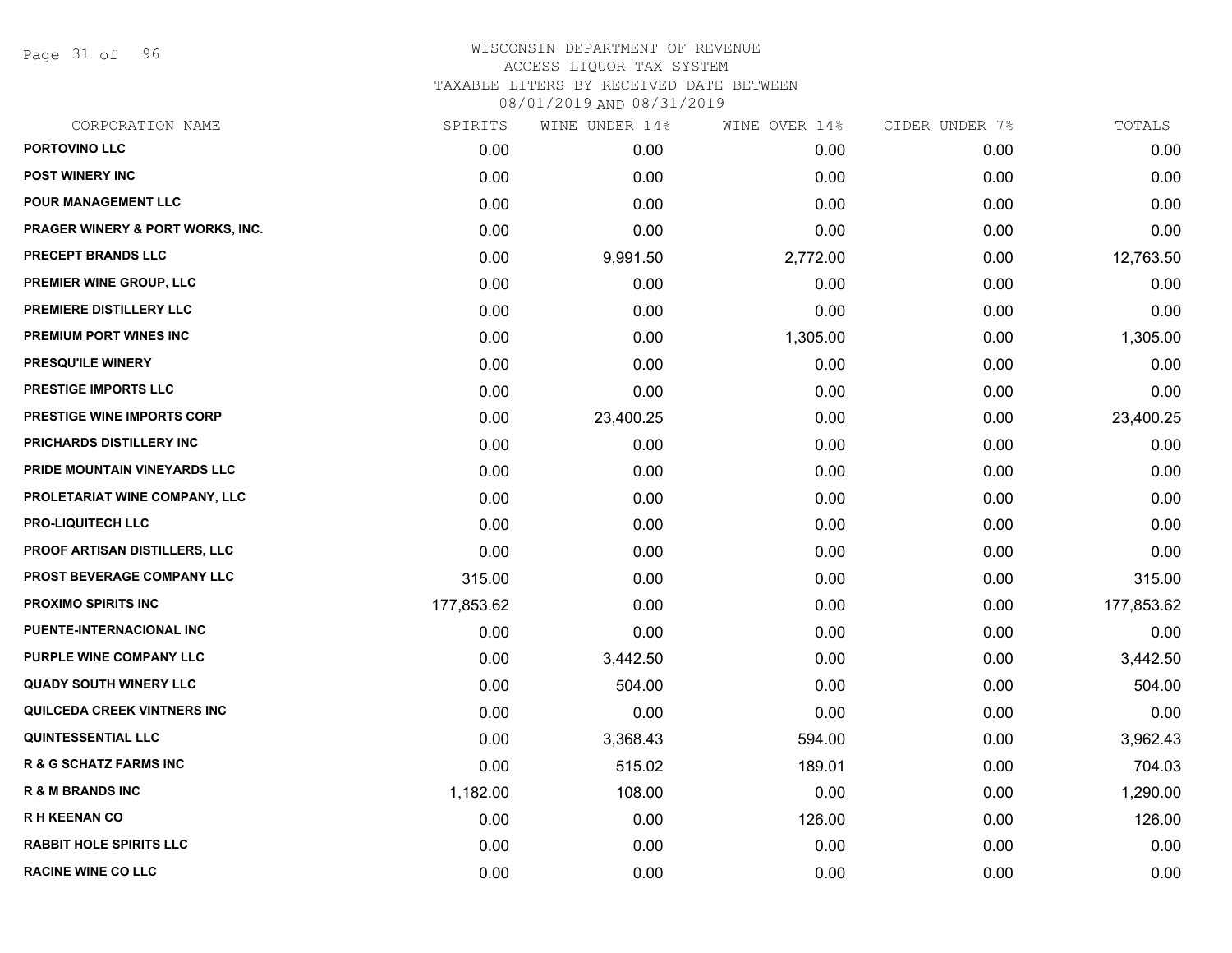Page 32 of 96

| SPIRITS  | WINE UNDER 14% | WINE OVER 14% | CIDER UNDER 7% | TOTALS   |
|----------|----------------|---------------|----------------|----------|
| 0.00     | 0.00           | 0.00          | 0.00           | 0.00     |
| 0.00     | 0.00           | 243.00        | 0.00           | 243.00   |
| 27.00    | 0.00           | 0.00          | 0.00           | 27.00    |
| 0.00     | 0.00           | 0.00          | 0.00           | 0.00     |
| 0.00     | 0.00           | 99.00         | 0.00           | 99.00    |
| 0.00     | 0.00           | 0.00          | 0.00           | 0.00     |
| 0.00     | 0.00           | 0.00          | 0.00           | 0.00     |
| 0.00     | 0.00           | 0.00          | 0.00           | 0.00     |
| 0.00     | 0.00           | 0.00          | 0.00           | 0.00     |
| 207.00   | 0.00           | 0.00          | 0.00           | 207.00   |
| 0.00     | 0.00           | 0.00          | 0.00           | 0.00     |
| 0.00     | 486.00         | 0.00          | 0.00           | 486.00   |
| 4,648.50 | 0.00           | 0.00          | 0.00           | 4,648.50 |
| 0.00     | 0.00           | 0.00          | 0.00           | 0.00     |
| 0.00     | 0.00           | 0.00          | 0.00           | 0.00     |
| 0.00     | 0.00           | 0.00          | 0.00           | 0.00     |
| 0.00     | 649.00         | 0.00          | 0.00           | 649.00   |
| 0.00     | 0.00           | 0.00          | 0.00           | 0.00     |
| 0.00     | 756.00         | 0.00          | 0.00           | 756.00   |
| 0.00     | 0.00           | 0.00          | 0.00           | 0.00     |
| 571.50   | 0.00           | 0.00          | 0.00           | 571.50   |
| 0.00     | 0.00           | 0.00          | 0.00           | 0.00     |
| 0.00     | 0.00           | 0.00          | 0.00           | 0.00     |
| 0.00     | 0.00           | 126.00        | 0.00           | 126.00   |
| 0.00     | 0.00           | 0.00          | 0.00           | 0.00     |
| 0.00     | 2,196.00       | 346.50        | 0.00           | 2,542.50 |
| 0.00     | 22.50          | 0.00          | 0.00           | 22.50    |
| 0.00     | 0.00           | 0.00          | 0.00           | 0.00     |
|          |                |               |                |          |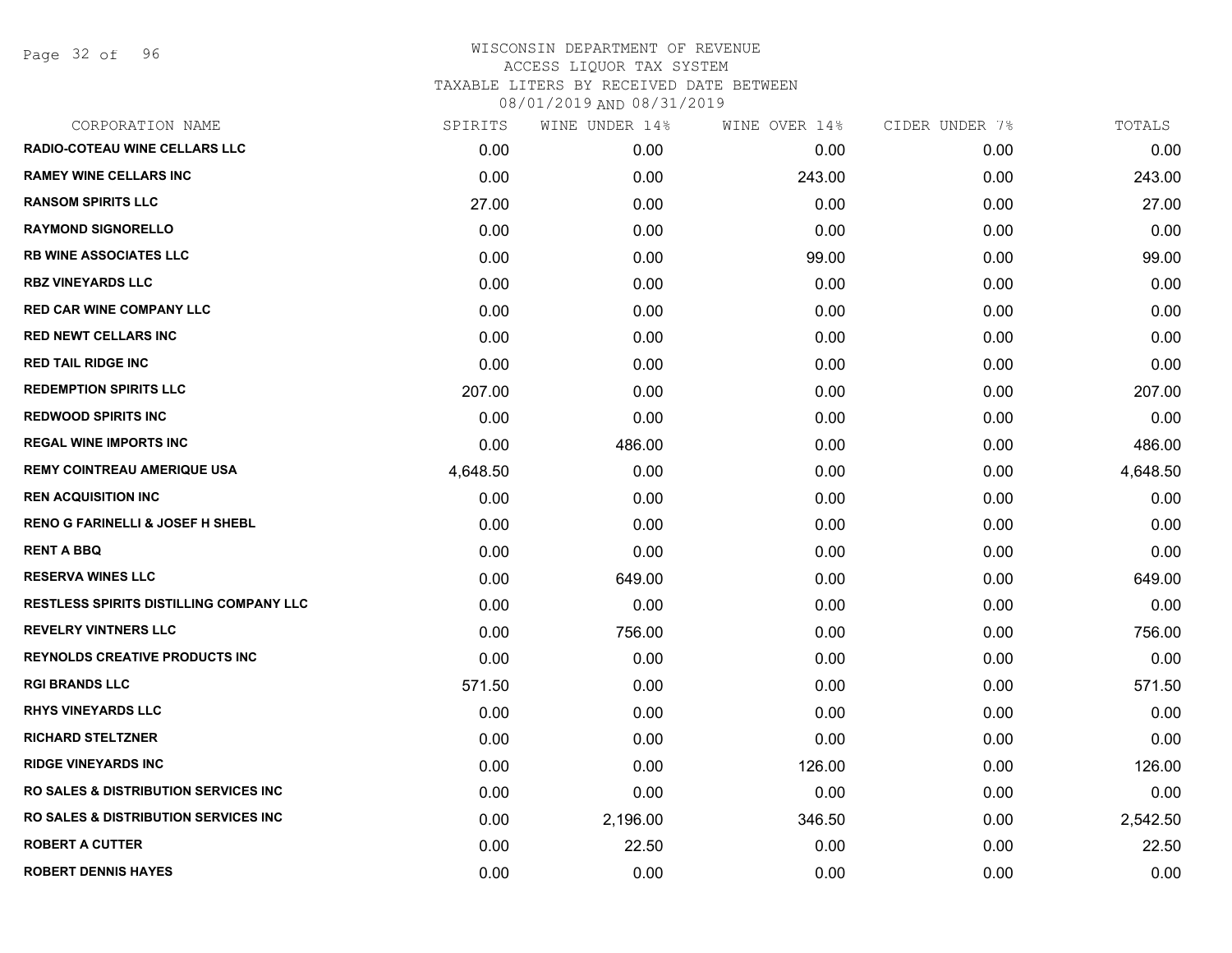Page 33 of 96

| CORPORATION NAME                             | SPIRITS | WINE UNDER 14% | WINE OVER 14% | CIDER UNDER 7% | TOTALS   |
|----------------------------------------------|---------|----------------|---------------|----------------|----------|
| <b>ROBERT FOLEY LLC</b>                      | 0.00    | 0.00           | 0.00          | 0.00           | 0.00     |
| <b>ROBERT J GROSS</b>                        | 0.00    | 0.00           | 0.00          | 0.00           | 0.00     |
| <b>ROBERT L HUDSON</b>                       | 0.00    | 0.00           | 0.00          | 0.00           | 0.00     |
| ROBERT YOUNG ESTATE WINERY LLC               | 0.00    | 0.00           | 9.75          | 0.00           | 9.75     |
| <b>ROBERTS &amp; ROGERS LLC</b>              | 0.00    | 0.00           | 0.00          | 0.00           | 0.00     |
| <b>ROCK SAKE LLC</b>                         | 0.00    | 0.00           | 0.00          | 0.00           | 0.00     |
| <b>ROCK WALL WINE COMPANY INC</b>            | 0.00    | 0.00           | 0.00          | 0.00           | 0.00     |
| <b>ROCKWOOD &amp; HINES IMPORTERS INC.</b>   | 0.00    | 0.00           | 0.00          | 0.00           | 0.00     |
| <b>ROMBAUER VINEYARDS INC</b>                | 0.00    | 0.00           | 3,087.00      | 0.00           | 3,087.00 |
| <b>RONALD J WICKER</b>                       | 0.00    | 0.00           | 0.00          | 0.00           | 0.00     |
| <b>RONALD T RUBIN</b>                        | 0.00    | 0.00           | 0.00          | 0.00           | 0.00     |
| <b>ROOTS RUN DEEP LLC</b>                    | 0.00    | 0.00           | 585.00        | 0.00           | 585.00   |
| ROSE CITY DISTILLING CO.                     | 0.00    | 0.00           | 0.00          | 0.00           | 0.00     |
| <b>ROSE IMPORTING &amp; DISTRIBUTING LLC</b> | 0.00    | 657.00         | 0.00          | 0.00           | 657.00   |
| ROSENTHAL WINE MERCHANT NY LTD               | 0.00    | 567.00         | 0.00          | 0.00           | 567.00   |
| <b>ROSS PANGERE</b>                          | 0.00    | 0.00           | 0.00          | 0.00           | 0.00     |
| <b>ROTTA WINERY LLC</b>                      | 0.00    | 0.00           | 0.00          | 0.00           | 0.00     |
| <b>ROUND HILL CELLARS</b>                    | 0.00    | 2,268.00       | 882.00        | 0.00           | 3,150.00 |
| <b>ROUND POND ESTATE LLC</b>                 | 0.00    | 0.00           | 171.00        | 0.00           | 171.00   |
| <b>ROYAL WINE CORPORATION</b>                | 0.00    | 3,370.40       | 0.00          | 0.00           | 3,370.40 |
| <b>RUSH CREEK DISTILLING, LLC</b>            | 315.00  | 0.00           | 0.00          | 0.00           | 315.00   |
| RUSSIAN STANDARD VODKA (USA) INC             | 322.50  | 180.00         | 0.00          | 0.00           | 502.50   |
| <b>RWG USA LLC</b>                           | 0.00    | 126.00         | 0.00          | 0.00           | 126.00   |
| <b>S &amp; R WINES LLC</b>                   | 0.00    | 0.00           | 0.00          | 0.00           | 0.00     |
| <b>SLJ GROUP INC</b>                         | 0.00    | 0.00           | 0.00          | 0.00           | 0.00     |
| <b>SAGAMORE WHISKEY LLC</b>                  | 0.00    | 0.00           | 0.00          | 0.00           | 0.00     |
| <b>SAKEONE CORPORATION</b>                   | 0.00    | 322.56         | 658.44        | 0.00           | 981.00   |
| <b>SALOON SPIRITS LLC</b>                    | 405.00  | 0.00           | 0.00          | 0.00           | 405.00   |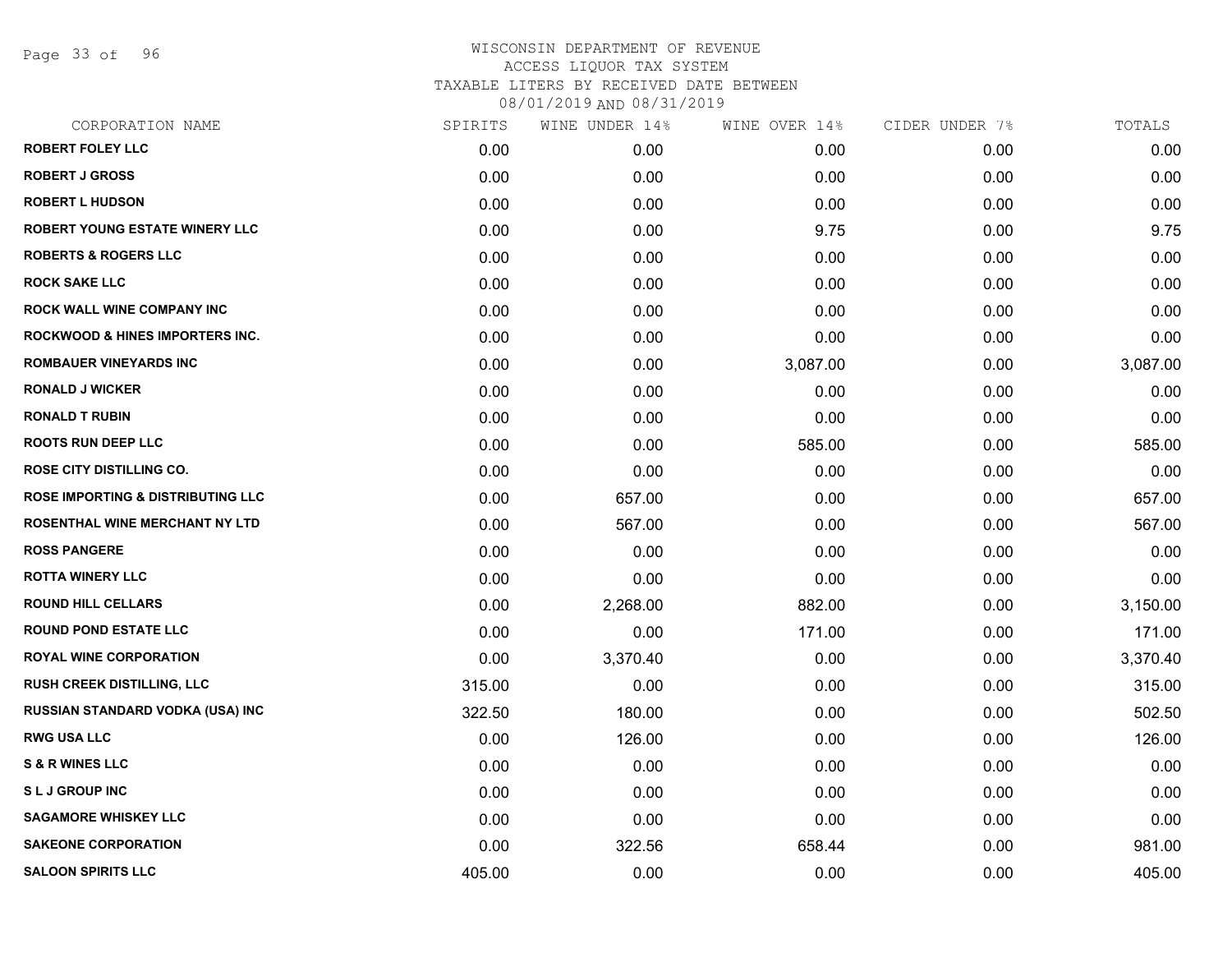Page 34 of 96

## WISCONSIN DEPARTMENT OF REVENUE ACCESS LIQUOR TAX SYSTEM

TAXABLE LITERS BY RECEIVED DATE BETWEEN

| CORPORATION NAME                            | SPIRITS    | WINE UNDER 14% | WINE OVER 14% | CIDER UNDER 7% | TOTALS     |
|---------------------------------------------|------------|----------------|---------------|----------------|------------|
| <b>SALVESTRIN WINE CO LLC</b>               | 0.00       | 0.00           | 0.00          | 0.00           | 0.00       |
| <b>SAMANTHA SHEEHAN IMPORTS</b>             | 0.00       | 0.00           | 0.00          | 0.00           | 0.00       |
| <b>SAMUEL P BAXTER</b>                      | 0.00       | 0.00           | 0.00          | 0.00           | 0.00       |
| <b>SAN ANTONIO WINERY INC</b>               | 0.00       | 11,436.00      | 288.00        | 0.00           | 11,724.00  |
| <b>SAN FRANCISCO WINE EXCHANGE INC</b>      | 0.00       | 0.00           | 0.00          | 0.00           | 0.00       |
| SAN GABRIEL VALLEY WAREHOUSE & STORAGE INC  | 0.00       | 0.00           | 1,020.00      | 0.00           | 1,020.00   |
| SAN JOAQUIN WINE COMPANY INC                | 0.00       | 1,546.32       | 0.00          | 0.00           | 1,546.32   |
| <b>SAN LUIS SPIRITS DISTILLING CO LLC</b>   | 3,220.50   | 0.00           | 0.00          | 0.00           | 3,220.50   |
| <b>SAN MARTINO IMPORTS INC</b>              | 0.00       | 0.00           | 0.00          | 0.00           | 0.00       |
| <b>SANGLIER SELECTIONS LLC</b>              | 0.00       | 0.00           | 0.00          | 0.00           | 0.00       |
| <b>SANS LIEGE INC</b>                       | 0.00       | 0.00           | 0.00          | 0.00           | 0.00       |
| <b>SANS WINE &amp; SPIRITS CO</b>           | 0.00       | 0.00           | 0.00          | 0.00           | 0.00       |
| <b>SANTA CROCE LLC</b>                      | 162.00     | 0.00           | 0.00          | 0.00           | 162.00     |
| <b>SANTA MARGHERITA USA INC</b>             | 0.00       | 598.50         | 0.00          | 0.00           | 598.50     |
| <b>SANTA RITA USA CORPORATION</b>           | 0.00       | 0.00           | 0.00          | 0.00           | 0.00       |
| <b>SAPSUCKER FARMS LLC</b>                  | 0.00       | 0.00           | 0.00          | 0.00           | 0.00       |
| <b>SARMENTO'S IMPORTS &amp; EXPORTS INC</b> | 672.00     | 702.00         | 0.00          | 0.00           | 1,374.00   |
| <b>SAVIAH ROSE WINERY LLC</b>               | 0.00       | 0.00           | 0.00          | 0.00           | 0.00       |
| <b>SAZERAC COMPANY INC</b>                  | 528,525.30 | 161.97         | 320.97        | 0.00           | 529,008.24 |
| <b>SAZERAC NORTH AMERICA INC</b>            | 600,108.90 | 28,300.90      | 8.99          | 0.00           | 628,418.79 |
| <b>SB WINE CO LLC</b>                       | 0.00       | 0.00           | 0.00          | 0.00           | 0.00       |
| <b>SBRAGIA FAMILY VINEYARDS LLC</b>         | 0.00       | 0.00           | 0.00          | 0.00           | 0.00       |
| <b>SCENIC ROOT WINEGROWERS LLC</b>          | 0.00       | 0.00           | 0.00          | 0.00           | 0.00       |
| SCHEID VINEYARDS CALIFORNIA INC             | 0.00       | 10,228.50      | 81.00         | 0.00           | 10,309.50  |
| <b>SCHILLING CIDER LLC</b>                  | 0.00       | 0.00           | 0.00          | 0.00           | 0.00       |
| <b>SCHUG WINERY LLC</b>                     | 0.00       | 337.50         | 126.00        | 0.00           | 463.50     |
| <b>SCHWEIGER VINEYARDS INC</b>              | 0.00       | 0.00           | 0.00          | 0.00           | 0.00       |
| <b>SCOPERTA IMPORTING CO INC</b>            | 0.00       | 2,466.00       | 18.00         | 0.00           | 2,484.00   |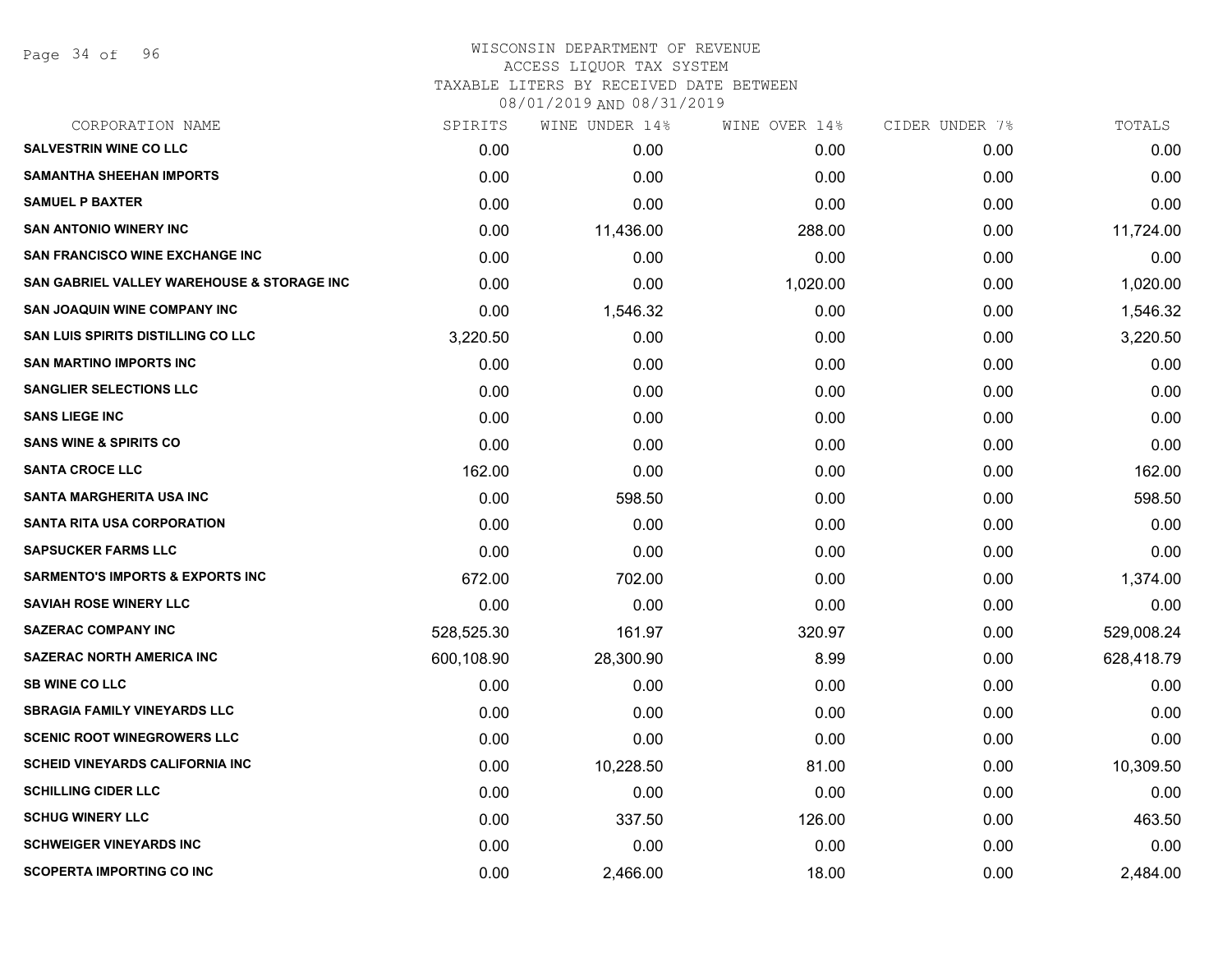Page 35 of 96

## WISCONSIN DEPARTMENT OF REVENUE

# ACCESS LIQUOR TAX SYSTEM

TAXABLE LITERS BY RECEIVED DATE BETWEEN

| CORPORATION NAME                      | SPIRITS   | WINE UNDER 14% | WINE OVER 14% | CIDER UNDER 7% | TOTALS    |
|---------------------------------------|-----------|----------------|---------------|----------------|-----------|
| <b>SEATTLE CIDER COMPANY LLC</b>      | 0.00      | 1,687.53       | 0.00          | 10,874.70      | 12,562.23 |
| <b>SEAVEY VINEYARD LP</b>             | 0.00      | 0.00           | 0.00          | 0.00           | 0.00      |
| SELECTIVE WINE ESTATES INC            | 0.00      | 0.00           | 0.00          | 0.00           | 0.00      |
| <b>SERENDIPITY WINES LLC</b>          | 0.00      | 0.00           | 0.00          | 0.00           | 0.00      |
| <b>SERGEY CHISTOV</b>                 | 0.00      | 0.00           | 0.00          | 0.00           | 0.00      |
| <b>SERRALLES USA LLC</b>              | 0.00      | 0.00           | 0.00          | 0.00           | 0.00      |
| <b>SHAFER VINEYARDS INC</b>           | 0.00      | 0.00           | 0.00          | 0.00           | 0.00      |
| <b>SHANNON RIDGE INC</b>              | 0.00      | 1,368.00       | 603.00        | 0.00           | 1,971.00  |
| <b>SHAW-ROSS HOLDING CO LLC</b>       | 1,466.96  | 2,248.50       | 2,346.08      | 0.00           | 6,061.54  |
| <b>SHEA WINE CELLARS LLC</b>          | 0.00      | 0.00           | 162.00        | 0.00           | 162.00    |
| <b>SHELTON-MACKENZIE WINE COMPANY</b> | 0.00      | 0.00           | 0.00          | 0.00           | 0.00      |
| <b>SHORTS BREWING COMPANY</b>         | 0.00      | 0.00           | 0.00          | 616.11         | 616.11    |
| SILVER OAK WINE CELLARS LLC           | 0.00      | 0.00           | 930.00        | 0.00           | 930.00    |
| SILVER TRIDENT WINERY LLC             | 0.00      | 0.00           | 0.00          | 0.00           | 0.00      |
| <b>SINSKEY VINEYARDS INC</b>          | 0.00      | 13.50          | 0.00          | 0.00           | 13.50     |
| <b>SKINNER-DAVENA LLC</b>             | 0.00      | 0.00           | 0.00          | 0.00           | 0.00      |
| <b>SLIM CHILLERS INC</b>              | 68,464.00 | 0.00           | 0.00          | 0.00           | 68,464.00 |
| <b>SLO DOWN WINES LLC</b>             | 0.00      | 0.00           | 0.00          | 0.00           | 0.00      |
| <b>SLURP LLC</b>                      | 0.00      | 0.00           | 0.00          | 0.00           | 0.00      |
| <b>SMALL LOT IMPORTS INC</b>          | 0.00      | 0.00           | 0.00          | 0.00           | 0.00      |
| <b>SMALL VINES WINES INC</b>          | 0.00      | 0.00           | 0.00          | 0.00           | 0.00      |
| <b>SMART VENDING LLC</b>              | 630.00    | 0.00           | 0.00          | 0.00           | 630.00    |
| <b>SMT ACQUISITIONS LLC</b>           | 0.00      | 3,290.50       | 418.50        | 0.00           | 3,709.00  |
| <b>SOCIAL ENJOYMENTS LLC</b>          | 0.00      | 0.00           | 0.00          | 0.00           | 0.00      |
| SOGEVINUS FINE WINES USA INC          | 0.00      | 0.00           | 0.00          | 0.00           | 0.00      |
| <b>SOKOL BLOSSER LTD</b>              | 0.00      | 823.50         | 0.00          | 0.00           | 823.50    |
| <b>SOLBERG DISTILLING LLC</b>         | 0.00      | 0.00           | 0.00          | 0.00           | 0.00      |
| <b>SOLENA CELLARS LLC</b>             | 0.00      | 252.00         | 0.00          | 0.00           | 252.00    |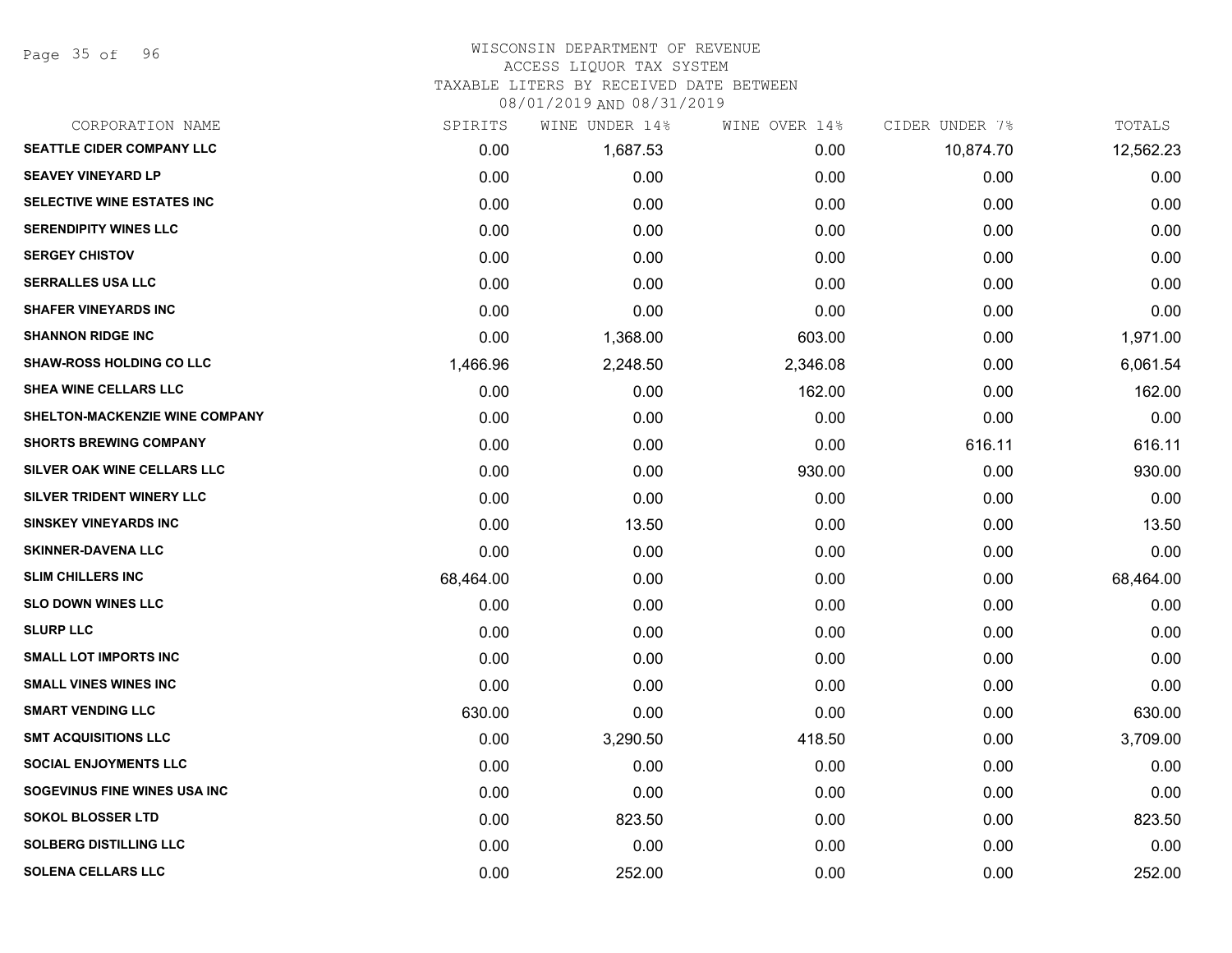Page 36 of 96

## WISCONSIN DEPARTMENT OF REVENUE ACCESS LIQUOR TAX SYSTEM TAXABLE LITERS BY RECEIVED DATE BETWEEN

| CORPORATION NAME                        | SPIRITS  | WINE UNDER 14% | WINE OVER 14% | CIDER UNDER 7% | TOTALS    |
|-----------------------------------------|----------|----------------|---------------|----------------|-----------|
| <b>SOMERSTON WINE COMPANY, LLC</b>      | 0.00     | 0.00           | 315.00        | 0.00           | 315.00    |
| SOURCE CODE BEVERAGE LLC                | 0.00     | 0.00           | 0.00          | 0.00           | 0.00      |
| SOUTH BAY WINE GROUP LLC                | 0.00     | 9,702.00       | 225.00        | 0.00           | 9,927.00  |
| <b>SOUTHERN STARZ INC</b>               | 0.00     | 106.99         | 0.00          | 0.00           | 106.99    |
| SOUTHERN WINE GROUP LLC                 | 0.00     | 261.00         | 54.00         | 0.00           | 315.00    |
| <b>SOUTHWEST SPIRITS &amp; WINE LLC</b> | 2,934.00 | 0.00           | 0.00          | 0.00           | 2,934.00  |
| <b>SOVEREIGN BRANDS LLC</b>             | 4.50     | 1,097.98       | 0.00          | 0.00           | 1,102.48  |
| <b>SPA GIRL COCKTAILS LLC</b>           | 0.00     | 0.00           | 0.00          | 0.00           | 0.00      |
| <b>SPANN VINEYARDS INC</b>              | 0.00     | 0.00           | 0.00          | 0.00           | 0.00      |
| <b>SPARKLING OREGON LLC</b>             | 0.00     | 0.00           | 0.00          | 0.00           | 0.00      |
| <b>SPEAKEASY SPIRITS LLC</b>            | 3,675.82 | 0.00           | 0.00          | 0.00           | 3,675.82  |
| <b>SPENCER HOOPES</b>                   | 0.00     | 0.00           | 0.00          | 0.00           | 0.00      |
| SPIRITS OF TENNESSEE, LLC               | 0.00     | 0.00           | 0.00          | 0.00           | 0.00      |
| <b>SPLINTER GROUP NAPA LLC</b>          | 36.00    | 0.00           | 0.00          | 0.00           | 36.00     |
| <b>SPOTTSWOODE WINERY INC</b>           | 0.00     | 0.00           | 0.00          | 0.00           | 0.00      |
| <b>SPRING MOUNTAIN VINEYARD INC</b>     | 0.00     | 0.00           | 0.00          | 0.00           | 0.00      |
| <b>SQZ BEVS LLC</b>                     | 0.00     | 599.00         | 0.00          | 0.00           | 599.00    |
| ST GEORGE SPIRITS INC                   | 959.10   | 0.00           | 0.00          | 0.00           | 959.10    |
| <b>ST HELENA ESTATE LLC</b>             | 0.00     | 0.00           | 0.00          | 0.00           | 0.00      |
| <b>ST INNOCENT LTD</b>                  | 0.00     | 0.00           | 0.00          | 0.00           | 0.00      |
| ST JULIAN WINE COMPANY INC              | 0.00     | 1,170.00       | 0.00          | 0.00           | 1,170.00  |
| ST KILLIAN IMPORTING CO INC             | 1,026.00 | 0.00           | 0.00          | 477.00         | 1,503.00  |
| <b>ST SUPERY INC</b>                    | 0.00     | 97.50          | 0.00          | 0.00           | 97.50     |
| STAGLIN FAMILY VINEYARD LLC             | 0.00     | 0.00           | 0.00          | 0.00           | 0.00      |
| <b>STANLEY STAWSKI DIST CO INC</b>      | 6.75     | 0.00           | 0.00          | 0.00           | 6.75      |
| <b>STE MICHELLE WINE ESTATES LTD</b>    | 0.00     | 28,192.50      | 6,318.00      | 0.00           | 34,510.50 |
| <b>STEELE WINES INC</b>                 | 0.00     | 90.00          | 171.00        | 0.00           | 261.00    |
| <b>STEFFENS FAMILY WINES LLC</b>        | 0.00     | 0.00           | 0.00          | 0.00           | 0.00      |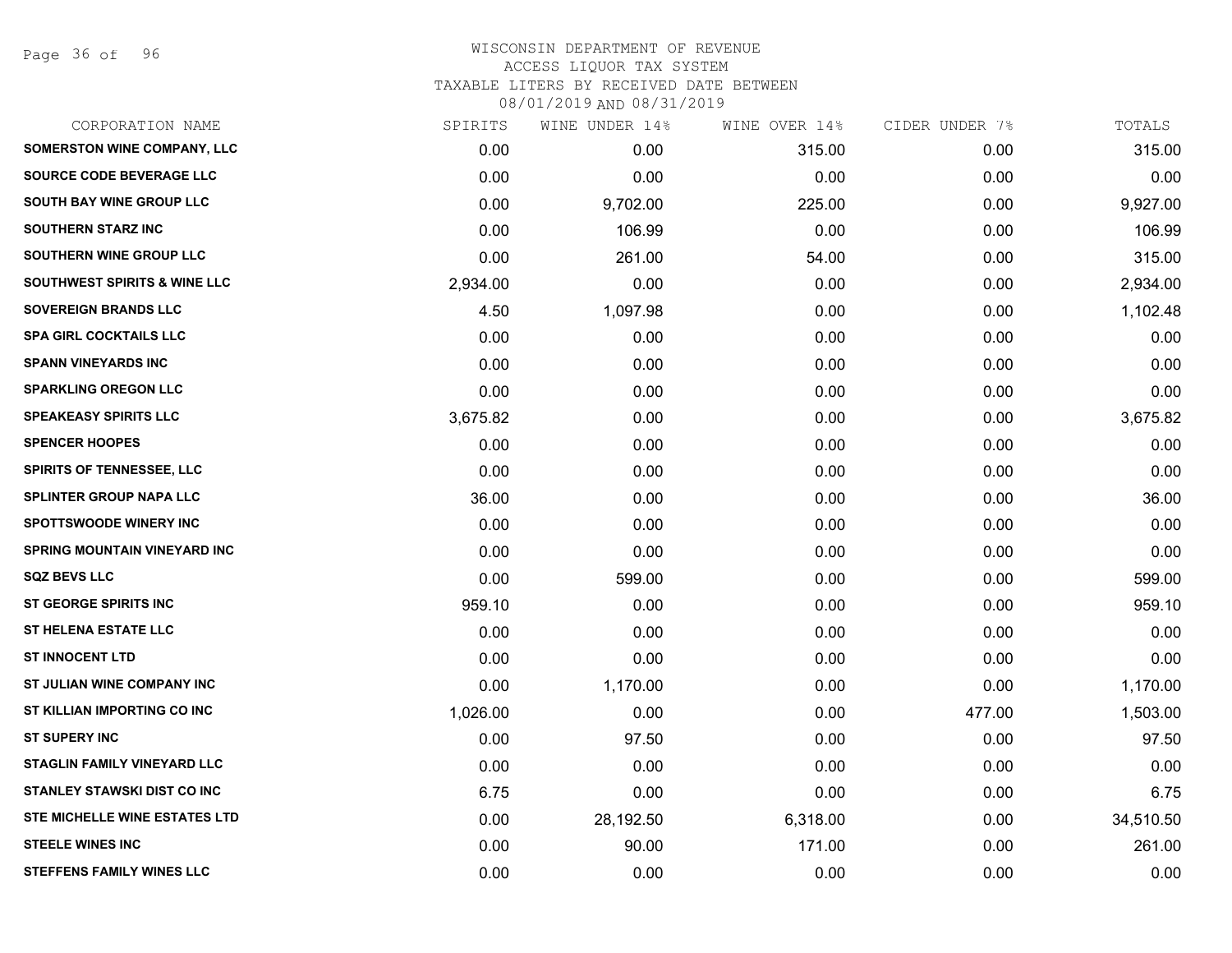Page 37 of 96

| CORPORATION NAME                             | SPIRITS   | WINE UNDER 14% | WINE OVER 14% | CIDER UNDER 7% | TOTALS     |
|----------------------------------------------|-----------|----------------|---------------|----------------|------------|
| <b>STELLAR IMPORTING COMPANY LLC</b>         | 0.00      | 0.00           | 0.00          | 0.00           | 0.00       |
| <b>STEM CIDERS LLC</b>                       | 0.00      | 0.00           | 0.00          | 0.00           | 0.00       |
| <b>STEPHAN VINEYARD INC</b>                  | 0.00      | 0.00           | 0.00          | 0.00           | 0.00       |
| <b>STEVEN EDMUNDS &amp; CORNELIA ST JOHN</b> | 0.00      | 90.00          | 0.00          | 0.00           | 90.00      |
| <b>STEWART CELLARS, LLC</b>                  | 0.00      | 63.00          | 45.00         | 0.00           | 108.00     |
| <b>STEZ &amp; BOWER</b>                      | 0.00      | 0.00           | 0.00          | 0.00           | 0.00       |
| <b>STOLI GROUP (USA) LLC</b>                 | 25,284.00 | 0.00           | 0.00          | 0.00           | 25,284.00  |
| <b>STOLLER IMPORTS INC</b>                   | 5,249.00  | 0.00           | 0.00          | 0.00           | 5,249.00   |
| <b>STOLLER VINEYARDS INC</b>                 | 0.00      | 252.00         | 0.00          | 0.00           | 252.00     |
| <b>STOLPMAN VINEYARDS LLC</b>                | 0.00      | 0.00           | 0.00          | 0.00           | 0.00       |
| <b>STONEBRAKER-SOLES INC</b>                 | 0.00      | 0.00           | 0.00          | 0.00           | 0.00       |
| <b>STONECUSHION INC</b>                      | 0.00      | 0.00           | 0.00          | 0.00           | 0.00       |
| <b>STUART BOSSOM</b>                         | 0.00      | 0.00           | 0.00          | 0.00           | 0.00       |
| SUGARLANDS DISTILLING COMPANY LLC            | 1,084.50  | 0.00           | 0.00          | 0.00           | 1,084.50   |
| <b>SUPERSTITION MEADERY</b>                  | 0.00      | 0.00           | 0.00          | 0.00           | 0.00       |
| <b>SURVILLE ENTERPRISES CORP</b>             | 90.00     | 9,945.00       | 0.00          | 0.00           | 10,035.00  |
| <b>SUTTER HOME WINERY INC</b>                | 274.50    | 294,125.79     | 6,786.00      | 0.00           | 301,186.29 |
| <b>SVP WINERY LLC</b>                        | 0.00      | 441.00         | 0.00          | 0.00           | 441.00     |
| <b>T ELENTENY HOLDINGS LLC</b>               | 0.00      | 501.75         | 0.00          | 0.00           | 501.75     |
| T. EDWARD WINES, LTD                         | 151.50    | 197.25         | 0.00          | 0.00           | 348.75     |
| <b>TAFT STREET INC</b>                       | 0.00      | 0.00           | 0.00          | 0.00           | 0.00       |
| <b>TAKARA SAKE USA INC</b>                   | 0.00      | 4,557.06       | $-535.14$     | 61.20          | 4,083.12   |
| <b>TALLEY VINEYARDS INC</b>                  | 0.00      | 126.00         | 0.00          | 0.00           | 126.00     |
| <b>TAMBER BEY VINEYARDS LLC</b>              | 0.00      | 0.00           | 0.00          | 0.00           | 0.00       |
| <b>TATOMER INC</b>                           | 0.00      | 0.00           | 0.00          | 0.00           | 0.00       |
| <b>TATTERSALL COMPANIES LLC</b>              | 427.50    | 0.00           | 0.00          | 0.00           | 427.50     |
| <b>TEMPERANCE DISTILLING COMPANY</b>         | 0.00      | 0.00           | 0.00          | 0.00           | 0.00       |
| <b>TEQUILAS PREMIUM, INC</b>                 | 558.00    | 0.00           | 0.00          | 0.00           | 558.00     |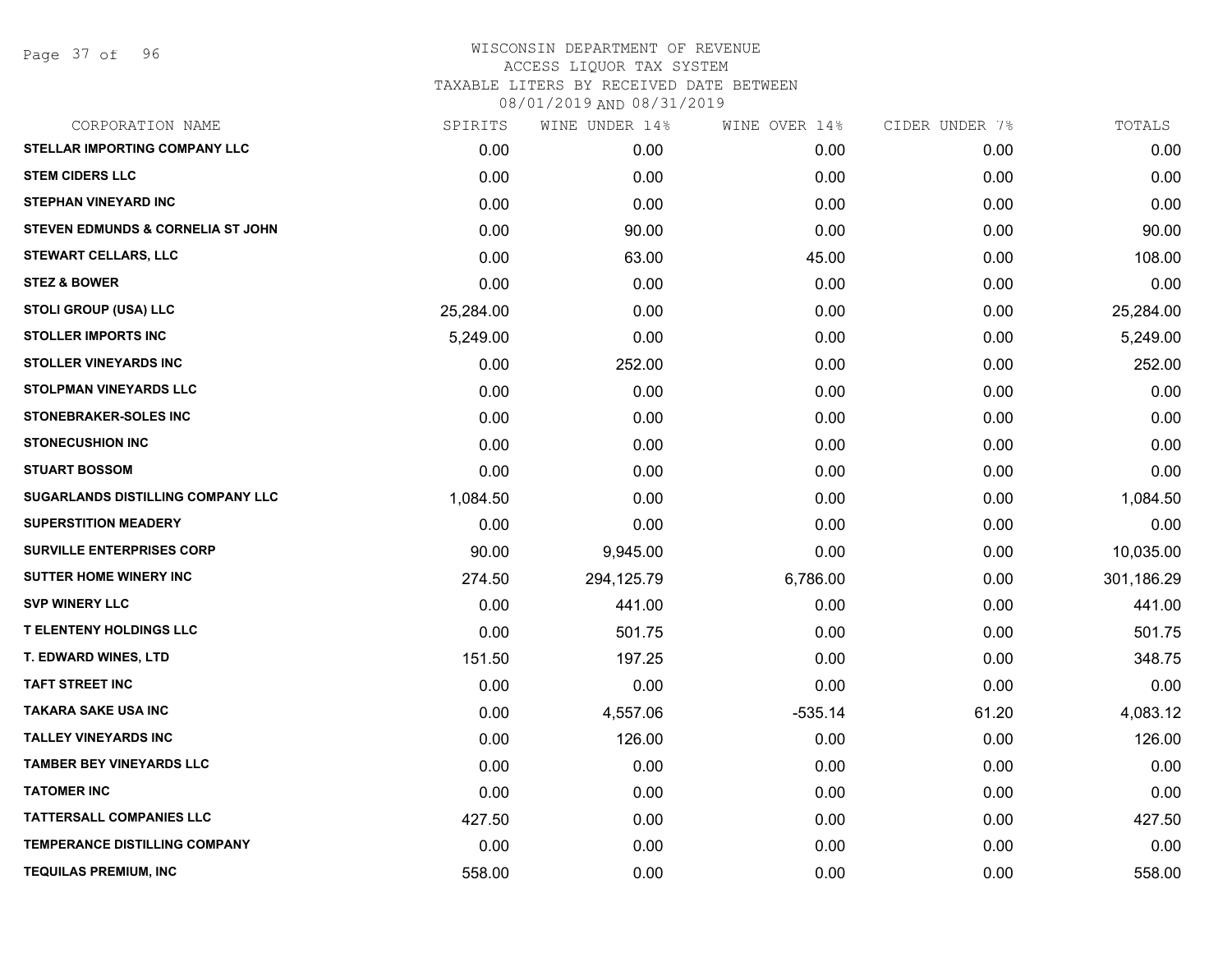Page 38 of 96

| CORPORATION NAME                        | SPIRITS  | WINE UNDER 14% | WINE OVER 14% | CIDER UNDER 7% | TOTALS     |
|-----------------------------------------|----------|----------------|---------------|----------------|------------|
| <b>TERRA SANCTA TRADING COMPANY LLC</b> | 0.00     | 0.00           | 0.00          | 0.00           | 0.00       |
| <b>TERRANEO MERCHANTS INC</b>           | 0.00     | 189.00         | 0.00          | 0.00           | 189.00     |
| <b>TERRAVANT WINE COMPANY LLC</b>       | 0.00     | 630.00         | 0.00          | 0.00           | 630.00     |
| <b>TERRESSENTIA CORPORATION</b>         | 0.00     | 0.00           | 0.00          | 0.00           | 0.00       |
| <b>TERRIZZI VINO INC</b>                | 0.00     | 0.00           | 0.00          | 0.00           | 0.00       |
| <b>TERROIR CSS, LLC</b>                 | 0.00     | 0.00           | 0.00          | 0.00           | 0.00       |
| <b>TEXACELLO, LLC</b>                   | 0.00     | 0.00           | 0.00          | 0.00           | 0.00       |
| <b>TGE LLC</b>                          | 0.00     | 690.90         | 0.00          | 0.00           | 690.90     |
| THE 11 WELLS SPIRITS COMPANY LLC        | 0.00     | 0.00           | 0.00          | 0.00           | 0.00       |
| THE AUSTRALIAN WINE CONNECTION INC      | 0.00     | 126.00         | 126.00        | 0.00           | 252.00     |
| THE BIALE ESTATE                        | 0.00     | 0.00           | 0.00          | 0.00           | 0.00       |
| THE BRANDER VINEYARD                    | 0.00     | 0.00           | 0.00          | 0.00           | 0.00       |
| THE EDRINGTON GROUP USA LLC             | 7,410.00 | 0.00           | 0.00          | 0.00           | 7,410.00   |
| THE GIRLS IN THE VINEYARD               | 0.00     | 0.00           | 0.00          | 0.00           | 0.00       |
| THE HARVEST IMPORTING                   | 0.00     | 0.00           | 0.00          | 0.00           | 0.00       |
| THE HESS COLLECTION WINERY              | 0.00     | 2,268.00       | 1,423.50      | 0.00           | 3,691.50   |
| THE INFINITE MONKEY THEOREM INC         | 0.00     | 0.00           | 0.00          | 0.00           | 0.00       |
| THE MEEKER VINEYARD                     | 0.00     | 0.00           | 107.25        | 0.00           | 107.25     |
| THE MORLET SELECTION INC                | 0.00     | 0.00           | 0.00          | 0.00           | 0.00       |
| THE MORNE WINE COMPANY                  | 0.00     | 117.00         | 0.00          | 0.00           | 117.00     |
| THE OJAI VINEYARD INC                   | 0.00     | 0.00           | 0.00          | 0.00           | 0.00       |
| THE R.S. LIPMAN COMPANY                 | 0.00     | 0.00           | 0.00          | 0.00           | 0.00       |
| THE RIVER WINE INC                      | 0.00     | 423.00         | 99.00         | 0.00           | 522.00     |
| THE SECOND GENERATION TRUST             | 0.00     | 0.00           | 0.00          | 0.00           | 0.00       |
| THE SILVERADO VINEYARDS                 | 0.00     | 0.00           | 0.00          | 0.00           | 0.00       |
| THE SORTING TABLE LLC                   | 0.00     | 63.00          | 126.00        | 0.00           | 189.00     |
| THE TRITON COLLECTION INC               | 0.00     | 261.00         | 0.00          | 0.00           | 261.00     |
| THE WINE GROUP INC                      | 0.00     | 711,279.12     | 15,660.00     | 0.00           | 726,939.12 |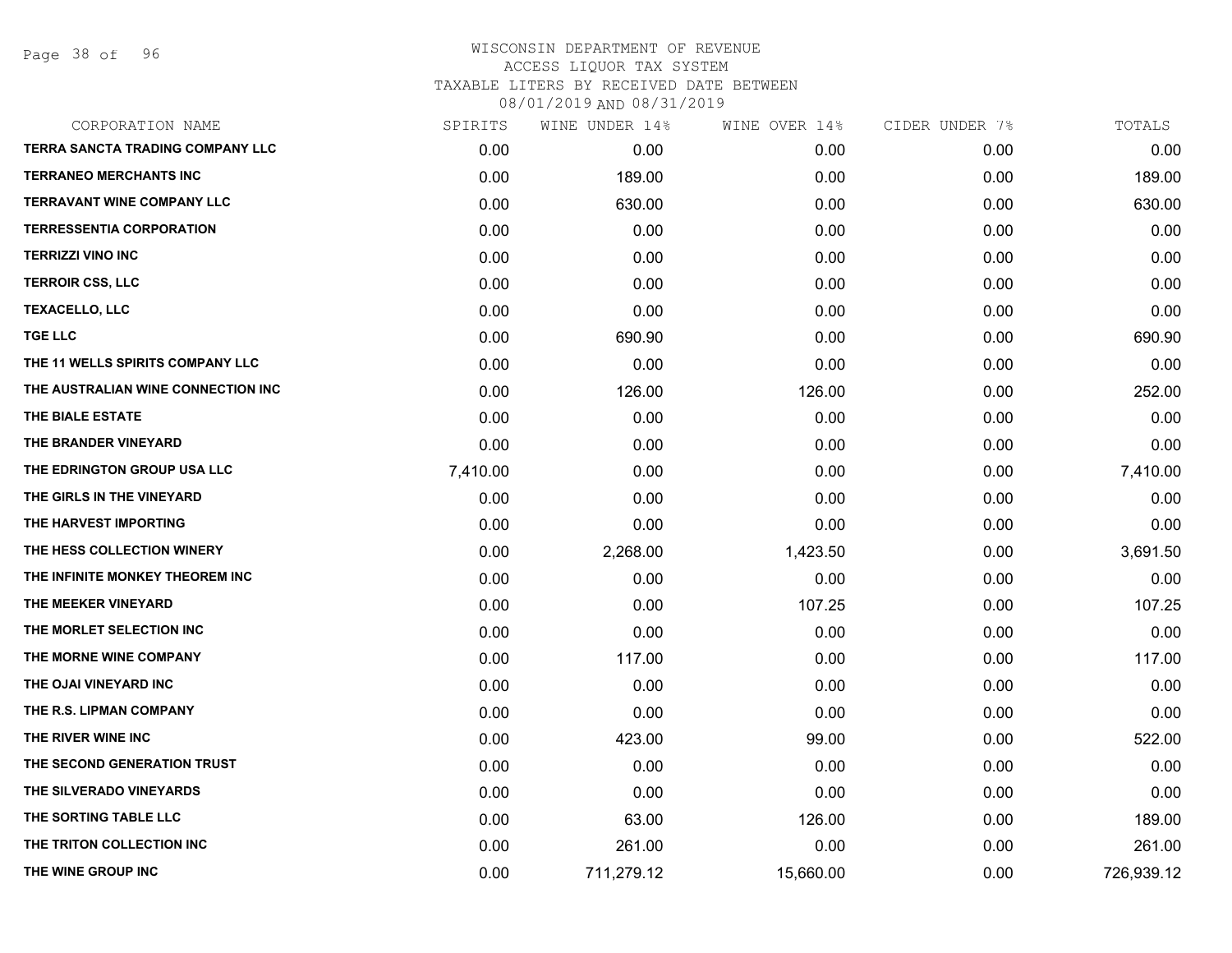Page 39 of 96

# WISCONSIN DEPARTMENT OF REVENUE ACCESS LIQUOR TAX SYSTEM

TAXABLE LITERS BY RECEIVED DATE BETWEEN 08/01/2019 AND 08/31/2019

| 08/01/2019 AND 08/31/2019 |  |  |
|---------------------------|--|--|
|                           |  |  |

| CORPORATION NAME                              | SPIRITS | WINE UNDER 14% | WINE OVER 14% | CIDER UNDER 7% | TOTALS    |
|-----------------------------------------------|---------|----------------|---------------|----------------|-----------|
| THE WINE SOURCE INC                           | 0.00    | 18.00          | 0.00          | 0.00           | 18.00     |
| THE WOODMAR GROUP LLC                         | 0.00    | 1,449.00       | 63.00         | 0.00           | 1,512.00  |
| THIRD LEAF WINES LLC                          | 0.00    | 0.00           | 0.00          | 0.00           | 0.00      |
| THOMAS ALLEN VINEYARDS & WINERY, LLC          | 0.00    | 0.00           | 0.00          | 0.00           | 0.00      |
| <b>THOMAS WILLIAM INC</b>                     | 0.00    | 0.00           | 0.00          | 0.00           | 0.00      |
| THREE FAT GUYS WINE LLC                       | 0.00    | 0.00           | 0.00          | 0.00           | 0.00      |
| THREE RING PRODUCTIONS LLC                    | 0.00    | 0.00           | 0.00          | 0.00           | 0.00      |
| <b>THURMAN J RODGERS</b>                      | 0.00    | 0.00           | 0.00          | 0.00           | 0.00      |
| <b>TITUS &amp; TITUS</b>                      | 0.00    | 0.00           | 0.00          | 0.00           | 0.00      |
| TMR WINE COMPANY LLC                          | 0.00    | 0.00           | 0.00          | 0.00           | 0.00      |
| TOAD HOLLOW VINEYARDS INC                     | 0.00    | 1,800.00       | 126.00        | 0.00           | 1,926.00  |
| <b>TOBIN JAMES CELLARS</b>                    | 0.00    | 0.00           | 0.00          | 0.00           | 0.00      |
| <b>TOBY BEALL</b>                             | 0.00    | 0.00           | 0.00          | 0.00           | 0.00      |
| <b>TOLLIVER RANCH BRANDS LLC</b>              | 0.00    | 0.00           | 126.00        | 0.00           | 126.00    |
| <b>TOM MEADOWCROFT</b>                        | 0.00    | 0.00           | 0.00          | 0.00           | 0.00      |
| <b>TREANA WINERY LLC</b>                      | 0.00    | 315.00         | 1,008.00      | 0.00           | 1,323.00  |
| <b>TREASURY WINE ESTATES AMERICAS COMPANY</b> | 0.00    | 78,155.01      | 15,907.50     | 0.00           | 94,062.51 |
| TREFETHEN VINEYARDS WINERY INC                | 0.00    | 228.00         | 0.00          | 0.00           | 228.00    |
| <b>TREMAINE ATKINSON</b>                      | 630.00  | 0.00           | 0.00          | 0.00           | 630.00    |
| <b>TRENTADUE WINERY LLC</b>                   | 0.00    | 0.00           | 0.00          | 0.00           | 0.00      |
| <b>TREVOR J SHEEHAN</b>                       | 0.00    | 0.00           | 0.00          | 0.00           | 0.00      |
| TRI VIN IMPORTS INC                           | 0.00    | 11,160.00      | 0.00          | 0.00           | 11,160.00 |
| <b>TRIM WINES LLC</b>                         | 0.00    | 252.00         | 0.00          | 0.00           | 252.00    |
| TRINITAS CELLARS LLC                          | 0.00    | 0.00           | 0.00          | 0.00           | 0.00      |
| <b>TRIONE VINEYARDS LLC</b>                   | 0.00    | 31.50          | 45.00         | 0.00           | 76.50     |
| <b>TRI-STAR MARKETING INC</b>                 | 0.00    | 5,760.00       | 126.00        | 0.00           | 5,886.00  |
| TRUJILLO WINES, LLC                           | 0.00    | 0.00           | 0.00          | 0.00           | 0.00      |
| <b>TRUVINO INC</b>                            | 0.00    | 0.00           | 0.00          | 0.00           | 0.00      |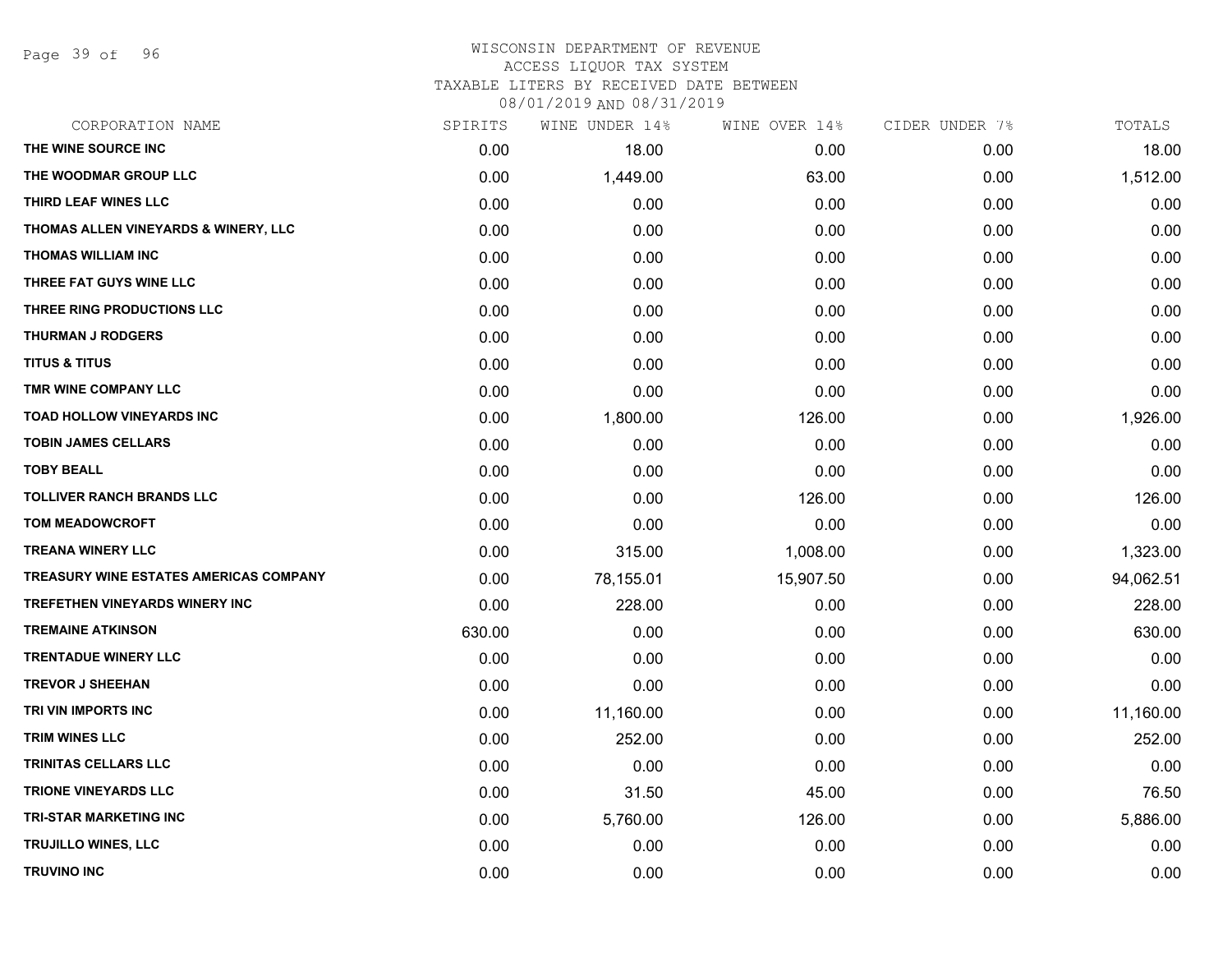Page 40 of 96

#### WISCONSIN DEPARTMENT OF REVENUE ACCESS LIQUOR TAX SYSTEM

TAXABLE LITERS BY RECEIVED DATE BETWEEN

| CORPORATION NAME                            | SPIRITS    | WINE UNDER 14% | WINE OVER 14% | CIDER UNDER 7% | TOTALS     |
|---------------------------------------------|------------|----------------|---------------|----------------|------------|
| <b>TURLEY WINE CELLARS INC</b>              | 0.00       | 0.00           | 0.00          | 0.00           | 0.00       |
| <b>TURN KEY WINE BRANDS LLC</b>             | 0.00       | 900.00         | 0.00          | 0.00           | 900.00     |
| <b>TURNBULL WINE CELLARS</b>                | 0.00       | 0.00           | 0.00          | 0.00           | 0.00       |
| <b>TWIN PEAKS WINERY INC</b>                | 0.00       | 0.00           | 0.00          | 0.00           | 0.00       |
| <b>TWO BROTHERS ARTISAN SPIRITS COMPANY</b> | 1,701.00   | 0.00           | 0.00          | 0.00           | 1,701.00   |
| <b>TWO SONS IMPORTS LLC</b>                 | 0.00       | 0.00           | 0.00          | 0.00           | 0.00       |
| TWO WORLDS WINE COMPANY, LLC                | 0.00       | 0.00           | 0.00          | 0.00           | 0.00       |
| <b>UMPQUA WINE WORKS LLC</b>                | 0.00       | 0.00           | 0.00          | 0.00           | 0.00       |
| UN SOGNO LLC                                | 0.00       | 0.00           | 0.00          | 0.00           | 0.00       |
| UNCLE JOHN'S FRUIT HOUSE WINERY LLC         | 0.00       | 0.00           | 0.00          | 0.00           | 0.00       |
| UNDERGROUND WINE PROJECT LLC                | 0.00       | 504.00         | 0.00          | 0.00           | 504.00     |
| <b>UNION WINE COMPANY</b>                   | 0.00       | 8,472.00       | 0.00          | 0.00           | 8,472.00   |
| UNITED SPIRITS INC                          | 0.00       | 0.00           | 0.00          | 0.00           | 0.00       |
| UNITED STATES DISTILLED PRODUCTS CO.        | 252,182.88 | 45,872.72      | 1,044.00      | 0.00           | 299,099.60 |
| UNTI WINE CO LLC                            | 0.00       | 0.00           | 0.00          | 0.00           | 0.00       |
| <b>UPCHURCH VINEYARD LLC</b>                | 0.00       | 0.00           | 0.00          | 0.00           | 0.00       |
| <b>USA WINE IMPORTS INC</b>                 | 0.00       | 666.00         | 0.00          | 0.00           | 666.00     |
| USA WINE WEST LLC                           | 0.00       | 6,435.00       | 778.50        | 0.00           | 7,213.50   |
| <b>UVE ENTERPRISES INC</b>                  | 0.00       | 1,156.50       | 252.00        | 0.00           | 1,408.50   |
| V&CLLC                                      | 0.00       | 0.00           | 0.00          | 0.00           | 0.00       |
| <b>V2 WINE GROUP LLC</b>                    | 0.00       | 1,485.00       | 189.00        | 0.00           | 1,674.00   |
| <b>VALCKENBERG INTERNATIONAL INC</b>        | 0.00       | 0.00           | 0.00          | 0.00           | 0.00       |
| <b>VALIANT VINEYARDS INC</b>                | 0.00       | 0.00           | 0.00          | 0.00           | 0.00       |
| <b>VALOR WINE CO LLC</b>                    | 0.00       | 0.00           | 0.00          | 0.00           | 0.00       |
| VAN RUITEN FAMILY WINERY LLC                | 0.00       | 0.00           | 126.00        | 0.00           | 126.00     |
| <b>VANDER MILL LLC</b>                      | 0.00       | 0.00           | 0.00          | 4,082.25       | 4,082.25   |
| <b>VELOCITY DISTRIBUTION COMPANY, LLC</b>   | 0.00       | 0.00           | 0.00          | 0.00           | 0.00       |
| <b>VEN CAL RANCHES LLC</b>                  | 0.00       | 0.00           | 90.00         | 0.00           | 90.00      |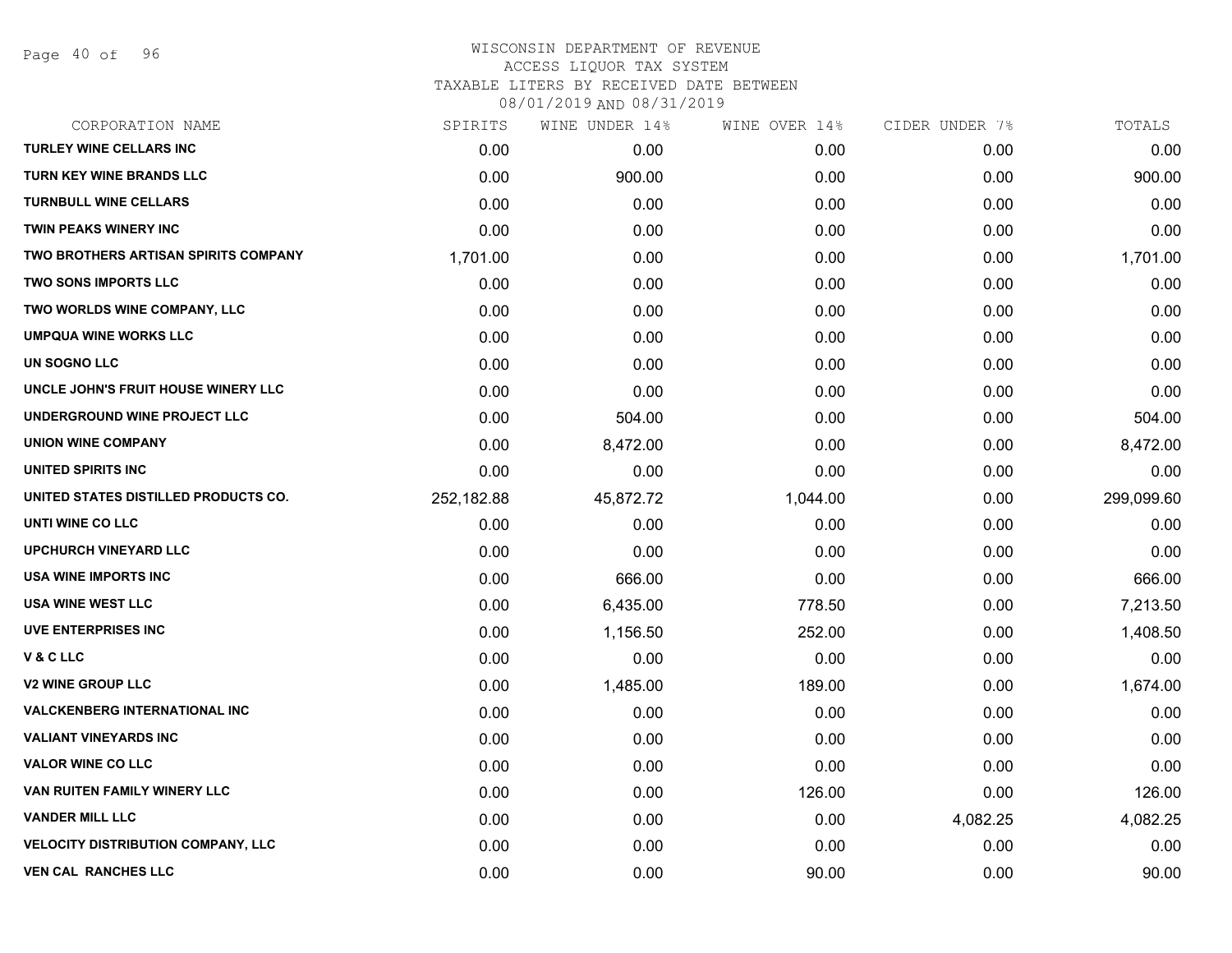Page 41 of 96

## WISCONSIN DEPARTMENT OF REVENUE ACCESS LIQUOR TAX SYSTEM TAXABLE LITERS BY RECEIVED DATE BETWEEN

| CORPORATION NAME                      | SPIRITS  | WINE UNDER 14% | WINE OVER 14% | CIDER UNDER 7% | TOTALS    |
|---------------------------------------|----------|----------------|---------------|----------------|-----------|
| <b>VENGE VINEYARDS INC</b>            | 0.00     | 0.00           | 504.00        | 0.00           | 504.00    |
| <b>VERITY WINES LLC</b>               | 0.00     | 0.00           | 0.00          | 0.00           | 0.00      |
| <b>VERMEIL WINE GROUP LLC</b>         | 0.00     | 0.00           | 0.00          | 0.00           | 0.00      |
| <b>VERMONT HARD CIDER COMPANY LLC</b> | 0.00     | 0.00           | 0.00          | 24,071.00      | 24,071.00 |
| VI. SCO. INC                          | 0.00     | 0.00           | 0.00          | 0.00           | 0.00      |
| <b>VIAS IMPORTS LTD</b>               | 0.00     | 0.00           | 0.00          | 0.00           | 0.00      |
| <b>VICENTE GANDIA USA INC</b>         | 0.00     | 0.00           | 0.00          | 0.00           | 0.00      |
| <b>VIEUX VINS INC</b>                 | 0.00     | 589.50         | 126.00        | 0.00           | 715.50    |
| <b>VIKRE DISTILLERY LLC</b>           | 2,080.50 | 0.00           | 0.00          | 0.00           | 2,080.50  |
| <b>VILLA CREEK INC</b>                | 0.00     | 0.00           | 0.00          | 0.00           | 0.00      |
| <b>VILLA ENCINAL PARTNERS LP</b>      | 0.00     | 0.00           | 225.00        | 0.00           | 225.00    |
| <b>VILLA SAN JULIETTE INC</b>         | 0.00     | 0.00           | 0.00          | 0.00           | 0.00      |
| VIN DE ZO LLC                         | 0.00     | 0.00           | 0.00          | 0.00           | 0.00      |
| <b>VIN DIVINO LTD</b>                 | 130.50   | 0.00           | 54.00         | 0.00           | 184.50    |
| <b>VINA ROBLES INC</b>                | 0.00     | 0.00           | 0.00          | 0.00           | 0.00      |
| <b>VINAMERICAS INC</b>                | 0.00     | 99.00          | 0.00          | 0.00           | 99.00     |
| <b>VINCENZO PADULA</b>                | 0.00     | 0.00           | 0.00          | 0.00           | 0.00      |
| <b>VINE CLIFF WINERY INC</b>          | 0.00     | 0.00           | 0.00          | 0.00           | 0.00      |
| <b>VINE CONNECTIONS LLC</b>           | 0.00     | 989.70         | 394.56        | 0.00           | 1,384.26  |
| <b>VINEBURG LLC</b>                   | 0.00     | 0.00           | 0.00          | 0.00           | 0.00      |
| <b>VINEYARD 29 LLC</b>                | 0.00     | 0.00           | 0.00          | 0.00           | 0.00      |
| <b>VINEYARD BRANDS LLC</b>            | 0.00     | 3,177.00       | 339.00        | 0.00           | 3,516.00  |
| VINO DEL SOL INC                      | 0.00     | 7,942.50       | 126.00        | 0.00           | 8,068.50  |
| <b>VINO LOGICS CORPORATION</b>        | 0.00     | 0.00           | 144.00        | 0.00           | 144.00    |
| <b>VINO.COM LLC</b>                   | 108.00   | 1,305.00       | 164.00        | 0.00           | 1,577.00  |
| <b>VINOANDES LLC</b>                  | 0.00     | 0.00           | 0.00          | 0.00           | 0.00      |
| <b>VINOVIA WINE GROUP INC</b>         | 0.00     | 756.00         | 0.00          | 0.00           | 756.00    |
| <b>VINTAGE '59 IMPORTS LLC</b>        | 0.00     | 0.00           | 0.00          | 0.00           | 0.00      |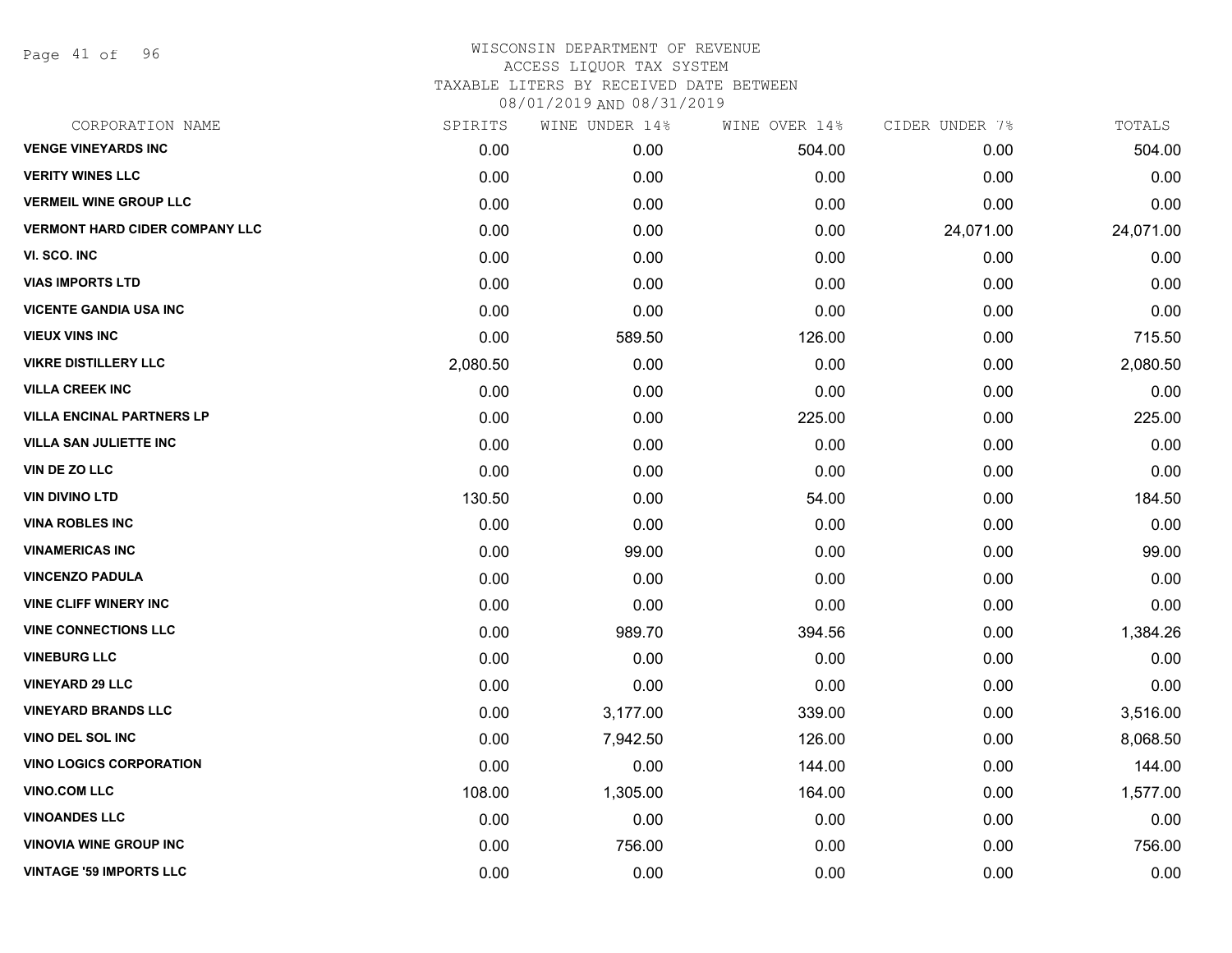Page 42 of 96

### WISCONSIN DEPARTMENT OF REVENUE ACCESS LIQUOR TAX SYSTEM TAXABLE LITERS BY RECEIVED DATE BETWEEN

| CORPORATION NAME                        | SPIRITS   | WINE UNDER 14% | WINE OVER 14% | CIDER UNDER 7% | TOTALS     |
|-----------------------------------------|-----------|----------------|---------------|----------------|------------|
| <b>VINTAGE POINT LLC</b>                | 0.00      | 126.00         | 0.00          | 0.00           | 126.00     |
| <b>VINTAGE WINE ESTATES, INC.</b>       | 0.00      | 4,527.00       | 5,085.00      | 0.00           | 9,612.00   |
| <b>VINTURE WINE COMPANY LLC</b>         | 0.00      | 18.00          | 0.00          | 0.00           | 18.00      |
| <b>VINTUS LLC</b>                       | 0.00      | 0.00           | 0.00          | 0.00           | 0.00       |
| <b>VISION WINE &amp; SPIRITS LLC</b>    | 90.00     | 45.00          | 13.50         | 0.00           | 148.50     |
| <b>VITANI SPIRITS LLC</b>               | 0.00      | 0.00           | 0.00          | 0.00           | 0.00       |
| <b>VOLIO VINO IMPORTS, INC.</b>         | 0.00      | 0.00           | 0.00          | 0.00           | 0.00       |
| <b>VOTTO VINES IMPORTING INC</b>        | 0.00      | 0.00           | 0.00          | 0.00           | 0.00       |
| <b>VTPR INC</b>                         | 0.00      | 0.00           | 0.00          | 0.00           | 0.00       |
| <b>W J DEUTSCH &amp; SONS LTD</b>       | 9,597.45  | 145,835.25     | 10,698.82     | 0.00           | 166,131.52 |
| <b>WAGNER WINE COMPANY LLC</b>          | 0.00      | 2,988.00       | 7,668.00      | 0.00           | 10,656.00  |
| <b>WAGNER WINERY LLC</b>                | 0.00      | 0.00           | 0.00          | 0.00           | 0.00       |
| <b>WALTER NOVOSEL</b>                   | 0.00      | 0.00           | 0.00          | 0.00           | 0.00       |
| <b>WEBSTER BARNES LLC</b>               | 0.00      | 0.00           | 0.00          | 0.00           | 0.00       |
| <b>WEIBEL INCORPORATED</b>              | 0.00      | 351.00         | 0.00          | 0.00           | 351.00     |
| <b>WEIN BAUER INC</b>                   | 28.51     | 3,467.36       | 0.00          | 0.00           | 3,495.87   |
| WELL OILED WINE COMPANY LLC             | 0.00      | 315.00         | 0.00          | 0.00           | 315.00     |
| <b>WEST COAST WINE PARTNERS LLC</b>     | 0.00      | 0.00           | 0.00          | 0.00           | 0.00       |
| WEST MICHIGAN RUM COMPANY, LLC          | 0.00      | 0.00           | 0.00          | 0.00           | 0.00       |
| <b>WESTERN SPIRITS BEVERAGE CO LLC</b>  | 2,683.50  | 0.00           | 0.00          | 0.00           | 2,683.50   |
| <b>WEYGANDT-METZLER IMPORTING LTD</b>   | 0.00      | 0.00           | 0.00          | 0.00           | 0.00       |
| WHYTE AND MACKAY (AMERICAS) LIMITED LLC | 0.00      | 0.00           | 0.00          | 0.00           | 0.00       |
| <b>WI INC</b>                           | 0.00      | 359.00         | 0.00          | 0.00           | 359.00     |
| <b>WILD AGAVE IMPORTS LLC</b>           | 0.00      | 0.00           | 0.00          | 0.00           | 0.00       |
| <b>WILLAMETTE VALLEY VINEYARDS INC</b>  | 0.00      | 477.00         | 0.00          | 0.00           | 477.00     |
| <b>WILLIAM GRANT &amp; SONS INC</b>     | 11,466.75 | 0.00           | 0.00          | 0.00           | 11,466.75  |
| <b>WILLIAM P KNUTTEL</b>                | 0.00      | 0.00           | 0.00          | 0.00           | 0.00       |
| <b>WILLIAM PRICE III</b>                | 0.00      | 0.00           | 0.00          | 0.00           | 0.00       |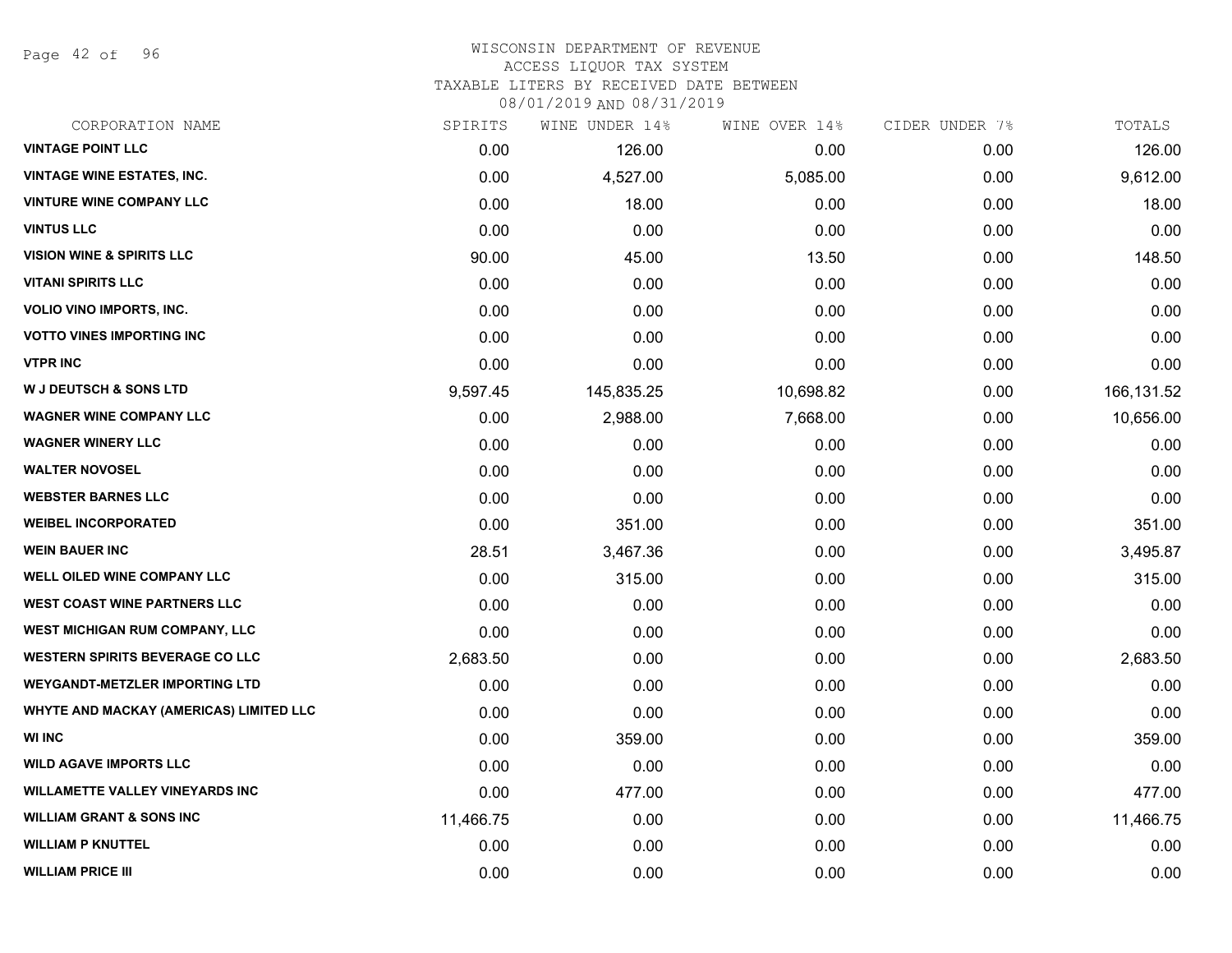Page 43 of 96

## WISCONSIN DEPARTMENT OF REVENUE ACCESS LIQUOR TAX SYSTEM TAXABLE LITERS BY RECEIVED DATE BETWEEN

| CORPORATION NAME                               | SPIRITS | WINE UNDER 14% | WINE OVER 14% | CIDER UNDER 7% | TOTALS    |
|------------------------------------------------|---------|----------------|---------------|----------------|-----------|
| <b>WILLIAM T HOLLORAN</b>                      | 0.00    | 0.00           | 0.00          | 0.00           | 0.00      |
| <b>WILLIAM TIMOTHY EDWARDS</b>                 | 0.00    | 0.00           | 0.00          | 0.00           | 0.00      |
| <b>WILLIAM WOLF BRAND LLC</b>                  | 0.00    | 0.00           | 0.00          | 0.00           | 0.00      |
| <b>WILLIAM WOODRUFF</b>                        | 0.00    | 0.00           | 0.00          | 0.00           | 0.00      |
| <b>WILLIAMS &amp; SELYEM LLC</b>               | 0.00    | 0.00           | 0.00          | 0.00           | 0.00      |
| <b>WILSON CREEK WINERY &amp; VINEYARDS INC</b> | 0.00    | 0.00           | 0.00          | 0.00           | 0.00      |
| <b>WILSON DANIELS LLC</b>                      | 0.00    | 3,340.50       | 18.00         | 0.00           | 3,358.50  |
| <b>WINDY CITY DISTILLING INC</b>               | 0.00    | 0.00           | 0.00          | 0.00           | 0.00      |
| <b>WINE BRIDGE IMPORTS INC</b>                 | 0.00    | 3,478.50       | 0.00          | 0.00           | 3,478.50  |
| WINE COUNTRY INTERNATIONAL INC                 | 0.00    | 0.00           | 0.00          | 0.00           | 0.00      |
| <b>WINE CREEK LLC</b>                          | 0.00    | 0.00           | 0.00          | 0.00           | 0.00      |
| <b>WINE HOOLIGANS LLC</b>                      | 0.00    | 1,980.00       | 0.00          | 0.00           | 1,980.00  |
| <b>WINE WINE SITUATION LLC</b>                 | 0.00    | 0.00           | 0.00          | 0.00           | 0.00      |
| <b>WINEPLAYGROUND.COM INC</b>                  | 0.00    | 0.00           | 0.00          | 0.00           | 0.00      |
| <b>WINERIES &amp; SELECT PRODUCTS LLC</b>      | 0.00    | 459.00         | 459.00        | 0.00           | 918.00    |
| <b>WINERY EXCHANGE, INC.</b>                   | 0.00    | 35,319.00      | 450.00        | 0.00           | 35,769.00 |
| <b>WINES OF FRANCE INC</b>                     | 0.00    | 0.00           | 0.00          | 0.00           | 0.00      |
| <b>WINES UNLIMITED INC</b>                     | 0.00    | 0.00           | 0.00          | 0.00           | 0.00      |
| <b>WINESELLERS LTD</b>                         | 0.00    | 6,422.98       | 63.00         | 0.00           | 6,485.98  |
| <b>WINNESHIEK WILDBERRY WINERY LLC</b>         | 0.00    | 0.00           | 0.00          | 0.00           | 0.00      |
| <b>WISD LLC</b>                                | 0.00    | 252.00         | 27.00         | 0.00           | 279.00    |
| <b>WOLFFER ESTATE VINEYARDS INC</b>            | 0.00    | 0.00           | 0.00          | 814.00         | 814.00    |
| <b>WOODSON WINES LLC</b>                       | 0.00    | 0.00           | 0.00          | 0.00           | 0.00      |
| <b>WORLD TRAVELER IMPORTS LLC</b>              | 0.00    | 270.00         | 0.00          | 0.00           | 270.00    |
| <b>WORLDWIDE CELLARS INC</b>                   | 0.00    | 0.00           | 0.00          | 0.00           | 0.00      |
| <b>WRS CO. LLC</b>                             | 58.50   | 0.00           | 0.00          | 0.00           | 58.50     |
| <b>XXX DISTILLERY, LLC</b>                     | 0.00    | 0.00           | 0.00          | 0.00           | 0.00      |
| YAEGAKI CORPORATION OF USA                     | 0.00    | 792.00         | 209.52        | 0.00           | 1,001.52  |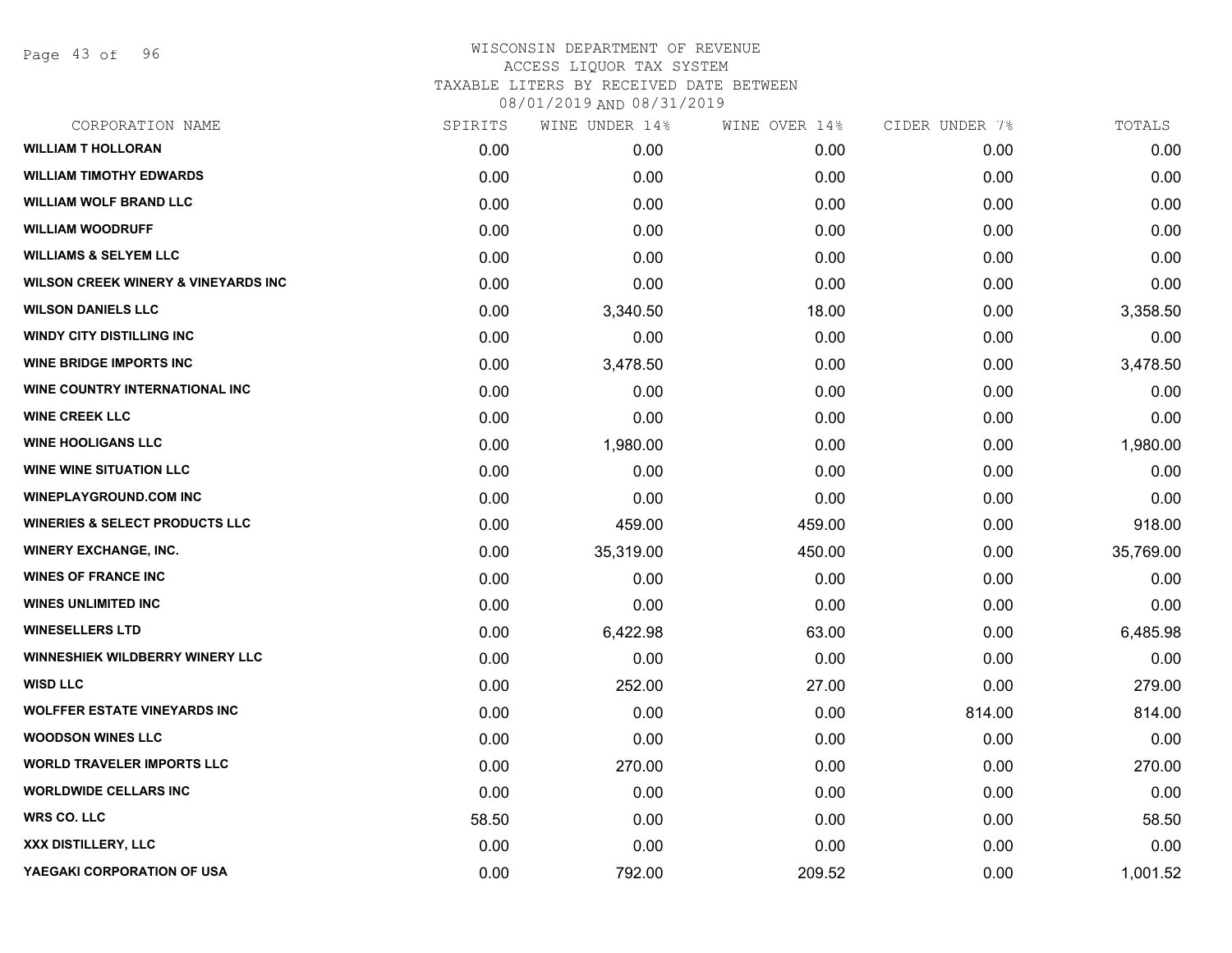Page 44 of 96

| CORPORATION NAME            | SPIRITS      | UNDER 14%<br>WINE | OVER 14%<br>WINE | CIDER<br>UNDER 7% | TOTALS       |
|-----------------------------|--------------|-------------------|------------------|-------------------|--------------|
| YORKVILLE CELLARS INC       | 0.00         | 0.00              | 0.00             | 0.00              | 0.00         |
| YOUNTVILLE WINE IMPORTS LLC | 0.00         | 0.00              | 0.00             | 0.00              | 0.00         |
| <b>ZACH HOLLINGSWORTH</b>   | 0.00         | 0.00              | 0.00             | 0.00              | 0.00         |
| <b>ZD WINES LLC</b>         | 0.00         | 0.00              | 0.00             | 0.00              | 0.00         |
| <b>ZEILER SPIRITS LLC</b>   | 252.00       | 0.00              | 0.00             | 0.00              | 252.00       |
| <b>ZONIN USA INC</b>        | 2,658.24     | 40.50             | 180.00           | 0.00              | 2,878.74     |
| TOTAL LITERS FOR 8/31/2019  | 4,030,974.34 | 4,051,106.06      | 325,196.92       | 260,991.08        | 8,668,268.40 |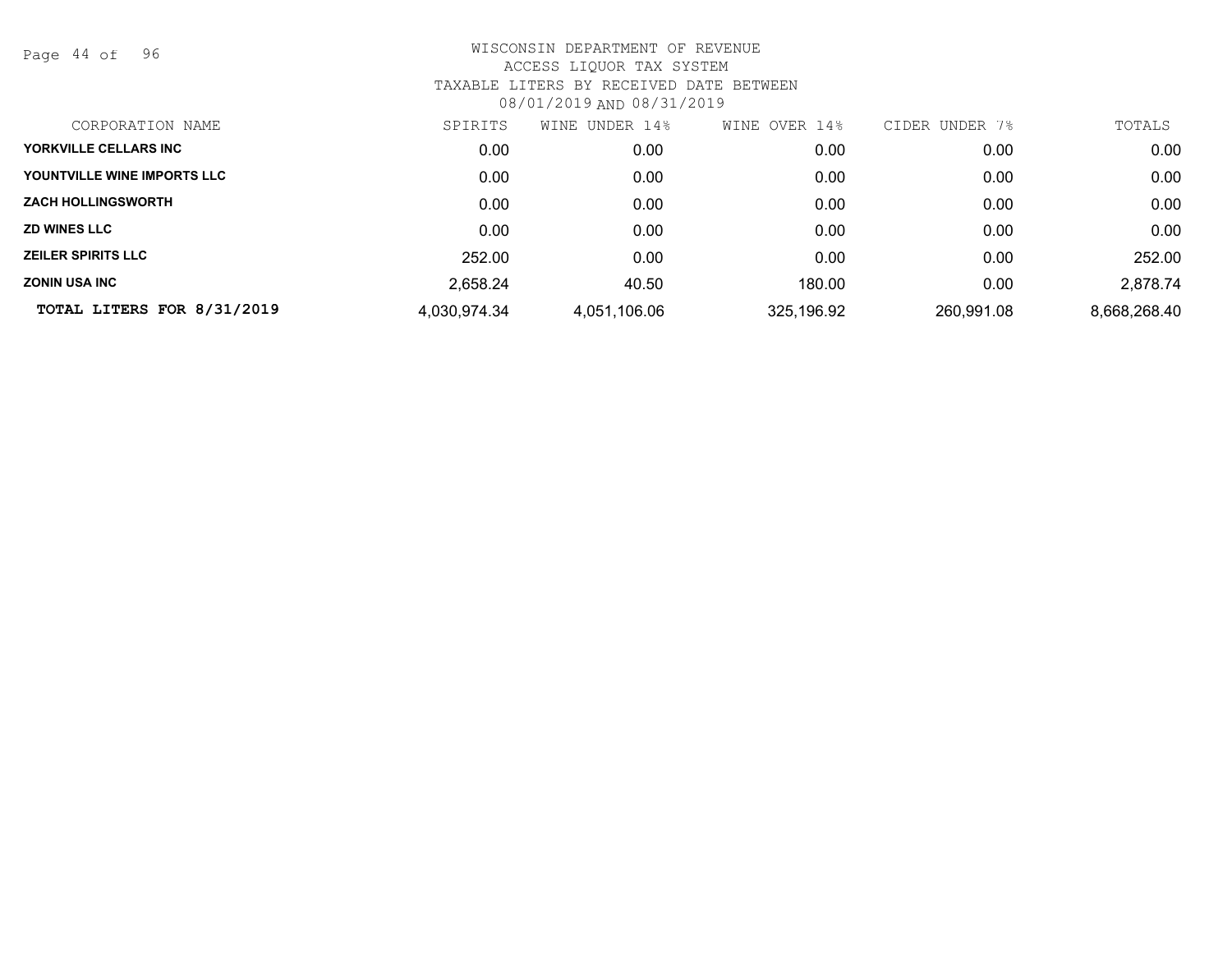Page 45 of 96

## WISCONSIN DEPARTMENT OF REVENUE ACCESS LIQUOR TAX SYSTEM TAXABLE LITERS BY RECEIVED DATE BETWEEN 08/01/2019 AND 08/31/2019

**IN STATE WHOLESALER (W) 1848 DISTRIBUTING COMPANY, LLC** 0.00 0.00 0.00 0.00 0.00 CORPORATION NAME SALL SPIRITS WINE UNDER 14% WINE OVER 14% CIDER UNDER 7% TOTALS

| 1848 DISTRIBUTING COMPANY, LLC                | <b>0.00</b> | <b>0.00</b> | 0.00     | 0.00      | <b>0.00</b> |
|-----------------------------------------------|-------------|-------------|----------|-----------|-------------|
| ALLSTATE LIQUOR & WINE COMPANY, INC.          | 0.00        | 0.00        | 0.00     | 0.00      | 0.00        |
| <b>AVA WINE &amp; SPIRITS LLC</b>             | 0.00        | 0.00        | 0.00     | 0.00      | 0.00        |
| <b>BADGER DISTRIBUTING OF MILWAUKEE LLC</b>   | 0.00        | 0.00        | 0.00     | 0.00      | 0.00        |
| <b>BADGER LIQUOR CO. INC.</b>                 | 116,440.50  | 4,941.00    | 0.00     | 0.00      | 121,381.50  |
| <b>BADGER STATE WINERY COOPERATIVE</b>        | 0.00        | 0.00        | 0.00     | 0.00      | 0.00        |
| <b>BADGER WINE &amp; SPIRITS LLC</b>          | 0.00        | 0.00        | 0.00     | 0.00      | 0.00        |
| BEECHWOOD DISTRIBUTORS, INC.                  | 0.00        | 0.00        | 0.00     | $-536.00$ | $-536.00$   |
| BEER CAPITOL DISTRIBUTING LLC                 | 0.00        | 0.00        | 0.00     | 0.00      | 0.00        |
| <b>BILJANA KLATT</b>                          | 1,583.25    | 1,026.00    | 0.00     | 0.00      | 2,609.25    |
| BILL'S DISTRIBUTING, LTD.                     | 0.00        | 0.00        | 0.00     | 0.00      | 0.00        |
| <b>BRANT T NEHMER</b>                         | 0.00        | 2,520.00    | 0.00     | 0.00      | 2,520.00    |
| <b>BREAKTHRU BEVERAGE GROUP LLC</b>           | 0.00        | 0.00        | 0.00     | 0.00      | 0.00        |
| <b>BREAKTHRU BEVERAGE GROUP LLC</b>           | 34,188.04   | 23,890.67   | 0.00     | 0.00      | 58,078.71   |
| <b>BREAKTHRU BEVERAGE WISCONSIN NORTH LLC</b> | 0.00        | 0.00        | 0.00     | 0.00      | 0.00        |
| <b>C.J.W., INC.</b>                           | 0.00        | 0.00        | 0.00     | 0.00      | 0.00        |
| <b>CAPITOL-HUSTING COMPANY, INC.</b>          | 22,425.00   | 58,306.76   | 5,052.00 | 0.00      | 85,783.76   |
| <b>CHAS A BERNICK INC</b>                     | 0.00        | 0.00        | 0.00     | 0.00      | 0.00        |
| <b>CHRISTY SMITH</b>                          | 0.00        | 579.00      | 1.50     | 0.00      | 580.50      |
| <b>CHROMATIC WINE COMPANY LLC</b>             | 0.00        | 0.00        | 0.00     | 0.00      | 0.00        |
| DE PERE LIQUOR CO LLC                         | 0.00        | 0.00        | 0.00     | 0.00      | 0.00        |
| <b>DEAN DISTRIBUTING, INC.</b>                | 0.00        | 0.00        | 0.00     | 0.00      | 0.00        |
| <b>DEAN DISTRIBUTING, INC.</b>                | 0.00        | 0.00        | 0.00     | 0.00      | 0.00        |
| DEWITT CHURCH GOODS, INC.                     | 0.00        | 0.00        | 0.00     | 0.00      | 0.00        |
| <b>DIONYSUS DISTRIBUTORS, LLC</b>             | 0.00        | 0.00        | 0.00     | 0.00      | 0.00        |
| <b>FABIANO BROTHERS - WISCONSIN LLC</b>       | 0.00        | 0.00        | 0.00     | 0.00      | 0.00        |
|                                               |             |             |          |           |             |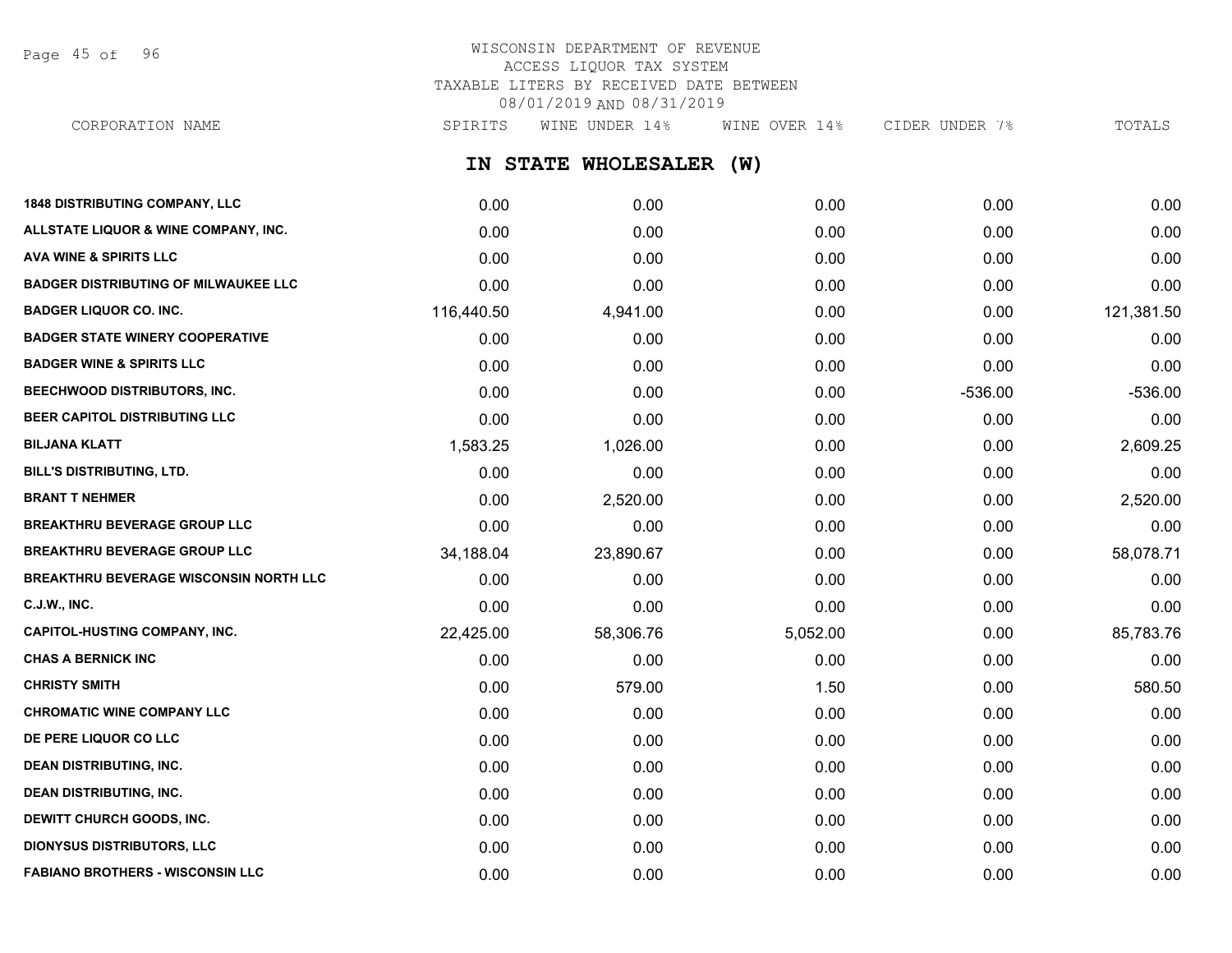Page 46 of 96

| CORPORATION NAME                                 | SPIRITS   | WINE UNDER 14% | WINE OVER 14% | CIDER UNDER 7% | TOTALS      |
|--------------------------------------------------|-----------|----------------|---------------|----------------|-------------|
| <b>FAUSTO FIORAVANTI</b>                         | 0.00      | 0.00           | 0.00          | 0.00           | 0.00        |
| FLANIGAN DISTRIBUTING OF DOOR COUNTY, INC.       | 0.00      | 0.00           | 0.00          | 0.00           | 0.00        |
| <b>FOUR SEASONS BEER DISTRIBUTORS INC.</b>       | 0.00      | 0.00           | 0.00          | 0.00           | 0.00        |
| <b>FRANK BEER DISTRIBUTORS, INC.</b>             | 0.00      | 0.00           | 0.00          | 0.00           | 0.00        |
| <b>FRANK J MIRENDA SR</b>                        | 0.00      | 0.00           | 0.00          | 0.00           | 0.00        |
| <b>FRANK LIQUOR COMPANY, INC.</b>                | 22,369.28 | 0.00           | 0.00          | 0.00           | 22,369.28   |
| FRANK LIQUORS OF LA CROSSE, INC.                 | 0.00      | 0.00           | 0.00          | 0.00           | 0.00        |
| <b>GENERAL BEER DISTRIBUTORS CO.</b>             | 0.00      | 0.00           | 0.00          | 0.00           | 0.00        |
| <b>GENERAL BEER DISTRIBUTORS CO. - MILWAUKEE</b> | 0.00      | 0.00           | 0.00          | 0.00           | 0.00        |
| <b>GENERAL BEER-NORTHEAST INC</b>                | 0.00      | 0.00           | 0.00          | 0.00           | 0.00        |
| <b>GENERAL BEER-NORTHEAST INC</b>                | 0.00      | 0.00           | 0.00          | 0.00           | 0.00        |
| GENERAL BEER-NORTHWEST, INC.                     | 0.00      | 0.00           | 0.00          | 0.00           | 0.00        |
| <b>GENERAL BEER-NORTHWEST, INC.</b>              | 0.00      | 0.00           | 0.00          | 0.00           | 0.00        |
| <b>GENERAL BEVERAGE SALES CO.</b>                | 8,901.30  | 58,831.44      | 4,450.50      | 0.00           | 72,183.24   |
| <b>GENERAL BEVERAGE SALES CO. - OSHKOSH</b>      | 0.00      | 19,872.00      | 0.00          | 0.00           | 19,872.00   |
| <b>GENERAL BEVERAGE SALES CO.-MILWAUKEE</b>      | 12,096.00 | 102,118.93     | 0.00          | 0.00           | 114,214.93  |
| <b>GIUSEPPE GAGLIANELLO</b>                      | 0.00      | 0.00           | 0.00          | 0.00           | 0.00        |
| <b>GLORIA R RAGSDALE</b>                         | 0.00      | 0.00           | 0.00          | 0.00           | 0.00        |
| <b>HENDRICKS BEVERAGE, INC.</b>                  | 0.00      | 0.00           | 0.00          | 0.00           | 0.00        |
| <b>IRL, INCORPORATED</b>                         | 0.00      | 0.00           | 0.00          | 0.00           | 0.00        |
| <b>JACQUES VIEAU, INC.</b>                       | 0.00      | 0.00           | 0.00          | 0.00           | 0.00        |
| JANDRAIN RELIGIOUS SUPPLY, INC.                  | 0.00      | 0.00           | 0.00          | 0.00           | 0.00        |
| <b>JANSEN INTERNATIONAL LLC</b>                  | 0.00      | 9,237.00       | 495.00        | 0.00           | 9,732.00    |
| <b>JAW PROPERTIES LLC</b>                        | 0.00      | 0.00           | 0.00          | 0.00           | 0.00        |
| <b>JOHN J COLLETTI</b>                           | 0.00      | $-2,488.50$    | 0.00          | 0.00           | $-2,488.50$ |
| JOHNSON BROTHERS OF WISCONSIN INC                | $-261.00$ | 6,806.97       | $-1,437.00$   | 0.00           | 5,108.97    |
| <b>JONATHAN H STOLP</b>                          | 0.00      | 0.00           | 0.00          | 0.00           | 0.00        |
| <b>JONATHON LODUCA</b>                           | 0.00      | 0.00           | 0.00          | 0.00           | 0.00        |
|                                                  |           |                |               |                |             |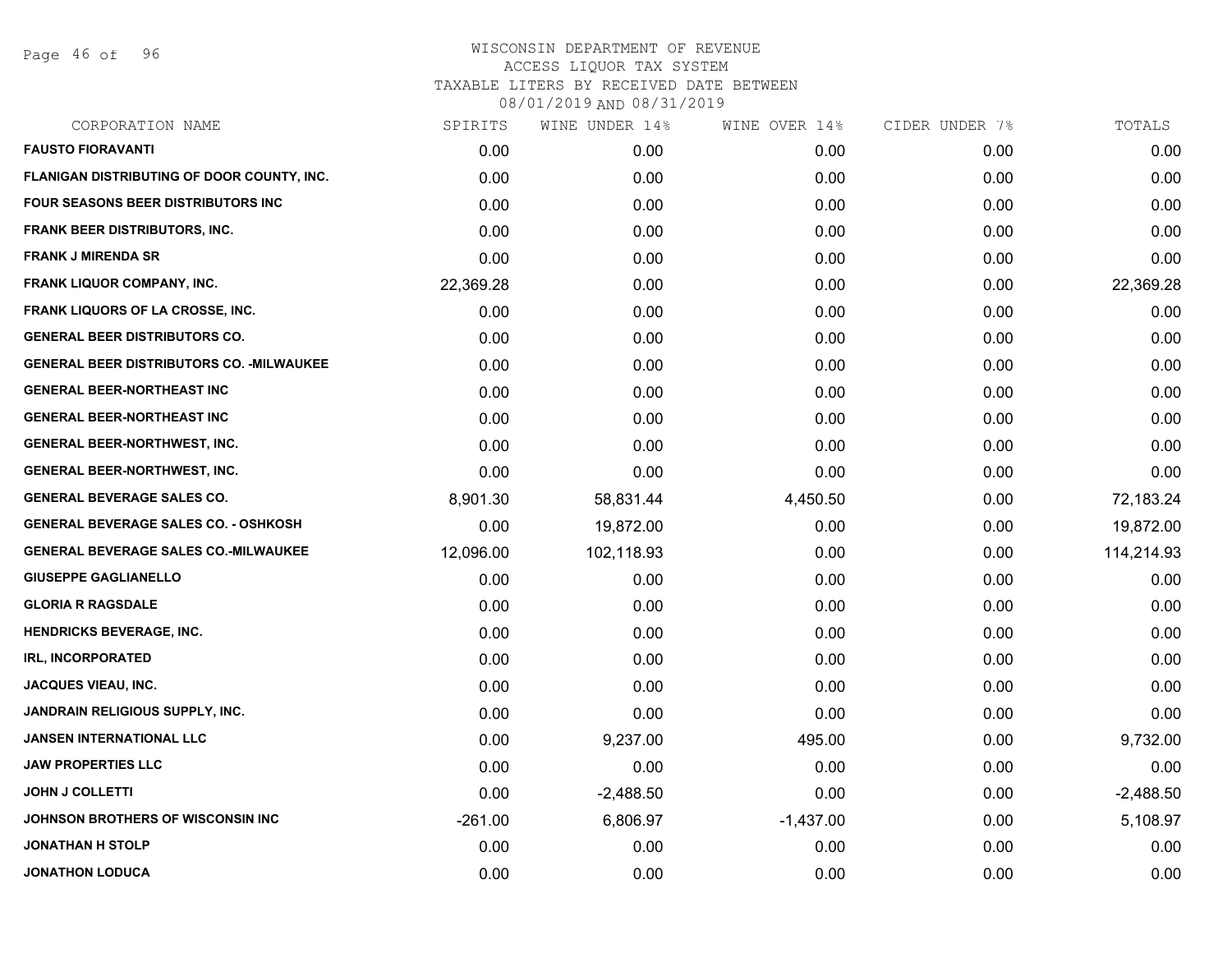Page 47 of 96

| CORPORATION NAME                         | SPIRITS   | WINE UNDER 14% | WINE OVER 14% | CIDER UNDER 7% | TOTALS    |
|------------------------------------------|-----------|----------------|---------------|----------------|-----------|
| <b>JOSEPH A TRYGAR</b>                   | 0.00      | 0.00           | 0.00          | 0.00           | 0.00      |
| <b>JOYVINE LLC</b>                       | 0.00      | 0.00           | 0.00          | 0.00           | 0.00      |
| <b>KAY BEER DISTRIBUTING, INC.</b>       | 0.00      | 0.00           | 0.00          | 0.00           | 0.00      |
| <b>KRH ENTERPRISES, LLC</b>              | 0.00      | 0.00           | 0.00          | 0.00           | 0.00      |
| LA CROSSE BEVERAGE LLC                   | 0.00      | 0.00           | 0.00          | 0.00           | 0.00      |
| <b>LARRY'S DISTRIBUTING CO., INC.</b>    | 0.00      | 0.00           | 0.00          | 0.00           | 0.00      |
| LEE BEVERAGE OF WISCONSIN LLC            | 0.00      | 0.00           | 0.00          | 0.00           | 0.00      |
| LEE BEVERAGE OF WISCONSIN LLC            | 0.00      | 0.00           | 0.00          | 0.00           | 0.00      |
| LEE BEVERAGE-CIDERS WINES & SPIRITS LLC  | 0.00      | 0.00           | 0.00          | 0.00           | 0.00      |
| <b>L'EFT BANK WINE COMPANY LIMITED</b>   | 0.00      | 35,851.50      | 1,936.50      | 0.00           | 37,788.00 |
| LETRAH INTERNATIONAL CORPORATION         | 0.00      | 0.00           | 0.00          | 0.00           | 0.00      |
| LIB DIB, LLC                             | 0.00      | 0.00           | 0.00          | 0.00           | 0.00      |
| LO DUCA BROS., INC.                      | 0.00      | $-288.00$      | 0.00          | 0.00           | $-288.00$ |
| <b>LORI SCOTT</b>                        | 0.00      | 0.00           | 0.00          | 0.00           | 0.00      |
| LOS ALTOS AGAVE DISTRIBUTOR INC          | 12,540.00 | 0.00           | 0.00          | 0.00           | 12,540.00 |
| <b>LOVINO LLC</b>                        | 0.00      | 0.00           | 0.00          | 0.00           | 0.00      |
| <b>LYNDA MALMBERG</b>                    | 0.00      | 0.00           | 0.00          | 0.00           | 0.00      |
| <b>M SHIRAZ LLC</b>                      | 0.00      | 0.00           | 0.00          | 0.00           | 0.00      |
| <b>MICCA HUTCHINS</b>                    | 0.00      | 0.00           | 0.00          | 0.00           | 0.00      |
| <b>MICHAEL G ANSAY</b>                   | 0.00      | 594.00         | 0.00          | 732.25         | 1,326.25  |
| <b>MICHAEL LENTINO</b>                   | 0.00      | 0.00           | 0.00          | 0.00           | 0.00      |
| <b>MIDWEST SALES &amp; SERVICE, INC.</b> | 0.00      | 0.00           | 0.00          | 0.00           | 0.00      |
| <b>NOELKE DISTRIBUTORS, INC.</b>         | 0.00      | 0.00           | 0.00          | 0.00           | 0.00      |
| <b>NOUVEAU VENTURES LLC</b>              | $-65.85$  | 0.00           | 0.00          | 0.00           | $-65.85$  |
| OTT SCHWEITZER DISTRIBUTORSHIP, INC.     | 0.00      | 0.00           | 0.00          | 0.00           | 0.00      |
| <b>PARK RIDGE DISTRIBUTING, INC.</b>     | 0.00      | 0.00           | 0.00          | 0.00           | 0.00      |
| PEHLER DISTRIBUTING, INC.                | 0.00      | 0.00           | 0.00          | 0.00           | 0.00      |
| PHILLIPS DISTRIBUTING CORPORATION        | 10,335.00 | 0.00           | 0.00          | 0.00           | 10,335.00 |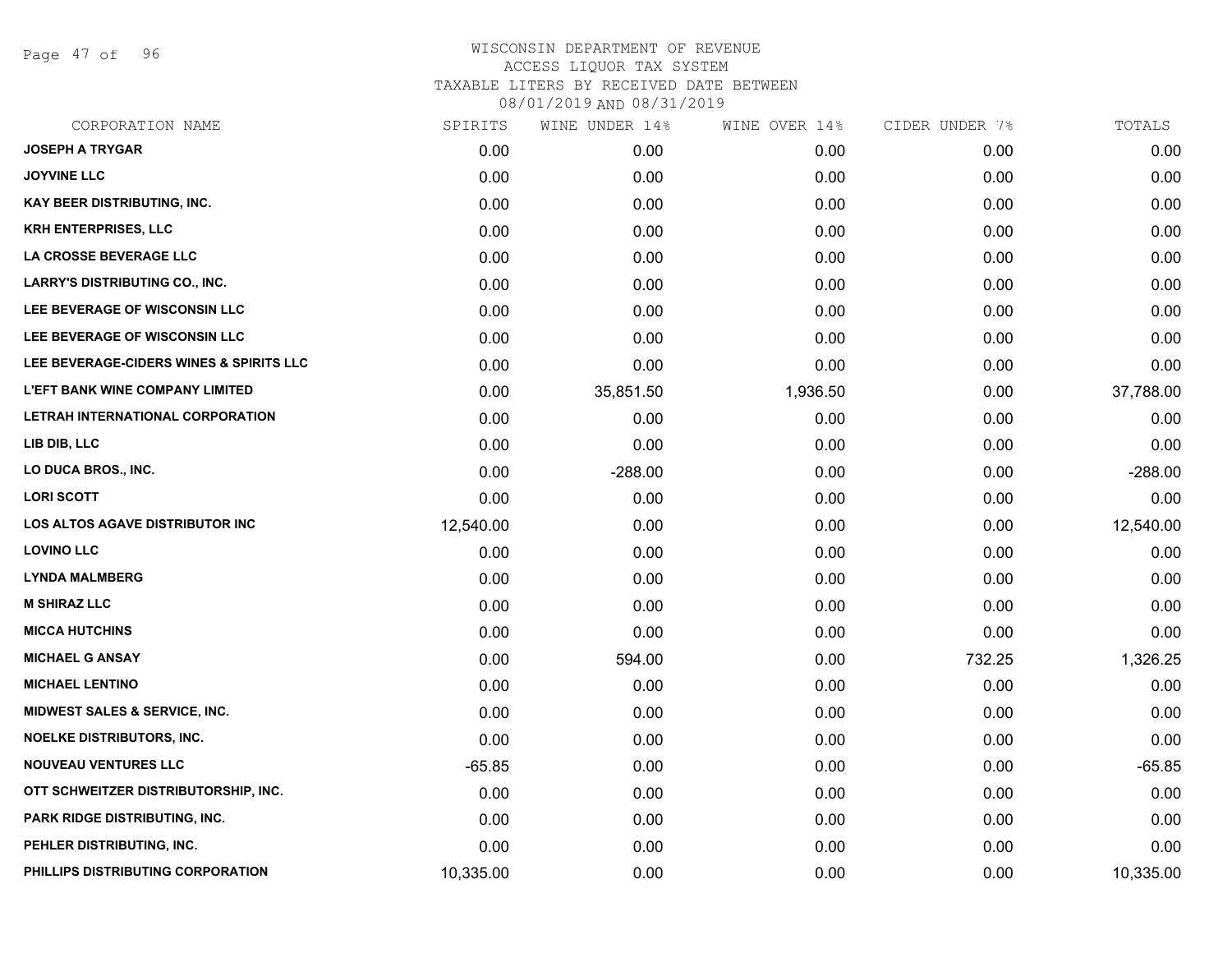Page 48 of 96

| CORPORATION NAME                               | SPIRITS | WINE UNDER 14% | WINE OVER 14% | CIDER UNDER 7% | TOTALS    |
|------------------------------------------------|---------|----------------|---------------|----------------|-----------|
| PHILLIPS WINE COMPANY                          | 0.00    | 0.00           | 0.00          | 0.00           | 0.00      |
| <b>PURE WINE WISCONSIN INC.</b>                | 0.00    | 0.00           | 0.00          | 0.00           | 0.00      |
| PURPLE FEET WINES, LLC                         | 0.00    | 0.00           | 0.00          | 0.00           | 0.00      |
| <b>PVD ENTERPRISES LLC</b>                     | 0.00    | 0.00           | 0.00          | 0.00           | 0.00      |
| <b>RATAS WHOLESALE LIQUOR COMPANY</b>          | 0.00    | 0.00           | 0.00          | 0.00           | 0.00      |
| S. & S. DISTRIBUTING, INC.                     | 0.00    | 0.00           | 0.00          | 0.00           | 0.00      |
| S. & S. DISTRIBUTING, INC.                     | 0.00    | 0.00           | 0.00          | 0.00           | 0.00      |
| <b>SALIM M SHAMMO</b>                          | 0.00    | 0.00           | 0.00          | 0.00           | 0.00      |
| SARATOGA LIQUOR CO., INC.                      | 0.00    | 0.00           | 0.00          | 0.00           | 0.00      |
| SMALL LOT WINE WI, INC.                        | 0.00    | $-51.75$       | 0.00          | 0.00           | $-51.75$  |
| <b>SP3 LLC</b>                                 | 0.00    | 0.00           | 0.00          | 0.00           | 0.00      |
| <b>SUPERIOR BEVERAGES LLC</b>                  | 0.00    | 0.00           | 0.00          | $-298.10$      | $-298.10$ |
| T.H. STEMPER COMPANY, INC.                     | 0.00    | 0.00           | 0.00          | 0.00           | 0.00      |
| <b>THOMAS PROBST</b>                           | 0.00    | 0.00           | 0.00          | 0.00           | 0.00      |
| <b>TIMOTHY REILLY SR</b>                       | 0.00    | 0.00           | 0.00          | 0.00           | 0.00      |
| TJ INTERNATIONAL LTD                           | 0.00    | 0.00           | 0.00          | 0.00           | 0.00      |
| <b>TORI-VERDI GROUP LLC</b>                    | 0.00    | 0.00           | 0.00          | 0.00           | 0.00      |
| <b>TRANSNATIONAL ENTERPRISES, INCORPORATED</b> | 0.00    | 0.00           | 0.00          | 0.00           | 0.00      |
| TRIANGLE DISTRIBUTING COMPANY, INC.            | 0.00    | 0.00           | 0.00          | 0.00           | 0.00      |
| <b>TRI-MART COMPANY LLC</b>                    | 0.00    | 0.00           | 0.00          | 0.00           | 0.00      |
| <b>VINO VERITAS, LTD.</b>                      | 0.00    | 1,926.00       | 1,719.00      | 0.00           | 3,645.00  |
| <b>WDI LLC</b>                                 | 0.00    | 0.00           | 0.00          | 0.00           | 0.00      |
| <b>WDI LLC</b>                                 | 0.00    | 0.00           | 0.00          | 0.00           | 0.00      |
| <b>WILLIAM D HANSEN</b>                        | 0.00    | 0.00           | 0.00          | 0.00           | 0.00      |
| <b>WISCONSIN DISTRIBUTORS EAST LLC</b>         | 0.00    | 0.00           | 0.00          | 0.00           | 0.00      |
| <b>WISCONSIN DISTRIBUTORS NORTH LLC</b>        | 0.00    | 0.00           | 0.00          | 0.00           | 0.00      |
| <b>WISCONSIN DISTRIBUTORS SOUTH LLC</b>        | 0.00    | 0.00           | 0.00          | 0.00           | 0.00      |
| <b>WISCONSIN WINERY CO-OP</b>                  | 0.00    | 0.00           | 0.00          | 0.00           | 0.00      |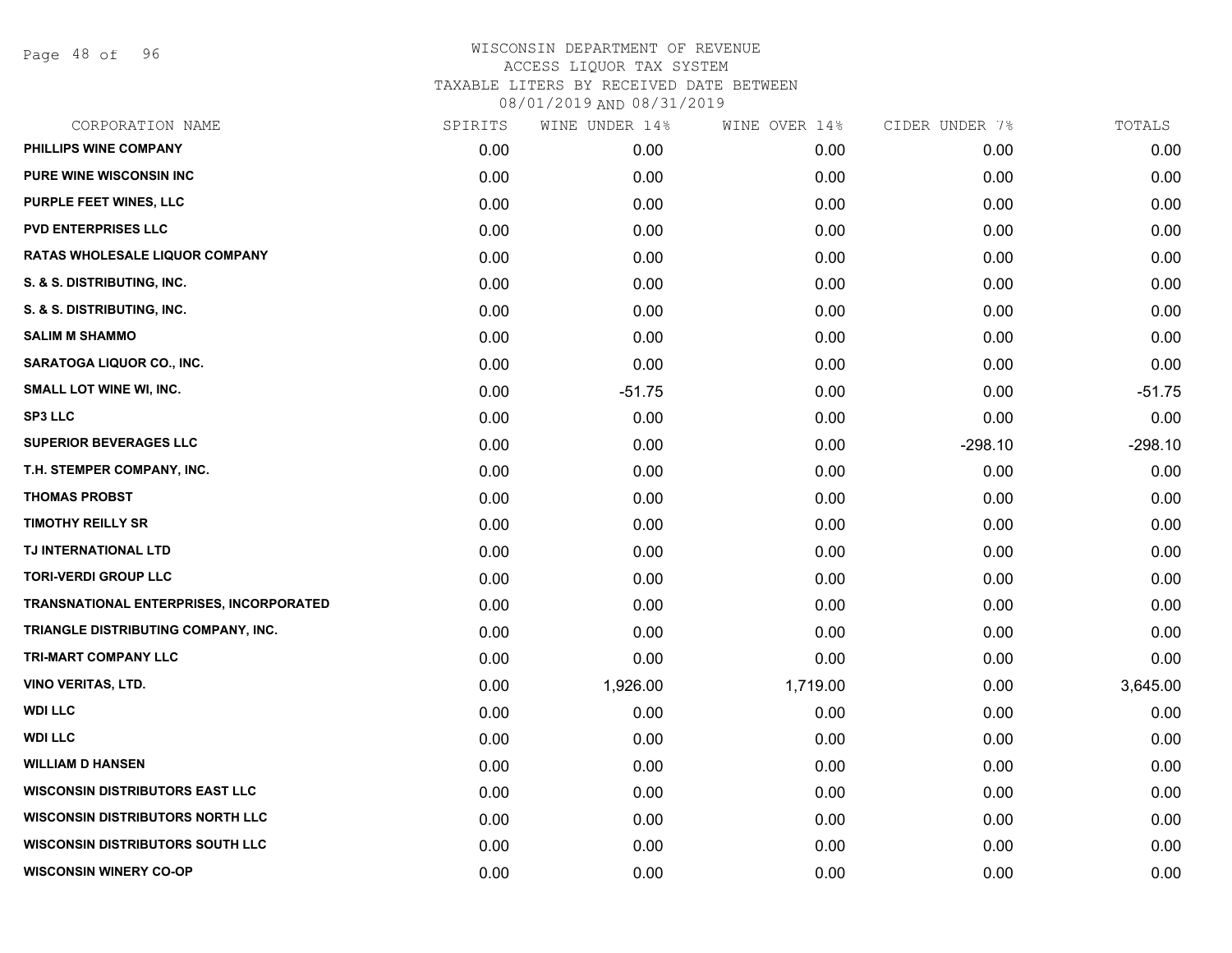| Page | 49 of |  | 96 |
|------|-------|--|----|
|------|-------|--|----|

| CORPORATION NAME                  | SPIRITS    | WINE UNDER 14% | WINE OVER 14% | CIDER UNDER 7% | TOTALS     |
|-----------------------------------|------------|----------------|---------------|----------------|------------|
| <b>WOODFIELD DISTRIBUTION LLC</b> | 0.00       | 0.00           | 0.00          | 0.00           | 0.00       |
| <b>ZASTROW THE BEER MAN. INC.</b> | 0.00       | 0.00           | 0.00          | 0.00           | 0.00       |
| TOTAL LITERS FOR 8/31/2019        | 240,551.52 | 323,673.02     | 12,217.50     | -101.85        | 576,340.19 |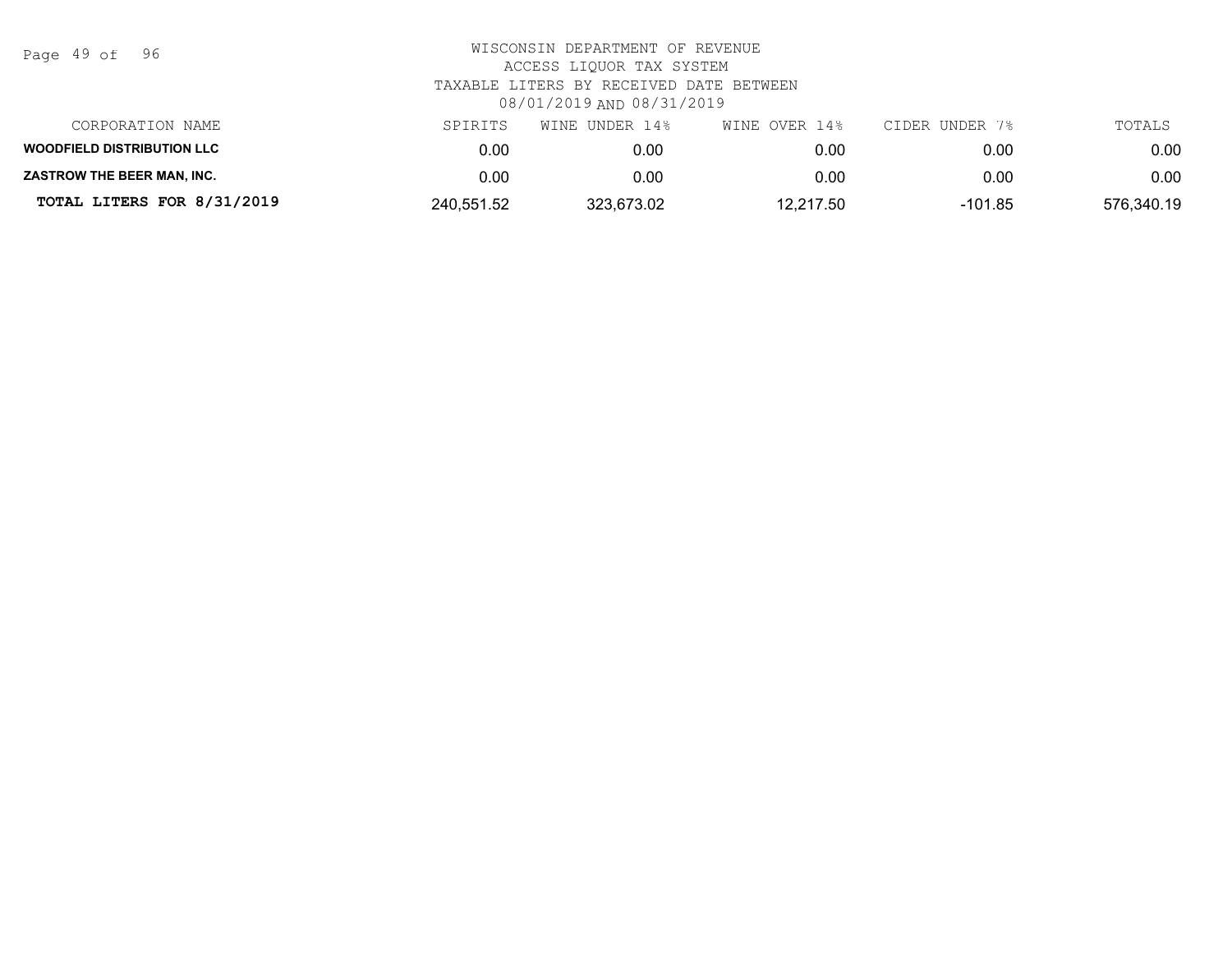Page 50 of 96

## WISCONSIN DEPARTMENT OF REVENUE ACCESS LIQUOR TAX SYSTEM TAXABLE LITERS BY RECEIVED DATE BETWEEN 08/01/2019 AND 08/31/2019

**IN STATE MANUFACTURER (WM)** CORPORATION NAME SPIRITS WINE UNDER 14% WINE OVER 14% CIDER UNDER 7% TOTALS

| 45TH PARALLEL SPIRITS, LLC                       | 0.00     | 0.00     | 0.00 | 0.00 | 0.00     |
|--------------------------------------------------|----------|----------|------|------|----------|
| <b>ACE ETHANOL, LLC</b>                          | 0.00     | 0.00     | 0.00 | 0.00 | 0.00     |
| <b>AEPPELTREOW INC</b>                           | 30.40    | 0.00     | 0.00 | 0.00 | 30.40    |
| ANGRY SPIRITS DISTILLING LLC                     | 0.00     | 0.00     | 0.00 | 0.00 | 0.00     |
| <b>B &amp; E DISTILLERY INC.</b>                 | 0.00     | 0.00     | 0.00 | 0.00 | 0.00     |
| <b>BRIAN SAMMONS</b>                             | 1,294.49 | 0.00     | 0.00 | 0.00 | 1,294.49 |
| <b>C &amp; N CORPORATION</b>                     | 4,188.05 | 0.00     | 0.00 | 0.00 | 4,188.05 |
| <b>CENTRAL STANDARD LLC</b>                      | 0.00     | 0.00     | 0.00 | 0.00 | 0.00     |
| <b>CENTRAL STANDARD LLC</b>                      | 7,851.42 | 0.00     | 0.00 | 0.00 | 7,851.42 |
| CENTRAL TIME DISTILLERY AND WINERY, INC.         | 0.00     | 0.00     | 0.00 | 0.00 | 0.00     |
| <b>CHIPPEWA RIVER DISTILLERY AND BREWERY LLC</b> | 1,965.11 | 0.00     | 0.00 | 0.00 | 1,965.11 |
| <b>CLOVER MEADOW LLC</b>                         | 113.56   | 0.00     | 0.00 | 0.00 | 113.56   |
| <b>COPPER CROW DISTILLERY LLC</b>                | 261.04   | 0.00     | 0.00 | 0.00 | 261.04   |
| <b>CULLEN AND HARRISON LLC</b>                   | 0.00     | 0.00     | 0.00 | 0.00 | 0.00     |
| <b>DANCING GOAT DISTILLERY, LLC</b>              | 0.00     | 0.00     | 0.00 | 0.00 | 0.00     |
| <b>DENNIS E ERB</b>                              | 0.00     | 0.00     | 0.00 | 0.00 | 0.00     |
| <b>DISTILLERY PARTNERS, LLC</b>                  | 0.00     | 0.00     | 0.00 | 0.00 | 0.00     |
| <b>DOUNDRINS DISTILLING</b>                      | 0.00     | 0.00     | 0.00 | 0.00 | 0.00     |
| DRIFTLESS GLEN DISTILLERY LLC                    | 2,711.57 | 0.00     | 0.00 | 0.00 | 2,711.57 |
| <b>DRIFTLESS PURE LLC</b>                        | 1,389.73 | 0.00     | 0.00 | 0.00 | 1,389.73 |
| <b>EMCO CHEMICAL DISTRIBUTORS, INC.</b>          | 0.00     | 0.00     | 0.00 | 0.00 | 0.00     |
| <b>FREDERICK QUANDT</b>                          | 0.00     | 2,900.75 | 0.00 | 0.00 | 2,900.75 |
| <b>GLOBAL UNIVERSAL SRL</b>                      | 8,171.98 | 1,289.42 | 0.00 | 0.00 | 9,461.40 |
| <b>GRANT J VAN DRIEST</b>                        | 0.00     | 0.00     | 0.00 | 0.00 | 0.00     |
| <b>GREAT LAKES DISTILLERY LLC</b>                | 0.00     | 0.00     | 0.00 | 0.00 | 0.00     |
| HENDRICKS FAMILY DISTILLERY LLC                  | 0.00     | 0.00     | 0.00 | 0.00 | 0.00     |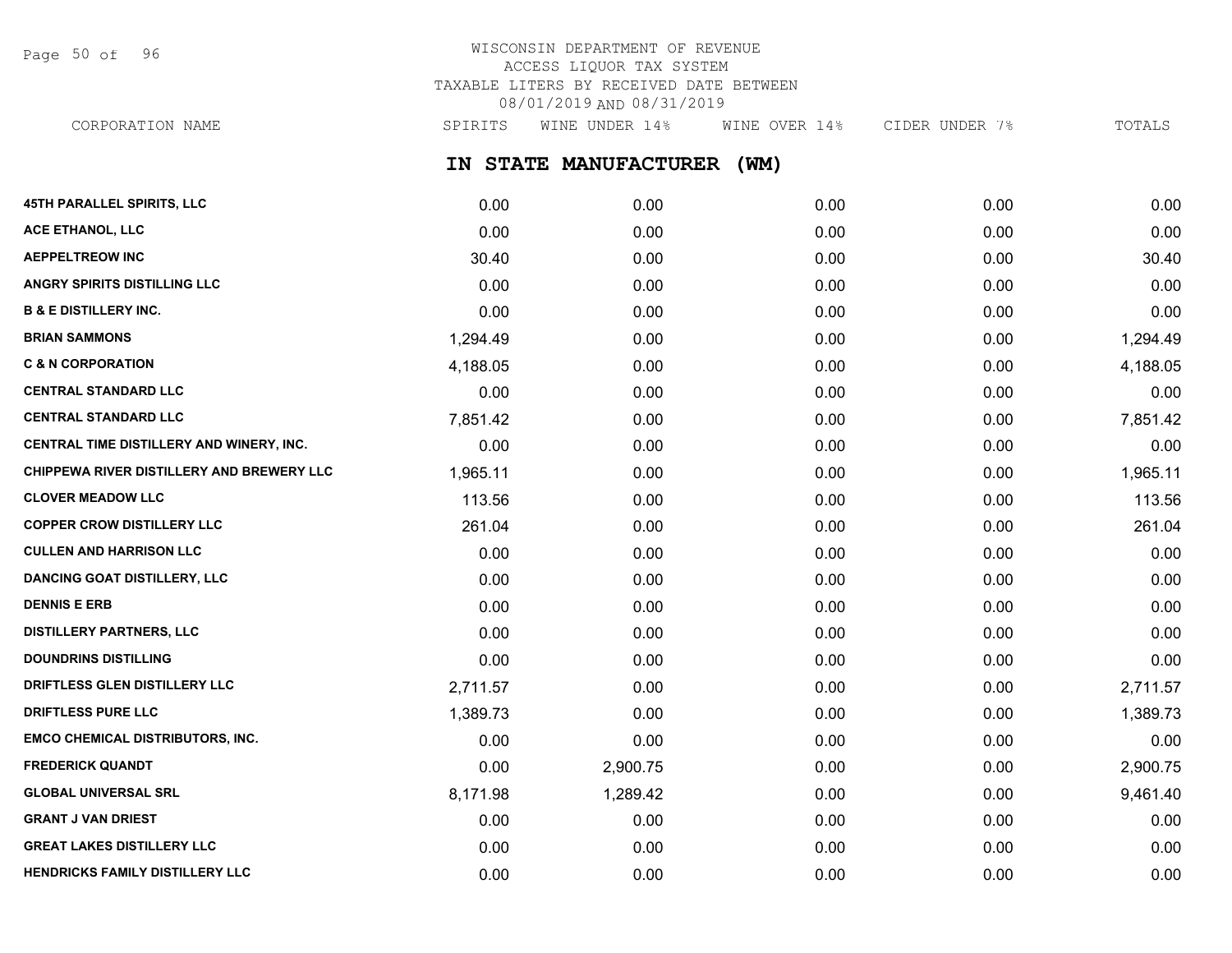Page 51 of 96

| CORPORATION NAME                             | SPIRITS   | WINE UNDER 14% | WINE OVER 14% | CIDER UNDER 7% | TOTALS    |
|----------------------------------------------|-----------|----------------|---------------|----------------|-----------|
| <b>HICKORY VIEW DISTILLERY LLC</b>           | 2,415.75  | 0.00           | 0.00          | 0.00           | 2,415.75  |
| <b>ISAAC SHOWAKI</b>                         | 0.00      | 0.00           | 0.00          | 10,412.23      | 10,412.23 |
| <b>JACKSON WINE LLC</b>                      | 0.00      | 0.00           | 0.00          | 0.00           | 0.00      |
| <b>JAM FOOD &amp; FUN, INC.</b>              | 0.00      | 0.00           | 0.00          | 0.00           | 0.00      |
| <b>JAMES PLOETZ</b>                          | 61.25     | 0.00           | 0.00          | 0.00           | 61.25     |
| <b>JARIN K GELHAR</b>                        | 0.00      | 0.00           | 0.00          | 0.00           | 0.00      |
| <b>JKLM DISTILLING PARTNERS LLC</b>          | 0.00      | 0.00           | 0.00          | 0.00           | 0.00      |
| <b>JOSEPH RETZER III</b>                     | 288.03    | 0.00           | 0.00          | 0.00           | 288.03    |
| <b>KATCHEVER &amp; CO LLC</b>                | 0.00      | 0.00           | 0.00          | 0.00           | 0.00      |
| <b>MATTHEW RICK</b>                          | 0.00      | 0.00           | 0.00          | 0.00           | 0.00      |
| <b>MEISENBURG BREWING AND DISTILLING LLC</b> | 0.00      | 0.00           | 0.00          | 0.00           | 0.00      |
| <b>MILLERCOORS LLC</b>                       | 0.00      | 0.00           | 0.00          | 0.00           | 0.00      |
| <b>NATHAN G GREENAWALT</b>                   | 1,116.75  | 117.35         | 0.00          | 176.02         | 1,410.12  |
| <b>NORTHERN WATERS DISTILLERY LLC</b>        | 1,316.26  | 0.00           | 0.00          | 0.00           | 1,316.26  |
| PABST HOLDINGS LLC                           | 0.00      | 0.00           | 0.00          | 0.00           | 0.00      |
| PERLICK DISTILLERY, LLC                      | 405.04    | 0.00           | 0.00          | 0.00           | 405.04    |
| <b>RIVER BEND VINEYARD &amp; WINERY LLC</b>  | 323.24    | 0.00           | 0.00          | 0.00           | 323.24    |
| <b>SENSIENT FLAVORS LLC</b>                  | 0.00      | 0.00           | 0.00          | 0.00           | 0.00      |
| <b>ST CROIX SPIRITS LLC</b>                  | 0.00      | 0.00           | 0.00          | 0.00           | 0.00      |
| <b>STATE LINE DISTILLERY, LLC</b>            | 999.00    | 0.00           | 0.00          | 0.00           | 999.00    |
| <b>SUGAR RIVER DISTILLERY INC</b>            | 0.00      | 0.00           | 0.00          | 0.00           | 0.00      |
| THE NORTH WOODS DISTILLERY LLC               | 0.00      | 0.00           | 0.00          | 0.00           | 0.00      |
| <b>TWO TALL GUYS LLC</b>                     | 1,621.78  | 0.00           | 0.00          | 0.00           | 1,621.78  |
| WHITE WINTER WINERY INC                      | 0.00      | 0.00           | 0.00          | 0.00           | 0.00      |
| WOLLERSHEIM WINERY, INC.                     | 1,035.00  | 1.51           | 134.99        | 0.00           | 1,171.50  |
| YAHARA BAY DISTILLERS, INC.                  | 5,980.77  | 27.03          | 0.00          | 0.00           | 6,007.80  |
| TOTAL LITERS FOR 8/31/2019                   | 43,540.22 | 4,336.06       | 134.99        | 10,588.25      | 58,599.52 |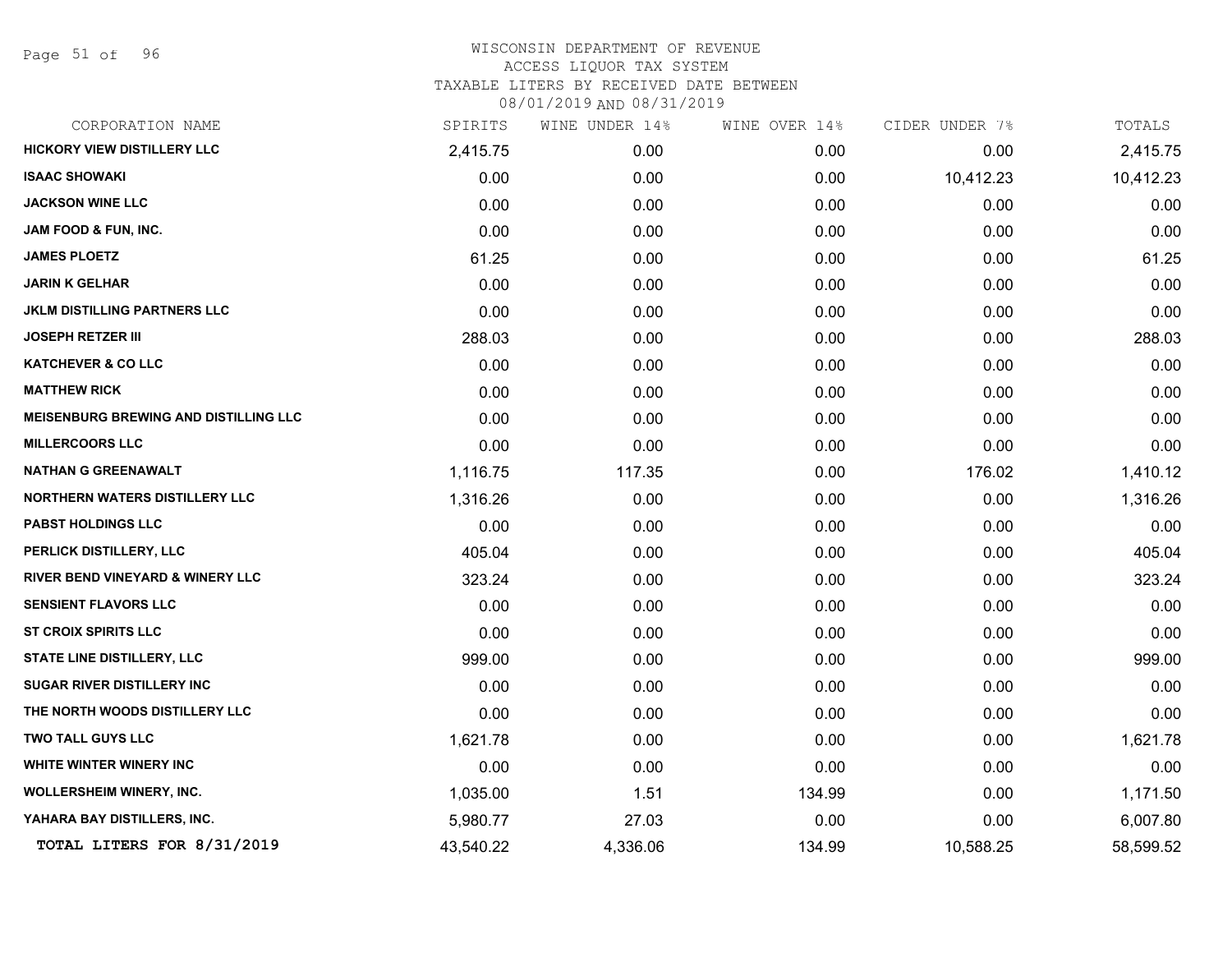Page 52 of 96

# WISCONSIN DEPARTMENT OF REVENUE ACCESS LIQUOR TAX SYSTEM TAXABLE LITERS BY RECEIVED DATE BETWEEN 08/01/2019 AND 08/31/2019

CORPORATION NAME SPIRITS WINE UNDER 14% WINE OVER 14% CIDER UNDER 7% TOTALS

**IN STATE RECTIFIER (WR)**

| <b>45TH PARALLEL SPIRITS, LLC</b>            | 6,702.25     | 0.00    | 0.00   | 0.00 | 6,702.25     |
|----------------------------------------------|--------------|---------|--------|------|--------------|
| <b>ARTYS</b>                                 | 2,802.14     | 0.00    | 0.00   | 0.00 | 2,802.14     |
| <b>CENTRAL STANDARD LLC</b>                  | 0.00         | 0.00    | 0.00   | 0.00 | 0.00         |
| <b>CITY BREWING COMPANY, LLC</b>             | $-13,462.81$ | 0.00    | 0.00   | 0.00 | $-13,462.81$ |
| <b>DANCING GOAT DISTILLERY, LLC</b>          | 90.02        | 0.00    | 0.00   | 0.00 | 90.02        |
| <b>DISTILLERY PARTNERS, LLC</b>              | 0.00         | 0.00    | 0.00   | 0.00 | 0.00         |
| <b>DOUNDRINS DISTILLING</b>                  | 0.00         | 0.00    | 0.00   | 0.00 | 0.00         |
| <b>FREDERICK QUANDT</b>                      | 0.00         | 0.00    | 0.00   | 0.00 | 0.00         |
| <b>GALLOWAY COMPANY</b>                      | 0.00         | 0.00    | 0.00   | 0.00 | 0.00         |
| <b>GLOBAL UNIVERSAL SRL</b>                  | 0.00         | 0.00    | 0.00   | 0.00 | 0.00         |
| <b>GREAT LAKES DISTILLERY LLC</b>            | 0.00         | 0.00    | 0.00   | 0.00 | 0.00         |
| HENRY FARMS PRAIRIE SPIRITS LLC              | $-270.00$    | 0.00    | 0.00   | 0.00 | $-270.00$    |
| <b>JACKSON WINE LLC</b>                      | 0.00         | 0.00    | 0.00   | 0.00 | 0.00         |
| <b>KELLY M YOCOM</b>                         | 67.85        | 81.00   | 0.00   | 0.00 | 148.85       |
| <b>MEISENBURG BREWING AND DISTILLING LLC</b> | 0.00         | 0.00    | 0.00   | 0.00 | 0.00         |
| <b>MIDWEST CUSTOM BOTTLING LLC</b>           | 15,414.16    | $-0.60$ | 209.22 | 0.00 | 15,622.78    |
| <b>NATHAN G GREENAWALT</b>                   | 0.00         | 0.00    | 0.00   | 0.00 | 0.00         |
| YAHARA BAY DISTILLERS, INC.                  | 0.00         | 0.00    | 0.00   | 0.00 | 0.00         |
| YAHARA BAY DISTILLERS, INC.                  | 0.00         | 0.00    | 0.00   | 0.00 | 0.00         |
| TOTAL LITERS FOR 8/31/2019                   | 11,343.61    | 80.40   | 209.22 | 0.00 | 11,633.23    |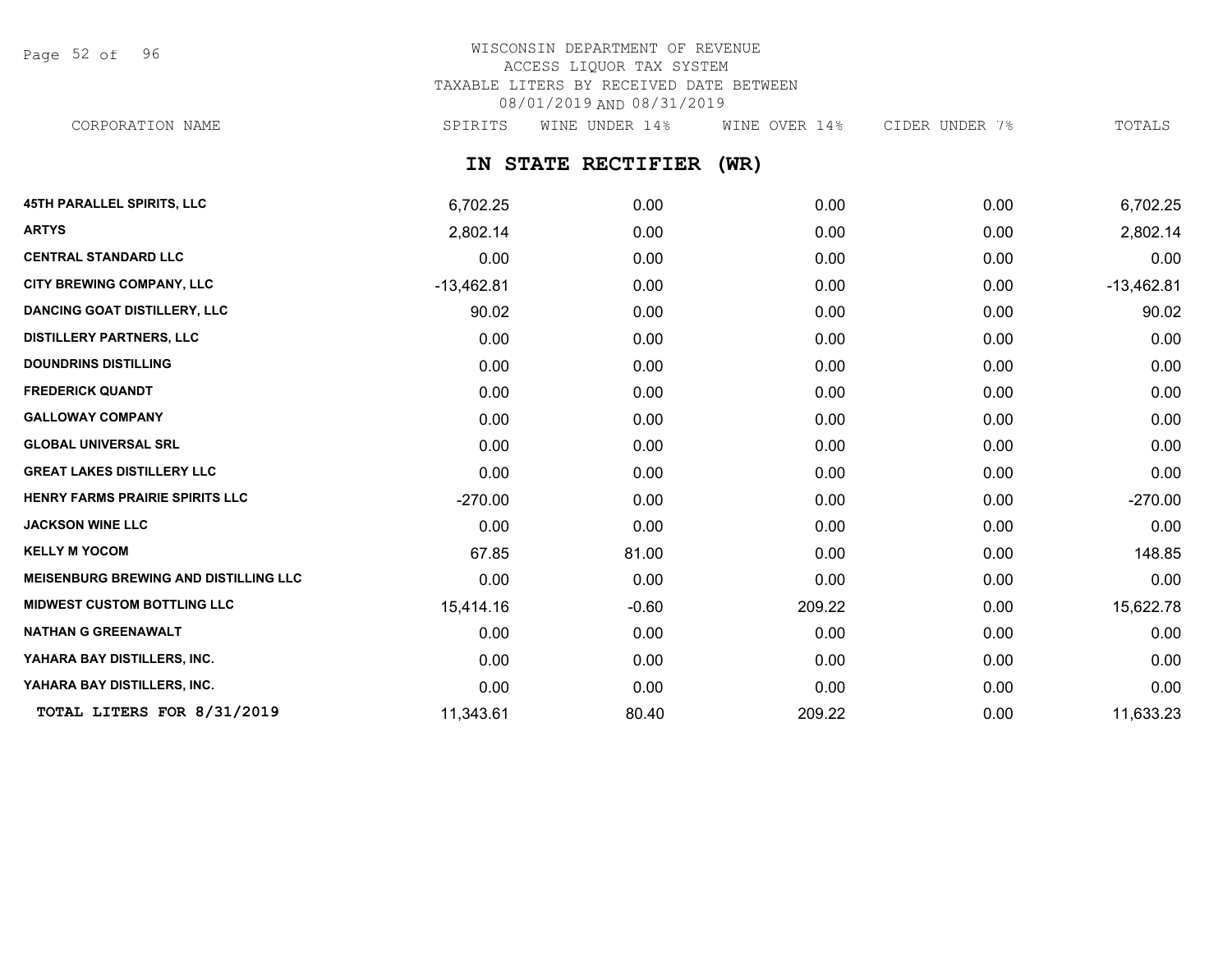Page 53 of 96

## WISCONSIN DEPARTMENT OF REVENUE ACCESS LIQUOR TAX SYSTEM TAXABLE LITERS BY RECEIVED DATE BETWEEN 08/01/2019 AND 08/31/2019

CORPORATION NAME SPIRITS WINE UNDER 14% WINE OVER 14% CIDER UNDER 7% TOTALS

**IN STATE WINERY (WWI)**

| <b>AEPPELTREOW INC</b>                            | 0.00 | 190.78     | 18.17  | $-1,126.12$ | $-917.17$  |
|---------------------------------------------------|------|------------|--------|-------------|------------|
| <b>AMANDA STEFL</b>                               | 0.00 | 2,799.57   | 0.00   | 0.00        | 2,799.57   |
| <b>ANDREW J HEINZL</b>                            | 0.00 | 0.00       | 0.00   | 0.00        | 0.00       |
| <b>BADGER STATE BREWING COMPANY LLC</b>           | 0.00 | 0.00       | 0.00   | 0.00        | 0.00       |
| <b>BAYFIELD WINERY, LTD.</b>                      | 0.00 | 354.77     | 0.00   | 0.00        | 354.77     |
| <b>BELLEVINEZ LLC</b>                             | 0.00 | 1,268.98   | 0.00   | 0.00        | 1,268.98   |
| <b>BLIND HORSE WINERY LLC</b>                     | 0.00 | 0.00       | 0.00   | 0.00        | 0.00       |
| <b>BOTHAM BRANDS LLC</b>                          | 0.00 | 4,996.73   | 0.00   | 0.00        | 4,996.73   |
| <b>BRADLEY L ALLEN</b>                            | 0.00 | 81.73      | 0.00   | 0.00        | 81.73      |
| <b>BRANCHES WINERY LLC</b>                        | 0.00 | 6,643.38   | 0.00   | 0.00        | 6,643.38   |
| <b>BRIAN C LOKRANTZ</b>                           | 0.00 | 0.00       | 0.00   | 0.00        | 0.00       |
| <b>BRIGADOON FARM &amp; WINERY LLC</b>            | 0.00 | 0.00       | 0.00   | 0.00        | 0.00       |
| <b>BRIX CIDER LLC</b>                             | 0.00 | 0.00       | 0.00   | 0.00        | 0.00       |
| <b>C &amp; N CORPORATION</b>                      | 0.00 | 102,136.78 | 595.48 | 0.00        | 102,732.26 |
| <b>CHATEAU ST CROIX WINERY &amp; VINEYARD LLC</b> | 0.00 | 1,963.50   | 90.36  | 0.00        | 2,053.86   |
| <b>CHERYL JOHNSON</b>                             | 0.00 | 0.00       | 0.00   | 0.00        | 0.00       |
| <b>CIDER HOUSE OF WISCONSIN LLC</b>               | 0.00 | 0.00       | 0.00   | 792.44      | 792.44     |
| <b>CLAY JAR HOLDINGS LLC</b>                      | 0.00 | 0.00       | 0.00   | 0.00        | 0.00       |
| <b>CLOVER MEADOW LLC</b>                          | 0.00 | 454.25     | 0.00   | 0.00        | 454.25     |
| <b>COLLEEN M BOS</b>                              | 0.00 | 813.73     | 0.00   | 0.00        | 813.73     |
| <b>CRAIG FLETCHER</b>                             | 0.00 | 1,138.77   | 83.28  | 0.00        | 1,222.05   |
| <b>DANIEL J KOEPKE</b>                            | 0.00 | 246.05     | 0.00   | 0.00        | 246.05     |
| <b>DANZINGER VINEYARDS LLC</b>                    | 0.00 | 0.00       | 0.00   | 0.00        | 0.00       |
| <b>DAVID F MAHER</b>                              | 0.00 | 0.00       | 0.00   | 0.00        | 0.00       |
| <b>DEAN L BAUMGARTEN</b>                          | 0.00 | 0.00       | 0.00   | 0.00        | 0.00       |
| <b>DIANA HOBSON</b>                               | 0.00 | 0.00       | 0.00   | 0.00        | 0.00       |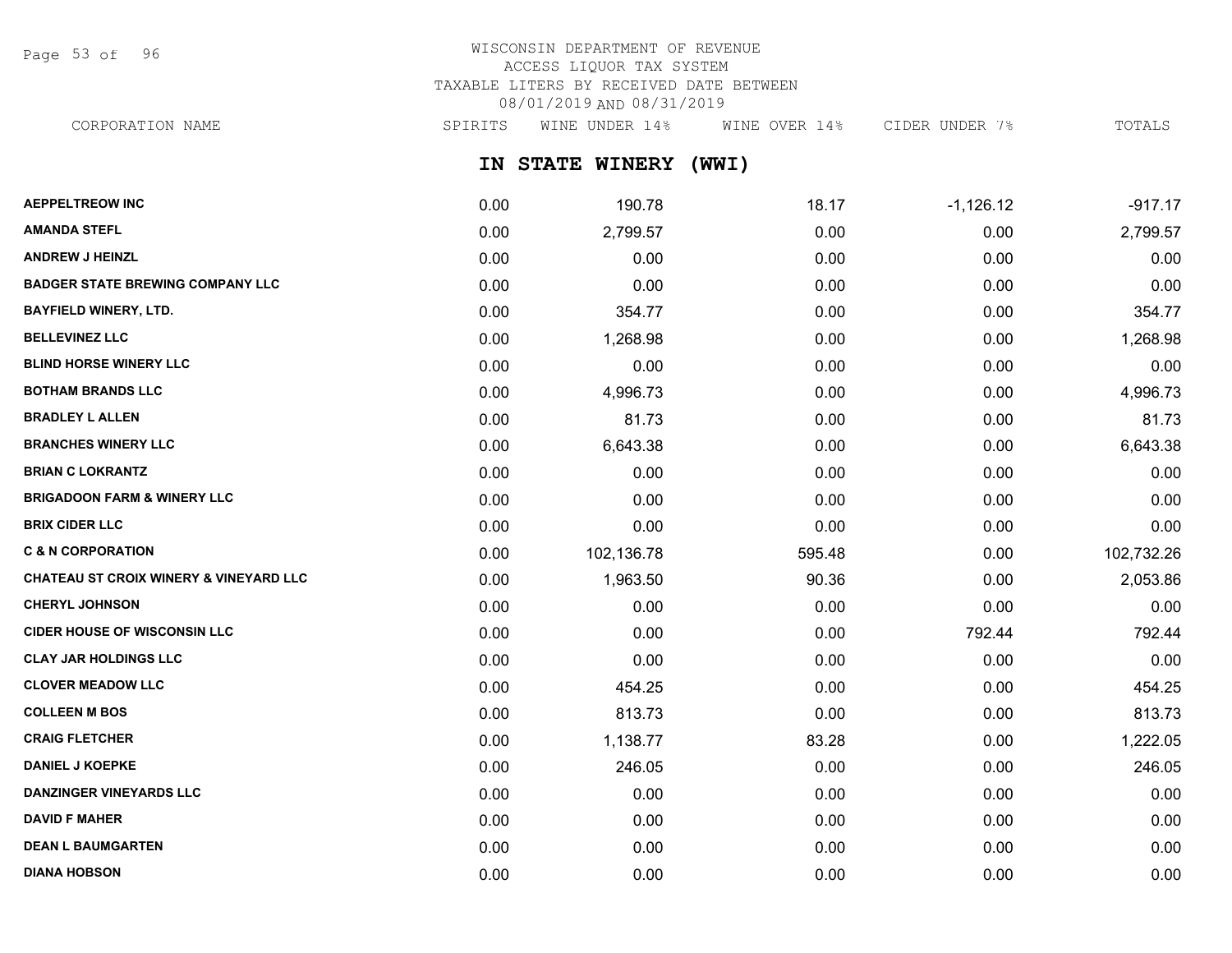Page 54 of 96

## WISCONSIN DEPARTMENT OF REVENUE ACCESS LIQUOR TAX SYSTEM TAXABLE LITERS BY RECEIVED DATE BETWEEN

| CORPORATION NAME                     | SPIRITS | WINE UNDER 14% | WINE OVER 14% | CIDER UNDER 7% | TOTALS    |
|--------------------------------------|---------|----------------|---------------|----------------|-----------|
| <b>DON GRASSE</b>                    | 0.00    | 0.00           | 0.00          | 0.00           | 0.00      |
| DRUMLIN RIDGE WINERY LLC             | 0.00    | 0.00           | 0.00          | 0.00           | 0.00      |
| <b>EASTERN RIDGES VINEYARD, LLC</b>  | 0.00    | 0.00           | 0.00          | 0.00           | 0.00      |
| <b>EDWARD J RINK</b>                 | 0.00    | 14.99          | 1.51          | 0.00           | 16.50     |
| <b>ELISABETH W KLEIN</b>             | 0.00    | 378.54         | 0.00          | 0.00           | 378.54    |
| <b>FAWN CREEK WINERY LLC</b>         | 0.00    | 9,209.24       | 0.00          | 0.00           | 9,209.24  |
| <b>FERMENTING CELLARS LLC</b>        | 0.00    | 111.38         | 3.38          | 0.00           | 114.76    |
| <b>FISHER KING WINERY, LLC</b>       | 0.00    | 1,097.77       | 0.00          | 0.00           | 1,097.77  |
| <b>FOWLER WINE LLC</b>               | 0.00    | 0.00           | 0.00          | 0.00           | 0.00      |
| <b>FRESAR INC</b>                    | 0.00    | 293.37         | 0.00          | 0.00           | 293.37    |
| FRUIT OF THE WOODS WINE CELLAR, INC. | 0.00    | 40,286.25      | 89.98         | 0.00           | 40,376.23 |
| <b>HALF KRAKT LLC</b>                | 0.00    | 701.24         | 0.00          | 0.00           | 701.24    |
| <b>HALF MOON HILL LLC</b>            | 0.00    | 48.04          | 0.00          | 60.87          | 108.91    |
| <b>HARALD TOMESCH</b>                | 0.00    | 0.00           | 0.00          | 0.00           | 0.00      |
| <b>HARBOR RIDGE WINERY INC.</b>      | 0.00    | 2,169.37       | 0.00          | 0.00           | 2,169.37  |
| HAYWARD LAKES WINERY, LLC            | 0.00    | 0.00           | 0.00          | 0.00           | 0.00      |
| <b>HERDIE BAISDEN</b>                | 0.00    | 0.00           | 0.00          | 0.00           | 0.00      |
| <b>ISLAND ORCHARD CIDER LLC</b>      | 0.00    | 0.00           | 0.00          | 0.00           | 0.00      |
| <b>JAMES F HAUSER JR</b>             | 0.00    | 0.00           | 0.00          | 0.00           | 0.00      |
| <b>JAMES PLOETZ</b>                  | 0.00    | 425.93         | 0.76          | 0.00           | 426.69    |
| <b>JEFFERY BEMIS</b>                 | 0.00    | 2,608.14       | 0.00          | 0.00           | 2,608.14  |
| <b>JEFFREY L STOEGER</b>             | 0.00    | 969.82         | 0.00          | 0.00           | 969.82    |
| <b>JOHN BIONDI</b>                   | 0.00    | 0.00           | 0.00          | 0.00           | 0.00      |
| <b>JONATHAN DALE</b>                 | 0.00    | 1,275.68       | 0.00          | 0.00           | 1,275.68  |
| <b>JORNY'S END LLC</b>               | 0.00    | 0.00           | 0.00          | 0.00           | 0.00      |
| <b>JORNY'S END LLC</b>               | 0.00    | 1,003.13       | 0.00          | 0.00           | 1,003.13  |
| <b>JOSEPH CALLOW</b>                 | 0.00    | 4,080.66       | 1,053.86      | 476.96         | 5,611.48  |
| <b>JOSEPH STALLER</b>                | 0.00    | 11,157.09      | 0.00          | 0.00           | 11,157.09 |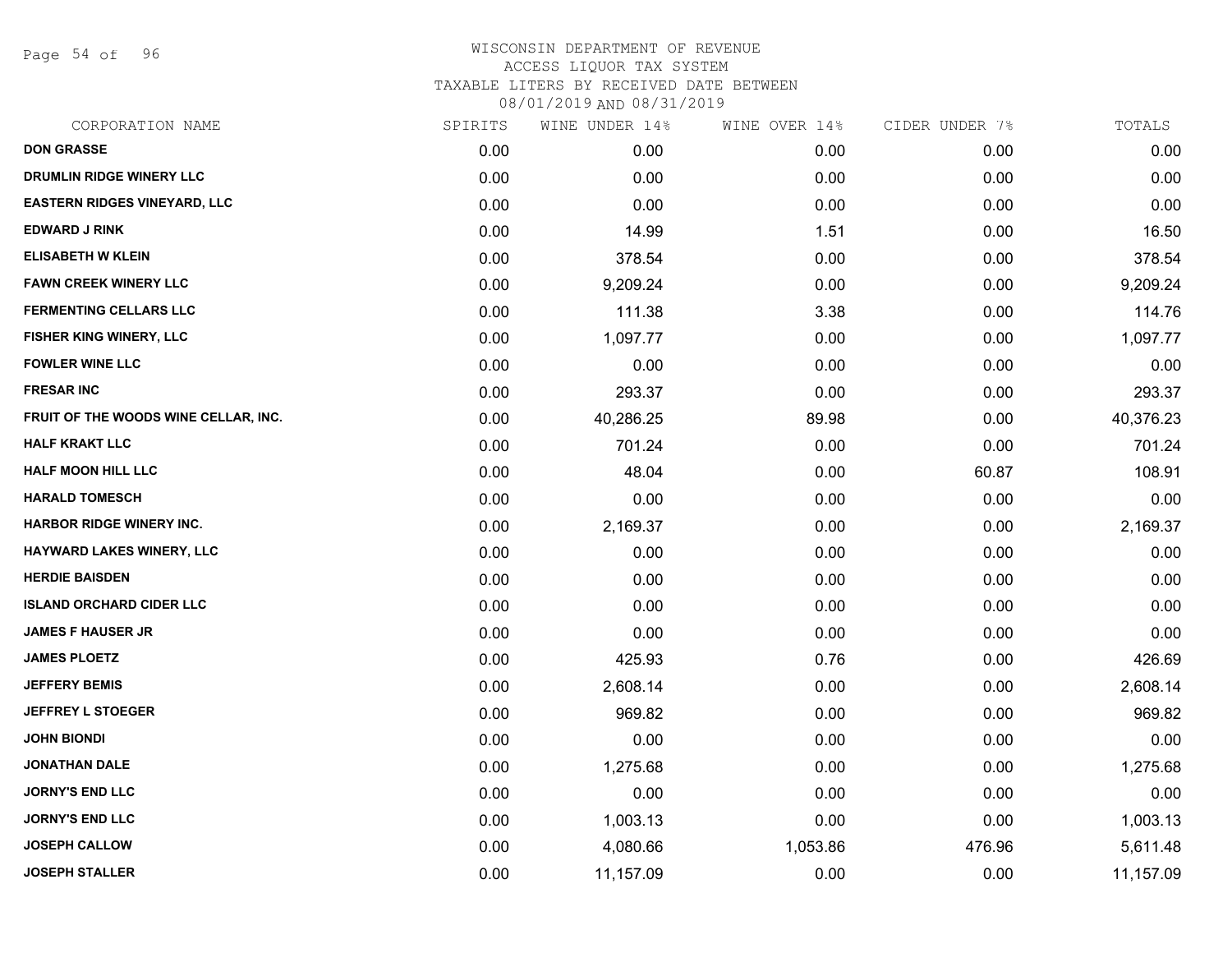Page 55 of 96

## WISCONSIN DEPARTMENT OF REVENUE ACCESS LIQUOR TAX SYSTEM

TAXABLE LITERS BY RECEIVED DATE BETWEEN

| CORPORATION NAME                               | SPIRITS | WINE UNDER 14% | WINE OVER 14% | CIDER UNDER 7% | TOTALS    |
|------------------------------------------------|---------|----------------|---------------|----------------|-----------|
| <b>JOSEPH WYNIMKO</b>                          | 0.00    | 379.79         | 0.00          | 0.00           | 379.79    |
| <b>JULIE A ANDRZEJCZAK</b>                     | 0.00    | 25.74          | 0.00          | 0.00           | 25.74     |
| <b>KEVIN BEHNKE</b>                            | 0.00    | 608.31         | 0.00          | 0.00           | 608.31    |
| <b>KRISTIN HARRINGTON-BOEGNER</b>              | 0.00    | 7,673.01       | 0.00          | 0.00           | 7,673.01  |
| <b>LAKE NOKOMIS CRANBERRIES INC</b>            | 0.00    | 0.00           | 0.00          | 0.00           | 0.00      |
| <b>LANDTA WINES LLC</b>                        | 0.00    | 976.63         | 0.00          | 0.00           | 976.63    |
| <b>LAUTENBACH'S ORCHARD COUNTRY INC</b>        | 0.00    | 14,048.83      | 0.00          | 0.00           | 14,048.83 |
| <b>LEDGESTONE ESTATE LLC</b>                   | 0.00    | 0.00           | 0.00          | 0.00           | 0.00      |
| LIL' OLE WINEMAKER SHOPPE LLC                  | 0.00    | 760.87         | 0.00          | 0.00           | 760.87    |
| <b>LOST ISLAND WINE LLC</b>                    | 0.00    | 201.00         | 0.00          | 134.15         | 335.15    |
| <b>LUCKY DOG WINERY</b>                        | 0.00    | 0.00           | 0.00          | 0.00           | 0.00      |
| <b>LUNCH CREEK VINEYARDS LLC</b>               | 0.00    | 1,759.72       | 0.00          | 0.00           | 1,759.72  |
| <b>MARION J WEGLARZ AND MARLYS A BOCK PTRS</b> | 0.00    | 340.46         | 0.00          | 0.00           | 340.46    |
| <b>MARTIN E SELL</b>                           | 0.00    | 334.63         | 6.06          | 0.00           | 340.69    |
| <b>MARY BELLAZZINI</b>                         | 0.00    | 0.00           | 0.00          | 0.00           | 0.00      |
| <b>MATENAER CORPORATION</b>                    | 0.00    | 0.00           | 0.00          | 0.00           | 0.00      |
| <b>MATTHEW RICK</b>                            | 0.00    | 0.00           | 0.00          | 0.00           | 0.00      |
| <b>MCFLESHMAN'S BREWING CO., LLC.</b>          | 0.00    | 0.00           | 0.00          | 0.00           | 0.00      |
| <b>MCILQUHAM LLC</b>                           | 0.00    | 3,041.99       | 0.00          | 0.00           | 3,041.99  |
| <b>MERSHONIAN CIDERY LLC</b>                   | 0.00    | 227.12         | 0.00          | 984.20         | 1,211.32  |
| <b>MILLERCOORS LLC</b>                         | 0.00    | 0.00           | 0.00          | 0.00           | 0.00      |
| MILLERCOORS USA LLC                            | 0.00    | 0.00           | 0.00          | 0.00           | 0.00      |
| <b>MOBCRAFT BEER INC</b>                       | 0.00    | 0.00           | 0.00          | 0.00           | 0.00      |
| <b>MOONDANCER LLC</b>                          | 0.00    | 0.00           | 0.00          | 0.00           | 0.00      |
| <b>MUNSON BRIDGE WINERY INC</b>                | 0.00    | 1,446.02       | 0.00          | 0.00           | 1,446.02  |
| <b>MUSETTA WINERY, LLC</b>                     | 0.00    | 0.00           | 0.00          | 0.00           | 0.00      |
| <b>NOBLE ROOTS BREWING COMPANY, LLC</b>        | 0.00    | 0.00           | 0.00          | 0.00           | 0.00      |
| NORTHLEAF WINERY, LLC                          | 0.00    | 1,526.99       | 40.50         | 0.00           | 1,567.49  |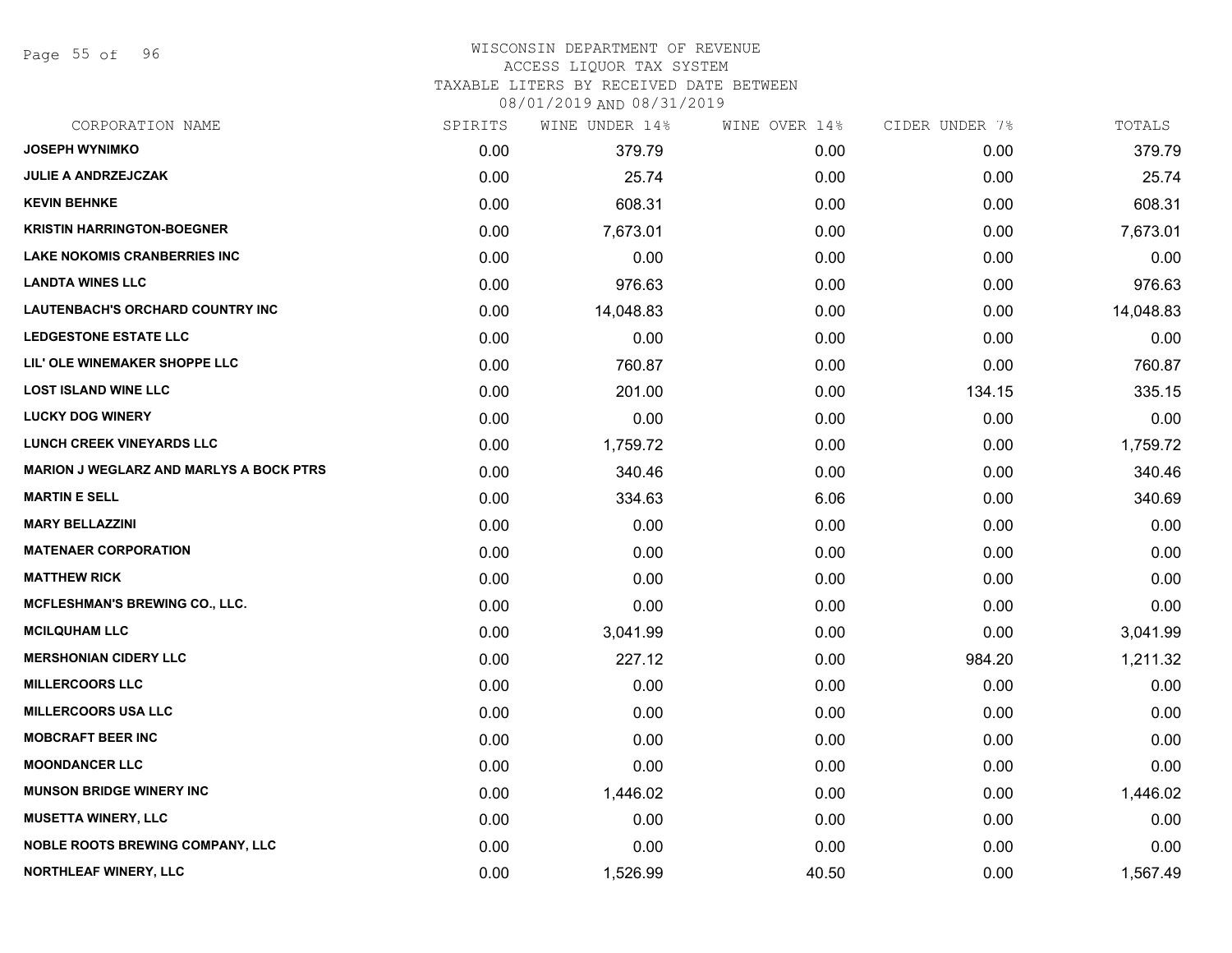Page 56 of 96

### WISCONSIN DEPARTMENT OF REVENUE ACCESS LIQUOR TAX SYSTEM TAXABLE LITERS BY RECEIVED DATE BETWEEN

| CORPORATION NAME                                 | SPIRITS | WINE UNDER 14% | WINE OVER 14% | CIDER UNDER 7% | TOTALS    |
|--------------------------------------------------|---------|----------------|---------------|----------------|-----------|
| <b>ODILON FORD WINERY INC</b>                    | 0.00    | 112.88         | 0.00          | 0.00           | 112.88    |
| <b>ORGANIC ELIXIR WINERY INC</b>                 | 0.00    | 0.00           | 0.00          | 0.00           | 0.00      |
| PARALLEL 44 VINEYARD & WINERY, INC.              | 0.00    | 841.89         | 0.00          | 0.00           | 841.89    |
| <b>PARALLEL 44 VINEYARD &amp; WINERY, INC.</b>   | 0.00    | 261.00         | 0.00          | 0.00           | 261.00    |
| <b>PATRICK ARNDT</b>                             | 0.00    | 492.10         | 0.00          | 0.00           | 492.10    |
| <b>PAUL D ASPER</b>                              | 0.00    | 293.37         | 0.00          | 2,938.61       | 3,231.98  |
| <b>PAUL G BLOMMEL</b>                            | 0.00    | 0.00           | 0.00          | 0.00           | 0.00      |
| <b>PAUL HAMMEN</b>                               | 0.00    | 0.00           | 0.00          | 0.00           | 0.00      |
| <b>PAUL J FRANZEN</b>                            | 0.00    | 0.00           | 307.49        | 0.00           | 307.49    |
| <b>PIEPERTK LLC</b>                              | 0.00    | 2,174.26       | 12.76         | 0.00           | 2,187.02  |
| <b>PRAIRIE HAWK WINERY INC</b>                   | 0.00    | 867.08         | 0.00          | 43.30          | 910.38    |
| <b>RED OAK VINEYARD INC</b>                      | 0.00    | 0.00           | 0.00          | 0.00           | 0.00      |
| <b>RIO LOBO LLC</b>                              | 0.00    | 0.00           | 0.00          | 0.00           | 0.00      |
| <b>RIVER BEND VINEYARD &amp; WINERY LLC</b>      | 0.00    | 3,999.65       | 0.00          | 0.00           | 3,999.65  |
| <b>ROBERT BORUCKI</b>                            | 0.00    | 0.00           | 0.00          | 0.00           | 0.00      |
| <b>ROBERT J FOWLER</b>                           | 0.00    | 0.00           | 0.00          | 0.00           | 0.00      |
| <b>ROCK N WOOL WINERY LLC</b>                    | 0.00    | 1,324.89       | 0.00          | 0.00           | 1,324.89  |
| <b>RUSHFORD MEADERY AND WINERY LLC</b>           | 0.00    | $-12.38$       | 0.00          | -7.81          | $-20.19$  |
| <b>RYAN K ZAHLER</b>                             | 0.00    | 0.00           | 0.00          | 0.00           | 0.00      |
| <b>RYAN PRELLWITZ</b>                            | 0.00    | 0.00           | 0.00          | 0.00           | 0.00      |
| <b>SANDSTONE RIDGE VINEYARD &amp; WINERY LLC</b> | 0.00    | 0.00           | 0.00          | 0.00           | 0.00      |
| <b>SEVEN HAWKS VINEYARDS LLC</b>                 | 0.00    | 0.00           | 0.00          | 0.00           | 0.00      |
| <b>SEVEN HAWKS VINEYARDS LLC</b>                 | 0.00    | 0.00           | 0.00          | 0.00           | 0.00      |
| <b>SHARON L PINGEL</b>                           | 0.00    | 0.00           | 0.00          | 0.00           | 0.00      |
| <b>SHERRY HARDIE</b>                             | 0.00    | 479.00         | 0.00          | 0.00           | 479.00    |
| SIMON CREEK VINEYARD LLC                         | 0.00    | 4,220.95       | 323.99        | 0.00           | 4,544.94  |
| SINNIPEE VALLEY VINEYARD LLC                     | 0.00    | 405.00         | 0.00          | 0.00           | 405.00    |
| <b>SPB LLC</b>                                   | 0.00    | 0.00           | 0.00          | 43,856.69      | 43,856.69 |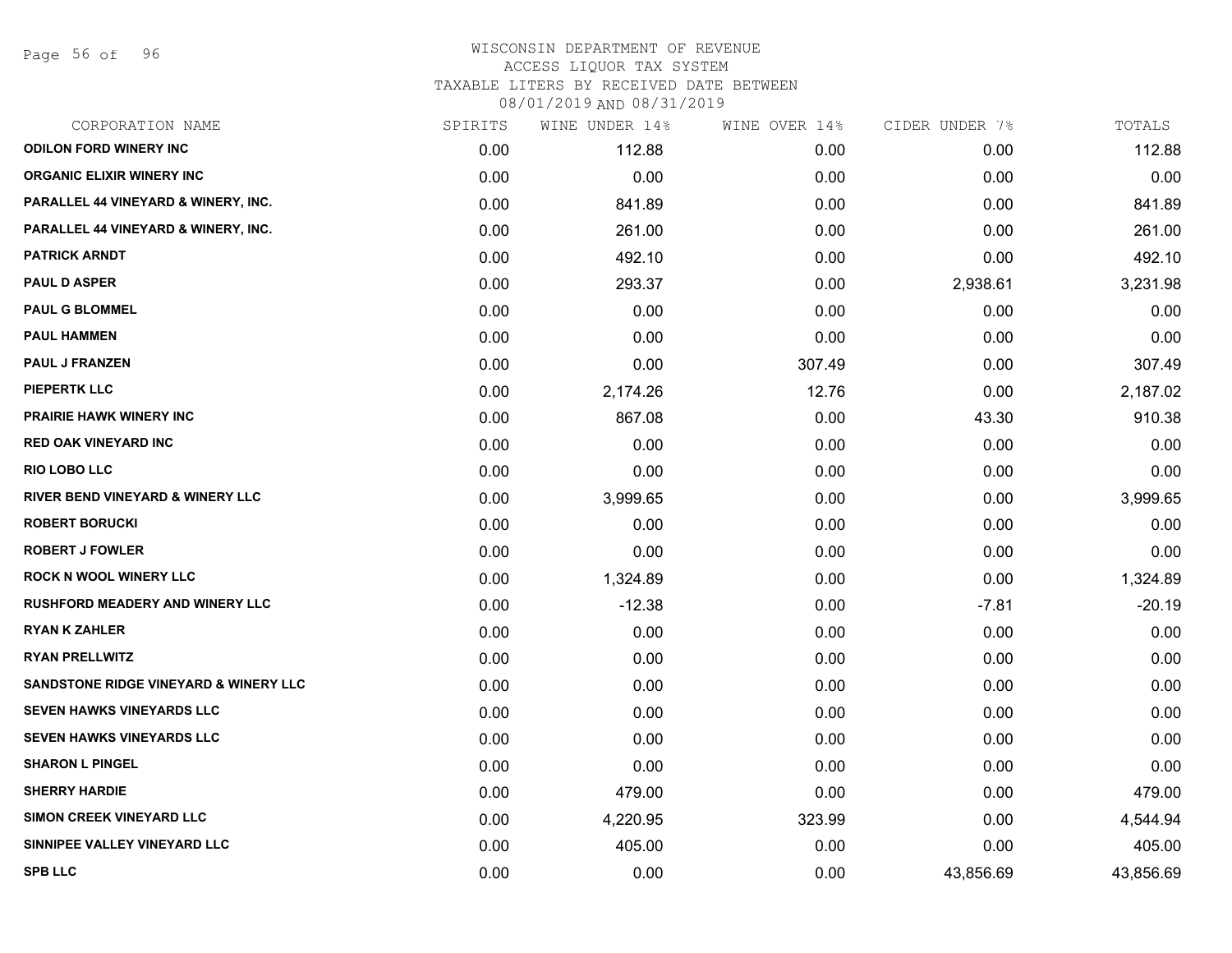Page 57 of 96

#### WISCONSIN DEPARTMENT OF REVENUE ACCESS LIQUOR TAX SYSTEM

TAXABLE LITERS BY RECEIVED DATE BETWEEN

| CORPORATION NAME                           | SPIRITS | WINE UNDER 14% | WINE OVER 14% | CIDER UNDER 7% | TOTALS    |
|--------------------------------------------|---------|----------------|---------------|----------------|-----------|
| <b>SPIRITS OF NORWAY VINEYARD LLC</b>      | 0.00    | 708.74         | 0.00          | 0.00           | 708.74    |
| <b>SPRECHER BREWING COMPANY, INC.</b>      | 0.00    | 0.00           | 0.00          | 0.00           | 0.00      |
| <b>SPURGEON VINEYARDS &amp; WINERY LLC</b> | 0.00    | 4,462.61       | 71.92         | 0.00           | 4,534.53  |
| <b>STEPHEN M KENNEDY</b>                   | 0.00    | 980.42         | 0.00          | 0.00           | 980.42    |
| <b>STEVEN DEBAKER</b>                      | 0.00    | 0.00           | 0.00          | 0.00           | 0.00      |
| STEVEN M & JUDITH A JACOBSON LLC           | 0.00    | 0.00           | 0.00          | 0.00           | 0.00      |
| <b>STILLMANK BREWING COMPANY</b>           | 0.00    | 0.00           | 0.00          | 0.00           | 0.00      |
| <b>STONES THROW WINERY INC</b>             | 0.00    | 4,111.44       | 9,315.87      | 0.00           | 13,427.31 |
| <b>SUNSET HOLLOW RANCH</b>                 | 0.00    | 0.00           | 0.00          | 0.00           | 0.00      |
| <b>SUNSET POINT WINERY LLC</b>             | 0.00    | 1,107.83       | 96.93         | 0.00           | 1,204.76  |
| <b>TENBA RIDGE WINERY LLC</b>              | 0.00    | 2,743.50       | 0.00          | 0.00           | 2,743.50  |
| THE RUM TREE, INC.                         | 0.00    | 0.00           | 0.00          | 0.00           | 0.00      |
| THE WINE VINEYARD LLC                      | 0.00    | 2,033.97       | 0.00          | 0.00           | 2,033.97  |
| THE WOODLAND TRAIL BEVERAGE COMPANY, INC.  | 0.00    | 0.00           | 0.00          | 0.00           | 0.00      |
| <b>TIMOTHY D GUILD</b>                     | 0.00    | 1,730.87       | 0.00          | 0.00           | 1,730.87  |
| <b>TIMOTHY P MCDONALD</b>                  | 0.00    | 0.00           | 0.00          | 0.00           | 0.00      |
| <b>TODD KUEHL</b>                          | 0.00    | 5,795.67       | 0.00          | 0.00           | 5,795.67  |
| <b>TOMMYS TOO HIGH WINES LLC</b>           | 0.00    | 1,461.16       | 0.00          | 0.00           | 1,461.16  |
| <b>TRACY A SOMERVILLE</b>                  | 0.00    | 908.50         | 0.00          | 0.00           | 908.50    |
| <b>TROY LANDWEHR</b>                       | 0.00    | 533.25         | 248.25        | 0.00           | 781.50    |
| <b>TWO BROTHERS WINES LLC</b>              | 0.00    | 902.97         | 372.75        | 0.00           | 1,275.72  |
| <b>UPSTREAM CIDER LLC</b>                  | 0.00    | 0.00           | 0.00          | 1,173.47       | 1,173.47  |
| VAN WYCHEN WINES INC.                      | 0.00    | 0.00           | 0.00          | 0.00           | 0.00      |
| <b>VERNON VINEYARDS LTD</b>                | 0.00    | 0.00           | 0.00          | 0.00           | 0.00      |
| <b>VINES TO CELLAR, INC.</b>               | 0.00    | 810.08         | 0.00          | 0.00           | 810.08    |
| <b>VON KLAUS WINERY LLC</b>                | 0.00    | 204.34         | 0.00          | 0.00           | 204.34    |
| <b>VON STIEHL WINERY LTD.</b>              | 0.00    | 0.00           | 0.00          | 0.00           | 0.00      |
| VON STIEHL WINERY LTD.                     | 0.00    | 529.88         | $-13.50$      | 1,130.38       | 1,646.76  |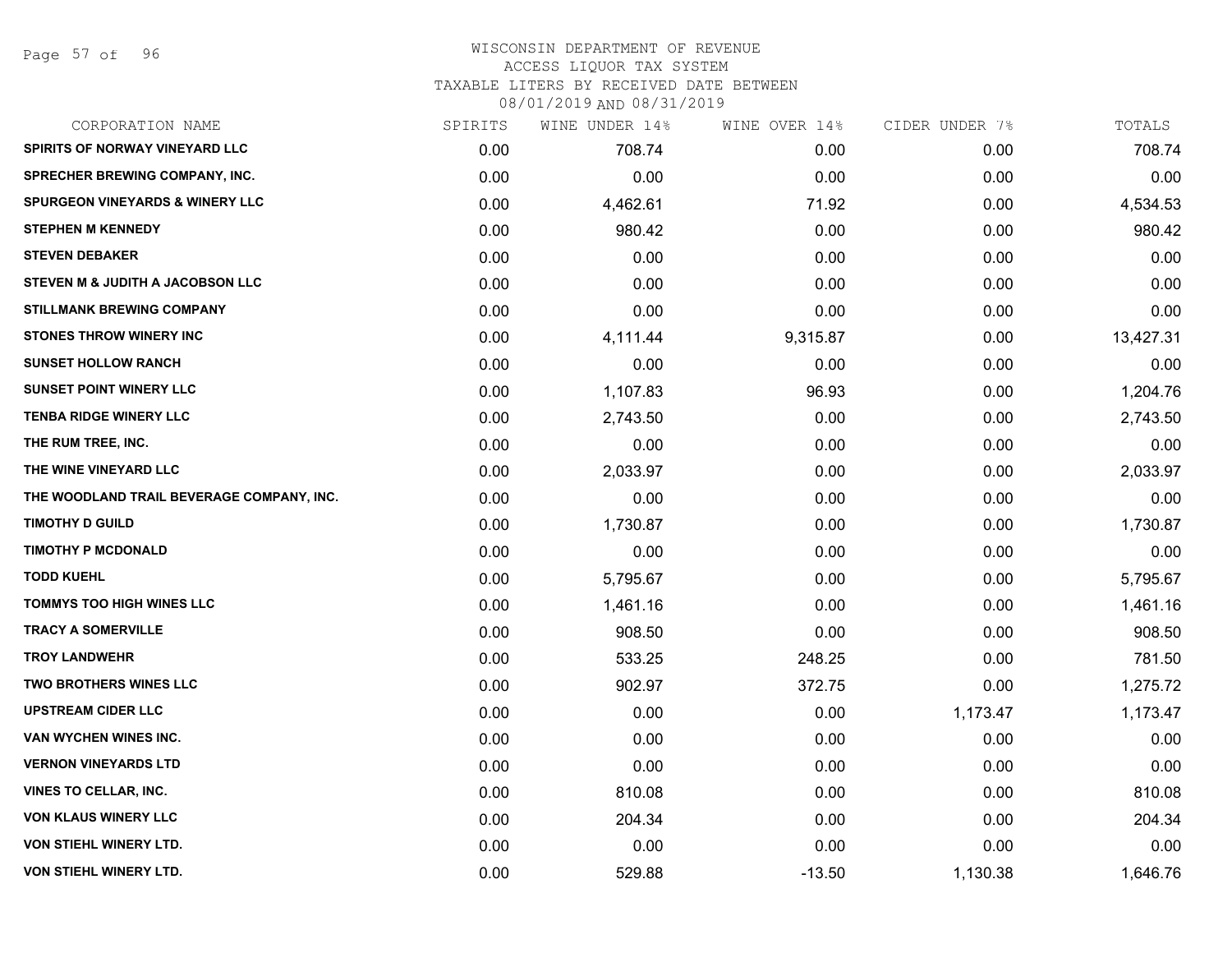Page 58 of 96

#### WISCONSIN DEPARTMENT OF REVENUE ACCESS LIQUOR TAX SYSTEM

#### TAXABLE LITERS BY RECEIVED DATE BETWEEN

| CORPORATION NAME                                   | SPIRITS | WINE UNDER 14% | WINE OVER 14% | CIDER UNDER 7% | TOTALS     |
|----------------------------------------------------|---------|----------------|---------------|----------------|------------|
| <b>VON STIEHL WINERY LTD.</b>                      | 0.00    | 0.00           | 0.00          | 0.00           | 0.00       |
| <b>WEST PRAIRIE WINERY LLC</b>                     | 0.00    | 24,423.02      | 0.00          | 0.00           | 24,423.02  |
| <b>WHISPERING BLUFFS VINEYARD &amp; WINERY LTD</b> | 0.00    | 0.00           | 0.00          | 0.00           | 0.00       |
| <b>WHISPERING BLUFFS VINEYARD &amp; WINERY LTD</b> | 0.00    | 226.27         | 5.94          | 0.00           | 232.21     |
| <b>WHITE BEAR SPIRITS LLC</b>                      | 0.00    | 1.39           | 0.00          | 0.00           | 1.39       |
| WHITE WINTER WINERY INC                            | 0.00    | 1,045.53       | 0.00          | 1,721.26       | 2,766.79   |
| <b>WILD EPITOME LLC</b>                            | 0.00    | 0.00           | 0.00          | 0.00           | 0.00       |
| <b>WILD HARE LLC</b>                               | 0.00    | 0.00           | 0.00          | 0.00           | 0.00       |
| <b>WILLIAM F BLUHM</b>                             | 0.00    | 5,081.88       | 110.54        | 0.00           | 5,192.42   |
| <b>WINEMAKER'S DAUGHTER LLC</b>                    | 0.00    | 0.00           | 0.00          | 0.00           | 0.00       |
| <b>WINESITTER BREWHOUSE LLC</b>                    | 0.00    | 82.90          | 0.00          | 0.00           | 82.90      |
| <b>WOLLERSHEIM WINERY, INC.</b>                    | 0.00    | 46,805.45      | 1,434.65      | 0.00           | 48,240.10  |
| <b>WOLLERSHEIM WINERY, INC.</b>                    | 0.00    | 7,814.96       | 1,277.29      | 0.00           | 9,092.25   |
| TOTAL LITERS FOR 8/31/2019                         | 0.00    | 362,237.09     | 15,548.22     | 52,178.40      | 429,963.71 |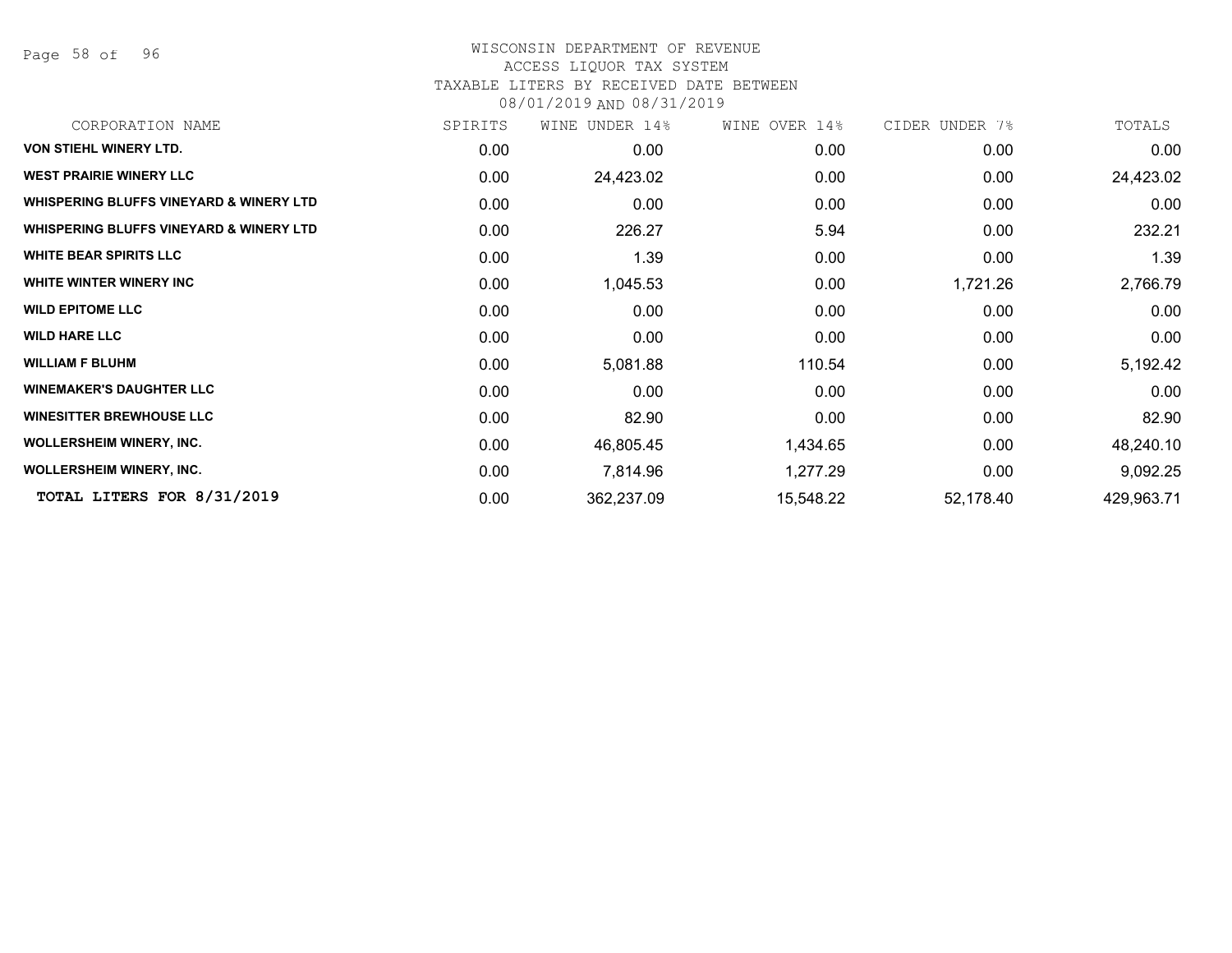Page 59 of 96

## WISCONSIN DEPARTMENT OF REVENUE ACCESS LIQUOR TAX SYSTEM TAXABLE LITERS BY RECEIVED DATE BETWEEN 08/01/2019 AND 08/31/2019

| CORPORATION NAME                          | SPIRITS | WINE UNDER 14%      | WINE OVER 14% | CIDER UNDER 7% | TOTALS |
|-------------------------------------------|---------|---------------------|---------------|----------------|--------|
|                                           |         | WINE DIRECT SHIPPER | (WDS)         |                |        |
| 1-800 WINESHOP.COM INC                    | 0.00    | 0.00                | 0.00          | 0.00           | 0.00   |
| 2HAWK, LLC                                | 0.00    | 0.00                | 0.00          | 0.00           | 0.00   |
| A DONKEY AND GOAT LLC                     | 0.00    | 0.00                | 0.00          | 0.00           | 0.00   |
| A TO Z WINEWORKS LLC                      | 0.00    | 0.00                | 0.00          | 0.00           | 0.00   |
| A W DIRECT LLC                            | 0.00    | 0.00                | 0.00          | 0.00           | 0.00   |
| <b>ABACELA VINEYARDS &amp; WINERY INC</b> | 0.00    | 0.00                | 0.00          | 0.00           | 0.00   |
| <b>ABREU VINEYARDS INC</b>                | 0.00    | 0.00                | 0.00          | 0.00           | 0.00   |
| <b>AC VIN CO LLC</b>                      | 0.00    | 0.00                | 0.00          | 0.00           | 0.00   |
| <b>ACCOLADE WINES NORTH AMERICA INC.</b>  | 0.00    | 0.00                | 0.00          | 0.00           | 0.00   |
| <b>ACKLEY BRANDS LTD</b>                  | 0.00    | 0.00                | 0.00          | 0.00           | 0.00   |
| <b>ACORN ALEGRIA WINERY</b>               | 0.00    | 0.00                | 0.00          | 0.00           | 0.00   |
| <b>ADAM H LEE</b>                         | 0.00    | 0.00                | 0.00          | 0.00           | 0.00   |
| <b>ADAMS WINERY LLC</b>                   | 0.00    | 0.00                | 0.00          | 0.00           | 0.00   |
| <b>ADELAIDA CELLARS INC</b>               | 0.00    | 0.00                | 0.00          | 0.00           | 0.00   |
| <b>ADELSHEIM VINEYARD LLC</b>             | 0.00    | 0.00                | 0.00          | 0.00           | 0.00   |
| ADLER DEUTSCH VINEYARD LLC                | 0.00    | 0.00                | 0.00          | 0.00           | 0.00   |
| <b>AH WINES INC</b>                       | 0.00    | 0.00                | 0.00          | 0.00           | 0.00   |
| <b>AKA WINES LLC</b>                      | 0.00    | 0.00                | 0.00          | 0.00           | 0.00   |

**ALEJANDRO BULGHERONI ESTATE LLC** 0.00 0.00 0.00 0.00 0.00 **ALEXANDRIA NICOLE CELLARS LLC** 0.00 0.00 0.00 0.00 0.00 **ALOFT WINES LLC** 0.00 0.00 0.00 0.00 0.00 **ALPHA & OMEGA WINERY LLC** 0.00 0.00 0.00 0.00 0.00 **ALTAMURA WINERY INC** 0.00 0.00 0.00 0.00 0.00 **ALVAREZ VINEYARDS LLC** 0.00 21.00 0.00 0.00 21.00 **AMANDA STEFL** 0.00 0.00 0.00 0.00 0.00 **AMAPOLA CREEK VINEYARDS & WINERY** 0.00 0.00 0.00 0.00 0.00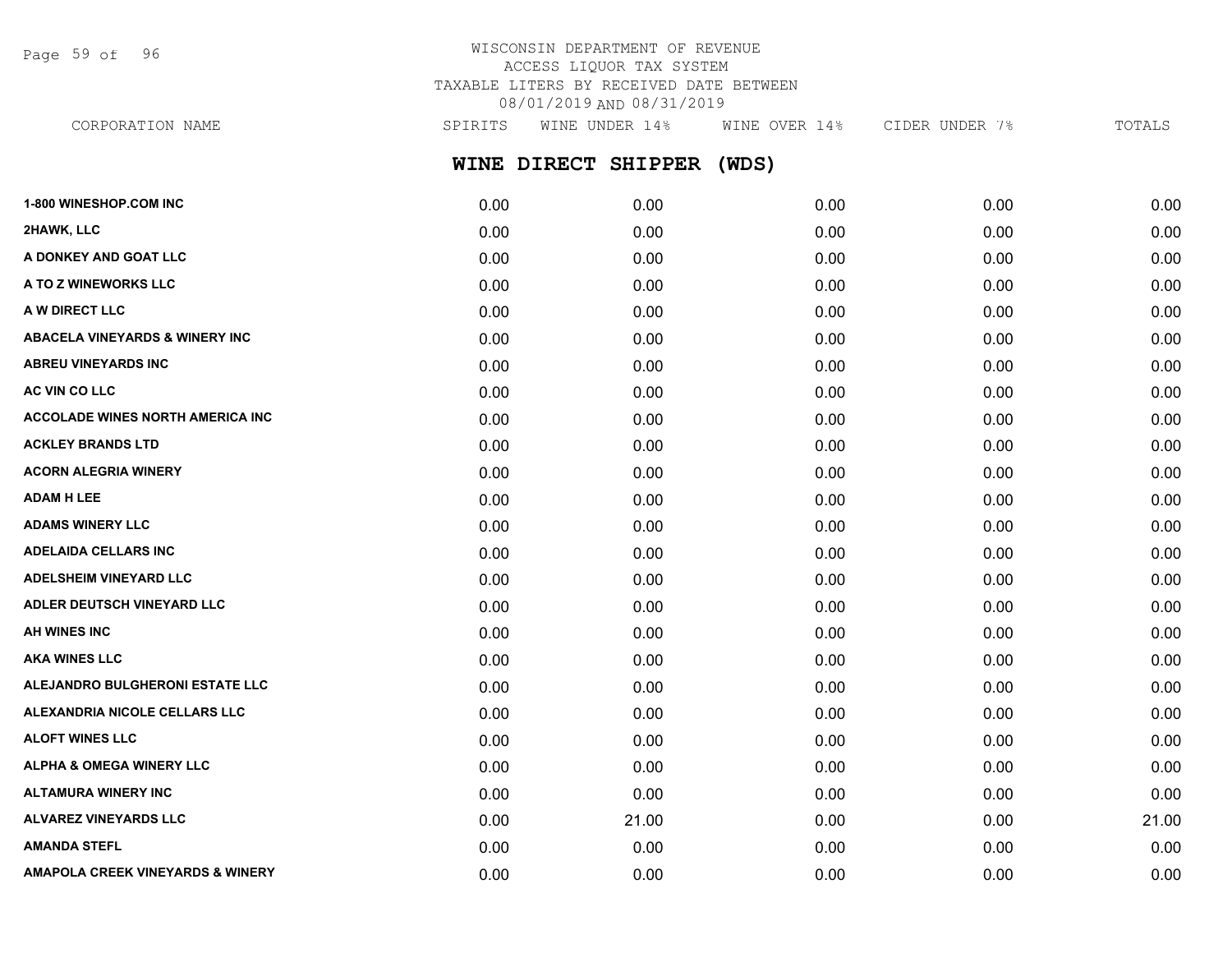Page 60 of 96

| CORPORATION NAME                        | SPIRITS | WINE UNDER 14% | WINE OVER 14% | CIDER UNDER 7% | TOTALS |
|-----------------------------------------|---------|----------------|---------------|----------------|--------|
| <b>AMAVI CELLARS LLC</b>                | 0.00    | 0.00           | 0.00          | 0.00           | 0.00   |
| <b>AMERICAN WINE TRADE INC</b>          | 0.00    | 0.00           | 0.00          | 0.00           | 0.00   |
| <b>AMICI CELLARS INC</b>                | 0.00    | 0.00           | 0.00          | 0.00           | 0.00   |
| <b>AMIZETTA VINEYARDS WINERY LLC</b>    | 0.00    | 0.00           | 0.00          | 0.00           | 0.00   |
| <b>AMPELOS CELLARS INC</b>              | 0.00    | 0.00           | 0.00          | 0.00           | 0.00   |
| <b>AMUSE BOUCHE LLC</b>                 | 0.00    | 0.00           | 0.00          | 0.00           | 0.00   |
| <b>ANCIENT PEAK INC</b>                 | 0.00    | 0.00           | 0.00          | 0.00           | 0.00   |
| <b>ANDERSONS CONN VALLEY WINERY INC</b> | 0.00    | 0.00           | 0.00          | 0.00           | 0.00   |
| <b>ANDREW J HEINZL</b>                  | 0.00    | 0.00           | 0.00          | 0.00           | 0.00   |
| <b>ANDREW TOW</b>                       | 0.00    | 0.00           | 0.00          | 0.00           | 0.00   |
| <b>ANIMOLP</b>                          | 0.00    | 0.00           | 0.00          | 0.00           | 0.00   |
| <b>ANOMALY VINEYARDS LLC</b>            | 0.00    | 0.00           | 0.00          | 0.00           | 0.00   |
| <b>ANTHILL FARMS LLC</b>                | 0.00    | 0.00           | 0.00          | 0.00           | 0.00   |
| <b>ANTHONY M TRUCHARD</b>               | 0.00    | 0.00           | 0.00          | 0.00           | 0.00   |
| <b>ANTHONY ROAD WINE CO INC</b>         | 0.00    | 0.00           | 0.00          | 0.00           | 0.00   |
| <b>APPELLATION TRADING COMPANY LLC</b>  | 0.00    | 0.00           | 0.00          | 0.00           | 0.00   |
| <b>AQUA PUMPKIN INC</b>                 | 0.00    | 0.00           | 0.00          | 0.00           | 0.00   |
| <b>ARC WINERY LLC</b>                   | 0.00    | 0.00           | 0.00          | 0.00           | 0.00   |
| <b>ARCHANGEL INVESTMENTS LLC</b>        | 0.00    | 0.00           | 0.00          | 0.00           | 0.00   |
| <b>ARETE WINES LLC</b>                  | 0.00    | 0.00           | 0.00          | 0.00           | 0.00   |
| <b>ARIETTA INC</b>                      | 0.00    | 0.00           | 0.00          | 0.00           | 0.00   |
| <b>ARISTA WINES LLC</b>                 | 0.00    | 0.00           | 0.00          | 0.00           | 0.00   |
| ARIZONA STRONGHOLD VINEYARDS LLC        | 0.00    | 0.00           | 0.00          | 0.00           | 0.00   |
| <b>ARKENSTONE VINEYARDS LLC</b>         | 0.00    | 0.00           | 0.00          | 0.00           | 0.00   |
| <b>ARMIDA WINERY INC</b>                | 0.00    | 0.00           | 0.00          | 0.00           | 0.00   |
| <b>ARMSTRONG VINEYARDS INC</b>          | 0.00    | 0.00           | 0.00          | 0.00           | 0.00   |
| <b>ARRINGTON VINEYARDS LLC</b>          | 0.00    | 0.00           | 0.00          | 0.00           | 0.00   |
| <b>ARTISTE MANAGEMENT CO LLC</b>        | 0.00    | 0.00           | 0.00          | 0.00           | 0.00   |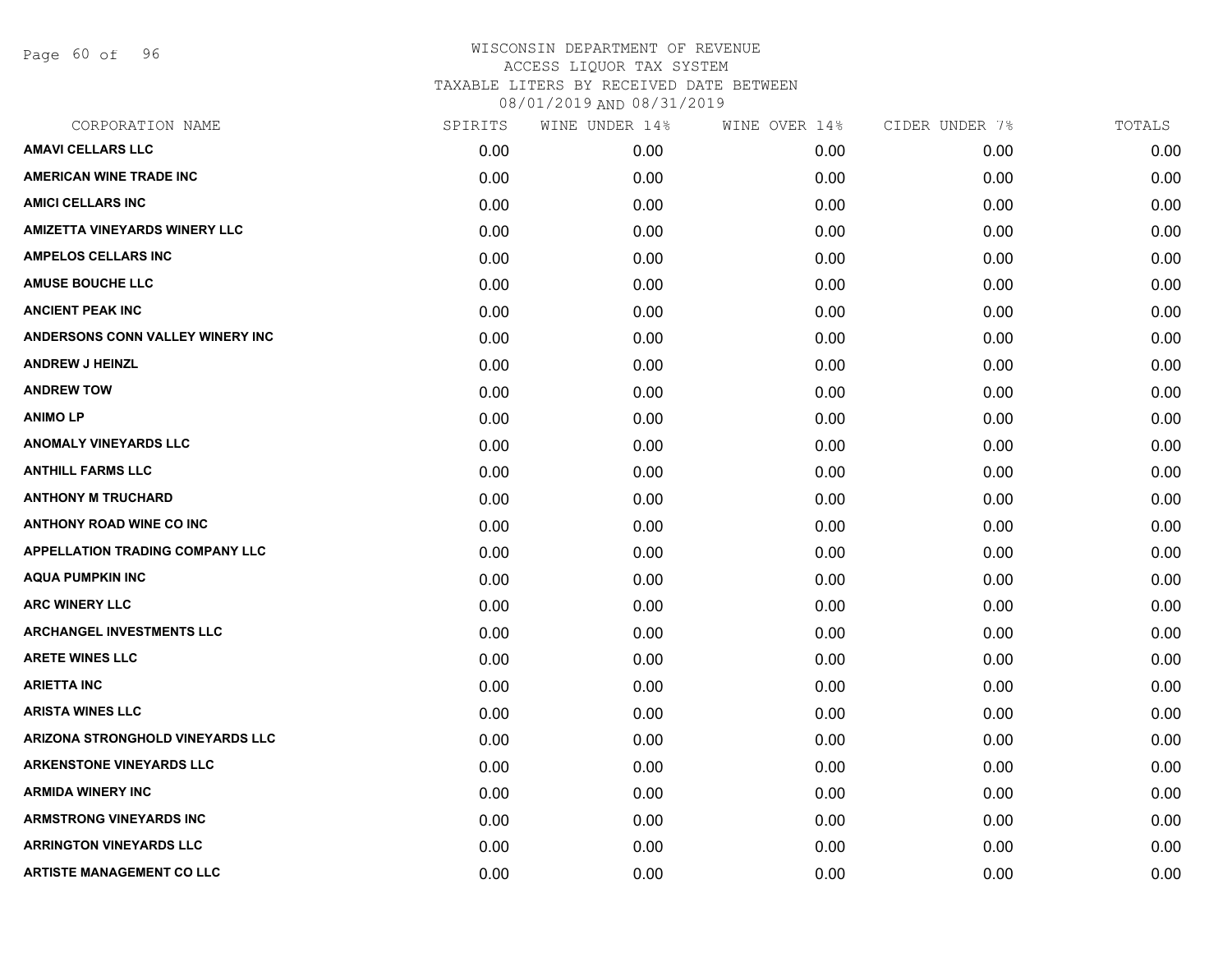Page 61 of 96

| CORPORATION NAME                       | SPIRITS | WINE UNDER 14% | WINE OVER 14% | CIDER UNDER 7% | TOTALS |
|----------------------------------------|---------|----------------|---------------|----------------|--------|
| AU BON CLIMAT LLC                      | 0.00    | 0.00           | 0.00          | 0.00           | 0.00   |
| <b>AUBERT WINEGROWING INC</b>          | 0.00    | 0.00           | 0.00          | 0.00           | 0.00   |
| <b>AUGUST BRIGGS JR INC</b>            | 0.00    | 0.00           | 0.00          | 0.00           | 0.00   |
| <b>AUSTIN NICHOLS &amp; CO INC</b>     | 0.00    | 0.00           | 0.00          | 0.00           | 0.00   |
| <b>AVV WINERY CO LLC</b>               | 0.00    | 0.00           | 0.00          | 0.00           | 0.00   |
| <b>B &amp; B ORGANICS, LLC</b>         | 0.00    | 0.00           | 0.00          | 0.00           | 0.00   |
| <b>B WISE VINEYARDS LLC</b>            | 0.00    | 0.00           | 0.00          | 0.00           | 0.00   |
| <b>BADGER MOUNTAIN INC</b>             | 0.00    | 0.00           | 0.00          | 0.00           | 0.00   |
| <b>BALBOA WINERY LLC</b>               | 0.00    | 0.00           | 0.00          | 0.00           | 0.00   |
| <b>BALLENTINE VINEYARDS INC</b>        | 0.00    | 0.00           | 0.00          | 0.00           | 0.00   |
| <b>BALTIMORE BEND VINEYARD LLC</b>     | 0.00    | 0.00           | 0.00          | 0.00           | 0.00   |
| <b>BANSHEE WINES LLC</b>               | 0.00    | 0.00           | 0.00          | 0.00           | 0.00   |
| <b>BARGETTOS SANTA CRUZ WINERY INC</b> | 0.00    | 0.00           | 0.00          | 0.00           | 0.00   |
| <b>BARLOW VINEYARDS LLC</b>            | 0.00    | 0.00           | 0.00          | 0.00           | 0.00   |
| <b>BARNARD GRIFFIN INC</b>             | 0.00    | 0.00           | 0.00          | 0.00           | 0.00   |
| <b>BARNETT VINEYARDS LP</b>            | 0.00    | 0.00           | 0.00          | 0.00           | 0.00   |
| <b>BATTLE FAMILY VINEYARDS LLC</b>     | 0.00    | 0.00           | 0.00          | 0.00           | 0.00   |
| <b>BAW INC</b>                         | 0.00    | 0.00           | 0.00          | 0.00           | 0.00   |
| <b>BAYFIELD WINERY, LTD.</b>           | 0.00    | 0.00           | 0.00          | 0.00           | 0.00   |
| <b>BEAUX FRERES LLC</b>                | 0.00    | 0.00           | 0.00          | 0.00           | 0.00   |
| <b>BECKER FARMS INC</b>                | 0.00    | 0.00           | 0.00          | 0.00           | 0.00   |
| <b>BEDELL NORTH FORK LLC</b>           | 0.00    | 0.00           | 0.00          | 0.00           | 0.00   |
| <b>BEDROCK WINE COMPANY LP</b>         | 0.00    | 0.00           | 0.00          | 0.00           | 0.00   |
| <b>BEHRENS AND DRINKWARD</b>           | 0.00    | 0.00           | 0.00          | 0.00           | 0.00   |
| <b>BEL VINO LLC</b>                    | 0.00    | 0.00           | 0.00          | 0.00           | 0.00   |
| <b>BELLAVINI WINERY</b>                | 0.00    | 0.00           | 0.00          | 0.00           | 0.00   |
| <b>BELLEVINEZ LLC</b>                  | 0.00    | 0.00           | 0.00          | 0.00           | 0.00   |
| <b>BENESSERE VINEYARDS LTD</b>         | 0.00    | 0.00           | 0.00          | 0.00           | 0.00   |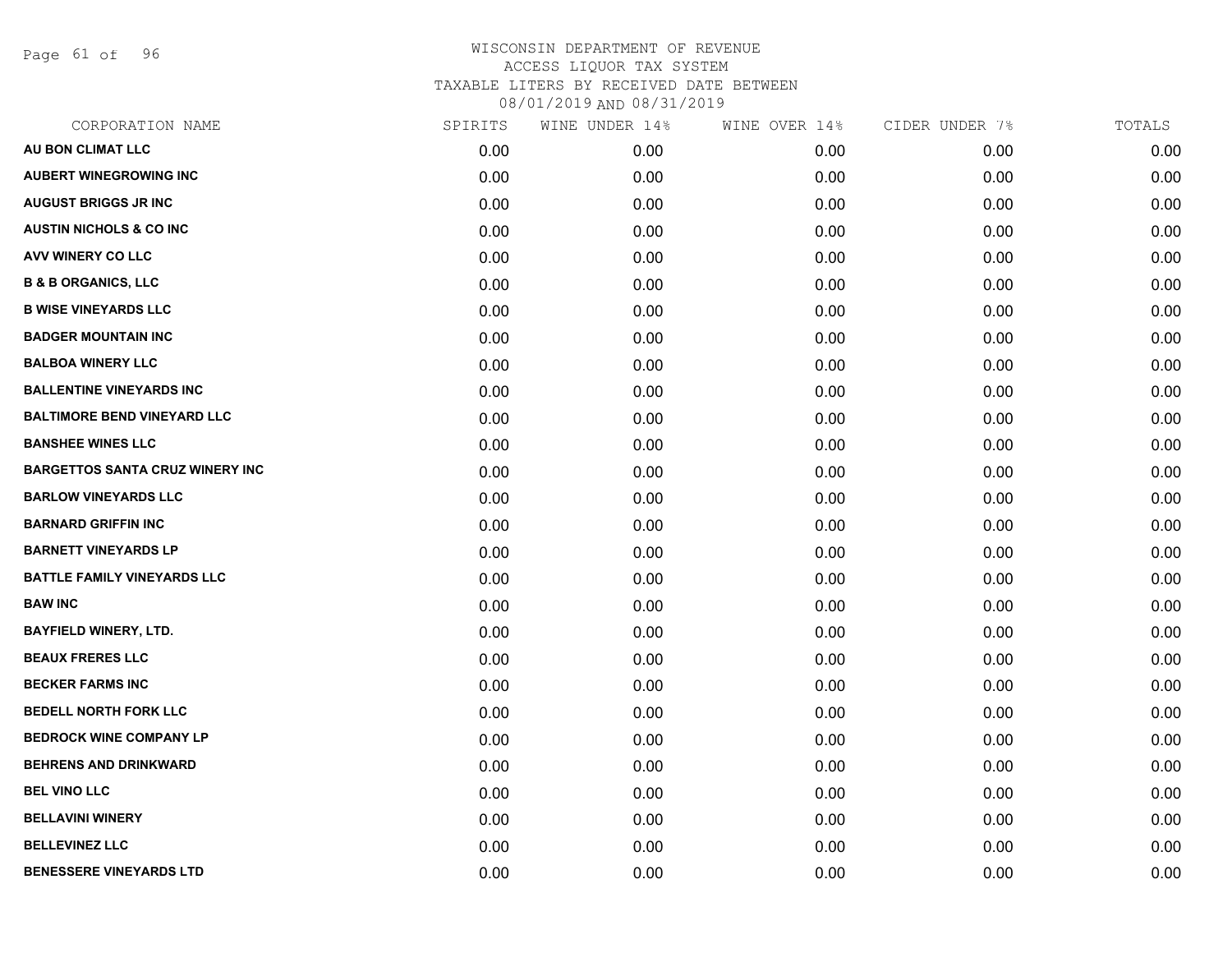Page 62 of 96

| CORPORATION NAME                                | SPIRITS | WINE UNDER 14% | WINE OVER 14% | CIDER UNDER 7% | TOTALS |
|-------------------------------------------------|---------|----------------|---------------|----------------|--------|
| <b>BENNETT LANE WINERY LLC</b>                  | 0.00    | 0.00           | 0.00          | 0.00           | 0.00   |
| <b>BENOVIA WINERY LLC</b>                       | 0.00    | 0.00           | 0.00          | 0.00           | 0.00   |
| <b>BENT CREEK WINERY LLC</b>                    | 0.00    | 0.00           | 0.00          | 0.00           | 0.00   |
| <b>BERGSTROM WINES LLC</b>                      | 0.00    | 0.00           | 0.00          | 0.00           | 0.00   |
| <b>BERNARDUS LLC</b>                            | 0.00    | 0.00           | 0.00          | 0.00           | 0.00   |
| BETHEL HEIGHTS VINEYARD INC                     | 0.00    | 0.00           | 0.00          | 0.00           | 0.00   |
| BETTER BRANDS INTERNATIONAL                     | 0.00    | 0.00           | 0.00          | 0.00           | 0.00   |
| <b>BETZ CELLARS LLC</b>                         | 0.00    | 0.00           | 0.00          | 0.00           | 0.00   |
| BIEN NACIDO VINEYARDS OF RANCHO TEPUSQUET<br>LP | 0.00    | 0.00           | 0.00          | 0.00           | 0.00   |
| <b>BIG TABLE FARM, INC</b>                      | 0.00    | 0.00           | 0.00          | 0.00           | 0.00   |
| <b>BILTMORE ESTATE WINE COMPANY</b>             | 0.00    | 0.00           | 0.00          | 0.00           | 0.00   |
| <b>BLACK CAT VINEYARD LLC</b>                   | 0.00    | 0.00           | 0.00          | 0.00           | 0.00   |
| <b>BLACK MESA WINERY LLC</b>                    | 0.00    | 0.00           | 0.00          | 0.00           | 0.00   |
| <b>BLACKBIRD VINEYARDS LLC</b>                  | 0.00    | 0.00           | 0.00          | 0.00           | 0.00   |
| <b>BLAIR VINEYARDS LLC</b>                      | 0.00    | 0.00           | 0.00          | 0.00           | 0.00   |
| <b>BLANKIET ESTATE LLC</b>                      | 0.00    | 0.00           | 0.00          | 0.00           | 0.00   |
| <b>BLIND HORSE WINERY LLC</b>                   | 0.00    | 0.00           | 0.00          | 0.00           | 0.00   |
| <b>BLUE SKY VINTNERS LLC</b>                    | 0.00    | 0.00           | 0.00          | 0.00           | 0.00   |
| <b>BNA WINE GROUP LLC</b>                       | 0.00    | 0.00           | 0.00          | 0.00           | 0.00   |
| <b>BOARS VIEW LLC</b>                           | 0.00    | 0.00           | 0.00          | 0.00           | 0.00   |
| <b>BOEDECKER CELLARS, LLC</b>                   | 0.00    | 0.00           | 0.00          | 0.00           | 0.00   |
| <b>BOEGER WINERY INC</b>                        | 0.00    | 0.00           | 0.00          | 0.00           | 0.00   |
| <b>BOGLE VINEYARDS INC</b>                      | 0.00    | 0.00           | 0.00          | 0.00           | 0.00   |
| <b>BOLO CELLARS, LLC</b>                        | 0.00    | 0.00           | 0.00          | 0.00           | 0.00   |
| <b>BONNY DOON WINERY INC</b>                    | 0.00    | 0.00           | 0.00          | 0.00           | 0.00   |
| <b>BOOKWALTER WINERY LLC</b>                    | 0.00    | 0.00           | 0.00          | 0.00           | 0.00   |
| <b>BOTHAM BRANDS LLC</b>                        | 0.00    | 0.00           | 0.00          | 0.00           | 0.00   |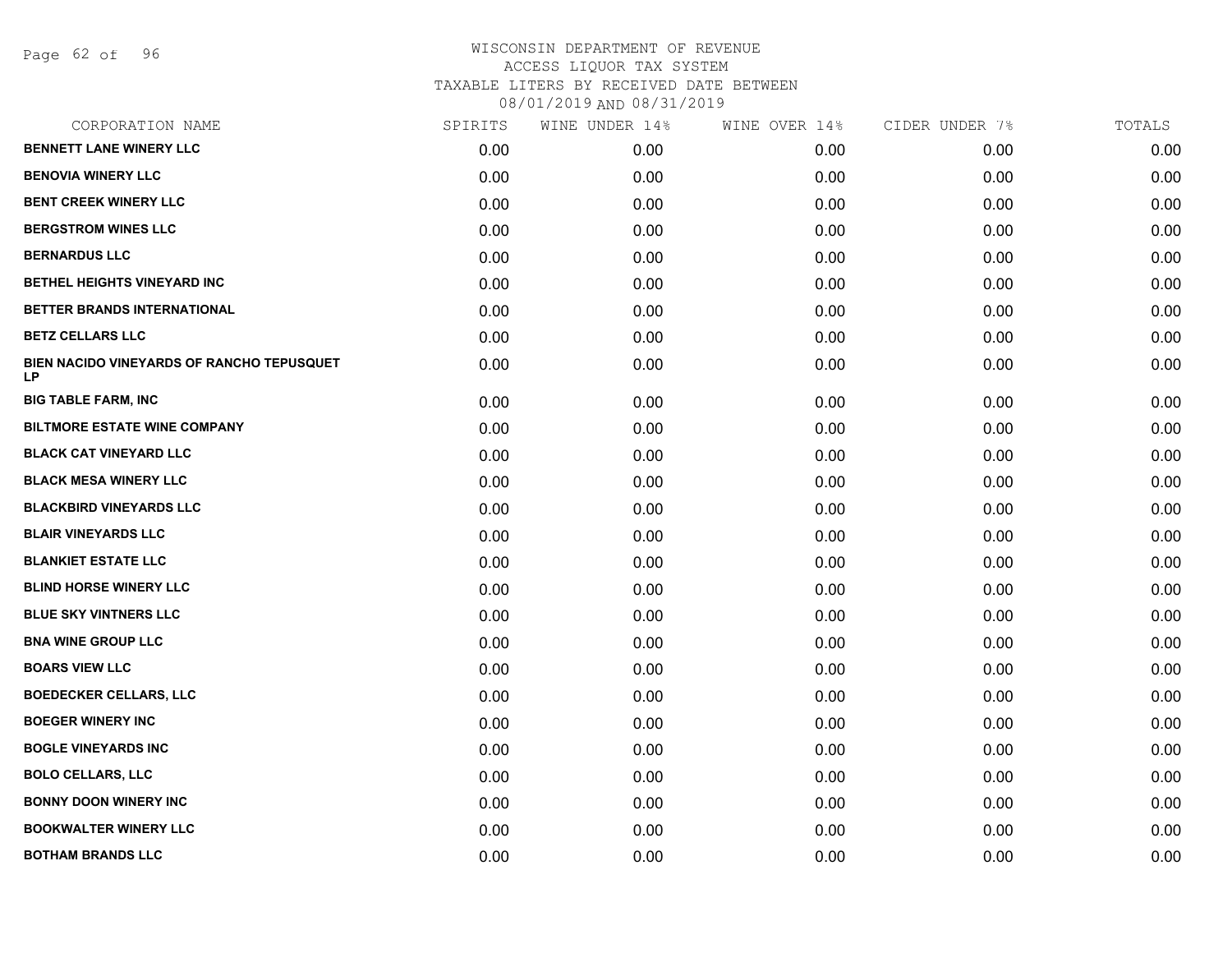Page 63 of 96

| CORPORATION NAME                              | SPIRITS | WINE UNDER 14% | WINE OVER 14% | CIDER UNDER 7% | TOTALS |
|-----------------------------------------------|---------|----------------|---------------|----------------|--------|
| <b>BOUCHAINE VINEYARDS INC</b>                | 0.00    | 0.00           | 0.00          | 0.00           | 0.00   |
| <b>BOUNDARY BREAKS LLC</b>                    | 0.00    | 0.00           | 0.00          | 0.00           | 0.00   |
| <b>BOWERS HARBOR VINEYARDS AND WINERY INC</b> | 0.00    | 0.00           | 0.00          | 0.00           | 0.00   |
| <b>BRADLEY L ALLEN</b>                        | 0.00    | 0.00           | 0.00          | 0.00           | 0.00   |
| <b>BRANCHES WINERY LLC</b>                    | 0.00    | 0.00           | 0.00          | 0.00           | 0.00   |
| <b>BRASSFIELD ESTATE WINERY LLC</b>           | 0.00    | 0.00           | 0.00          | 0.00           | 0.00   |
| <b>BRECON ESTATE INC</b>                      | 0.00    | 0.00           | 0.00          | 0.00           | 0.00   |
| <b>BRET LOPEZ</b>                             | 0.00    | 0.00           | 0.00          | 0.00           | 0.00   |
| <b>BRIAN C LOKRANTZ</b>                       | 0.00    | 0.00           | 0.00          | 0.00           | 0.00   |
| <b>BRIAN CARTER CELLARS LLC</b>               | 0.00    | 0.00           | 0.00          | 0.00           | 0.00   |
| <b>BRIAN M HEATH</b>                          | 0.00    | 0.00           | 0.00          | 0.00           | 0.00   |
| <b>BRICOLEUR VINEYARDS LLC</b>                | 0.00    | 0.00           | 0.00          | 0.00           | 0.00   |
| <b>BRIDGEVIEW VINEYARDS INC</b>               | 0.00    | 0.00           | 0.00          | 0.00           | 0.00   |
| <b>BRIGADOON FARM &amp; WINERY LLC</b>        | 0.00    | 0.00           | 0.00          | 0.00           | 0.00   |
| <b>BRIGHT CELLARS INC</b>                     | 0.00    | 0.00           | 0.00          | 0.00           | 0.00   |
| <b>BRIX CIDER LLC</b>                         | 0.00    | 0.00           | 0.00          | 0.00           | 0.00   |
| <b>BRONCO WINE COMPANY</b>                    | 0.00    | 0.00           | 0.00          | 0.00           | 0.00   |
| BROWN COUNTY WINE COMPANY, INC.               | 0.00    | 0.00           | 0.00          | 0.00           | 0.00   |
| <b>BROWN ESTATE VINEYARDS LLC</b>             | 0.00    | 0.00           | 0.00          | 0.00           | 0.00   |
| <b>BROWNE FAMILY WINES LLC</b>                | 0.00    | 0.00           | 0.00          | 0.00           | 0.00   |
| <b>BRUTOCAO CELLARS LP</b>                    | 0.00    | 0.00           | 0.00          | 0.00           | 0.00   |
| <b>BRYANT VINEYARDS INC</b>                   | 0.00    | 0.00           | 0.00          | 0.00           | 0.00   |
| <b>BUCKLER FAMILY VINEYARDS LLC</b>           | 0.00    | 0.00           | 0.00          | 0.00           | 0.00   |
| <b>BULLY HILL VINEYARDS INC</b>               | 0.00    | 0.00           | 0.00          | 0.00           | 0.00   |
| <b>BURGESS CELLARS INC</b>                    | 0.00    | 0.00           | 0.00          | 0.00           | 0.00   |
| <b>BURRELL SCHOOL VINEYARDS INC</b>           | 0.00    | 0.00           | 0.00          | 0.00           | 0.00   |
| <b>BUTTONWOOD FARM WINERY INC</b>             | 0.00    | 0.00           | 0.00          | 0.00           | 0.00   |
| <b>BWSC LLC</b>                               | 0.00    | 0.00           | 0.00          | 0.00           | 0.00   |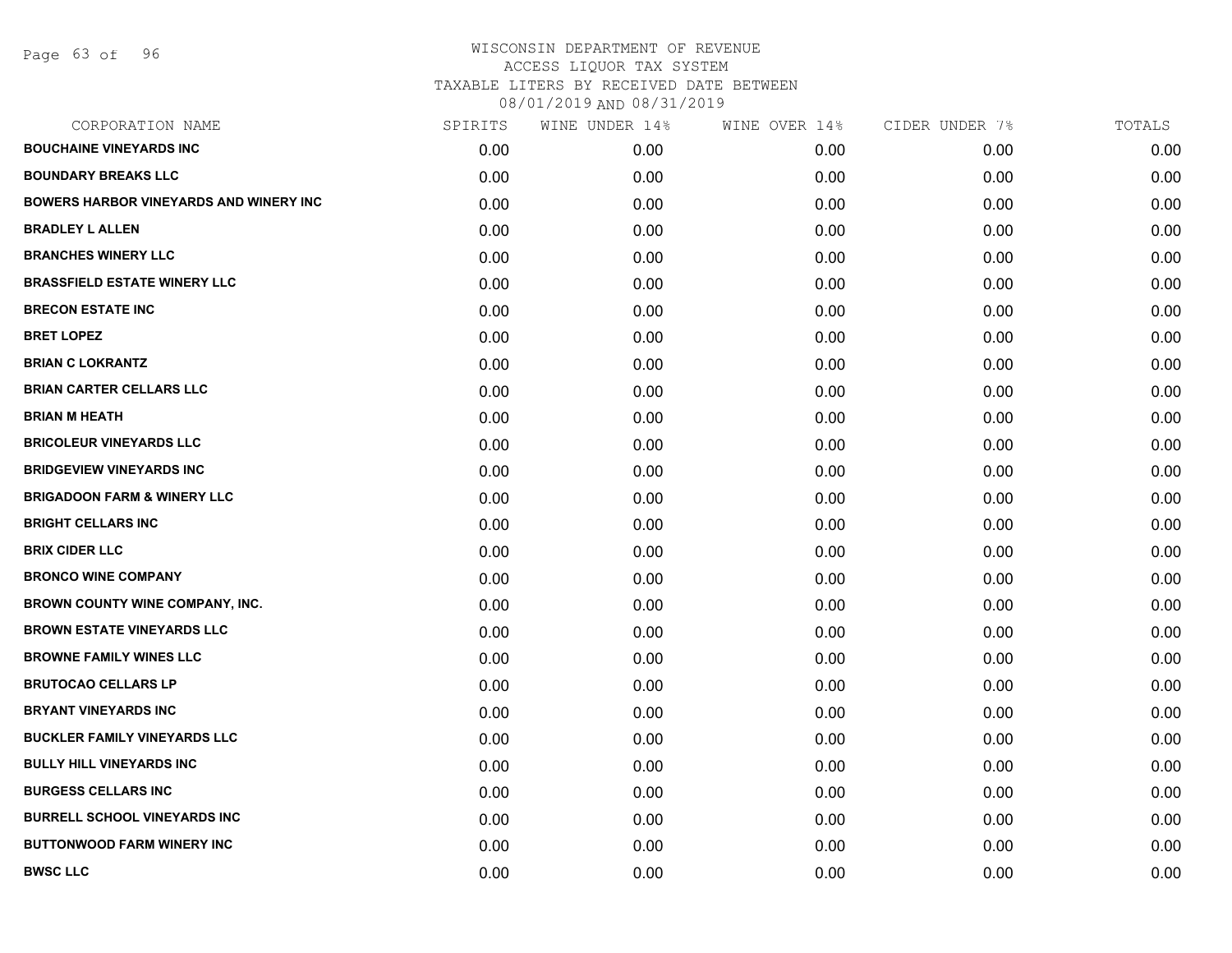Page 64 of 96

| CORPORATION NAME                             | SPIRITS | WINE UNDER 14% | WINE OVER 14% | CIDER UNDER 7% | TOTALS |
|----------------------------------------------|---------|----------------|---------------|----------------|--------|
| <b>C &amp; C WINE SERVICES INC</b>           | 0.00    | 0.00           | 0.00          | 0.00           | 0.00   |
| <b>C &amp; N CORPORATION</b>                 | 0.00    | 0.00           | 0.00          | 0.00           | 0.00   |
| <b>C G DI ARIE VINEYARD &amp; WINERY LLC</b> | 0.00    | 0.00           | 0.00          | 0.00           | 0.00   |
| <b>C MONDAVI &amp; SONS</b>                  | 0.00    | 0.00           | 0.00          | 0.00           | 0.00   |
| <b>CADA LLC</b>                              | 0.00    | 0.00           | 0.00          | 0.00           | 0.00   |
| <b>CAIN CELLARS INC</b>                      | 0.00    | 0.00           | 0.00          | 0.00           | 0.00   |
| <b>CAKEBREAD CELLARS</b>                     | 0.00    | 0.00           | 0.00          | 0.00           | 0.00   |
| <b>CALCAREOUS VINEYARD LLC</b>               | 0.00    | 0.00           | 0.00          | 0.00           | 0.00   |
| <b>CALDWELL WINERY LLC</b>                   | 0.00    | 0.00           | 0.00          | 0.00           | 0.00   |
| <b>CALLAWAY TEMECULA LP</b>                  | 0.00    | 0.00           | 0.00          | 0.00           | 0.00   |
| CALWD, INC.                                  | 0.00    | 0.00           | 0.00          | 0.00           | 0.00   |
| <b>CANA'S FEAST WINERY LLC</b>               | 0.00    | 0.00           | 0.00          | 0.00           | 0.00   |
| <b>CARACCIOLI CELLARS INC</b>                | 0.00    | 0.00           | 0.00          | 0.00           | 0.00   |
| <b>CARL THOMA</b>                            | 0.00    | 0.00           | 0.00          | 0.00           | 0.00   |
| <b>CARLISLE WINERY &amp; VINEYARDS LLC</b>   | 0.00    | 0.00           | 0.00          | 0.00           | 0.00   |
| <b>CARLSON VINEYARDS INC</b>                 | 0.00    | 0.00           | 0.00          | 0.00           | 0.00   |
| <b>CARNEROS WINE COMPANY INC</b>             | 0.00    | 0.00           | 0.00          | 0.00           | 0.00   |
| <b>CASTORO CELLARS</b>                       | 0.00    | 0.00           | 0.00          | 0.00           | 0.00   |
| <b>CATHERINE ELIZABETH INC</b>               | 0.00    | 0.00           | 0.00          | 0.00           | 0.00   |
| <b>CAYMUS VINEYARDS INC</b>                  | 0.00    | 0.00           | 0.00          | 0.00           | 0.00   |
| <b>CECIL A ZERBA</b>                         | 0.00    | 0.00           | 0.00          | 0.00           | 0.00   |
| <b>CEDAR KNOLL VINEYARDS INC</b>             | 0.00    | 0.00           | 0.00          | 0.00           | 0.00   |
| <b>CEJA VINEYARDS INC</b>                    | 0.00    | 0.00           | 0.00          | 0.00           | 0.00   |
| <b>CELLAR RAT CELLARS LLC</b>                | 0.00    | 0.00           | 0.00          | 0.00           | 0.00   |
| <b>CHACEWATER LLC</b>                        | 0.00    | 0.00           | 0.00          | 0.00           | 0.00   |
| <b>CHAPPELLET WINERY INC</b>                 | 0.00    | 0.00           | 0.00          | 0.00           | 0.00   |
| <b>CHARLES &amp; MARTHA BARRA</b>            | 0.00    | 0.00           | 0.00          | 0.00           | 0.00   |
| <b>CHARLES REININGER LLC</b>                 | 0.00    | 0.00           | 0.00          | 0.00           | 0.00   |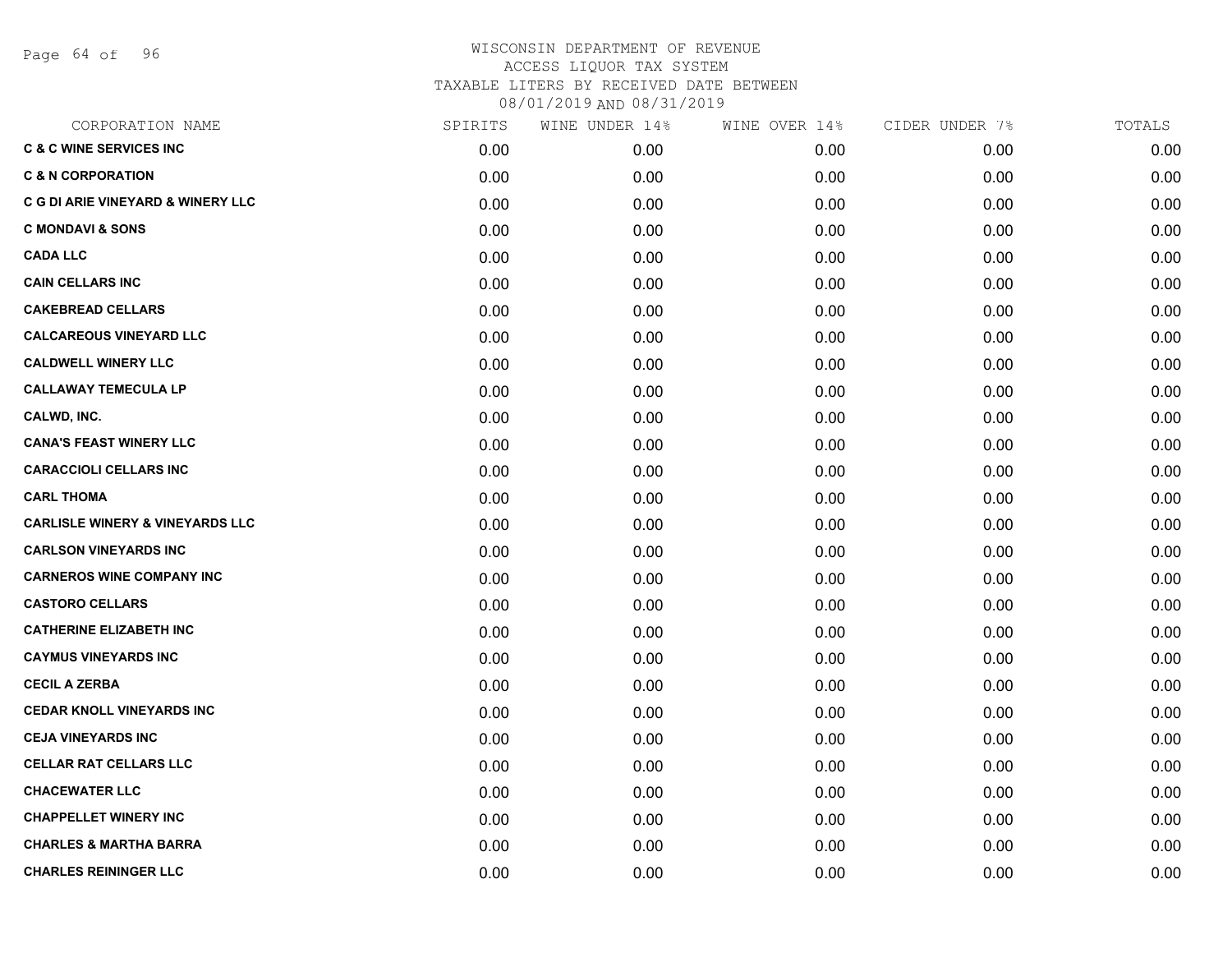Page 65 of 96

| CORPORATION NAME                                  | SPIRITS | WINE UNDER 14% | WINE OVER 14% | CIDER UNDER 7% | TOTALS |
|---------------------------------------------------|---------|----------------|---------------|----------------|--------|
| <b>CHATEAU BIANCA INC</b>                         | 0.00    | 0.00           | 0.00          | 0.00           | 0.00   |
| <b>CHATEAU DIANA LLC</b>                          | 0.00    | 0.00           | 0.00          | 0.00           | 0.00   |
| <b>CHATEAU GRAND TRAVERSE LTD</b>                 | 0.00    | 0.00           | 0.00          | 0.00           | 0.00   |
| <b>CHATEAU MARGENE INC</b>                        | 0.00    | 0.00           | 0.00          | 0.00           | 0.00   |
| <b>CHATEAU MORRISETTE INC</b>                     | 0.00    | 0.00           | 0.00          | 0.00           | 0.00   |
| <b>CHATEAU OPERATIONS, LTD.</b>                   | 0.00    | 0.00           | 0.00          | 0.00           | 0.00   |
| <b>CHATEAU POTELLE HOLDINGS LLC</b>               | 0.00    | 0.00           | 0.00          | 0.00           | 0.00   |
| <b>CHATEAU ST CROIX WINERY &amp; VINEYARD LLC</b> | 0.00    | 0.00           | 0.00          | 0.00           | 0.00   |
| <b>CHERRY HILL LLC</b>                            | 0.00    | 0.00           | 0.00          | 0.00           | 0.00   |
| <b>CHIARELLO FAMILY VINEYARDS LLC</b>             | 0.00    | 0.00           | 0.00          | 0.00           | 0.00   |
| <b>CHILDRESS WINERY, LLC</b>                      | 0.00    | 0.00           | 0.00          | 0.00           | 0.00   |
| <b>CHIMNEY ROCK WINERY LLC</b>                    | 0.00    | 0.00           | 0.00          | 0.00           | 0.00   |
| <b>CHRISTOPHE BARON</b>                           | 0.00    | 0.00           | 0.00          | 0.00           | 0.00   |
| <b>CHRISTOPHER FIGGINS</b>                        | 0.00    | 0.00           | 0.00          | 0.00           | 0.00   |
| <b>CHRISTOPHER L SHOWN</b>                        | 0.00    | 0.00           | 0.00          | 0.00           | 0.00   |
| <b>CIDER HOUSE OF WISCONSIN LLC</b>               | 0.00    | 0.00           | 0.00          | 0.00           | 0.00   |
| <b>CINNABAR WINERY LLC</b>                        | 0.00    | 0.00           | 0.00          | 0.00           | 0.00   |
| <b>CIPCO INC.</b>                                 | 0.00    | 0.00           | 0.00          | 0.00           | 0.00   |
| <b>CLAY JAR HOLDINGS LLC</b>                      | 0.00    | 0.00           | 0.00          | 0.00           | 0.00   |
| <b>CLEARWATER CANYON CELLARS LLC</b>              | 0.00    | 0.00           | 0.00          | 0.00           | 0.00   |
| <b>CLIF BAR FAMILY WINERY &amp; FARM LLC</b>      | 0.00    | 0.00           | 0.00          | 0.00           | 0.00   |
| <b>CLINE CELLARS INC</b>                          | 0.00    | 0.00           | 0.00          | 0.00           | 0.00   |
| <b>CLOS DU VAL WINE CO LTD</b>                    | 0.00    | 0.00           | 0.00          | 0.00           | 0.00   |
| <b>CLOS LACHANCE WINES LLC</b>                    | 0.00    | 0.00           | 0.00          | 0.00           | 0.00   |
| <b>COCKERELL WINE CONSULTING LLC</b>              | 0.00    | 0.00           | 0.00          | 0.00           | 0.00   |
| <b>CODORNIU NAPA INC</b>                          | 0.00    | 0.00           | 0.00          | 0.00           | 0.00   |
| <b>COELHO WINERY INC</b>                          | 0.00    | 0.00           | 0.00          | 0.00           | 0.00   |
| <b>COL SOLARE, LLP</b>                            | 0.00    | 0.00           | 0.00          | 0.00           | 0.00   |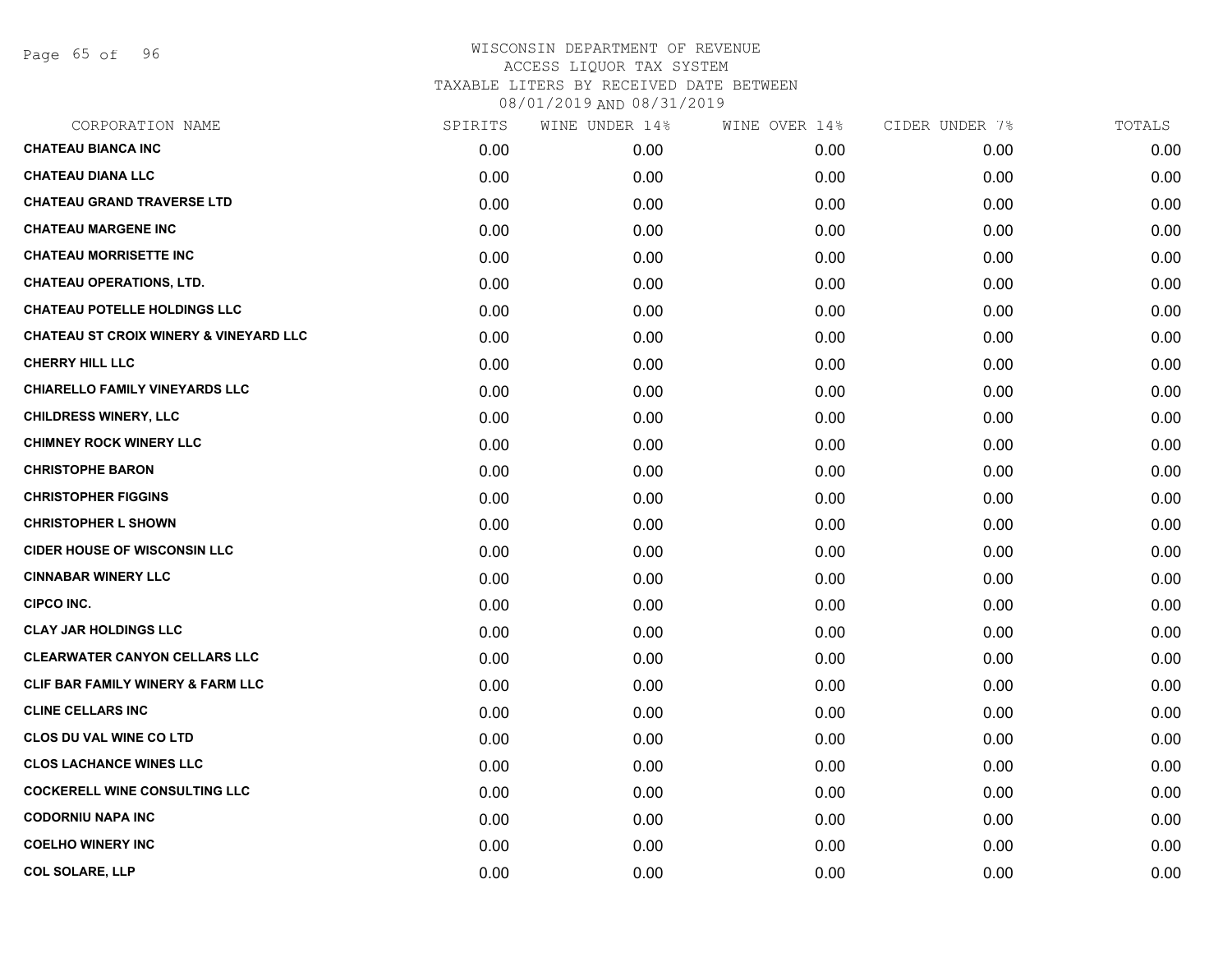Page 66 of 96

| CORPORATION NAME                            | SPIRITS | WINE UNDER 14% | WINE OVER 14% | CIDER UNDER 7% | TOTALS |
|---------------------------------------------|---------|----------------|---------------|----------------|--------|
| <b>COLGIN PARTNERS LLC</b>                  | 0.00    | 0.00           | 0.00          | 0.00           | 0.00   |
| <b>COLLEEN M BOS</b>                        | 0.00    | 0.00           | 0.00          | 0.00           | 0.00   |
| <b>COLUMBIA RIVER WINERY INC</b>            | 0.00    | 0.00           | 0.00          | 0.00           | 0.00   |
| <b>CONSTELLATION BRANDS U.S. OPERATIONS</b> | 0.00    | 0.00           | 0.00          | 0.00           | 0.00   |
| <b>CONUNDRUM WINERY LLC</b>                 | 0.00    | 0.00           | 0.00          | 0.00           | 0.00   |
| <b>CONWAY VINEYARDS INC</b>                 | 0.00    | 0.00           | 0.00          | 0.00           | 0.00   |
| <b>COOL HAND VINEYARDS LLC</b>              | 0.00    | 0.00           | 0.00          | 0.00           | 0.00   |
| <b>COPPER CANE LLC</b>                      | 0.00    | 0.00           | 0.00          | 0.00           | 0.00   |
| <b>CORISON WINERY INC</b>                   | 0.00    | 0.00           | 0.00          | 0.00           | 0.00   |
| <b>CORNERSTONE CELLARS LLC</b>              | 0.00    | 0.00           | 21.00         | 0.00           | 21.00  |
| <b>CORY J MICHAL</b>                        | 0.00    | 0.00           | 0.00          | 0.00           | 0.00   |
| <b>COURAGEOUS INC</b>                       | 0.00    | 0.00           | 0.00          | 0.00           | 0.00   |
| <b>CRAIG FLETCHER</b>                       | 0.00    | 0.00           | 0.00          | 0.00           | 0.00   |
| <b>CRAIG S HANDLY</b>                       | 0.00    | 0.00           | 0.00          | 0.00           | 0.00   |
| <b>CREATIVE WINE CONCEPTS INC</b>           | 0.00    | 0.00           | 0.00          | 0.00           | 0.00   |
| <b>CREW WINE COMPANY LLC</b>                | 0.00    | 0.00           | 0.00          | 0.00           | 0.00   |
| <b>CRIMSON WINE GROUP LTD</b>               | 0.00    | 0.00           | 0.00          | 0.00           | 0.00   |
| <b>CRISTOM VINEYARDS INC</b>                | 0.00    | 0.00           | 0.00          | 0.00           | 0.00   |
| <b>CROCKER &amp; STARR WINE CO LLC</b>      | 0.00    | 0.00           | 0.00          | 0.00           | 0.00   |
| <b>CROFT LLC</b>                            | 0.00    | 0.00           | 0.00          | 0.00           | 0.00   |
| <b>CROWN POINT WINERY LLC</b>               | 0.00    | 0.00           | 0.00          | 0.00           | 0.00   |
| <b>CUNAT PREMIUM VINEYARDS LLC</b>          | 0.00    | 0.00           | 0.00          | 0.00           | 0.00   |
| <b>CUSHMAN WINERY CORPORATION</b>           | 0.00    | 0.00           | 0.00          | 0.00           | 0.00   |
| <b>CUVAISON INC</b>                         | 0.00    | 0.00           | 0.00          | 0.00           | 0.00   |
| <b>CWC WINERY LLC</b>                       | 0.00    | 0.00           | 0.00          | 0.00           | 0.00   |
| <b>D MYERS LLC</b>                          | 0.00    | 0.00           | 0.00          | 0.00           | 0.00   |
| <b>DADY CAPITAL LLLP</b>                    | 0.00    | 0.00           | 0.00          | 0.00           | 0.00   |
| <b>DANA ESTATES INC</b>                     | 0.00    | 0.00           | 0.00          | 0.00           | 0.00   |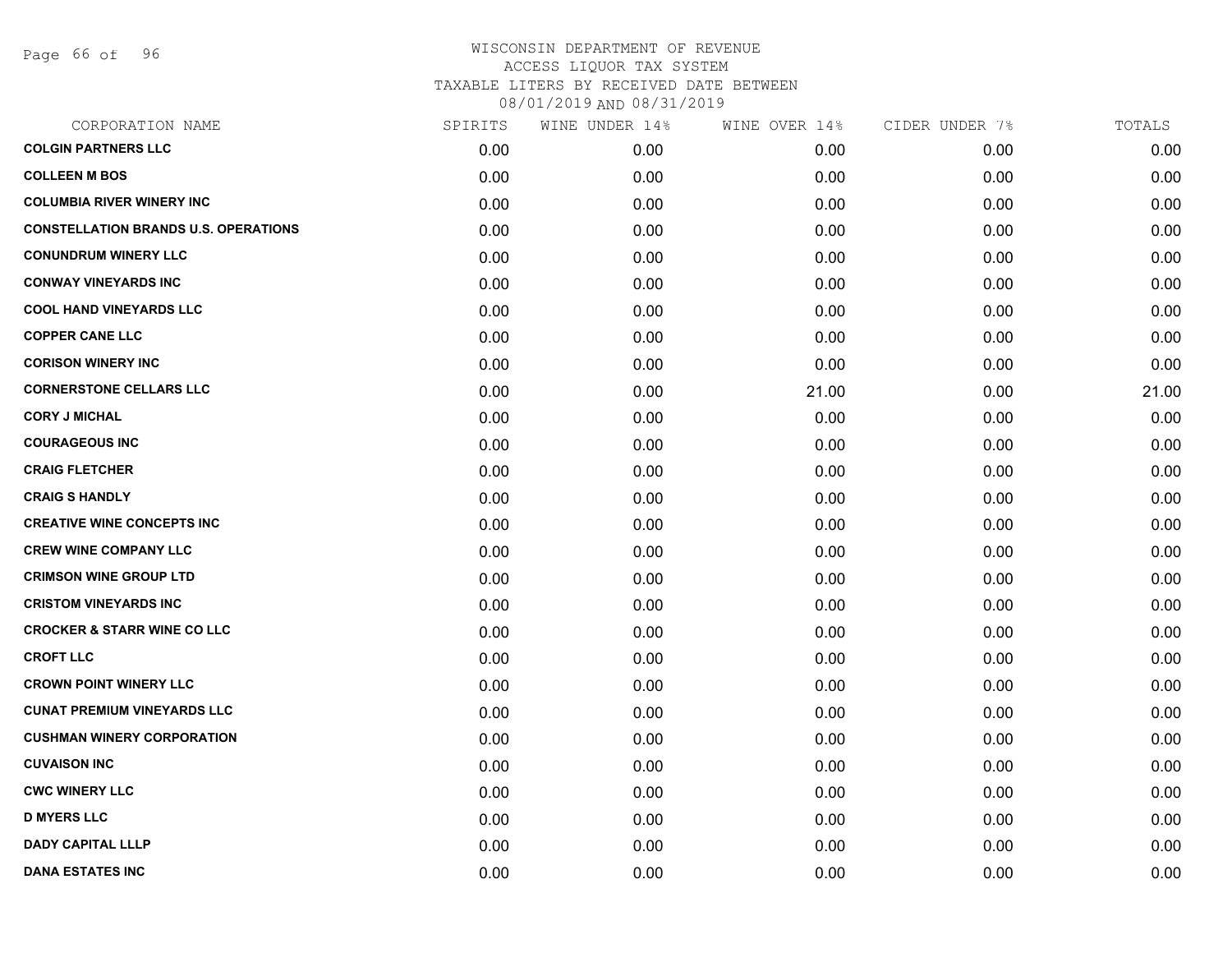Page 67 of 96

| CORPORATION NAME                   | SPIRITS | WINE UNDER 14% | WINE OVER 14% | CIDER UNDER 7% | TOTALS |
|------------------------------------|---------|----------------|---------------|----------------|--------|
| <b>DANICA PATRICK</b>              | 0.00    | 0.00           | 0.00          | 0.00           | 0.00   |
| <b>DANIEL J KOEPKE</b>             | 0.00    | 0.00           | 0.00          | 0.00           | 0.00   |
| DANZA DEL SOL WINERY INC           | 0.00    | 0.00           | 0.00          | 0.00           | 0.00   |
| <b>DANZINGER VINEYARDS LLC</b>     | 0.00    | 0.00           | 0.00          | 0.00           | 0.00   |
| <b>DAOU VINEYARDS LLC</b>          | 0.00    | 0.00           | 0.00          | 0.00           | 0.00   |
| <b>DARIOUSH KHALEDI WINERY LLC</b> | 0.00    | 0.00           | 0.00          | 0.00           | 0.00   |
| <b>DAVID BRUCE WINERY INC</b>      | 0.00    | 0.00           | 0.00          | 0.00           | 0.00   |
| <b>DAVID COFFARO</b>               | 0.00    | 0.00           | 0.00          | 0.00           | 0.00   |
| <b>DAVID F MAHER</b>               | 0.00    | 0.00           | 0.00          | 0.00           | 0.00   |
| <b>DAVID J MATTHEWS</b>            | 0.00    | 0.00           | 0.00          | 0.00           | 0.00   |
| <b>DAVID JAMES LLC</b>             | 0.00    | 0.00           | 0.00          | 0.00           | 0.00   |
| <b>DAVID L MCGEE</b>               | 0.00    | 0.00           | 0.00          | 0.00           | 0.00   |
| DAVIDS PINOT VINEYARDS INC         | 0.00    | 0.00           | 0.00          | 0.00           | 0.00   |
| <b>DAVIS ESTATES LLC</b>           | 0.00    | 0.00           | 0.00          | 0.00           | 0.00   |
| <b>DAWN'S DREAM LLC</b>            | 0.00    | 0.00           | 0.00          | 0.00           | 0.00   |
| DE LA MONTANYA WINERY INC          | 0.00    | 0.00           | 258.75        | 0.00           | 258.75 |
| DEERFIELD RANCH WINERY LLC         | 0.00    | 0.00           | 0.00          | 0.00           | 0.00   |
| DEL DOTTO VINEYARDS INC            | 0.00    | 0.00           | 0.00          | 0.00           | 0.00   |
| <b>DELICATO VINEYARDS INC</b>      | 0.00    | 0.00           | 0.00          | 0.00           | 0.00   |
| <b>DELILLE CELLARS LLC</b>         | 0.00    | 0.00           | 0.00          | 0.00           | 0.00   |
| <b>DENNIS R ONEIL</b>              | 0.00    | 0.00           | 0.00          | 0.00           | 0.00   |
| DH GUSTAFSON FAMILY VINEYARDS LLC  | 0.00    | 0.00           | 0.00          | 0.00           | 0.00   |
| <b>DIAMOND MOUNTAIN VINEYARD</b>   | 0.00    | 0.00           | 0.00          | 0.00           | 0.00   |
| <b>DIANA HOBSON</b>                | 0.00    | 0.00           | 0.00          | 0.00           | 0.00   |
| <b>DOMAINE CARNEROS LTD</b>        | 0.00    | 0.00           | 0.00          | 0.00           | 0.00   |
| <b>DOMAINE CHANDON INC</b>         | 0.00    | 0.00           | 0.00          | 0.00           | 0.00   |
| <b>DOMAINE DE MARIA SOTER LLC</b>  | 0.00    | 0.00           | 0.00          | 0.00           | 0.00   |
| <b>DOMAINE DROUHIN OREGON LLC</b>  | 0.00    | 0.00           | 0.00          | 0.00           | 0.00   |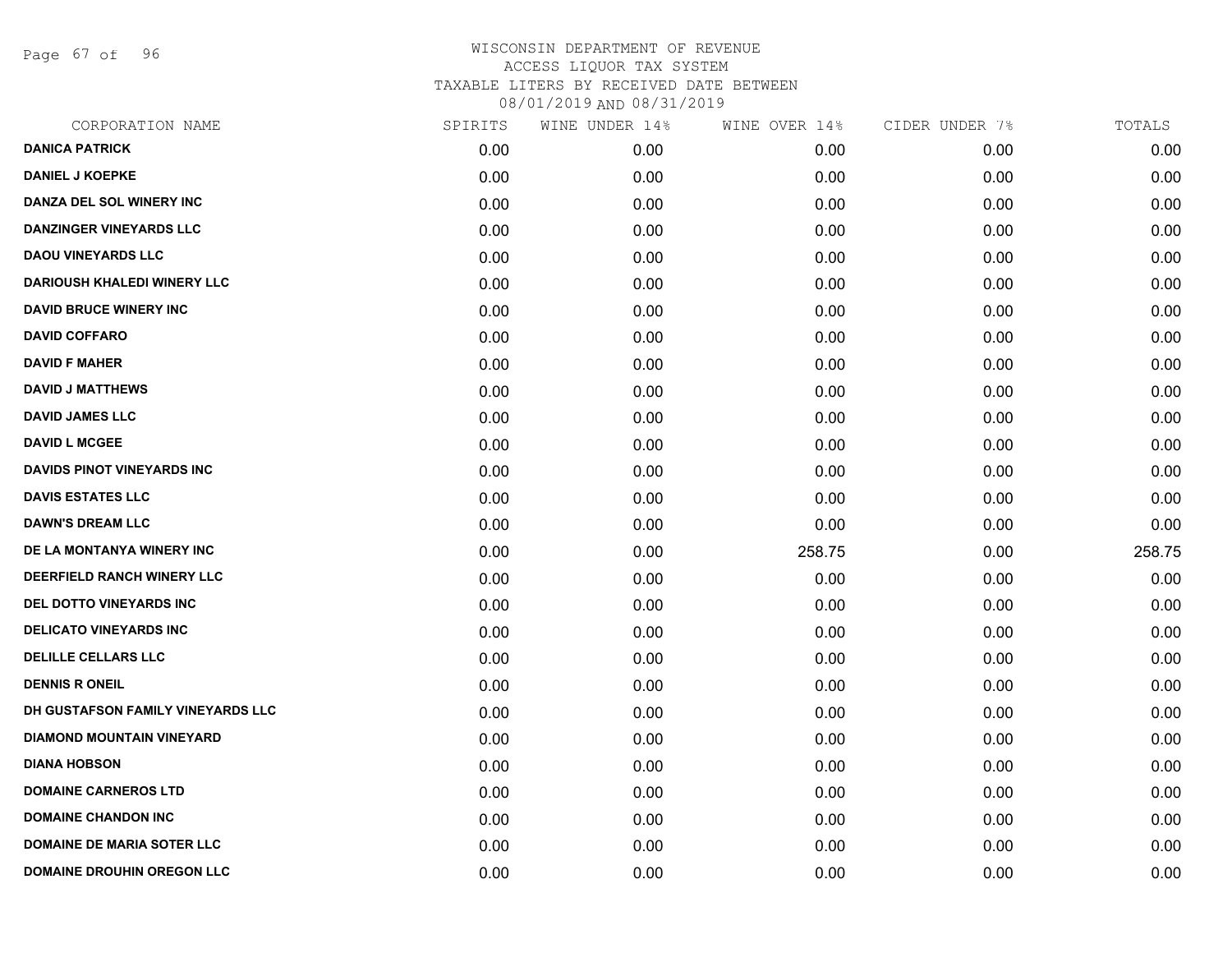Page 68 of 96

| CORPORATION NAME                                                         | SPIRITS | WINE UNDER 14% | WINE OVER 14% | CIDER UNDER 7% | TOTALS |
|--------------------------------------------------------------------------|---------|----------------|---------------|----------------|--------|
| <b>DOMAINE SERENE VINEYARDS &amp; WINERY INC</b>                         | 0.00    | 0.00           | 0.00          | 0.00           | 0.00   |
| <b>DOMINICK CHIRICHILLO</b>                                              | 0.00    | 0.00           | 0.00          | 0.00           | 0.00   |
| <b>DON GRASSE</b>                                                        | 0.00    | 0.00           | 0.00          | 0.00           | 0.00   |
| <b>DON SEBASTIANI &amp; SONS INTERNATIONAL WINE</b><br><b>NEGOCIANTS</b> | 0.00    | 0.00           | 0.00          | 0.00           | 0.00   |
| <b>DONALD PHILLIPS HILL JR</b>                                           | 0.00    | 0.00           | 0.00          | 0.00           | 0.00   |
| DONATI FAMILY VINEYARD INC                                               | 0.00    | 0.00           | 0.00          | 0.00           | 0.00   |
| DONELAN FAMILY WINE CELLARS LLC                                          | 0.00    | 0.00           | 0.00          | 0.00           | 0.00   |
| <b>DONGYI INTERNATIONAL LLC</b>                                          | 0.00    | 0.00           | 0.00          | 0.00           | 0.00   |
| <b>DOROTHY PANELLA</b>                                                   | 0.00    | 0.00           | 0.00          | 0.00           | 0.00   |
| <b>DOSSEY VINEYARDS LLC</b>                                              | 0.00    | 0.00           | 0.00          | 0.00           | 0.00   |
| <b>DOUBLE CANYON VINEYARDS LLC</b>                                       | 0.00    | 0.00           | 0.00          | 0.00           | 0.00   |
| DRAKE MAKES WINE, INC.                                                   | 0.00    | 0.00           | 0.00          | 0.00           | 0.00   |
| DRUMLIN RIDGE WINERY LLC                                                 | 0.00    | 0.00           | 0.00          | 0.00           | 0.00   |
| DRY CREEK VINEYARD INC                                                   | 0.00    | 0.00           | 0.00          | 0.00           | 0.00   |
| <b>DSC INVESTORS INC</b>                                                 | 0.00    | 0.00           | 0.00          | 0.00           | 0.00   |
| <b>DUCKHORN WINE COMPANY</b>                                             | 0.00    | 0.00           | 0.00          | 0.00           | 0.00   |
| <b>DUMOL WINERY LLC</b>                                                  | 0.00    | 0.00           | 0.00          | 0.00           | 0.00   |
| <b>DUNHAM CELLARS LLC</b>                                                | 0.00    | 0.00           | 0.00          | 0.00           | 0.00   |
| <b>DUNN VINEYARDS LLC</b>                                                | 0.00    | 0.00           | 0.00          | 0.00           | 0.00   |
| <b>DUPLIN WINE CELLARS INC.</b>                                          | 0.00    | 0.00           | 0.00          | 0.00           | 0.00   |
| DUTTON GOLDFIELD WINERY LLC                                              | 0.00    | 0.00           | 0.00          | 0.00           | 0.00   |
| <b>E &amp; J GALLO WINERY</b>                                            | 0.00    | 0.00           | 0.00          | 0.00           | 0.00   |
| <b>E STRING CELLARS LLC</b>                                              | 0.00    | 0.00           | 0.00          | 0.00           | 0.00   |
| <b>EAGLES LANDING WINERY LLC</b>                                         | 0.00    | 0.00           | 0.00          | 0.00           | 0.00   |
| <b>EARL E BROWN &amp; SONS INC</b>                                       | 0.00    | 0.00           | 0.00          | 0.00           | 0.00   |
| <b>EBERLE WINERY LP</b>                                                  | 0.00    | 0.00           | 0.00          | 0.00           | 0.00   |
| EDEN ICE CIDER COMPANY INC.                                              | 0.00    | 0.00           | 0.00          | 0.00           | 0.00   |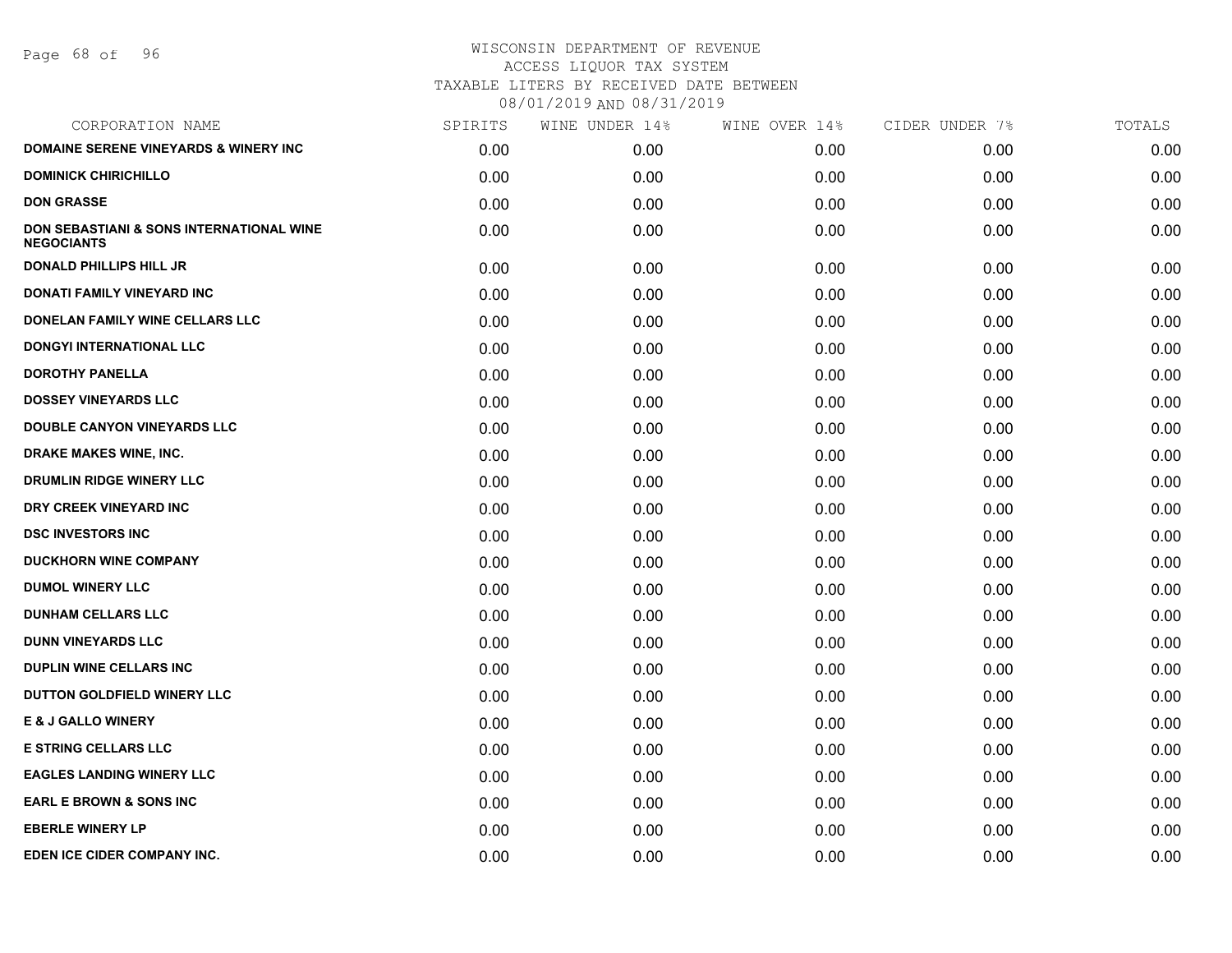Page 69 of 96

| CORPORATION NAME                                 | SPIRITS | WINE UNDER 14% | WINE OVER 14% | CIDER UNDER 7% | TOTALS |
|--------------------------------------------------|---------|----------------|---------------|----------------|--------|
| <b>EDWARD J RINK</b>                             | 0.00    | 0.00           | 0.00          | 0.00           | 0.00   |
| EHREN JORDAN WINE CELLARS LLC                    | 0.00    | 0.00           | 0.00          | 0.00           | 0.00   |
| <b>EILEEN BRYS</b>                               | 0.00    | 0.00           | 0.00          | 0.00           | 0.00   |
| <b>ELEGANCE PROPERTIES LLC</b>                   | 0.00    | 0.00           | 0.00          | 0.00           | 0.00   |
| <b>ELISABETH W KLEIN</b>                         | 0.00    | 0.00           | 0.00          | 0.00           | 0.00   |
| ELK COVE VINEYARDS INC                           | 0.00    | 0.00           | 0.00          | 0.00           | 0.00   |
| <b>ELV-OREGON LLC</b>                            | 0.00    | 0.00           | 0.00          | 0.00           | 0.00   |
| <b>ELYSE WINERY LLC</b>                          | 0.00    | 0.00           | 0.00          | 0.00           | 0.00   |
| <b>EMILIO GUGLIELMO WINERY INC</b>               | 0.00    | 0.00           | 0.00          | 0.00           | 0.00   |
| <b>ENTENTE SPIRITS LLC</b>                       | 0.00    | 0.00           | 0.00          | 0.00           | 0.00   |
| ERIC TRUMP WINE MANUFACTURING LLC                | 0.00    | 0.00           | 0.00          | 0.00           | 0.00   |
| <b>ERNEST VINEYARDS LLC</b>                      | 0.00    | 0.00           | 0.00          | 0.00           | 0.00   |
| <b>EUGENE PERATA</b>                             | 0.00    | 2.25           | 2.25          | 0.00           | 4.50   |
| <b>F KORBEL &amp; BROS INC</b>                   | 0.00    | 0.00           | 0.00          | 0.00           | 0.00   |
| <b>FAETHM INC</b>                                | 0.00    | 0.00           | 0.00          | 0.00           | 0.00   |
| <b>FANTESCA LLC</b>                              | 0.00    | 0.00           | 0.00          | 0.00           | 0.00   |
| <b>FAT BOYS INC</b>                              | 0.00    | 0.00           | 0.00          | 0.00           | 0.00   |
| <b>FAWN CREEK WINERY LLC</b>                     | 0.00    | 0.00           | 0.00          | 0.00           | 0.00   |
| FAZELI VINEYARDS, LLC                            | 0.00    | 0.00           | 0.00          | 0.00           | 0.00   |
| <b>FENESTRA WINERY INC</b>                       | 0.00    | 0.00           | 0.00          | 0.00           | 0.00   |
| FENN VALLEY VINEYARDS, INC.                      | 0.00    | 0.00           | 0.00          | 0.00           | 0.00   |
| <b>FERMENTING CELLARS LLC</b>                    | 0.00    | 0.00           | 0.00          | 0.00           | 0.00   |
| <b>FERRARI CARANO VINEYARDS &amp; WINERY LLC</b> | 0.00    | 0.00           | 0.00          | 0.00           | 0.00   |
| <b>FETZER VINEYARDS</b>                          | 0.00    | 0.00           | 0.00          | 0.00           | 0.00   |
| <b>FICKLIN VINEYARDS INC</b>                     | 0.00    | 0.00           | 0.00          | 0.00           | 0.00   |
| <b>FIDDLEHEAD CELLARS LP</b>                     | 0.00    | 0.00           | 0.00          | 0.00           | 0.00   |
| <b>FIDELITAS WINES LLC</b>                       | 0.00    | 0.00           | 0.00          | 0.00           | 0.00   |
| FIESTA VINEYARD & WINERY LLC                     | 0.00    | 0.00           | 0.00          | 0.00           | 0.00   |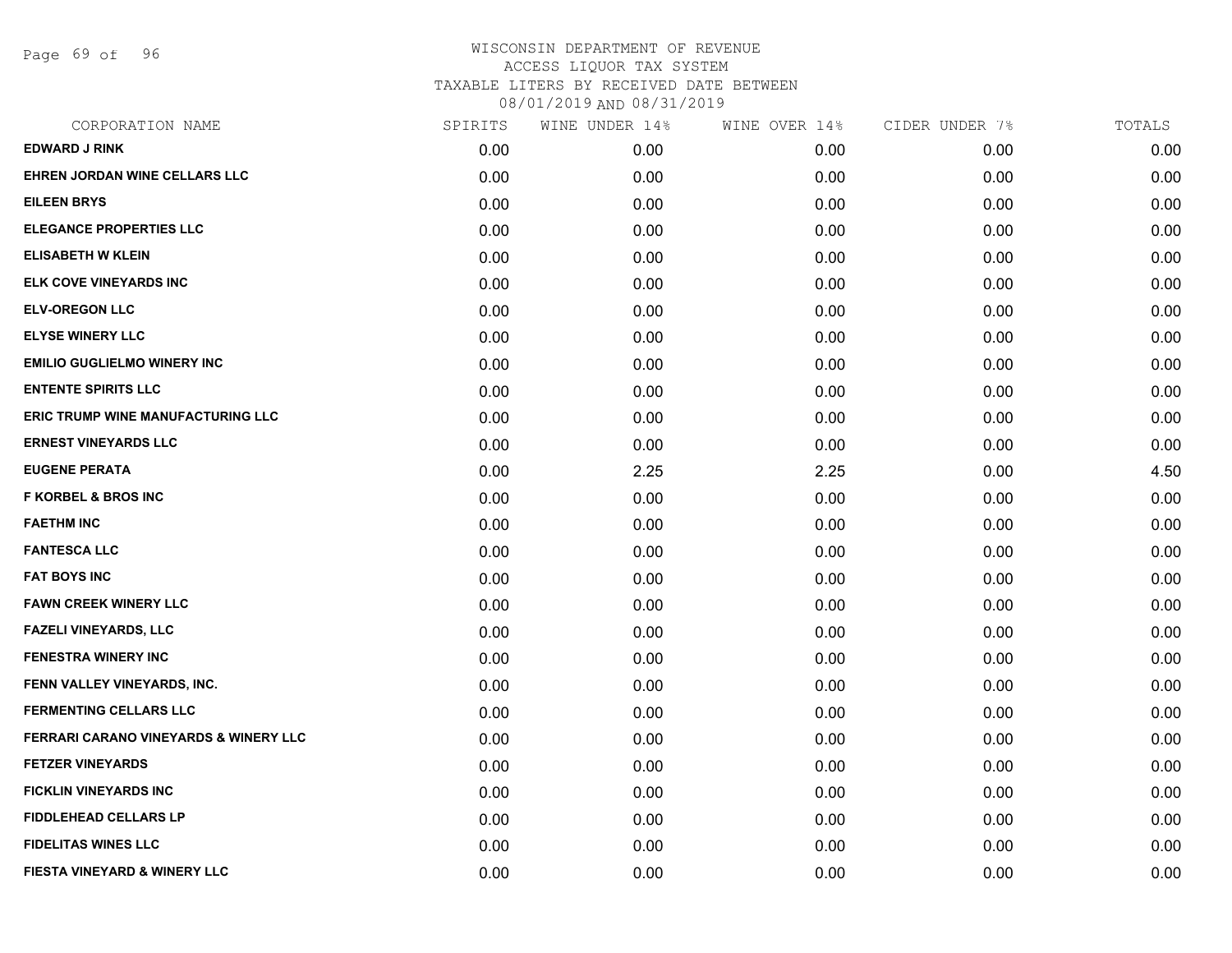Page 70 of 96

| CORPORATION NAME                               | SPIRITS | WINE UNDER 14% | WINE OVER 14% | CIDER UNDER 7% | TOTALS |
|------------------------------------------------|---------|----------------|---------------|----------------|--------|
| <b>FINKELSTEIN VINEYARDS INC</b>               | 0.00    | 0.00           | 0.00          | 0.00           | 0.00   |
| <b>FIRESTEED CORPORATION</b>                   | 0.00    | 0.00           | 0.00          | 0.00           | 0.00   |
| FISHER KING WINERY, LLC                        | 0.00    | 0.00           | 0.00          | 0.00           | 0.00   |
| <b>FISHER VINEYARDS</b>                        | 0.00    | 0.00           | 0.00          | 0.00           | 0.00   |
| <b>FITVINE LLC</b>                             | 0.00    | 0.00           | 0.00          | 0.00           | 0.00   |
| <b>FIVE VINES LLC</b>                          | 0.00    | 0.00           | 0.00          | 0.00           | 0.00   |
| <b>FLOOD RANCH COMPANY</b>                     | 0.00    | 0.00           | 0.00          | 0.00           | 0.00   |
| <b>FLORA SPRINGS WINE COMPANY</b>              | 0.00    | 0.00           | 0.00          | 0.00           | 0.00   |
| FLOWERS VINEYARD AND WINERY, LLC               | 0.00    | 0.00           | 0.00          | 0.00           | 0.00   |
| <b>FLYING B VINEYARD LP</b>                    | 0.00    | 0.00           | 0.00          | 0.00           | 0.00   |
| <b>FN CELLARS LLC</b>                          | 0.00    | 0.00           | 0.00          | 0.00           | 0.00   |
| <b>FOLEY ESTATES VINEYARD &amp; WINERY LLC</b> | 0.00    | 0.00           | 0.00          | 0.00           | 0.00   |
| <b>FOLEY FAMILY WINES INC</b>                  | 0.00    | 0.00           | 0.00          | 0.00           | 0.00   |
| <b>FOLIO WINE COMPANY LLC</b>                  | 0.00    | 0.00           | 0.00          | 0.00           | 0.00   |
| <b>FONTANELLA WINES LLC</b>                    | 0.00    | 0.00           | 0.00          | 0.00           | 0.00   |
| FORT ROSS VINEYARD & WINERY LLC                | 0.00    | 0.00           | 0.00          | 0.00           | 0.00   |
| <b>FORWARD CIDER LLC</b>                       | 0.00    | 0.00           | 0.00          | 0.00           | 0.00   |
| <b>FOUR BEARS WINERY LLC</b>                   | 0.00    | 0.00           | 0.00          | 0.00           | 0.00   |
| FOUR DAUGHTERS VINEYARD AND WINERY LLC         | 0.00    | 0.00           | 0.00          | 0.00           | 0.00   |
| <b>FOXEN VINEYARD INC</b>                      | 0.00    | 0.00           | 0.00          | 0.00           | 0.00   |
| <b>FRANCIS COPPOLA WINERY LLC</b>              | 0.00    | 0.00           | 0.00          | 0.00           | 0.00   |
| <b>FRANCISCAN VINEYARDS INC</b>                | 0.00    | 0.00           | 0.00          | 0.00           | 0.00   |
| <b>FRANK FAMILY VINEYARDS LLC</b>              | 0.00    | 0.00           | 0.00          | 0.00           | 0.00   |
| <b>FRED C SCHERRER</b>                         | 0.00    | 0.00           | 0.00          | 0.00           | 0.00   |
| <b>FREDERICK QUANDT</b>                        | 0.00    | 0.00           | 0.00          | 0.00           | 0.00   |
| <b>FREIXENET SONOMA CAVES INC</b>              | 0.00    | 0.00           | 0.00          | 0.00           | 0.00   |
| <b>FREY FAMILY WINERY LLC</b>                  | 0.00    | 0.00           | 0.00          | 0.00           | 0.00   |
| <b>FREY VINEYARDS LTD</b>                      | 0.00    | 0.00           | 0.00          | 0.00           | 0.00   |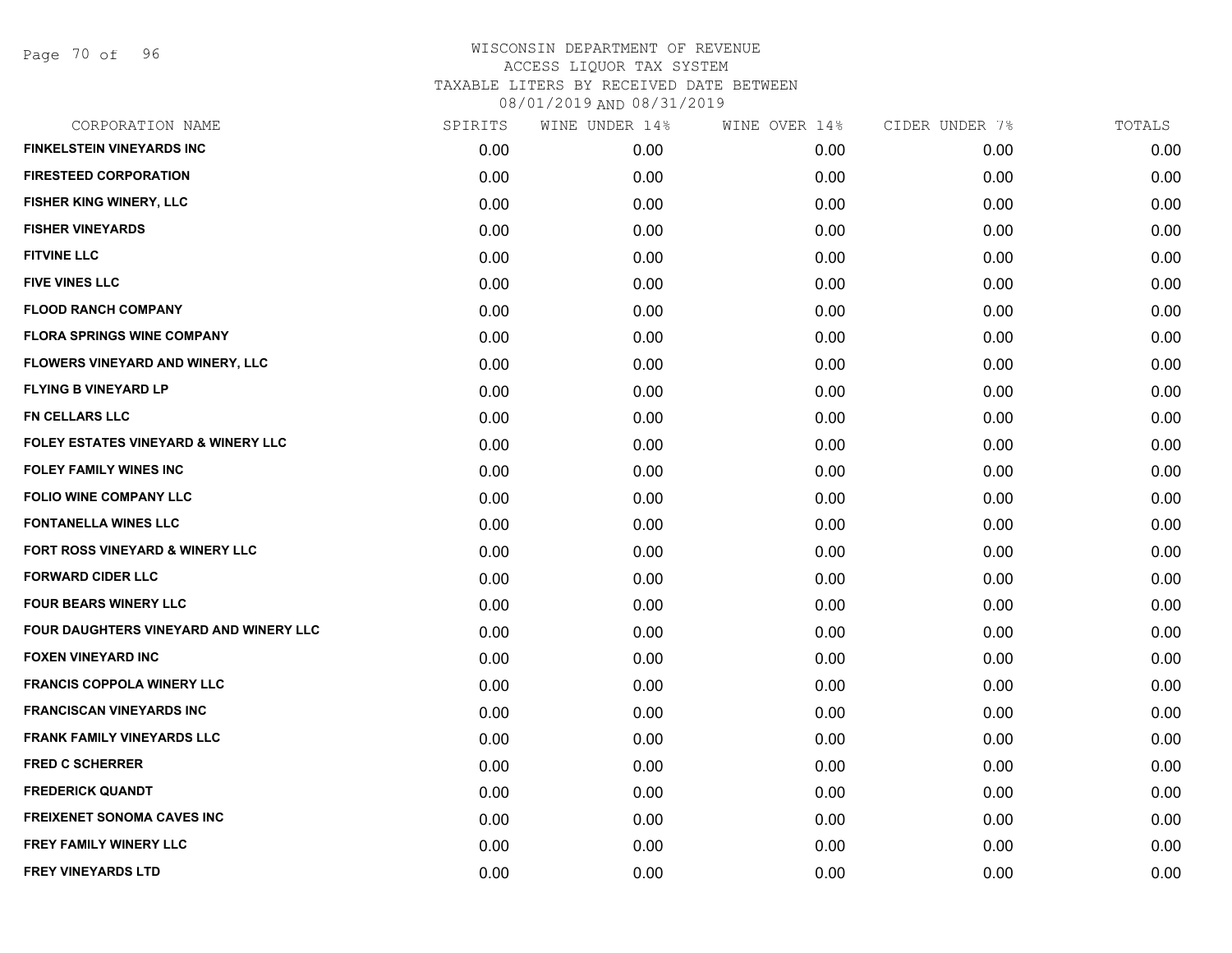Page 71 of 96

| CORPORATION NAME                                    | SPIRITS | WINE UNDER 14% | WINE OVER 14% | CIDER UNDER 7% | TOTALS |
|-----------------------------------------------------|---------|----------------|---------------|----------------|--------|
| <b>FROGS LEAP WINERY</b>                            | 0.00    | 0.00           | 0.00          | 0.00           | 0.00   |
| <b>FROGTOWN CELLARS LLP</b>                         | 0.00    | 0.00           | 0.00          | 0.00           | 0.00   |
| FRUIT OF THE WOODS WINE CELLAR, INC.                | 0.00    | 0.00           | 0.00          | 0.00           | 0.00   |
| <b>FULCRUM WINES LLC</b>                            | 0.00    | 0.00           | 0.00          | 0.00           | 0.00   |
| <b>FULKERSON WINE CELLARS LLC</b>                   | 0.00    | 0.00           | 0.00          | 0.00           | 0.00   |
| <b>FULLERTON WINES, INC</b>                         | 0.00    | 0.00           | 0.00          | 0.00           | 0.00   |
| <b>FURTHERMORE LLC</b>                              | 0.00    | 0.00           | 0.00          | 0.00           | 0.00   |
| <b>G GRAHAM WINES INC</b>                           | 0.00    | 0.00           | 0.00          | 0.00           | 0.00   |
| <b>GALANTE FAMILY WINERY INC</b>                    | 0.00    | 0.00           | 0.00          | 0.00           | 0.00   |
| <b>GALENA CELLARS INC</b>                           | 0.00    | 0.00           | 0.00          | 0.00           | 0.00   |
| <b>GALLICA WINES LLC</b>                            | 0.00    | 0.00           | 0.00          | 0.00           | 0.00   |
| <b>GAMBLE FAMILY VINEYARDS LLC</b>                  | 0.00    | 0.00           | 0.00          | 0.00           | 0.00   |
| <b>GANDONA INC</b>                                  | 0.00    | 0.00           | 0.00          | 0.00           | 0.00   |
| <b>GARGIULO VINEYARD LLC</b>                        | 0.00    | 38.25          | 6.75          | 0.00           | 45.00  |
| <b>GARROD TRUST</b>                                 | 0.00    | 0.00           | 0.00          | 0.00           | 0.00   |
| <b>GARVIN HEIGHTS VINEYARDS, LLC</b>                | 0.00    | 0.00           | 0.00          | 0.00           | 0.00   |
| <b>GARY FRANSCIONI, INC.</b>                        | 0.00    | 0.00           | 0.00          | 0.00           | 0.00   |
| <b>GEARY MARKET INVESTMENT COMPANY LTD</b>          | 0.00    | 48.75          | 18.00         | 0.00           | 66.75  |
| <b>GEMSTONE VINEYARDS LLC</b>                       | 0.00    | 0.00           | 0.00          | 0.00           | 0.00   |
| <b>GENERATIONS OF SONOMA LLC</b>                    | 0.00    | 0.00           | 0.00          | 0.00           | 0.00   |
| <b>GENESEO PARTNERS LP</b>                          | 0.00    | 0.00           | 0.00          | 0.00           | 0.00   |
| <b>GEORGE O HENDRY</b>                              | 0.00    | 0.00           | 0.00          | 0.00           | 0.00   |
| <b>GEORGE RONALD DENNER</b>                         | 0.00    | 0.00           | 0.00          | 0.00           | 0.00   |
| <b>GERBER, GERBER &amp; GERBER DISCLAIMER TRUST</b> | 0.00    | 0.00           | 0.00          | 0.00           | 0.00   |
| <b>GF WINES LLC</b>                                 | 0.00    | 0.00           | 0.00          | 0.00           | 0.00   |
| <b>GHOST HILL CELLARS LLC</b>                       | 0.00    | 0.00           | 0.00          | 0.00           | 0.00   |
| <b>GIFT SERVICES INC</b>                            | 0.00    | 0.00           | 0.00          | 0.00           | 0.00   |
| <b>GLOBAL UNIVERSAL SRL</b>                         | 0.00    | 0.00           | 0.00          | 0.00           | 0.00   |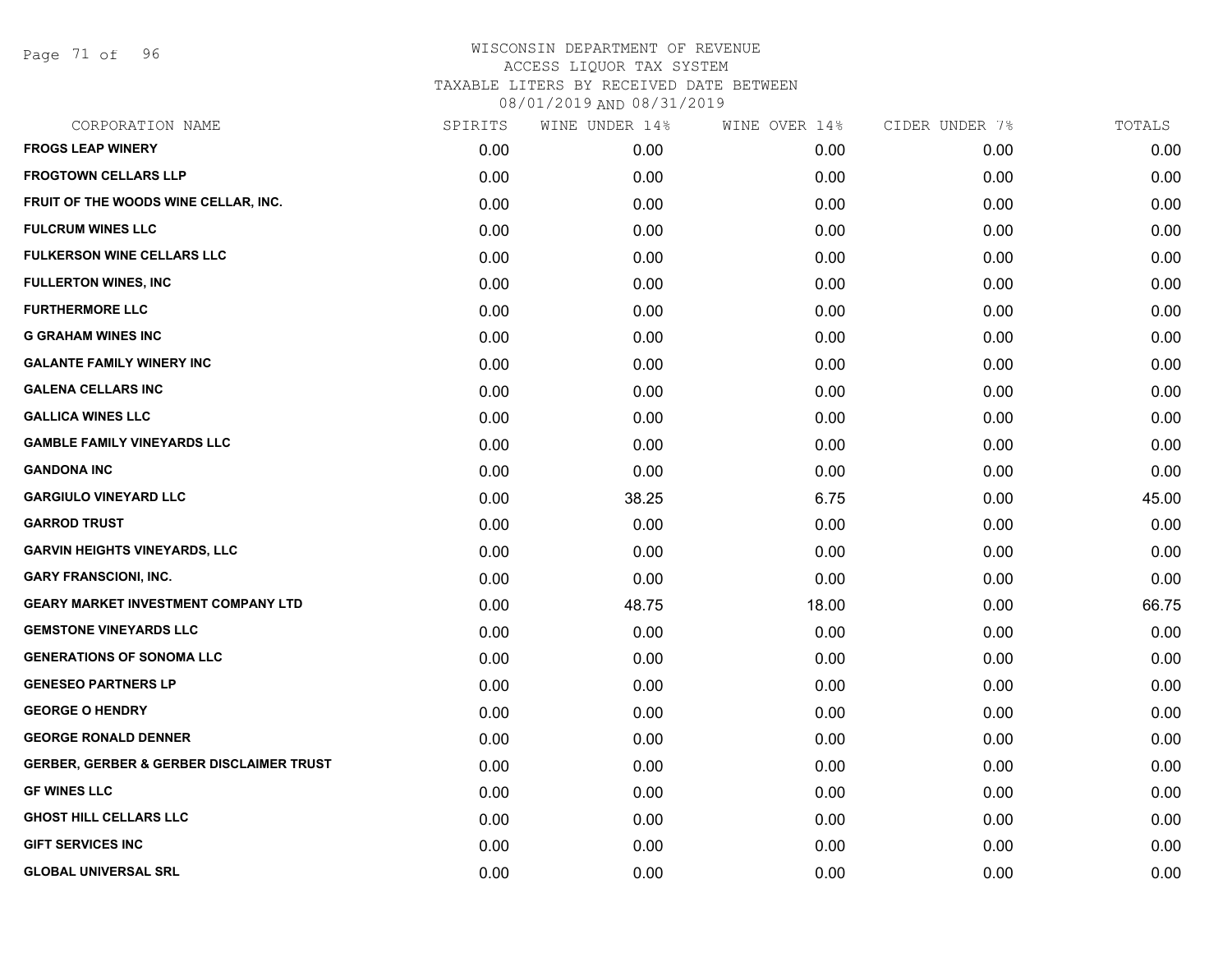Page 72 of 96

| CORPORATION NAME                        | SPIRITS | WINE UNDER 14% | WINE OVER 14% | CIDER UNDER 7% | TOTALS |
|-----------------------------------------|---------|----------------|---------------|----------------|--------|
| <b>GOLDIN INVESTMENT II INC</b>         | 0.00    | 0.00           | 0.00          | 0.00           | 0.00   |
| <b>GOLDRIDGEPINOT.COM LLC</b>           | 0.00    | 0.00           | 0.00          | 0.00           | 0.00   |
| <b>GOOD FOUNDATIONS INC</b>             | 0.00    | 0.00           | 0.00          | 0.00           | 0.00   |
| <b>GOOSE EGG, LLC</b>                   | 0.00    | 0.00           | 0.00          | 0.00           | 0.00   |
| <b>GOOSE RIDGE LLC</b>                  | 0.00    | 0.00           | 0.00          | 0.00           | 0.00   |
| <b>GRAPE VISIONS LLC</b>                | 0.00    | 0.00           | 0.00          | 0.00           | 0.00   |
| <b>GRAPESEED WINE FUND LLC</b>          | 0.00    | 0.00           | 0.00          | 0.00           | 0.00   |
| <b>GRASSINI FAMILY VINEYARDS LLC</b>    | 0.00    | 0.00           | 0.00          | 0.00           | 0.00   |
| <b>GREEN FAMILY WINERY LLC</b>          | 0.00    | 0.00           | 0.00          | 0.00           | 0.00   |
| <b>GREG SANDERS</b>                     | 0.00    | 0.00           | 0.00          | 0.00           | 0.00   |
| <b>GRGICH HILLS CELLAR</b>              | 0.00    | 0.00           | 0.00          | 0.00           | 0.00   |
| <b>GRIEB OPTIMAL WINECRAFTING LLC</b>   | 0.00    | 0.00           | 0.00          | 0.00           | 0.00   |
| <b>GROTH VINEYARDS &amp; WINERY LLC</b> | 0.00    | 0.00           | 0.00          | 0.00           | 0.00   |
| <b>GULLETT &amp; GULLETT</b>            | 0.00    | 0.00           | 0.00          | 0.00           | 0.00   |
| H DE V LLC                              | 0.00    | 0.00           | 0.00          | 0.00           | 0.00   |
| HAFNER VINEYARD LLC                     | 0.00    | 0.00           | 0.00          | 0.00           | 0.00   |
| <b>HAGAFEN CELLARS INC</b>              | 0.00    | 0.00           | 0.00          | 0.00           | 0.00   |
| <b>HAHN ESTATE</b>                      | 0.00    | 0.00           | 0.00          | 0.00           | 0.00   |
| <b>HALF KRAKT LLC</b>                   | 0.00    | 0.00           | 0.00          | 0.00           | 0.00   |
| HALF MOON HILL LLC                      | 0.00    | 0.00           | 0.00          | 0.00           | 0.00   |
| <b>HALL WINES LLC</b>                   | 0.00    | 0.00           | 0.00          | 0.00           | 0.00   |
| HALTER WINERY LLC                       | 0.00    | 0.00           | 0.00          | 0.00           | 0.00   |
| <b>HAMEL FAMILY WINES LLC</b>           | 0.00    | 0.00           | 0.00          | 0.00           | 0.00   |
| <b>HAMMLER WINE CORP</b>                | 0.00    | 0.00           | 0.00          | 0.00           | 0.00   |
| HANDLEY CELLARS LIMITED PARTNERSHIP     | 0.00    | 0.00           | 0.00          | 0.00           | 0.00   |
| <b>HANNA WINERY INC</b>                 | 0.00    | 0.00           | 0.00          | 0.00           | 0.00   |
| <b>HARALD TOMESCH</b>                   | 0.00    | 0.00           | 0.00          | 0.00           | 0.00   |
| HARBOR RIDGE WINERY INC.                | 0.00    | 0.00           | 0.00          | 0.00           | 0.00   |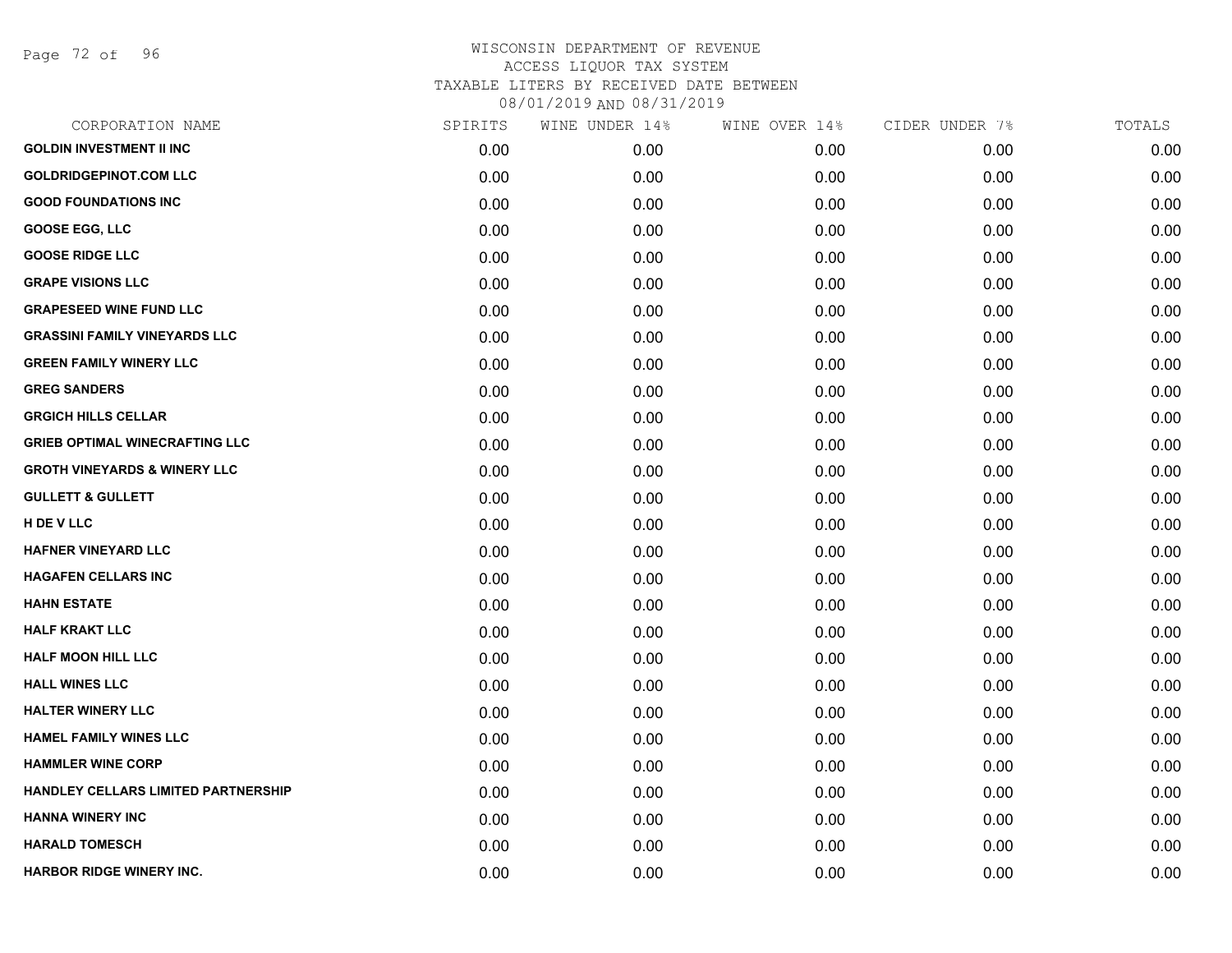Page 73 of 96

| CORPORATION NAME                      | SPIRITS | WINE UNDER 14% | WINE OVER 14% | CIDER UNDER 7% | TOTALS |
|---------------------------------------|---------|----------------|---------------|----------------|--------|
| <b>HARLAN ESTATE WINERY INC</b>       | 0.00    | 0.00           | 0.00          | 0.00           | 0.00   |
| <b>HARMELL CELLARS LLC</b>            | 0.00    | 0.00           | 0.00          | 0.00           | 0.00   |
| <b>HARRIS &amp; HARRIS</b>            | 0.00    | 0.00           | 0.00          | 0.00           | 0.00   |
| <b>HARRY &amp; DAVID HOLDINGS INC</b> | 0.00    | 0.00           | 0.00          | 0.00           | 0.00   |
| <b>HAWK AND HORSE VINEYARDS LLC</b>   | 0.00    | 0.00           | 0.00          | 0.00           | 0.00   |
| <b>HAWKES LLC</b>                     | 0.00    | 0.00           | 0.00          | 0.00           | 0.00   |
| <b>HAZLITT 1852 VINEYARDS INC</b>     | 0.00    | 0.00           | 0.00          | 0.00           | 0.00   |
| <b>HDD LLC</b>                        | 0.00    | 0.00           | 0.00          | 0.00           | 0.00   |
| <b>HEITZ WINE CELLARS</b>             | 0.00    | 0.00           | 0.00          | 0.00           | 0.00   |
| <b>HEMISPHERE WINE COMPANY INC</b>    | 0.00    | 0.00           | 0.00          | 0.00           | 0.00   |
| <b>HEMISPHERES LLC</b>                | 0.00    | 0.00           | 0.00          | 0.00           | 0.00   |
| HERB LAMB VINEYARDS, LLC              | 0.00    | 0.00           | 0.00          | 0.00           | 0.00   |
| <b>HERDIE BAISDEN</b>                 | 0.00    | 0.00           | 0.00          | 0.00           | 0.00   |
| <b>HERON HILL VINEYARDS INC</b>       | 0.00    | 0.00           | 0.00          | 0.00           | 0.00   |
| <b>HERRERA &amp; HERRERA</b>          | 0.00    | 0.00           | 0.00          | 0.00           | 0.00   |
| <b>HESTAN VINEYARDS LLC</b>           | 0.00    | 0.00           | 0.00          | 0.00           | 0.00   |
| <b>HIDDEN RIDGE VINEYARD LLC</b>      | 0.00    | 0.00           | 0.00          | 0.00           | 0.00   |
| <b>HILL ESTATES INC</b>               | 0.00    | 0.00           | 0.00          | 0.00           | 0.00   |
| <b>HIRSCH WINERY LLC</b>              | 0.00    | 0.00           | 0.00          | 0.00           | 0.00   |
| HOLLYS HILL VINEYARDS LLC             | 0.00    | 0.00           | 0.00          | 0.00           | 0.00   |
| HONIG VINEYARD AND WINERY LLC         | 0.00    | 0.00           | 0.00          | 0.00           | 0.00   |
| <b>HOPE WINE LLC</b>                  | 0.00    | 0.00           | 0.00          | 0.00           | 0.00   |
| <b>HOUDINI INC</b>                    | 0.00    | 0.00           | 0.00          | 0.00           | 0.00   |
| <b>HOURGLASS WINE COMPANY INC</b>     | 0.00    | 0.00           | 0.00          | 0.00           | 0.00   |
| <b>HUA YUAN</b>                       | 0.00    | 0.00           | 0.00          | 0.00           | 0.00   |
| HUNEEUS VINTNERS LLC                  | 0.00    | 0.00           | 0.00          | 0.00           | 0.00   |
| HUNT COUNTRY VINEYARDS LLC            | 0.00    | 0.00           | 0.00          | 0.00           | 0.00   |
| <b>HUSCH VINEYARDS INC</b>            | 0.00    | 0.00           | 0.00          | 0.00           | 0.00   |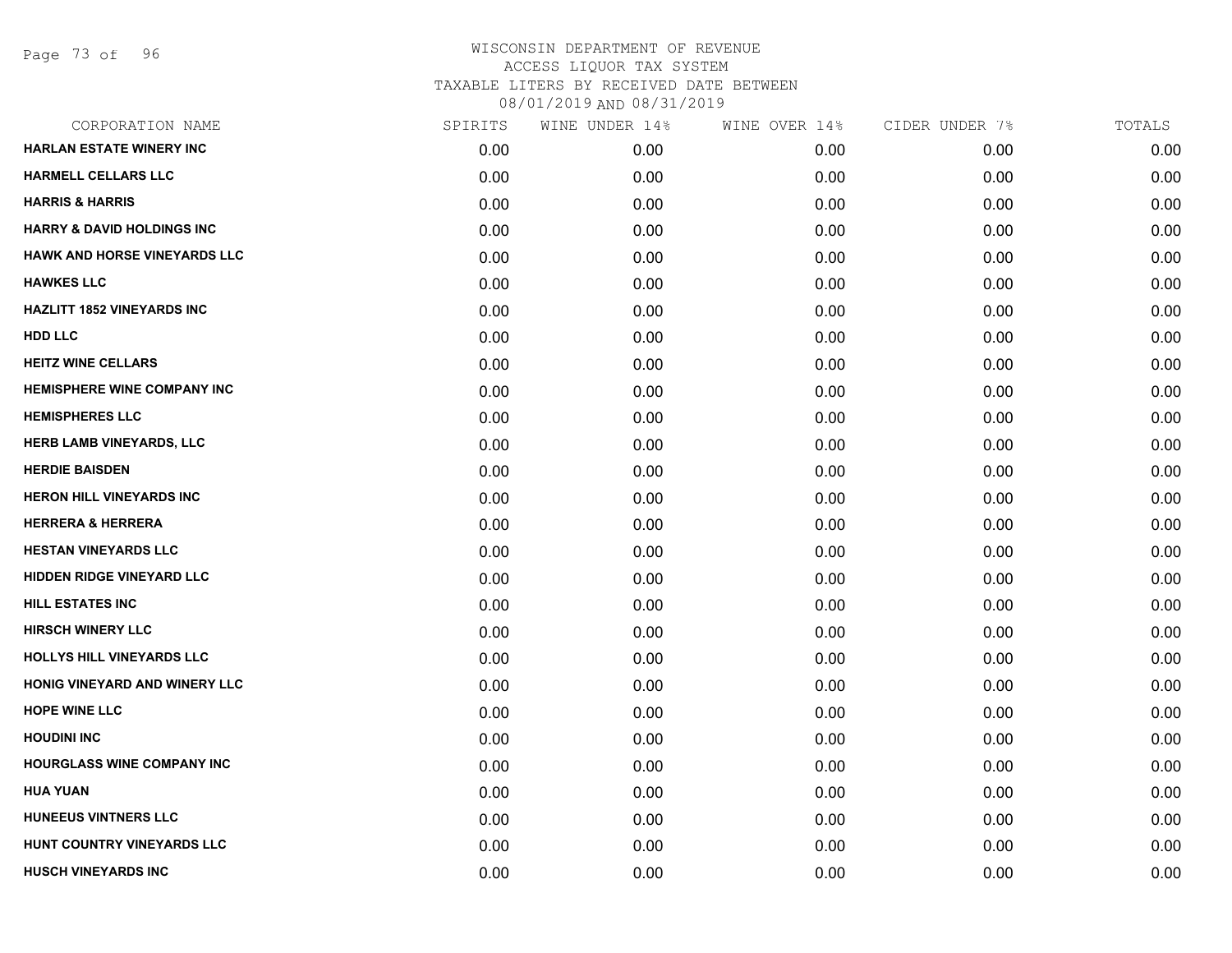Page 74 of 96

# WISCONSIN DEPARTMENT OF REVENUE ACCESS LIQUOR TAX SYSTEM TAXABLE LITERS BY RECEIVED DATE BETWEEN

08/01/2019 AND 08/31/2019

| CORPORATION NAME                                    | SPIRITS | WINE UNDER 14% | WINE OVER 14% | CIDER UNDER 7% | TOTALS |
|-----------------------------------------------------|---------|----------------|---------------|----------------|--------|
| <b>INCEPTION WINES LLC</b>                          | 0.00    | 0.00           | 0.00          | 0.00           | 0.00   |
| <b>INMAN FAMILY WINES LLC</b>                       | 0.00    | 0.00           | 0.00          | 0.00           | 0.00   |
| <b>INVESTOR'S OF AMERICA LP</b>                     | 0.00    | 0.00           | 0.00          | 0.00           | 0.00   |
| <b>IRON HORSE VINEYARDS LP</b>                      | 0.00    | 0.00           | 0.00          | 0.00           | 0.00   |
| <b>ISENHOWER CELLARS LLC</b>                        | 0.00    | 0.00           | 0.00          | 0.00           | 0.00   |
| <b>ISLAND ORCHARD CIDER LLC</b>                     | 0.00    | 0.00           | 0.00          | 0.00           | 0.00   |
| <b>ISR VINEYARDS ASSOCIATION</b>                    | 0.00    | 0.00           | 0.00          | 0.00           | 0.00   |
| <b>J BLAIR PENCE, TRUSTEE OF PENCE FAMILY TRUST</b> | 0.00    | 0.00           | 0.00          | 0.00           | 0.00   |
| <b>J CELLARS INVESTMENTS LLC</b>                    | 0.00    | 0.00           | 0.00          | 0.00           | 0.00   |
| <b>J LOHR WINERY CORP</b>                           | 0.00    | 0.00           | 0.00          | 0.00           | 0.00   |
| J PEDRONCELLI WINERY                                | 0.00    | 0.00           | 0.00          | 0.00           | 0.00   |
| <b>J RICKARDS WINERY LLC</b>                        | 0.00    | 0.00           | 0.00          | 0.00           | 0.00   |
| <b>J WILLETT COMPANIES</b>                          | 0.00    | 0.00           | 0.00          | 0.00           | 0.00   |
| <b>J.W. THOMAS LLC</b>                              | 0.00    | 0.00           | 0.00          | 0.00           | 0.00   |
| <b>J3 WINE PARTNERS LLC</b>                         | 0.00    | 0.00           | 0.00          | 0.00           | 0.00   |
| JACK JOHN INVESTMENTS INC                           | 0.00    | 0.00           | 0.00          | 0.00           | 0.00   |
| <b>JACKSON FAMILY WINES INC</b>                     | 0.00    | 0.00           | 0.00          | 0.00           | 0.00   |
| <b>JACKSON WINE LLC</b>                             | 0.00    | 0.00           | 0.00          | 0.00           | 0.00   |
| <b>JACKSON WINERY &amp; VINEYARDS</b>               | 0.00    | 0.00           | 0.00          | 0.00           | 0.00   |
| <b>JACUZZI FAMILY VINEYARDS LLC</b>                 | 0.00    | 69.00          | 99.75         | 0.00           | 168.75 |
| <b>JAM CELLARS INC</b>                              | 0.00    | 0.00           | 0.00          | 0.00           | 0.00   |
| <b>JAMES L LAMBERT</b>                              | 0.00    | 0.00           | 0.00          | 0.00           | 0.00   |
| <b>JAMES P PROSSER</b>                              | 0.00    | 0.00           | 0.00          | 0.00           | 0.00   |
| <b>JB GEORGE LLC</b>                                | 0.00    | 0.00           | 0.00          | 0.00           | 0.00   |
| <b>JC CELLARS INC</b>                               | 0.00    | 0.00           | 0.00          | 0.00           | 0.00   |
| <b>JEFFERY BEMIS</b>                                | 0.00    | 0.00           | 0.00          | 0.00           | 0.00   |
| <b>JEFFERY M GORDON</b>                             | 0.00    | 0.00           | 0.00          | 0.00           | 0.00   |
| <b>JEFFREY L STOEGER</b>                            | 0.00    | 0.00           | 0.00          | 0.00           | 0.00   |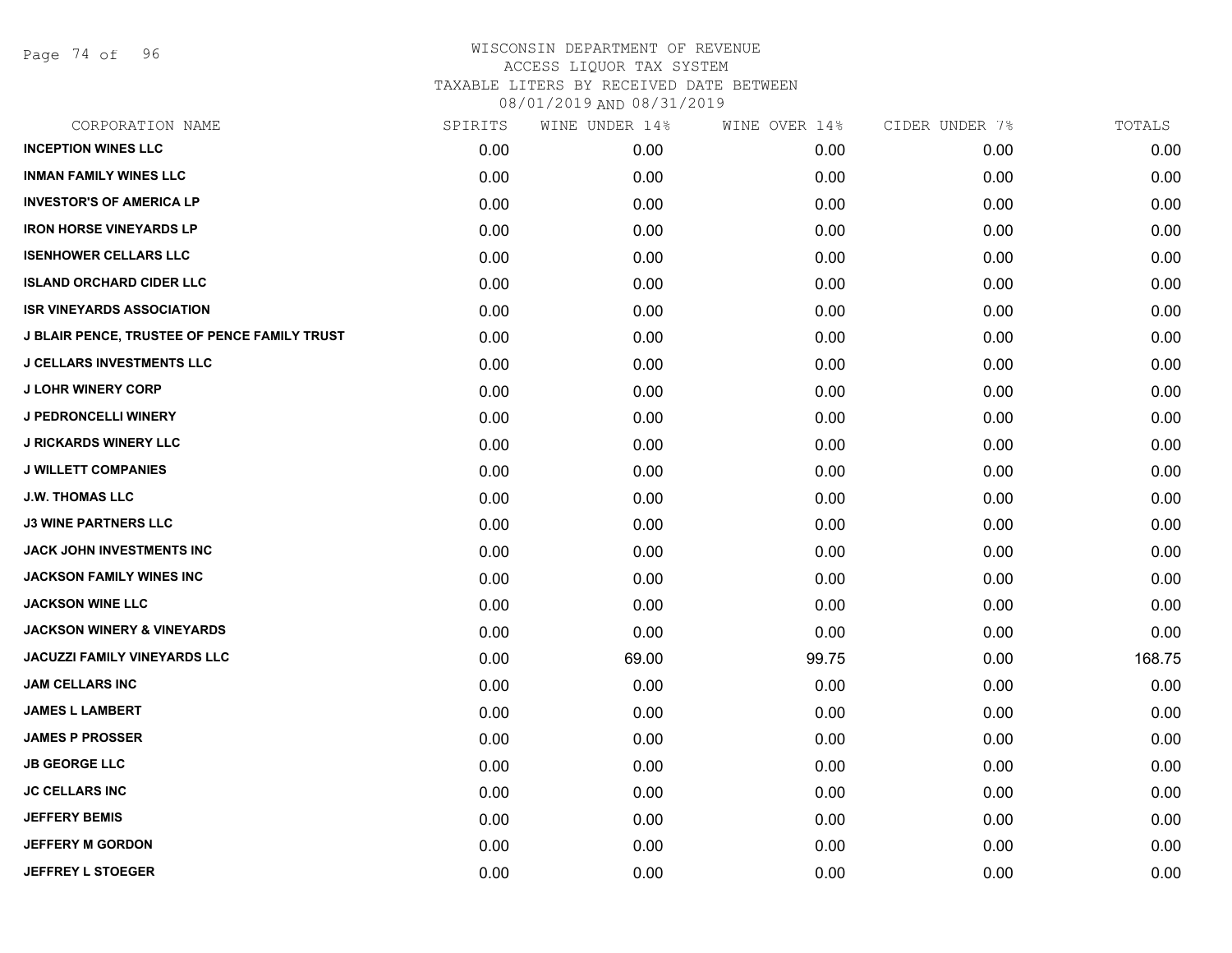Page 75 of 96

| CORPORATION NAME                         | SPIRITS | WINE UNDER 14% | WINE OVER 14% | CIDER UNDER 7% | TOTALS |
|------------------------------------------|---------|----------------|---------------|----------------|--------|
| <b>JENNIFER L JACKSON-HARTFORD</b>       | 0.00    | 0.00           | 0.00          | 0.00           | 0.00   |
| <b>JESSUP CELLARS HOLDING CO LLC</b>     | 0.00    | 0.00           | 0.00          | 0.00           | 0.00   |
| <b>JM CELLARS COMPANY</b>                | 0.00    | 0.00           | 0.00          | 0.00           | 0.00   |
| <b>J-NH WINE GROUP LLC</b>               | 0.00    | 0.00           | 0.00          | 0.00           | 0.00   |
| <b>JOHN ANTHONY VINEYARDS LLC</b>        | 0.00    | 0.00           | 0.00          | 0.00           | 0.00   |
| <b>JOHN E NICOLOZAKES</b>                | 0.00    | 0.00           | 0.00          | 0.00           | 0.00   |
| <b>JONATHAN DALE</b>                     | 0.00    | 0.00           | 0.00          | 0.00           | 0.00   |
| <b>JONES FAMILY WINERY LLC</b>           | 0.00    | 0.00           | 0.00          | 0.00           | 0.00   |
| <b>JORNY'S END LLC</b>                   | 0.00    | 0.00           | 0.00          | 0.00           | 0.00   |
| <b>JOSEPH ALEXANDER VILLICANA II</b>     | 0.00    | 0.00           | 0.00          | 0.00           | 0.00   |
| <b>JOSEPH CALLOW</b>                     | 0.00    | 0.00           | 0.00          | 0.00           | 0.00   |
| JOSEPH PHELPS VINEYARDS LLC              | 0.00    | 0.00           | 0.00          | 0.00           | 0.00   |
| <b>JOSEPH STALLER</b>                    | 0.00    | 0.00           | 0.00          | 0.00           | 0.00   |
| <b>JOSEPH WYNIMKO</b>                    | 0.00    | 0.00           | 0.00          | 0.00           | 0.00   |
| <b>JOYCE VINEYARDS LLC</b>               | 0.00    | 0.00           | 0.00          | 0.00           | 0.00   |
| JULIE A ANDRZEJCZAK                      | 0.00    | 0.00           | 0.00          | 0.00           | 0.00   |
| <b>JUSTIN VINEYARDS &amp; WINERY LLC</b> | 0.00    | 0.00           | 0.00          | 0.00           | 0.00   |
| <b>JVW CORPORATION</b>                   | 0.00    | 0.00           | 0.00          | 0.00           | 0.00   |
| <b>K VINTNERS LLC</b>                    | 0.00    | 0.00           | 0.00          | 0.00           | 0.00   |
| <b>KACHINA CELLARS LLC</b>               | 0.00    | 0.00           | 0.00          | 0.00           | 0.00   |
| <b>KAMEN WINES LLC</b>                   | 0.00    | 0.00           | 0.00          | 0.00           | 0.00   |
| <b>KANGARU ENTERPRISES LLC</b>           | 0.00    | 0.00           | 0.00          | 0.00           | 0.00   |
| <b>KDS LLC</b>                           | 0.00    | 0.00           | 0.00          | 0.00           | 0.00   |
| <b>KEEVER VINEYARDS LLC</b>              | 0.00    | 0.00           | 0.00          | 0.00           | 0.00   |
| <b>KEN BROWN WINES LLC</b>               | 0.00    | 0.00           | 0.00          | 0.00           | 0.00   |
| <b>KENEFICK RANCHES WINERY LLC</b>       | 0.00    | 0.00           | 0.00          | 0.00           | 0.00   |
| <b>KENT HUMPHREY</b>                     | 0.00    | 0.00           | 0.00          | 0.00           | 0.00   |
| KENWARD FAMILY VINEYARDS, LLC            | 0.00    | 0.00           | 0.00          | 0.00           | 0.00   |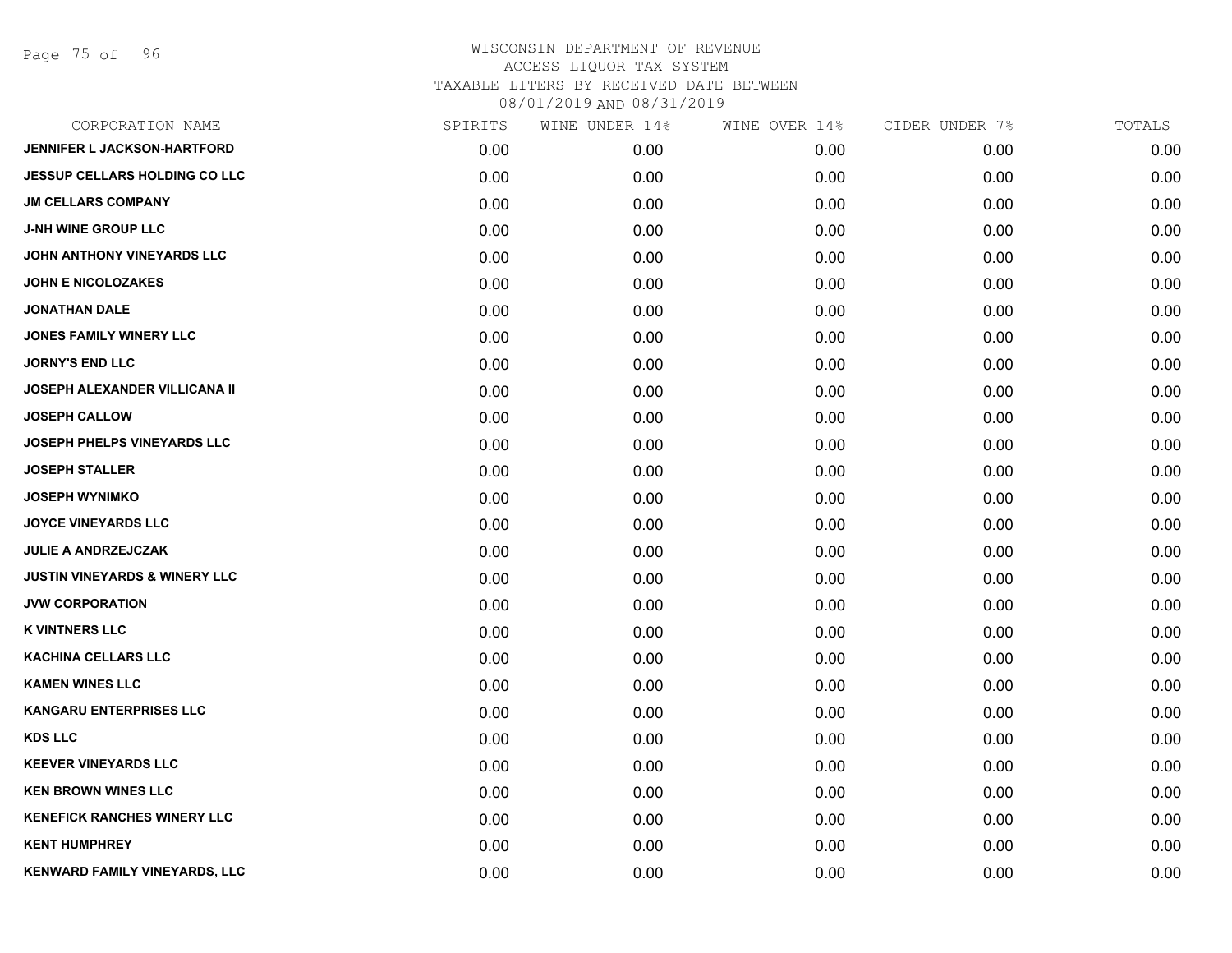Page 76 of 96

| CORPORATION NAME                             | SPIRITS | WINE UNDER 14% | WINE OVER 14% | CIDER UNDER 7% | TOTALS |
|----------------------------------------------|---------|----------------|---------------|----------------|--------|
| <b>KENZO ESTATE INC</b>                      | 0.00    | 0.00           | 0.00          | 0.00           | 0.00   |
| <b>KERWIN ESTATE LLC</b>                     | 0.00    | 0.00           | 0.00          | 0.00           | 0.00   |
| <b>KESTREL PROPERTIES LLC</b>                | 0.00    | 0.00           | 0.00          | 0.00           | 0.00   |
| <b>KEVIN BEHNKE</b>                          | 0.00    | 0.00           | 0.00          | 0.00           | 0.00   |
| <b>KEVIN C MILLER</b>                        | 0.00    | 0.00           | 0.00          | 0.00           | 0.00   |
| <b>KING ESTATE WINERY LP</b>                 | 0.00    | 0.00           | 0.00          | 0.00           | 0.00   |
| KISMET WINE, INC.                            | 0.00    | 0.00           | 0.00          | 0.00           | 0.00   |
| KISTLER VINEYARDS, LLC                       | 0.00    | 0.00           | 0.00          | 0.00           | 0.00   |
| <b>KLEIN FOODS INC</b>                       | 0.00    | 0.00           | 0.00          | 0.00           | 0.00   |
| <b>KNIGHTS BRIDGE WINERY LLC</b>             | 0.00    | 0.00           | 0.00          | 0.00           | 0.00   |
| <b>KOEHLER WINERY LLC</b>                    | 0.00    | 0.00           | 0.00          | 0.00           | 0.00   |
| <b>KONSTANTIN D FRANK &amp; SONS</b>         | 0.00    | 0.00           | 0.00          | 0.00           | 0.00   |
| <b>KOPRI INC</b>                             | 0.00    | 0.00           | 0.00          | 0.00           | 0.00   |
| <b>KRAUSE FAMILY CELLARS LLC</b>             | 0.00    | 0.00           | 0.00          | 0.00           | 0.00   |
| <b>KRISTIN HARRINGTON-BOEGNER</b>            | 0.00    | 0.00           | 0.00          | 0.00           | 0.00   |
| <b>KRUPP BROTHERS LLC</b>                    | 0.00    | 0.00           | 0.00          | 0.00           | 0.00   |
| <b>KSSM LLC</b>                              | 0.00    | 0.00           | 0.00          | 0.00           | 0.00   |
| <b>KT WINECO LLC</b>                         | 0.00    | 0.00           | 0.00          | 0.00           | 0.00   |
| <b>KULETO VILLA LLC</b>                      | 0.00    | 0.00           | 0.00          | 0.00           | 0.00   |
| <b>KUNDE ENTERPRISES INC</b>                 | 0.00    | 0.00           | 0.00          | 0.00           | 0.00   |
| L C WINE                                     | 0.00    | 0.00           | 0.00          | 0.00           | 0.00   |
| L FOPPIANO WINE CO INC                       | 0.00    | 0.00           | 0.00          | 0.00           | 0.00   |
| L18 HOLDINGS, INC.                           | 0.00    | 0.00           | 0.00          | 0.00           | 0.00   |
| <b>LADERA WINERY LLC</b>                     | 0.00    | 0.00           | 0.00          | 0.00           | 0.00   |
| <b>LAETITIA VINEYARD &amp; WINERY INC</b>    | 0.00    | 0.00           | 0.00          | 0.00           | 0.00   |
| <b>LAGUNA OAKS VINEYARD &amp; WINERY INC</b> | 0.00    | 0.00           | 0.00          | 0.00           | 0.00   |
| <b>LAIL VINEYARDS LLC</b>                    | 0.00    | 0.00           | 0.00          | 0.00           | 0.00   |
| <b>LAIRD FAMILY ESTATE LLC</b>               | 0.00    | 0.00           | 0.00          | 0.00           | 0.00   |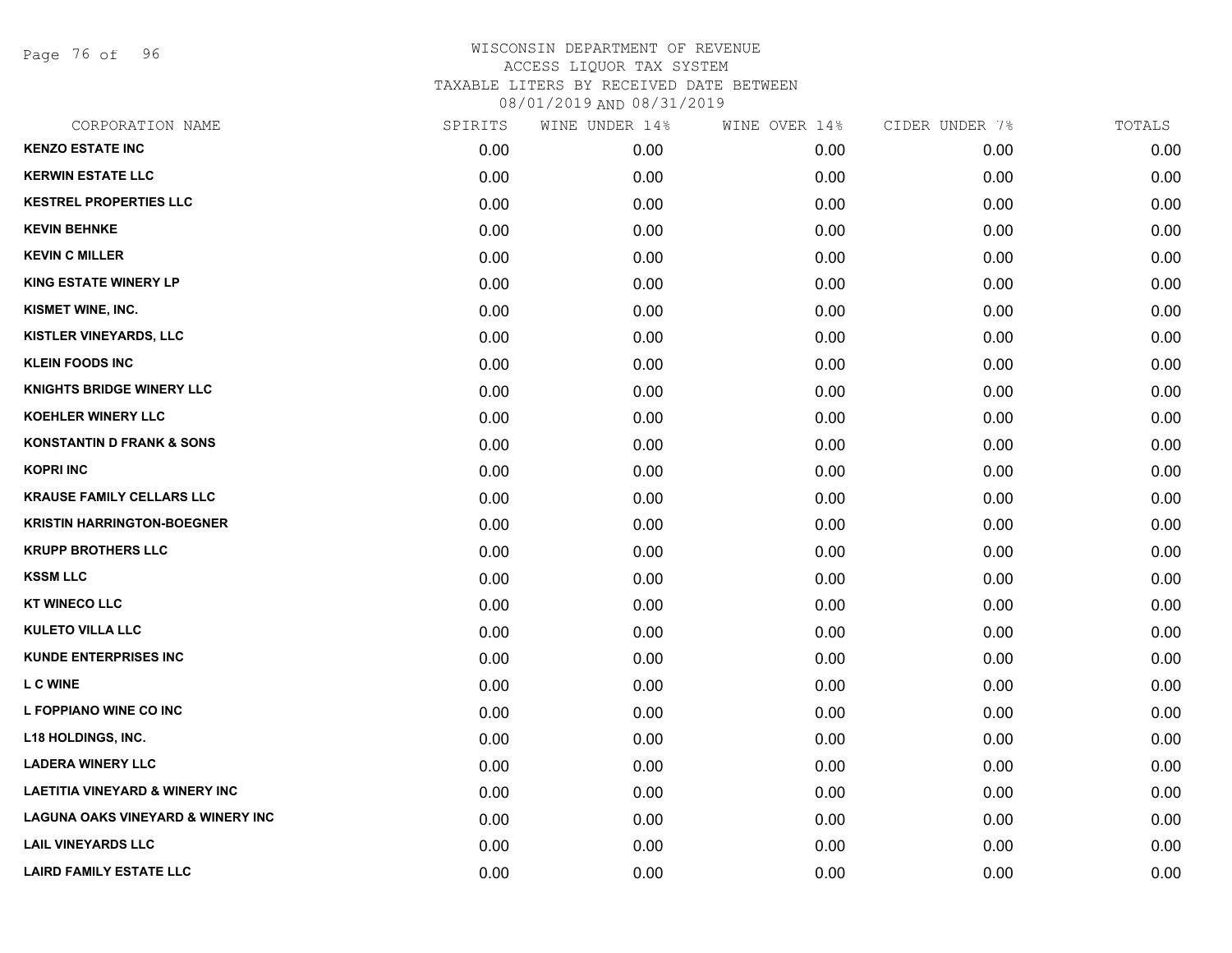| CORPORATION NAME                                  | SPIRITS | WINE UNDER 14% | WINE OVER 14% | CIDER UNDER 7% | TOTALS |
|---------------------------------------------------|---------|----------------|---------------|----------------|--------|
| <b>LAKE NOKOMIS CRANBERRIES INC</b>               | 0.00    | 0.00           | 0.00          | 0.00           | 0.00   |
| <b>LAMBERT BRIDGE WINERY INC</b>                  | 0.00    | 0.00           | 0.00          | 0.00           | 0.00   |
| <b>LAMBORN FAMILY WINE COMPANY LP</b>             | 0.00    | 0.00           | 0.00          | 0.00           | 0.00   |
| <b>LANCASTER ESTATE VINEYARD &amp; WINERY LLC</b> | 0.00    | 0.00           | 0.00          | 0.00           | 0.00   |
| <b>LANGE WINERY LLC</b>                           | 0.00    | 0.00           | 0.00          | 0.00           | 0.00   |
| <b>LANGETWINS WINE CO INC</b>                     | 0.00    | 0.00           | 0.00          | 0.00           | 0.00   |
| <b>LANGTRY VINEYARD &amp; WINERY, LLC</b>         | 0.00    | 0.00           | 0.00          | 0.00           | 0.00   |
| <b>LARKMEAD VINEYARDS INC</b>                     | 0.00    | 0.00           | 0.00          | 0.00           | 0.00   |
| <b>LARSON FAMILY WINERY INC</b>                   | 0.00    | 0.00           | 0.00          | 0.00           | 0.00   |
| <b>LASSETER FAMILY WINERY LLC</b>                 | 0.00    | 0.00           | 0.00          | 0.00           | 0.00   |
| <b>LATAH CREEK WINE CELLARS LTD</b>               | 0.00    | 0.00           | 0.00          | 0.00           | 0.00   |
| <b>LAURO GUERRA</b>                               | 0.00    | 0.00           | 0.00          | 0.00           | 0.00   |
| LAUTENBACH'S ORCHARD COUNTRY INC                  | 0.00    | 0.00           | 0.00          | 0.00           | 0.00   |
| <b>LAVA SPRINGS INC</b>                           | 0.00    | 0.00           | 0.00          | 0.00           | 0.00   |
| <b>LAW ESTATE WINES</b>                           | 0.00    | 0.00           | 0.00          | 0.00           | 0.00   |
| <b>LAWER FAMILY WINERY INC</b>                    | 0.00    | 0.00           | 0.00          | 0.00           | 0.00   |
| LE CEP II INC                                     | 0.00    | 0.00           | 0.00          | 0.00           | 0.00   |
| <b>LEAL VINEYARDS INC</b>                         | 0.00    | 0.00           | 0.00          | 0.00           | 0.00   |
| <b>LEDGESTONE ESTATE LLC</b>                      | 0.00    | 0.00           | 0.00          | 0.00           | 0.00   |
| LEELANAU WINE CELLARS, LTD.                       | 0.00    | 45.00          | 2.25          | 0.00           | 47.25  |
| LEFT COAST CELLARS LLC                            | 0.00    | 0.00           | 0.00          | 0.00           | 0.00   |
| <b>LEMELSON WINERY LLC</b>                        | 0.00    | 0.00           | 0.00          | 0.00           | 0.00   |
| <b>LEONARDINI FAMILY WINERY LLC</b>               | 0.00    | 0.00           | 0.00          | 0.00           | 0.00   |
| <b>LEONESSE CELLARS LLC</b>                       | 0.00    | 0.00           | 0.00          | 0.00           | 0.00   |
| <b>LEONETTI CELLAR LLC</b>                        | 0.00    | 0.00           | 0.00          | 0.00           | 0.00   |
| LIFE IS SHORT! LLC                                | 0.00    | 0.00           | 0.00          | 0.00           | 0.00   |
| LIL' OLE WINEMAKER SHOPPE LLC                     | 0.00    | 0.00           | 0.00          | 0.00           | 0.00   |
| <b>LIMERICK LANE CELLARS INC</b>                  | 0.00    | 0.00           | 0.00          | 0.00           | 0.00   |
|                                                   |         |                |               |                |        |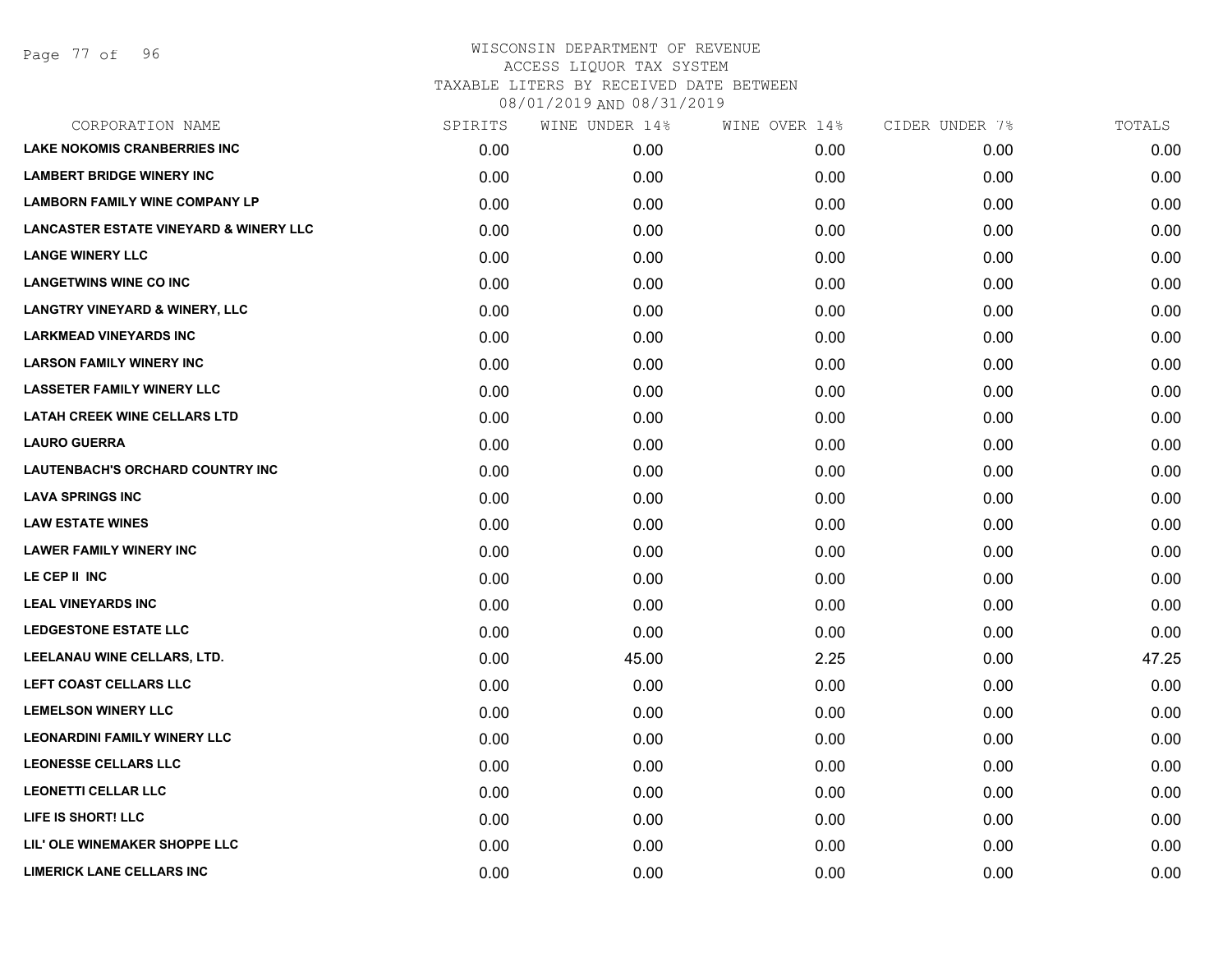Page 78 of 96

| CORPORATION NAME                               | SPIRITS | WINE UNDER 14% | WINE OVER 14% | CIDER UNDER 7% | TOTALS |
|------------------------------------------------|---------|----------------|---------------|----------------|--------|
| LINGUA FRANCA-LS VINEYARDS HOLDINGS, LLC       | 0.00    | 0.00           | 0.00          | 0.00           | 0.00   |
| LINSFIELD WINE CO., LLC                        | 0.00    | 0.00           | 0.00          | 0.00           | 0.00   |
| <b>LION NATHAN USA INC</b>                     | 0.00    | 0.00           | 0.00          | 0.00           | 0.00   |
| <b>LIONS PEAK</b>                              | 0.00    | 0.00           | 0.00          | 0.00           | 0.00   |
| <b>LLOYD CELLARS INC</b>                       | 0.00    | 0.00           | 0.00          | 0.00           | 0.00   |
| <b>LLOYD W DAVIS</b>                           | 0.00    | 0.00           | 0.00          | 0.00           | 0.00   |
| <b>LOBO WINES LLC</b>                          | 0.00    | 0.00           | 0.00          | 0.00           | 0.00   |
| LONG MEADOW RANCH WINERY INC                   | 0.00    | 0.00           | 0.00          | 0.00           | 0.00   |
| <b>LONG SHADOWS VINTNERS LLC</b>               | 0.00    | 0.00           | 0.00          | 0.00           | 0.00   |
| <b>LONGBOARD VINEYARDS LLC</b>                 | 0.00    | 0.00           | 0.00          | 0.00           | 0.00   |
| <b>LONGORIA &amp; LONGORIA</b>                 | 0.00    | 0.00           | 0.00          | 0.00           | 0.00   |
| <b>LORIMAR WINERY INC</b>                      | 0.00    | 0.00           | 0.00          | 0.00           | 0.00   |
| <b>LOST ISLAND WINE LLC</b>                    | 0.00    | 0.00           | 0.00          | 0.00           | 0.00   |
| <b>LOUIDAR LLC</b>                             | 0.00    | 0.00           | 0.00          | 0.00           | 0.00   |
| <b>LOWDEN SCHOOLHOUSE CORPORATION</b>          | 0.00    | 0.00           | 0.00          | 0.00           | 0.00   |
| <b>LUCAS &amp; LEWELLEN VINEYARDS INC</b>      | 0.00    | 0.00           | 0.00          | 0.00           | 0.00   |
| <b>LUNA VINEYARDS INC</b>                      | 0.00    | 0.00           | 0.00          | 0.00           | 0.00   |
| <b>LYNFRED WINERY INC</b>                      | 0.00    | 0.00           | 0.00          | 0.00           | 0.00   |
| <b>LYNMAR WINERY LLC</b>                       | 0.00    | 0.00           | 0.00          | 0.00           | 0.00   |
| <b>M &amp; J MONDAVI FAMILY LLC</b>            | 0.00    | 0.00           | 0.00          | 0.00           | 0.00   |
| <b>M.A.C. WINES, LLC</b>                       | 0.00    | 0.00           | 0.00          | 0.00           | 0.00   |
| <b>MADRIGAL FAMILY WINERY LLC</b>              | 0.00    | 0.00           | 0.00          | 0.00           | 0.00   |
| <b>MADRONA VINEYARDS LP</b>                    | 0.00    | 0.00           | 0.00          | 0.00           | 0.00   |
| <b>MAKK WINE LLC</b>                           | 0.00    | 0.00           | 0.00          | 0.00           | 0.00   |
| <b>MANO'S INC</b>                              | 0.00    | 0.00           | 0.00          | 0.00           | 0.00   |
| <b>MARGERUM WINE COMPANY INC</b>               | 0.00    | 0.00           | 0.00          | 0.00           | 0.00   |
| <b>MARIETTA CELLARS INC</b>                    | 0.00    | 0.00           | 0.00          | 0.00           | 0.00   |
| <b>MARION J WEGLARZ AND MARLYS A BOCK PTRS</b> | 0.00    | 0.00           | 0.00          | 0.00           | 0.00   |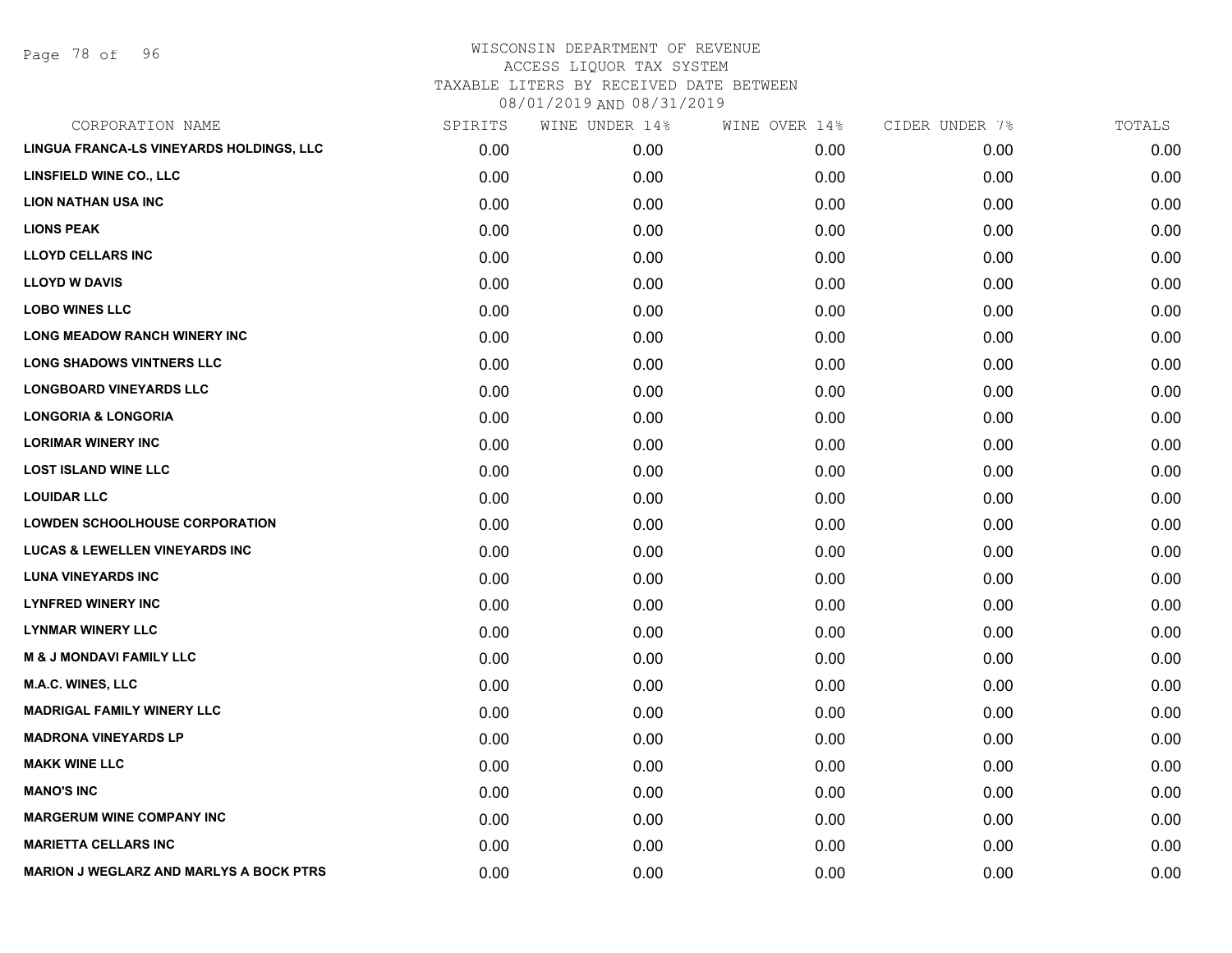Page 79 of 96

| CORPORATION NAME                              | SPIRITS | WINE UNDER 14% | WINE OVER 14% | CIDER UNDER 7% | TOTALS |
|-----------------------------------------------|---------|----------------|---------------|----------------|--------|
| <b>MARK HEROLD</b>                            | 0.00    | 0.00           | 0.00          | 0.00           | 0.00   |
| <b>MARKHAM VINEYARDS</b>                      | 0.00    | 0.00           | 0.00          | 0.00           | 0.00   |
| <b>MARTIN E SELL</b>                          | 0.00    | 0.00           | 0.00          | 0.00           | 0.00   |
| <b>MARTIN RAY WINERY INC</b>                  | 0.00    | 0.00           | 0.00          | 0.00           | 0.00   |
| <b>MARTINELLI WINERY INC</b>                  | 0.00    | 0.00           | 0.00          | 0.00           | 0.00   |
| <b>MARYANN MCNALLY</b>                        | 0.00    | 0.00           | 0.00          | 0.00           | 0.00   |
| <b>MATHY WINERY LLC</b>                       | 0.00    | 0.00           | 0.00          | 0.00           | 0.00   |
| <b>MATRICK HOLDINGS CORPORATION</b>           | 0.00    | 0.00           | 0.00          | 0.00           | 0.00   |
| <b>MATT PREIS</b>                             | 0.00    | 0.00           | 0.00          | 0.00           | 0.00   |
| <b>MATTHEW RICK</b>                           | 0.00    | 0.00           | 0.00          | 0.00           | 0.00   |
| <b>MATTHIAS A PIPPIG &amp; JAMIE M KINSER</b> | 0.00    | 0.00           | 0.00          | 0.00           | 0.00   |
| <b>MAUI WINE LTD</b>                          | 0.00    | 0.00           | 0.00          | 0.00           | 0.00   |
| <b>MAURITSON FAMILY WINERY</b>                | 0.00    | 0.00           | 0.00          | 0.00           | 0.00   |
| <b>MAYACAMAS VINEYARDS INC</b>                | 0.00    | 0.00           | 0.00          | 0.00           | 0.00   |
| <b>MAYNARD J KEENAN</b>                       | 0.00    | 0.00           | 0.00          | 0.00           | 0.00   |
| <b>MCILQUHAM LLC</b>                          | 0.00    | 0.00           | 0.00          | 0.00           | 0.00   |
| <b>MCKAHN FAMILY CELLARS, LLC</b>             | 0.00    | 0.00           | 0.00          | 0.00           | 0.00   |
| <b>MCMENAMINS INC</b>                         | 0.00    | 0.00           | 0.00          | 0.00           | 0.00   |
| <b>MCNAB RIDGE WINERY LLC</b>                 | 0.00    | 0.00           | 0.00          | 0.00           | 0.00   |
| <b>MELROSE CELLARS LLC</b>                    | 0.00    | 0.00           | 0.00          | 0.00           | 0.00   |
| <b>MELVILLE VINEYARDS SOUTH LLC</b>           | 0.00    | 0.00           | 0.00          | 0.00           | 0.00   |
| <b>MENDOCINO WINE GROUP LLC</b>               | 0.00    | 0.00           | 0.00          | 0.00           | 0.00   |
| <b>MER ET SOLEIL LLC</b>                      | 0.00    | 0.00           | 0.00          | 0.00           | 0.00   |
| <b>MERCER WINE ESTATES LLC</b>                | 0.00    | 0.00           | 0.00          | 0.00           | 0.00   |
| <b>MEREDITH VINEYARD ESTATE INC</b>           | 0.00    | 0.00           | 0.00          | 0.00           | 0.00   |
| <b>MERRYVALE VINEYARDS LLC</b>                | 0.00    | 0.00           | 0.00          | 0.00           | 0.00   |
| <b>MERSHONIAN CIDERY LLC</b>                  | 0.00    | 0.00           | 0.00          | 0.00           | 0.00   |
| <b>MESSINA HOF WINE CELLARS INC</b>           | 0.00    | 0.00           | 0.00          | 0.00           | 0.00   |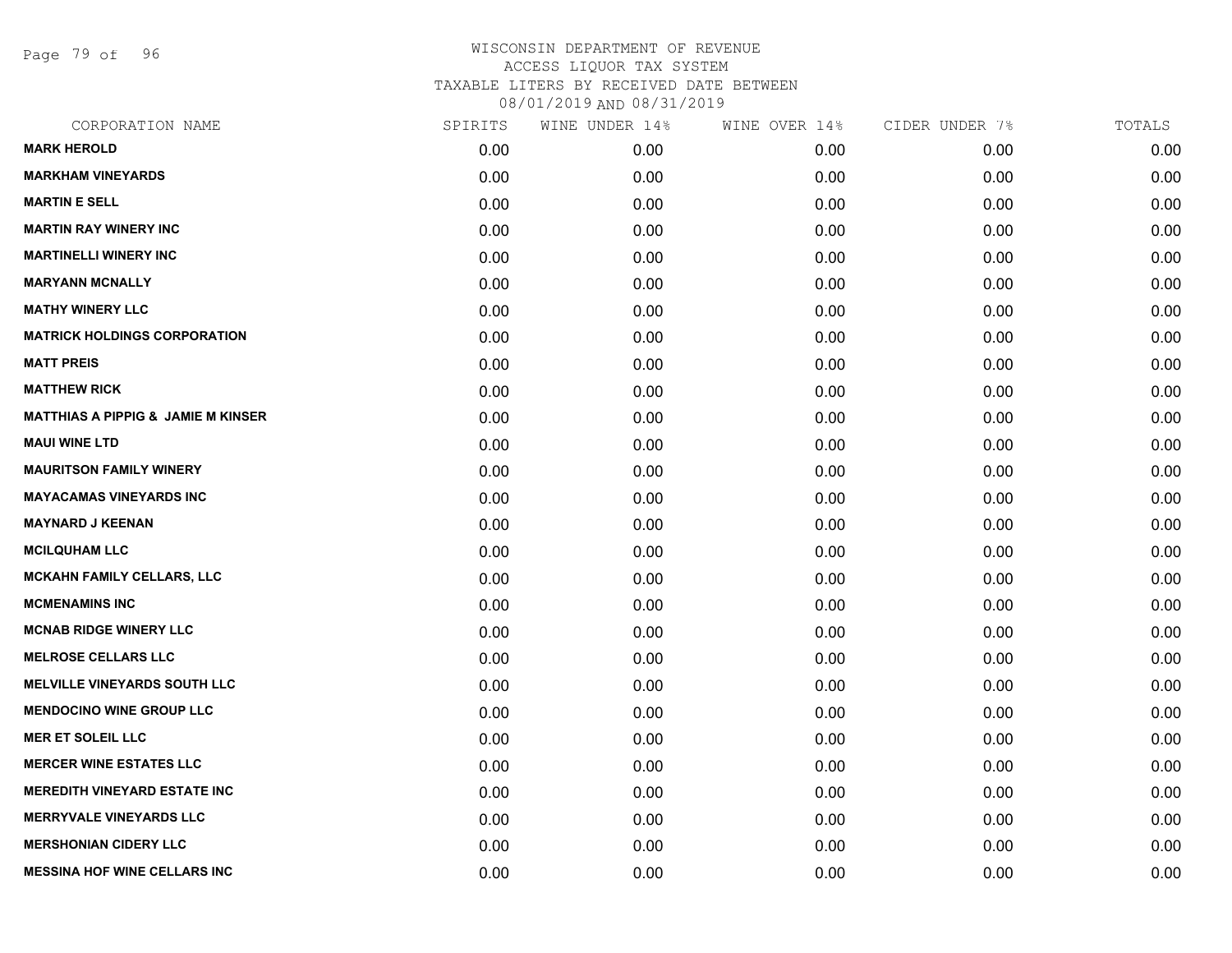Page 80 of 96

| CORPORATION NAME                                  | SPIRITS | WINE UNDER 14% | WINE OVER 14% | CIDER UNDER 7% | TOTALS |
|---------------------------------------------------|---------|----------------|---------------|----------------|--------|
| <b>METAMORPHOSIS WINES LLC</b>                    | 0.00    | 0.00           | 0.00          | 0.00           | 0.00   |
| <b>METEOR VINEYARD LLC</b>                        | 0.00    | 0.00           | 0.00          | 0.00           | 0.00   |
| <b>METROPOLITAN WINES LLC</b>                     | 0.00    | 0.00           | 0.00          | 0.00           | 0.00   |
| <b>METTLER WINES LLC</b>                          | 0.00    | 0.00           | 0.00          | 0.00           | 0.00   |
| <b>MEV CORPORATION</b>                            | 0.00    | 0.00           | 0.00          | 0.00           | 0.00   |
| <b>MEYER CELLARS LLC</b>                          | 0.00    | 0.00           | 0.00          | 0.00           | 0.00   |
| <b>MICHEAL DASHE</b>                              | 0.00    | 0.00           | 0.00          | 0.00           | 0.00   |
| <b>MIDDLETON FAMILY WINES LLC</b>                 | 0.00    | 0.00           | 0.00          | 0.00           | 0.00   |
| <b>MIDNIGHT CELLARS INC</b>                       | 0.00    | 0.00           | 0.00          | 0.00           | 0.00   |
| <b>MILBRANDT FAMILY WINES LLC</b>                 | 0.00    | 0.00           | 0.00          | 0.00           | 0.00   |
| <b>MILDARA BLASS INC</b>                          | 0.00    | 0.00           | 0.00          | 0.00           | 0.00   |
| <b>MILL CREEK VINEYARDS</b>                       | 0.00    | 0.00           | 0.00          | 0.00           | 0.00   |
| <b>MILLBROOK WINERY INC</b>                       | 0.00    | 0.00           | 0.00          | 0.00           | 0.00   |
| <b>MINER FAMILY WINERY LLC</b>                    | 0.00    | 0.00           | 0.00          | 0.00           | 0.00   |
| <b>MINNESOTAS FINEST FERMENTED PRODUCTS</b>       | 0.00    | 0.00           | 0.00          | 0.00           | 0.00   |
| <b>MIRA WINERY LLC</b>                            | 0.00    | 0.00           | 0.00          | 0.00           | 0.00   |
| <b>MIRAMONT ESTATE VINEYARDS &amp; WINERY INC</b> | 0.00    | 0.00           | 0.00          | 0.00           | 0.00   |
| <b>MIRASOL WINE LLC</b>                           | 0.00    | 0.00           | 0.00          | 0.00           | 0.00   |
| <b>MODERN DEVELOPMENT COMPANY</b>                 | 0.00    | 0.00           | 0.00          | 0.00           | 0.00   |
| <b>MOLLY AIDA INC</b>                             | 0.00    | 0.00           | 0.00          | 0.00           | 0.00   |
| <b>MOLLYDOOKER INTERNATIONAL LLC</b>              | 0.00    | 0.00           | 0.00          | 0.00           | 0.00   |
| <b>MONTICELLO CELLARS INC</b>                     | 0.00    | 0.00           | 0.00          | 0.00           | 0.00   |
| <b>MOONDANCER LLC</b>                             | 0.00    | 0.00           | 0.00          | 0.00           | 0.00   |
| <b>MORCHELLA WINE CELLARS LLC</b>                 | 0.00    | 0.00           | 0.00          | 0.00           | 0.00   |
| <b>MOSHIN VINEYARDS INC</b>                       | 0.00    | 0.00           | 0.00          | 0.00           | 0.00   |
| <b>MULLIGAN &amp; MULLIGAN</b>                    | 0.00    | 0.00           | 0.00          | 0.00           | 0.00   |
| <b>MUNCH &amp; FOX</b>                            | 0.00    | 0.00           | 0.00          | 0.00           | 0.00   |
| <b>MUNSON BRIDGE WINERY INC</b>                   | 0.00    | 0.00           | 0.00          | 0.00           | 0.00   |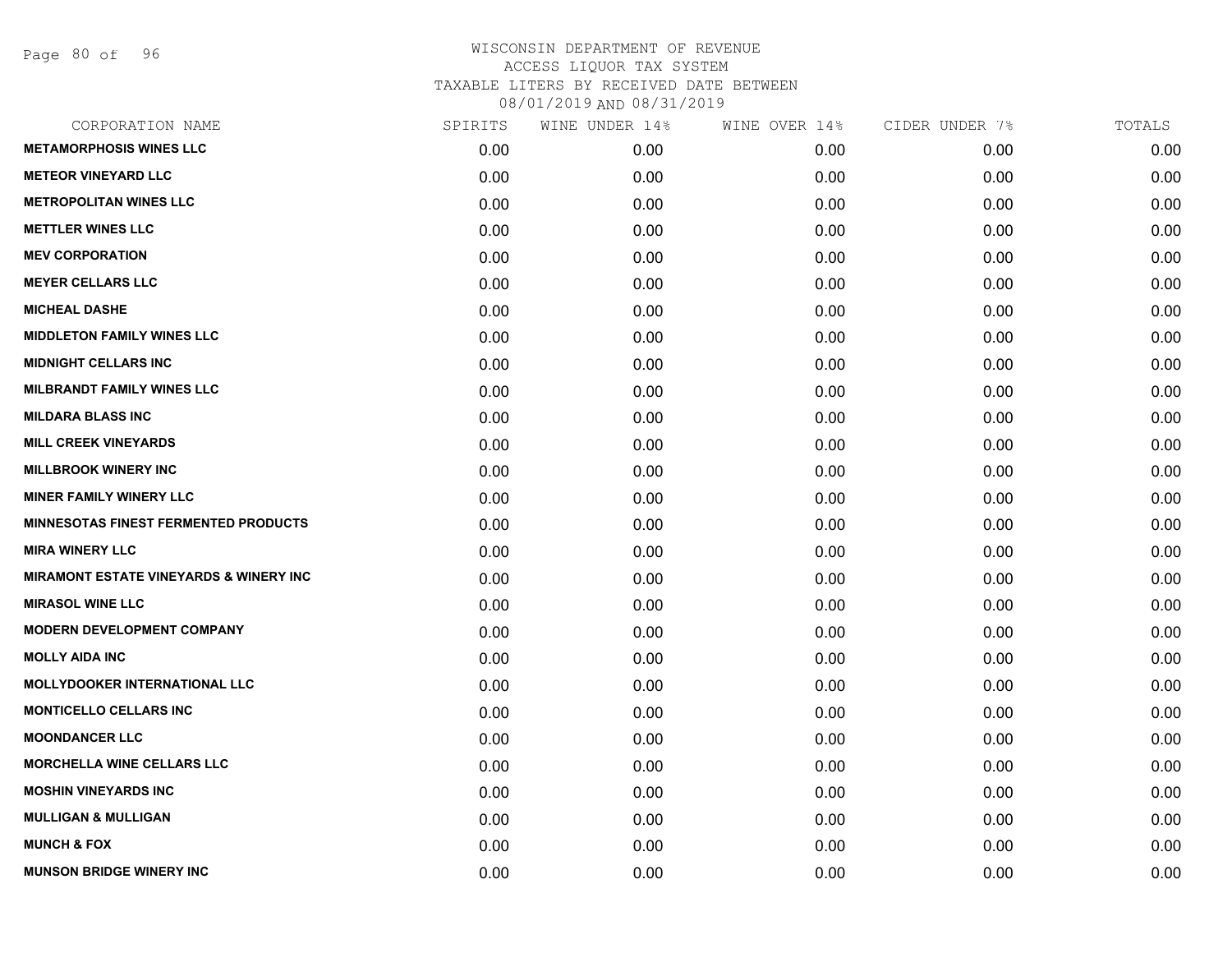Page 81 of 96

| CORPORATION NAME                  | SPIRITS | WINE UNDER 14% | WINE OVER 14% | CIDER UNDER 7% | TOTALS |
|-----------------------------------|---------|----------------|---------------|----------------|--------|
| <b>MUSCARDINI CELLARS, LLC</b>    | 0.00    | 0.00           | 0.00          | 0.00           | 0.00   |
| <b>MUSETTA WINERY, LLC</b>        | 0.00    | 0.00           | 0.00          | 0.00           | 0.00   |
| <b>NCWGINC</b>                    | 0.00    | 1.50           | 0.00          | 0.00           | 1.50   |
| <b>NABOR WINES LLC</b>            | 0.00    | 0.00           | 0.00          | 0.00           | 0.00   |
| <b>NAKED WINES LLC</b>            | 0.00    | 0.00           | 0.00          | 0.00           | 0.00   |
| <b>NAKEDWINES.COM INC</b>         | 0.00    | 0.00           | 0.00          | 0.00           | 0.00   |
| <b>NAPA WINE CELLAR, INC.</b>     | 0.00    | 0.00           | 0.00          | 0.00           | 0.00   |
| NAPA WINERY GROUP, LLC            | 0.00    | 0.00           | 0.00          | 0.00           | 0.00   |
| <b>NAVARRE CELLARS LTD</b>        | 0.00    | 0.00           | 0.00          | 0.00           | 0.00   |
| <b>NAVARRO VINEYARDS, LLC</b>     | 0.00    | 0.00           | 0.00          | 0.00           | 0.00   |
| <b>NEFF CELLARS LLC</b>           | 0.00    | 0.00           | 0.00          | 0.00           | 0.00   |
| <b>NEVADA WINE CELLARS INC</b>    | 0.00    | 0.00           | 0.00          | 0.00           | 0.00   |
| <b>NEW VAVIN INC</b>              | 0.00    | 0.00           | 0.00          | 0.00           | 0.00   |
| <b>NEWBERG MAIL ROOM INC</b>      | 0.00    | 0.00           | 0.00          | 0.00           | 0.00   |
| <b>NEWTON VINEYARD LLC</b>        | 0.00    | 0.00           | 0.00          | 0.00           | 0.00   |
| <b>NICALI, LLC</b>                | 0.00    | 0.00           | 0.00          | 0.00           | 0.00   |
| <b>NICHOLSON RANCH LLC</b>        | 0.00    | 0.00           | 0.00          | 0.00           | 0.00   |
| NIEBAUM-COPPOLA ESTATE WINERY LP  | 0.00    | 0.00           | 0.00          | 0.00           | 0.00   |
| <b>NINER WINE ESTATES LLC</b>     | 0.00    | 0.00           | 0.00          | 0.00           | 0.00   |
| <b>NORMAN LEE WILLIAMS</b>        | 0.00    | 0.00           | 0.00          | 0.00           | 0.00   |
| NORTHLEAF WINERY, LLC             | 0.00    | 0.00           | 0.00          | 0.00           | 0.00   |
| NOTRE VUE ESTATE WINE GROUP, INC. | 0.00    | 0.00           | 0.00          | 0.00           | 0.00   |
| <b>NOVA WINES, INC.</b>           | 0.00    | 0.00           | 0.00          | 0.00           | 0.00   |
| <b>NV AWG LTD</b>                 | 0.00    | 0.00           | 0.00          | 0.00           | 0.00   |
| <b>NW WINE COMPANY LLC</b>        | 0.00    | 0.00           | 0.00          | 0.00           | 0.00   |
| OAK RIDGE WINERY LLC              | 0.00    | 0.00           | 0.00          | 0.00           | 0.00   |
| <b>OAKVILLE HILLS CELLARS INC</b> | 0.00    | 0.00           | 0.00          | 0.00           | 0.00   |
| <b>OAKVILLE RANCH WINERY INC</b>  | 0.00    | 0.00           | 0.00          | 0.00           | 0.00   |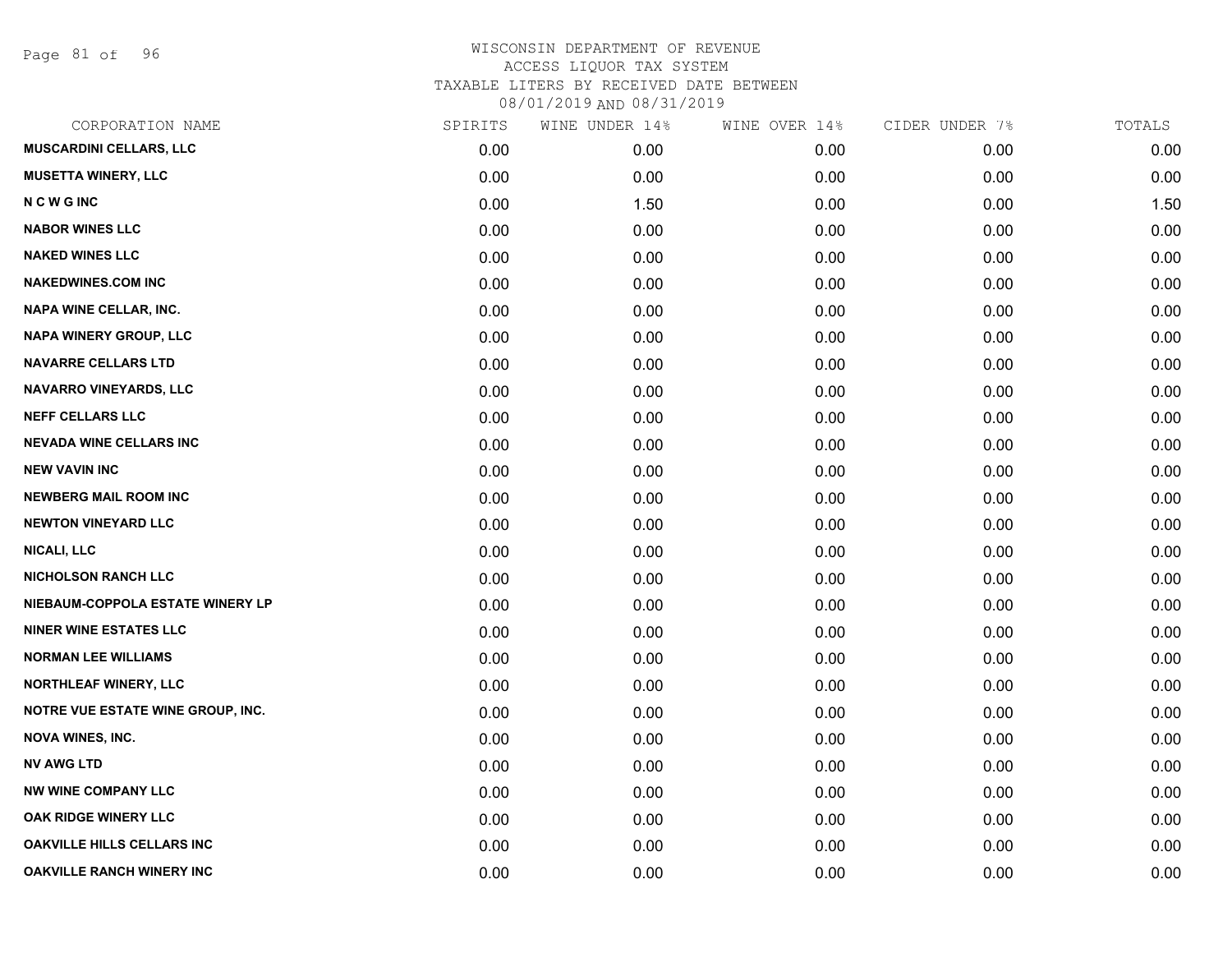Page 82 of 96

| CORPORATION NAME                    | SPIRITS | WINE UNDER 14% | WINE OVER 14% | CIDER UNDER 7% | TOTALS |
|-------------------------------------|---------|----------------|---------------|----------------|--------|
| <b>OAT HILL CORPORATION</b>         | 0.00    | 0.00           | 0.00          | 0.00           | 0.00   |
| OBLOQUY, INC.                       | 0.00    | 0.00           | 0.00          | 0.00           | 0.00   |
| <b>OBRIEN FAMILY VINEYARD LLC</b>   | 0.00    | 0.00           | 0.00          | 0.00           | 0.00   |
| <b>ODILON FORD WINERY INC</b>       | 0.00    | 0.00           | 0.00          | 0.00           | 0.00   |
| <b>OGB PARTNERS LLC</b>             | 0.00    | 0.00           | 0.00          | 0.00           | 0.00   |
| <b>OGILVIE MERWIN VENTURES, LLC</b> | 0.00    | 0.00           | 0.00          | 0.00           | 0.00   |
| OLD VINE WINE PARTNERS LLC          | 0.00    | 0.00           | 0.00          | 0.00           | 0.00   |
| <b>OLIVER WINE COMPANY INC</b>      | 0.00    | 0.00           | 0.00          | 0.00           | 0.00   |
| ON Q WINES, LLC                     | 0.00    | 0.00           | 0.00          | 0.00           | 0.00   |
| O'NEILL BEVERAGES CO LLC            | 0.00    | 0.00           | 0.00          | 0.00           | 0.00   |
| OPAL WEST WINES, LLC                | 0.00    | 0.00           | 0.00          | 0.00           | 0.00   |
| <b>OPOLO WINES LP</b>               | 0.00    | 0.00           | 0.00          | 0.00           | 0.00   |
| OPUS ONE WINERY LLC                 | 0.00    | 0.00           | 0.00          | 0.00           | 0.00   |
| ORCA PROPERTIES LLC                 | 0.00    | 6.75           | 0.00          | 0.00           | 6.75   |
| <b>ORFILA VINEYARDS INC</b>         | 0.00    | 0.00           | 0.00          | 0.00           | 0.00   |
| <b>ORGANIC ELIXIR WINERY INC</b>    | 0.00    | 0.00           | 0.00          | 0.00           | 0.00   |
| O'SHAUGHNESSY DEL OSO LLC           | 0.00    | 0.00           | 0.00          | 0.00           | 0.00   |
| OUT FROM LAND INVESTOR GROUP LLC    | 0.00    | 0.00           | 0.00          | 0.00           | 0.00   |
| <b>OWEN ROE LLC</b>                 | 0.00    | 0.00           | 0.00          | 0.00           | 0.00   |
| <b>PAHLMEYER LLC</b>                | 0.00    | 0.00           | 0.00          | 0.00           | 0.00   |
| PALI WINE COMPANY LP                | 0.00    | 0.00           | 0.00          | 0.00           | 0.00   |
| PALM BAY HOLDINGS LLC               | 0.00    | 0.00           | 0.00          | 0.00           | 0.00   |
| PALOMA VINEYARD LLC                 | 0.00    | 0.00           | 0.00          | 0.00           | 0.00   |
| PAOLETTI ESTATES WINERY, INC        | 0.00    | 0.00           | 0.00          | 0.00           | 0.00   |
| PARAGON VINEYARD CO INC             | 0.00    | 3.00           | 7.50          | 0.00           | 10.50  |
| PARALLEL 44 VINEYARD & WINERY, INC. | 0.00    | 0.00           | 0.00          | 0.00           | 0.00   |
| <b>PARKER STATION INC</b>           | 0.00    | 0.00           | 0.00          | 0.00           | 0.00   |
| <b>PARMESON FAMILY LLC</b>          | 0.00    | 0.00           | 0.00          | 0.00           | 0.00   |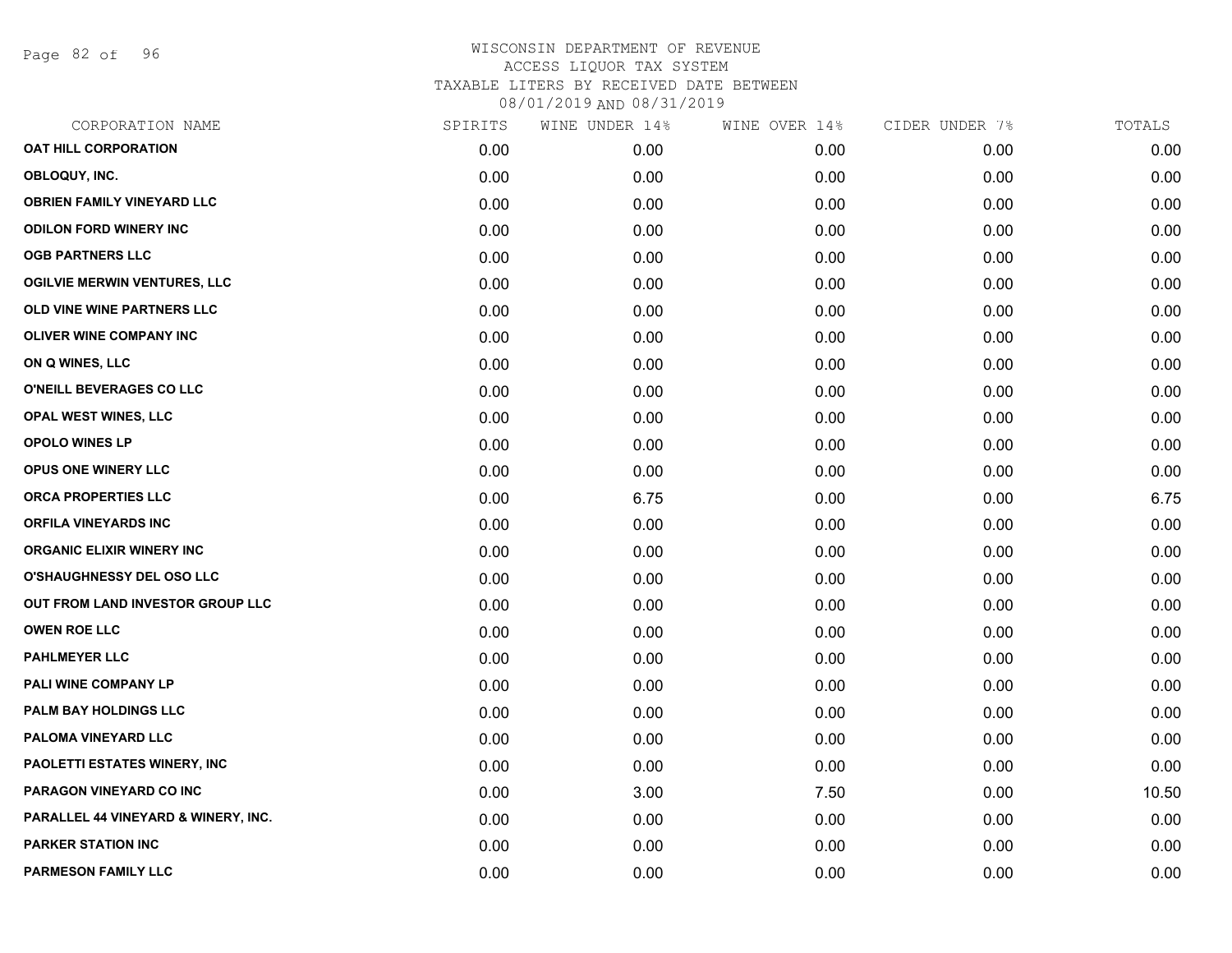Page 83 of 96

| CORPORATION NAME                     | SPIRITS | WINE UNDER 14% | WINE OVER 14% | CIDER UNDER 7% | TOTALS |
|--------------------------------------|---------|----------------|---------------|----------------|--------|
| PARSONAGE CELLARS INC                | 0.00    | 0.00           | 0.00          | 0.00           | 0.00   |
| <b>PASSAGGIO WINES LLC</b>           | 0.00    | 0.00           | 0.00          | 0.00           | 0.00   |
| <b>PATEL WINERY LLC</b>              | 0.00    | 0.00           | 0.00          | 0.00           | 0.00   |
| <b>PATRICIA A HOOVER</b>             | 0.00    | 0.00           | 0.00          | 0.00           | 0.00   |
| <b>PATRICK ARNDT</b>                 | 0.00    | 0.00           | 0.00          | 0.00           | 0.00   |
| <b>PAUL D ASPER</b>                  | 0.00    | 0.00           | 0.00          | 0.00           | 0.00   |
| <b>PAUL G BLOMMEL</b>                | 0.00    | 0.00           | 0.00          | 0.00           | 0.00   |
| PAUL HOBBS WINERY LP                 | 0.00    | 0.00           | 0.00          | 0.00           | 0.00   |
| <b>PAUL J FRANZEN</b>                | 0.00    | 0.00           | 0.00          | 0.00           | 0.00   |
| <b>PAVI WINES LLC</b>                | 0.00    | 0.00           | 0.00          | 0.00           | 0.00   |
| PCJ, INC.                            | 0.00    | 0.00           | 0.00          | 0.00           | 0.00   |
| PEACHY CANYON WINERY                 | 0.00    | 0.00           | 0.00          | 0.00           | 0.00   |
| PEAR VALLEY VINEYARD, INC.           | 0.00    | 0.00           | 0.00          | 0.00           | 0.00   |
| PEAY VINEYARDS LLC                   | 0.00    | 0.00           | 0.00          | 0.00           | 0.00   |
| PEJU FAMILY OPERATING PARTNERSHIP LP | 0.00    | 0.00           | 0.00          | 0.00           | 0.00   |
| PELLEGRINI RANCHES INC               | 0.00    | 0.00           | 0.00          | 0.00           | 0.00   |
| PENROSE HILL, LIMITED                | 0.00    | 0.00           | 0.00          | 0.00           | 0.00   |
| PEPPER BRIDGE WINERY LLC             | 0.00    | 0.00           | 0.00          | 0.00           | 0.00   |
| PERNOD RICARD KENWOOD HOLDING LLC    | 0.00    | 0.00           | 0.00          | 0.00           | 0.00   |
| <b>PERVINO INC</b>                   | 0.00    | 0.00           | 0.00          | 0.00           | 0.00   |
| PETER FRANUS WINE COMPANY INC        | 0.00    | 0.00           | 0.00          | 0.00           | 0.00   |
| PETER MICHAEL WINERY                 | 0.00    | 0.00           | 0.00          | 0.00           | 0.00   |
| PETROGLYPH WINERY LLC                | 0.00    | 0.00           | 0.00          | 0.00           | 0.00   |
| PETRONI VINEYARDS LLC                | 0.00    | 0.00           | 0.00          | 0.00           | 0.00   |
| PHASE 2 CELLARS LLC                  | 0.00    | 0.00           | 0.00          | 0.00           | 0.00   |
| PHILIP TOGNI VINEYARD LP             | 0.00    | 11.25          | 0.00          | 0.00           | 11.25  |
| PHILLIPS FARMS LLC                   | 0.00    | 0.00           | 0.00          | 0.00           | 0.00   |
| <b>PIEPERTK LLC</b>                  | 0.00    | 0.00           | 0.00          | 0.00           | 0.00   |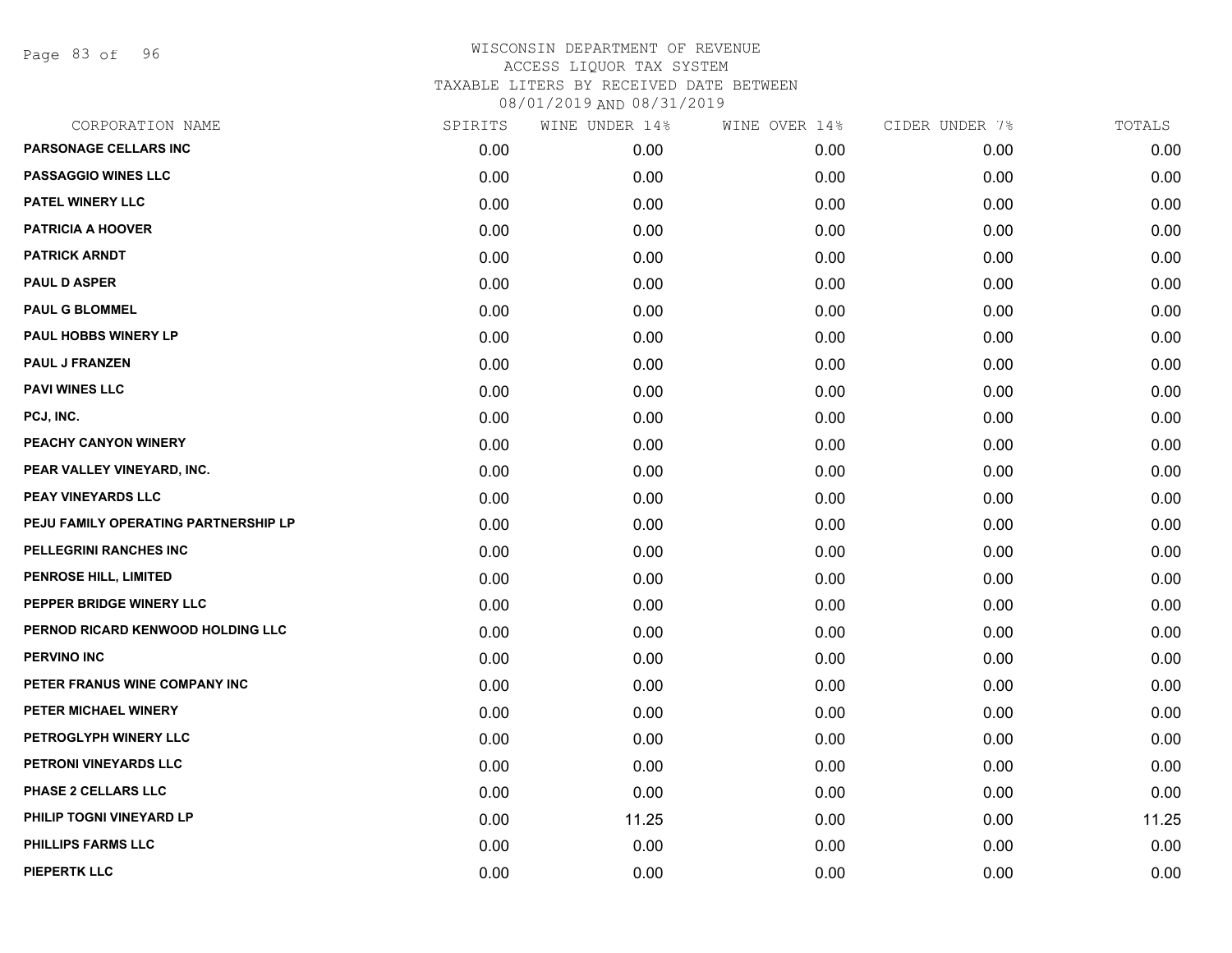Page 84 of 96

| CORPORATION NAME                         | SPIRITS | WINE UNDER 14% | WINE OVER 14% | CIDER UNDER 7% | TOTALS |
|------------------------------------------|---------|----------------|---------------|----------------|--------|
| <b>PINA CELLARS LP</b>                   | 0.00    | 0.00           | 0.00          | 0.00           | 0.00   |
| PINE RIDGE WINERY LLC                    | 0.00    | 0.00           | 0.00          | 0.00           | 0.00   |
| PJK WINERY LLC                           | 0.00    | 0.00           | 0.00          | 0.00           | 0.00   |
| PONZI VINEYARDS, LLC                     | 0.00    | 0.00           | 0.00          | 0.00           | 0.00   |
| POPE VALLEY WINERY LLC                   | 0.00    | 0.00           | 0.00          | 0.00           | 0.00   |
| PORTER FAMILY VINEYARDS LLC              | 0.00    | 0.00           | 0.00          | 0.00           | 0.00   |
| <b>POTT WINE</b>                         | 0.00    | 0.00           | 0.00          | 0.00           | 0.00   |
| PRAGER WINERY & PORT WORKS, INC.         | 0.00    | 0.00           | 0.00          | 0.00           | 0.00   |
| <b>PRAIRIE BERRY LLC</b>                 | 0.00    | 0.00           | 0.00          | 0.00           | 0.00   |
| PRAIRIE HAWK WINERY INC                  | 0.00    | 0.00           | 0.00          | 0.00           | 0.00   |
| PRECEPT BRANDS LLC                       | 0.00    | 0.00           | 0.00          | 0.00           | 0.00   |
| PREMIUM VINTNERS LLC                     | 0.00    | 0.00           | 0.00          | 0.00           | 0.00   |
| PRESQU'ILE WINERY                        | 0.00    | 0.00           | 0.00          | 0.00           | 0.00   |
| PRIDE MOUNTAIN VINEYARDS LLC             | 0.00    | 0.00           | 0.00          | 0.00           | 0.00   |
| <b>PRINCE MICHEL LLC</b>                 | 0.00    | 0.00           | 0.00          | 0.00           | 0.00   |
| <b>PROMONTORY LLC</b>                    | 0.00    | 0.00           | 0.00          | 0.00           | 0.00   |
| <b>PWG LLC</b>                           | 0.00    | 0.00           | 0.00          | 0.00           | 0.00   |
| <b>QUADY SOUTH WINERY LLC</b>            | 0.00    | 0.00           | 0.00          | 0.00           | 0.00   |
| QUILCEDA CREEK VINTNERS INC              | 0.00    | 0.00           | 0.00          | 0.00           | 0.00   |
| <b>QUIXOTE WINERY, LLC</b>               | 0.00    | 0.00           | 0.00          | 0.00           | 0.00   |
| <b>RADIO-COTEAU WINE CELLARS LLC</b>     | 0.00    | 0.00           | 0.00          | 0.00           | 0.00   |
| <b>RAMAZZOTTI WINES LLC</b>              | 0.00    | 0.00           | 0.00          | 0.00           | 0.00   |
| <b>RAMEY WINE CELLARS INC</b>            | 0.00    | 0.00           | 0.00          | 0.00           | 0.00   |
| <b>RAPTOR RIDGE WINERY LLC</b>           | 0.00    | 0.00           | 0.00          | 0.00           | 0.00   |
| <b>RASA VINEYARDS, LLC</b>               | 0.00    | 0.00           | 0.00          | 0.00           | 0.00   |
| <b>RAYMOND SIGNORELLO</b>                | 0.00    | 0.00           | 0.00          | 0.00           | 0.00   |
| <b>RAYMOND VINEYARD &amp; CELLAR INC</b> | 0.00    | 0.00           | 0.00          | 0.00           | 0.00   |
| <b>RB WINE ASSOCIATES LLC</b>            | 0.00    | 0.00           | 0.00          | 0.00           | 0.00   |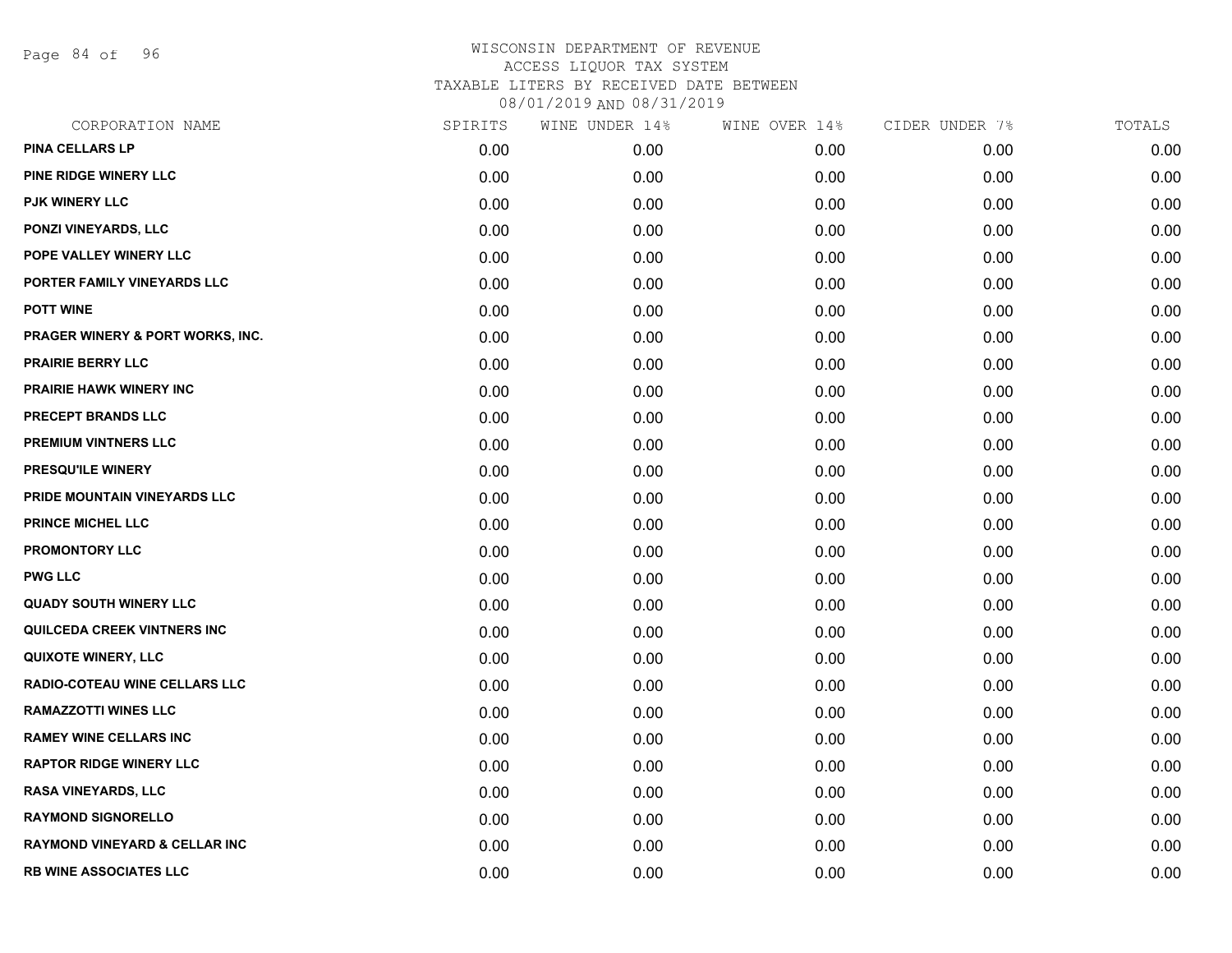Page 85 of 96

| CORPORATION NAME                      | SPIRITS | WINE UNDER 14% | WINE OVER 14% | CIDER UNDER 7% | TOTALS |
|---------------------------------------|---------|----------------|---------------|----------------|--------|
| <b>RBZ VINEYARDS LLC</b>              | 0.00    | 0.00           | 0.00          | 0.00           | 0.00   |
| <b>RED CAR WINE COMPANY LLC</b>       | 0.00    | 0.00           | 0.00          | 0.00           | 0.00   |
| <b>RED MARE WINES LLC</b>             | 0.00    | 0.00           | 0.00          | 0.00           | 0.00   |
| <b>RED OAK VINEYARD INC</b>           | 0.00    | 0.00           | 0.00          | 0.00           | 0.00   |
| <b>REGENERATIVE GIFT, LLC</b>         | 0.00    | 0.00           | 0.00          | 0.00           | 0.00   |
| <b>REGUSCI WINERY INC</b>             | 0.00    | 0.00           | 0.00          | 0.00           | 0.00   |
| <b>REVANA FAMILY PARTNERS LP</b>      | 0.00    | 0.00           | 0.00          | 0.00           | 0.00   |
| <b>REVANA FAMILY PARTNERS LP</b>      | 0.00    | 0.00           | 0.00          | 0.00           | 0.00   |
| <b>REVELRY VINTNERS LLC</b>           | 0.00    | 0.00           | 0.00          | 0.00           | 0.00   |
| <b>REYNOLDS CREATIVE PRODUCTS INC</b> | 0.00    | 0.00           | 0.00          | 0.00           | 0.00   |
| <b>RHYS VINEYARDS LLC</b>             | 0.00    | 0.00           | 0.00          | 0.00           | 0.00   |
| <b>RICHARD A LUMPKIN</b>              | 0.00    | 0.00           | 0.00          | 0.00           | 0.00   |
| <b>RICHARD E LIBBY</b>                | 0.00    | 0.00           | 0.00          | 0.00           | 0.00   |
| <b>RICHARD FORTUNE</b>                | 0.00    | 0.00           | 0.00          | 0.00           | 0.00   |
| <b>RIDGE VINEYARDS INC</b>            | 0.00    | 0.00           | 0.00          | 0.00           | 0.00   |
| <b>RIGHT SIDE LLC</b>                 | 0.00    | 0.00           | 0.00          | 0.00           | 0.00   |
| <b>RIO LOBO LLC</b>                   | 0.00    | 0.00           | 0.00          | 0.00           | 0.00   |
| RIVER BEND VINEYARD & WINERY LLC      | 0.00    | 0.00           | 0.00          | 0.00           | 0.00   |
| <b>RIVER VALLEY VINEYARD INC</b>      | 0.00    | 0.00           | 0.00          | 0.00           | 0.00   |
| <b>RIVERBENCH LLC</b>                 | 0.00    | 0.00           | 0.00          | 0.00           | 0.00   |
| <b>ROBERT CRAIG WINERY LP</b>         | 0.00    | 0.00           | 0.00          | 0.00           | 0.00   |
| <b>ROBERT FOLEY LLC</b>               | 0.00    | 0.00           | 0.00          | 0.00           | 0.00   |
| <b>ROBERT J BRAKESMAN</b>             | 0.00    | 0.00           | 0.00          | 0.00           | 0.00   |
| <b>ROBERT MUELLER CELLARS</b>         | 0.00    | 0.00           | 0.00          | 0.00           | 0.00   |
| <b>ROBERT YOUNG ESTATE WINERY LLC</b> | 0.00    | 0.00           | 0.00          | 0.00           | 0.00   |
| <b>ROBIN PFEIFFER</b>                 | 0.00    | 0.00           | 0.00          | 0.00           | 0.00   |
| <b>ROBLAR LLC</b>                     | 0.00    | 0.00           | 0.00          | 0.00           | 0.00   |
| ROCCA FAMILY VINEYARDS INC            | 0.00    | 0.00           | 0.00          | 0.00           | 0.00   |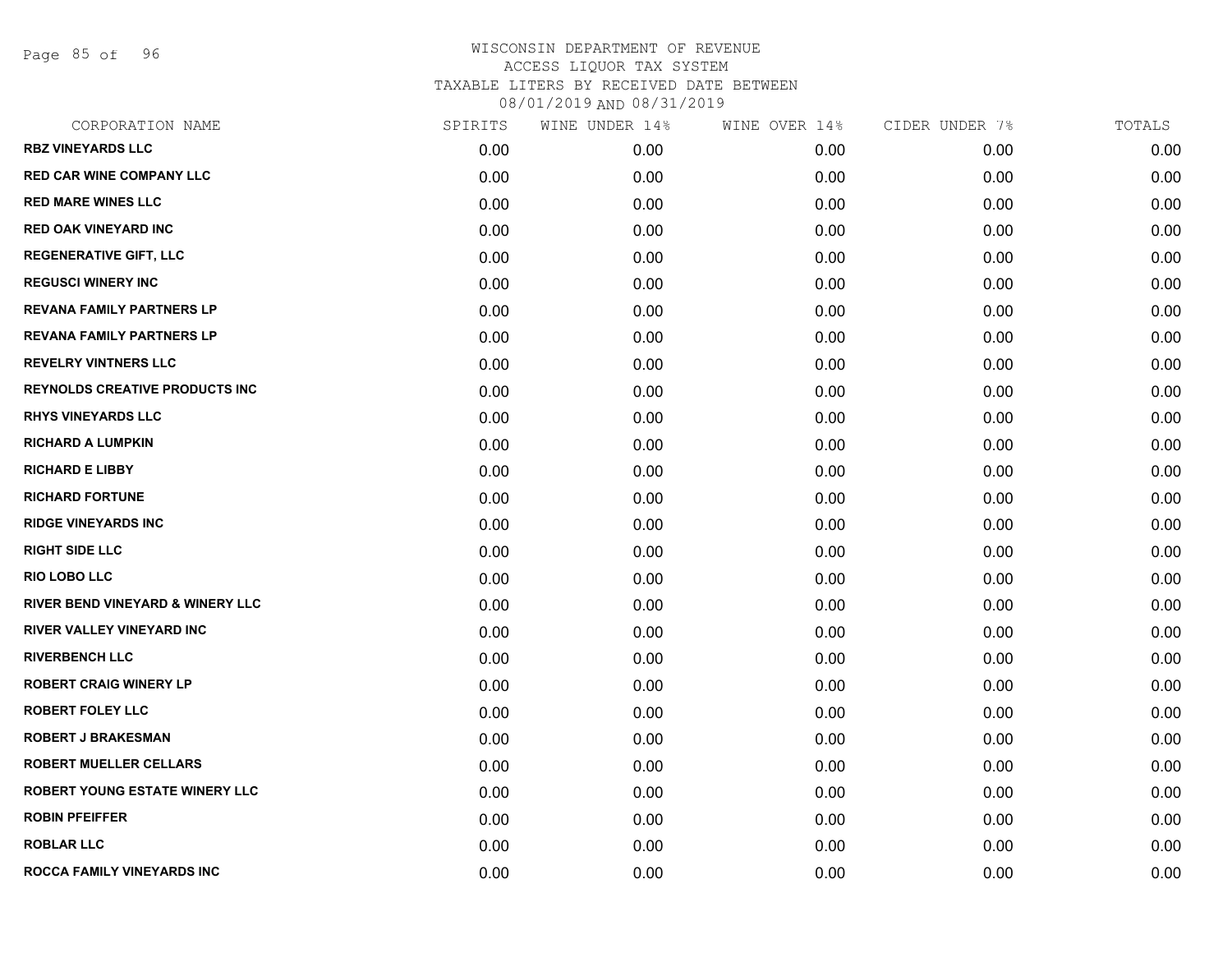Page 86 of 96

| CORPORATION NAME                       | SPIRITS | WINE UNDER 14% | WINE OVER 14% | CIDER UNDER 7% | TOTALS |
|----------------------------------------|---------|----------------|---------------|----------------|--------|
| <b>ROCHE WINERY LLC</b>                | 0.00    | 0.00           | 0.00          | 0.00           | 0.00   |
| <b>ROCK N WOOL WINERY LLC</b>          | 0.00    | 0.00           | 0.00          | 0.00           | 0.00   |
| ROCK WALL WINE COMPANY INC             | 0.00    | 0.00           | 0.00          | 0.00           | 0.00   |
| <b>ROEDERER ESTATE INC</b>             | 0.00    | 0.00           | 0.00          | 0.00           | 0.00   |
| <b>ROMBAUER VINEYARDS INC</b>          | 0.00    | 0.00           | 748.14        | 0.00           | 748.14 |
| <b>RONALD L FENOLIO</b>                | 0.00    | 0.00           | 0.00          | 0.00           | 0.00   |
| <b>RONALD T RUBIN</b>                  | 0.00    | 0.00           | 0.00          | 0.00           | 0.00   |
| <b>ROUND HILL CELLARS</b>              | 0.00    | 0.00           | 0.00          | 0.00           | 0.00   |
| <b>ROUND POND ESTATE LLC</b>           | 0.00    | 0.00           | 0.00          | 0.00           | 0.00   |
| <b>ROWLEY ESTATES LLC</b>              | 0.00    | 0.00           | 0.00          | 0.00           | 0.00   |
| RRJ REAL PROPERTIES LLC                | 0.00    | 0.00           | 0.00          | 0.00           | 0.00   |
| <b>RUDD WINES INC</b>                  | 0.00    | 0.00           | 0.00          | 0.00           | 0.00   |
| <b>RUDIUS WINES, LLC</b>               | 0.00    | 0.00           | 0.00          | 0.00           | 0.00   |
| <b>RUSHFORD MEADERY AND WINERY LLC</b> | 0.00    | 0.00           | 0.00          | 0.00           | 0.00   |
| <b>RUTHERFORD HILL WINERY LLC</b>      | 0.00    | 0.00           | 0.00          | 0.00           | 0.00   |
| <b>RYAN PRELLWITZ</b>                  | 0.00    | 0.00           | 0.00          | 0.00           | 0.00   |
| <b>SLJ GROUP INC</b>                   | 0.00    | 0.00           | 0.00          | 0.00           | 0.00   |
| <b>SAINTSBURY LLC</b>                  | 0.00    | 0.00           | 0.00          | 0.00           | 0.00   |
| <b>SAMUEL P BAXTER</b>                 | 0.00    | 0.00           | 0.00          | 0.00           | 0.00   |
| <b>SANDHI VINTNERS LLC</b>             | 0.00    | 0.00           | 0.00          | 0.00           | 0.00   |
| <b>SANDPOINT WINES</b>                 | 0.00    | 0.00           | 0.00          | 0.00           | 0.00   |
| <b>SANFORD WINERY COMPANY LP</b>       | 0.00    | 0.00           | 0.00          | 0.00           | 0.00   |
| <b>SARAH J SHADONIX</b>                | 0.00    | 851.25         | 121.50        | 0.00           | 972.75 |
| <b>SAUCELITO CANYON LP</b>             | 0.00    | 0.00           | 0.00          | 0.00           | 0.00   |
| SAVANNAH CHANELLE VINEYARDS INC        | 0.00    | 0.00           | 0.00          | 0.00           | 0.00   |
| <b>SAVIAH ROSE WINERY LLC</b>          | 0.00    | 0.00           | 0.00          | 0.00           | 0.00   |
| <b>SAXUM VINEYARDS INC</b>             | 0.00    | 0.00           | 0.00          | 0.00           | 0.00   |
| <b>SBRAGIA FAMILY VINEYARDS LLC</b>    | 0.00    | 0.00           | 0.00          | 0.00           | 0.00   |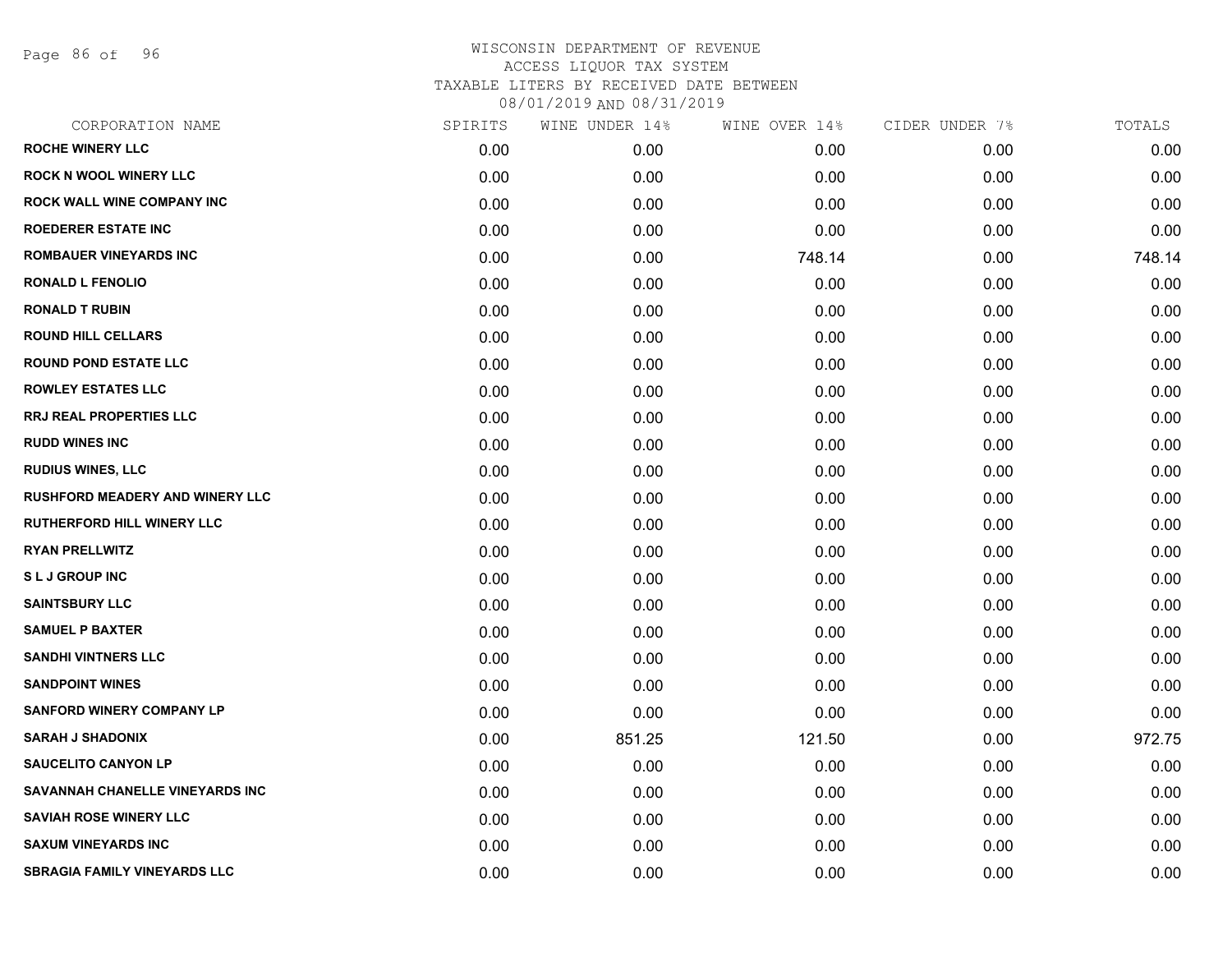| CORPORATION NAME                              | SPIRITS | WINE UNDER 14% | WINE OVER 14% | CIDER UNDER 7% | TOTALS |
|-----------------------------------------------|---------|----------------|---------------|----------------|--------|
| <b>SCHEID VINEYARDS CALIFORNIA INC</b>        | 0.00    | 0.00           | 0.00          | 0.00           | 0.00   |
| <b>SCHLOSSADLER INC</b>                       | 0.00    | 0.00           | 0.00          | 0.00           | 0.00   |
| <b>SCHRADER CELLARS LLC</b>                   | 0.00    | 0.00           | 0.00          | 0.00           | 0.00   |
| <b>SCHRAMSBERG VINEYARDS CO INC</b>           | 0.00    | 0.00           | 0.00          | 0.00           | 0.00   |
| <b>SCHUG WINERY LLC</b>                       | 0.00    | 0.00           | 0.00          | 0.00           | 0.00   |
| <b>SCHWEIGER VINEYARDS INC</b>                | 0.00    | 0.00           | 0.00          | 0.00           | 0.00   |
| <b>SCREAMING EAGLE LLC</b>                    | 0.00    | 0.00           | 0.00          | 0.00           | 0.00   |
| SEAVER VINEYARDS LLC                          | 0.00    | 0.00           | 0.00          | 0.00           | 0.00   |
| <b>SEAVEY VINEYARD LP</b>                     | 0.00    | 0.00           | 0.00          | 0.00           | 0.00   |
| <b>SEBASTOPOL VINEYARDS &amp; WINERY CORP</b> | 0.00    | 0.00           | 0.00          | 0.00           | 0.00   |
| <b>SELBY ENTERPRISES INC</b>                  | 0.00    | 0.00           | 0.00          | 0.00           | 0.00   |
| <b>SEQUOIA GROVE VINEYARDS LP</b>             | 0.00    | 0.00           | 0.00          | 0.00           | 0.00   |
| <b>SEVEN STONES WINERY LLC</b>                | 0.00    | 0.00           | 0.00          | 0.00           | 0.00   |
| <b>SFW, LLC</b>                               | 0.00    | 0.00           | 0.00          | 0.00           | 0.00   |
| <b>SHADY LADIES LLC</b>                       | 0.00    | 0.00           | 0.00          | 0.00           | 0.00   |
| <b>SHADYBROOK ESTATE LLC</b>                  | 0.00    | 0.00           | 0.00          | 0.00           | 0.00   |
| <b>SHAFER VINEYARDS INC</b>                   | 0.00    | 0.00           | 0.00          | 0.00           | 0.00   |
| <b>SHANNON RIDGE INC</b>                      | 0.00    | 0.00           | 0.00          | 0.00           | 0.00   |
| <b>SHARON L PINGEL</b>                        | 0.00    | 0.00           | 0.00          | 0.00           | 0.00   |
| <b>SHELDRAKE POINT VINEYARD LLC</b>           | 0.00    | 0.00           | 0.00          | 0.00           | 0.00   |
| SHELTON-MACKENZIE WINE COMPANY                | 0.00    | 0.00           | 0.00          | 0.00           | 0.00   |
| <b>SHERRY HARDIE</b>                          | 0.00    | 0.00           | 0.00          | 0.00           | 0.00   |
| SHERWIN FAMILY VINEYARDS LLC                  | 0.00    | 0.00           | 0.00          | 0.00           | 0.00   |
| <b>SIERRA SUNRISE VINEYARDS</b>               | 0.00    | 0.00           | 0.00          | 0.00           | 0.00   |
| SILVER OAK WINE CELLARS LLC                   | 0.00    | 0.00           | 0.00          | 0.00           | 0.00   |
| SILVER TRIDENT WINERY LLC                     | 0.00    | 0.00           | 0.00          | 0.00           | 0.00   |
| <b>SINE QUA NON INC</b>                       | 0.00    | 0.00           | 0.00          | 0.00           | 0.00   |
| SINNIPEE VALLEY VINEYARD LLC                  | 0.00    | 0.00           | 0.00          | 0.00           | 0.00   |
|                                               |         |                |               |                |        |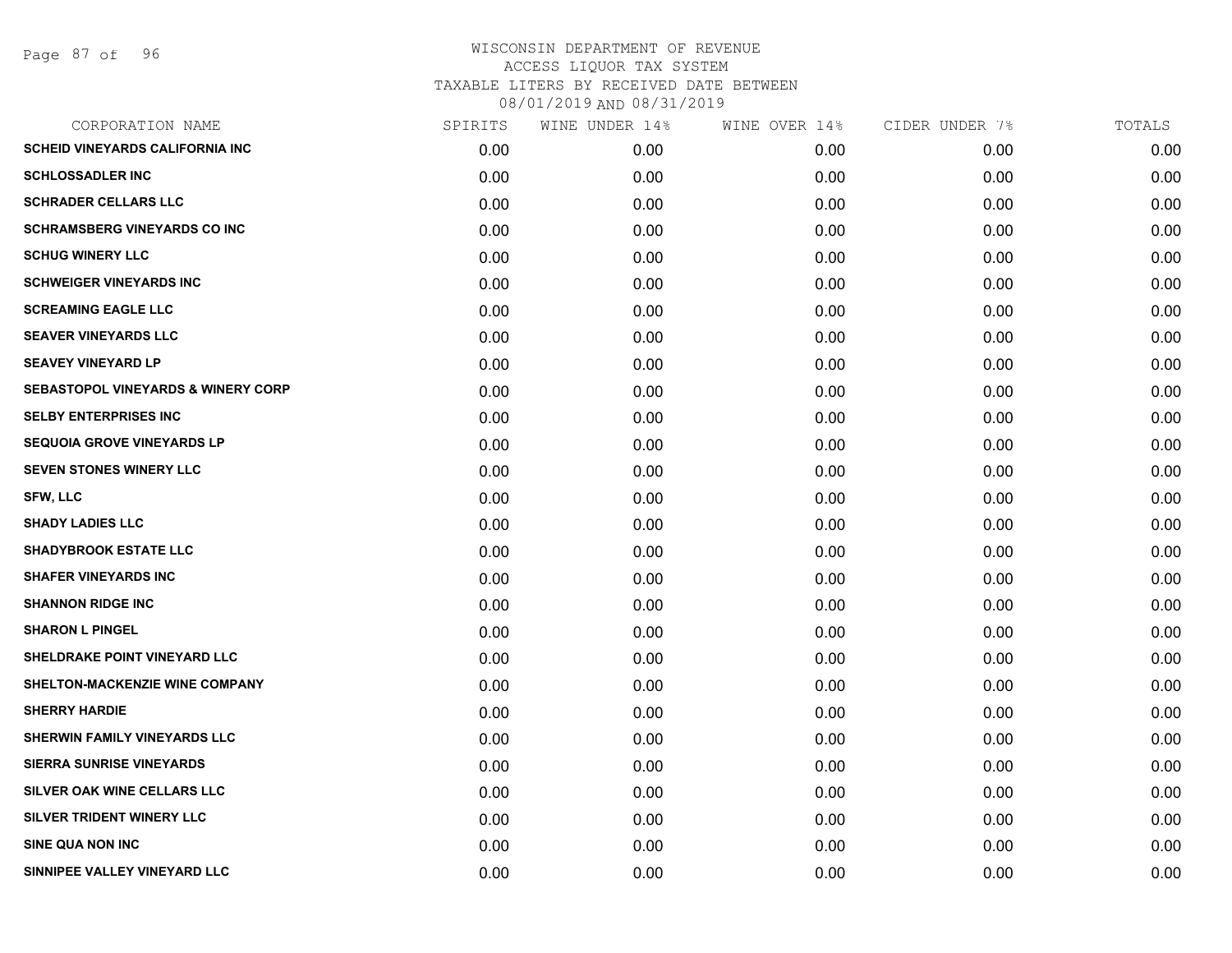Page 88 of 96

| CORPORATION NAME                           | SPIRITS | WINE UNDER 14% | WINE OVER 14% | CIDER UNDER 7% | TOTALS |
|--------------------------------------------|---------|----------------|---------------|----------------|--------|
| <b>SINSKEY VINEYARDS INC</b>               | 0.00    | 0.00           | 0.00          | 0.00           | 0.00   |
| <b>SIX SIGMA WINERY LLC</b>                | 0.00    | 0.00           | 0.00          | 0.00           | 0.00   |
| <b>SKYWALKER VINEYARDS, LLC</b>            | 0.00    | 0.00           | 0.00          | 0.00           | 0.00   |
| <b>SMALL VINES WINES INC</b>               | 0.00    | 0.00           | 0.00          | 0.00           | 0.00   |
| SMITH ANDERSON ENTERPRISES INC             | 0.00    | 0.00           | 0.00          | 0.00           | 0.00   |
| <b>SOCIAL ENJOYMENTS LLC</b>               | 0.00    | 0.00           | 0.00          | 0.00           | 0.00   |
| <b>SOKOL BLOSSER LTD</b>                   | 0.00    | 0.00           | 0.00          | 0.00           | 0.00   |
| <b>SOMERSTON WINE COMPANY, LLC</b>         | 0.00    | 0.00           | 0.00          | 0.00           | 0.00   |
| <b>SONJA MAGDEVSKI</b>                     | 0.00    | 0.00           | 0.00          | 0.00           | 0.00   |
| SONOMA-CUTRER VINEYARDS INC                | 0.00    | 0.00           | 0.00          | 0.00           | 0.00   |
| SOUTH COAST WINERY INC                     | 0.00    | 0.00           | 0.00          | 0.00           | 0.00   |
| <b>SP GROSSNICKLE LLC</b>                  | 0.00    | 0.00           | 0.00          | 0.00           | 0.00   |
| <b>SPANOS BERBERIAN WINERY LLC</b>         | 0.00    | 0.00           | 0.00          | 0.00           | 0.00   |
| <b>SPARKLING OREGON LLC</b>                | 0.00    | 0.00           | 0.00          | 0.00           | 0.00   |
| SPIRITS OF NORWAY VINEYARD LLC             | 0.00    | 0.00           | 0.00          | 0.00           | 0.00   |
| <b>SPOTTSWOODE WINERY INC</b>              | 0.00    | 0.00           | 0.00          | 0.00           | 0.00   |
| <b>SPRECHER BREWING COMPANY, INC.</b>      | 0.00    | 0.00           | 0.00          | 0.00           | 0.00   |
| <b>SPRING MOUNTAIN VINEYARD INC</b>        | 0.00    | 0.00           | 0.00          | 0.00           | 0.00   |
| <b>SPURGEON VINEYARDS &amp; WINERY LLC</b> | 0.00    | 0.00           | 0.00          | 0.00           | 0.00   |
| <b>SQUIX LLC</b>                           | 0.00    | 0.00           | 0.00          | 0.00           | 0.00   |
| <b>ST HELENA ESTATE LLC</b>                | 0.00    | 0.00           | 0.00          | 0.00           | 0.00   |
| <b>ST JAMES WINERY INC</b>                 | 0.00    | 0.00           | 0.00          | 0.00           | 0.00   |
| ST JULIAN WINE COMPANY INC                 | 0.00    | 0.00           | 0.00          | 0.00           | 0.00   |
| <b>ST SUPERY INC</b>                       | 0.00    | 0.00           | 0.00          | 0.00           | 0.00   |
| ST. FRANCIS WINERY & VINEYARD L.P.         | 0.00    | 0.00           | 0.00          | 0.00           | 0.00   |
| <b>STAGLIN FAMILY VINEYARD LLC</b>         | 0.00    | 0.00           | 0.00          | 0.00           | 0.00   |
| <b>STAG'S LEAP WINE CELLARS LLC</b>        | 0.00    | 0.00           | 0.00          | 0.00           | 0.00   |
| <b>STANDING JOURNEY LLC</b>                | 0.00    | 0.00           | 0.00          | 0.00           | 0.00   |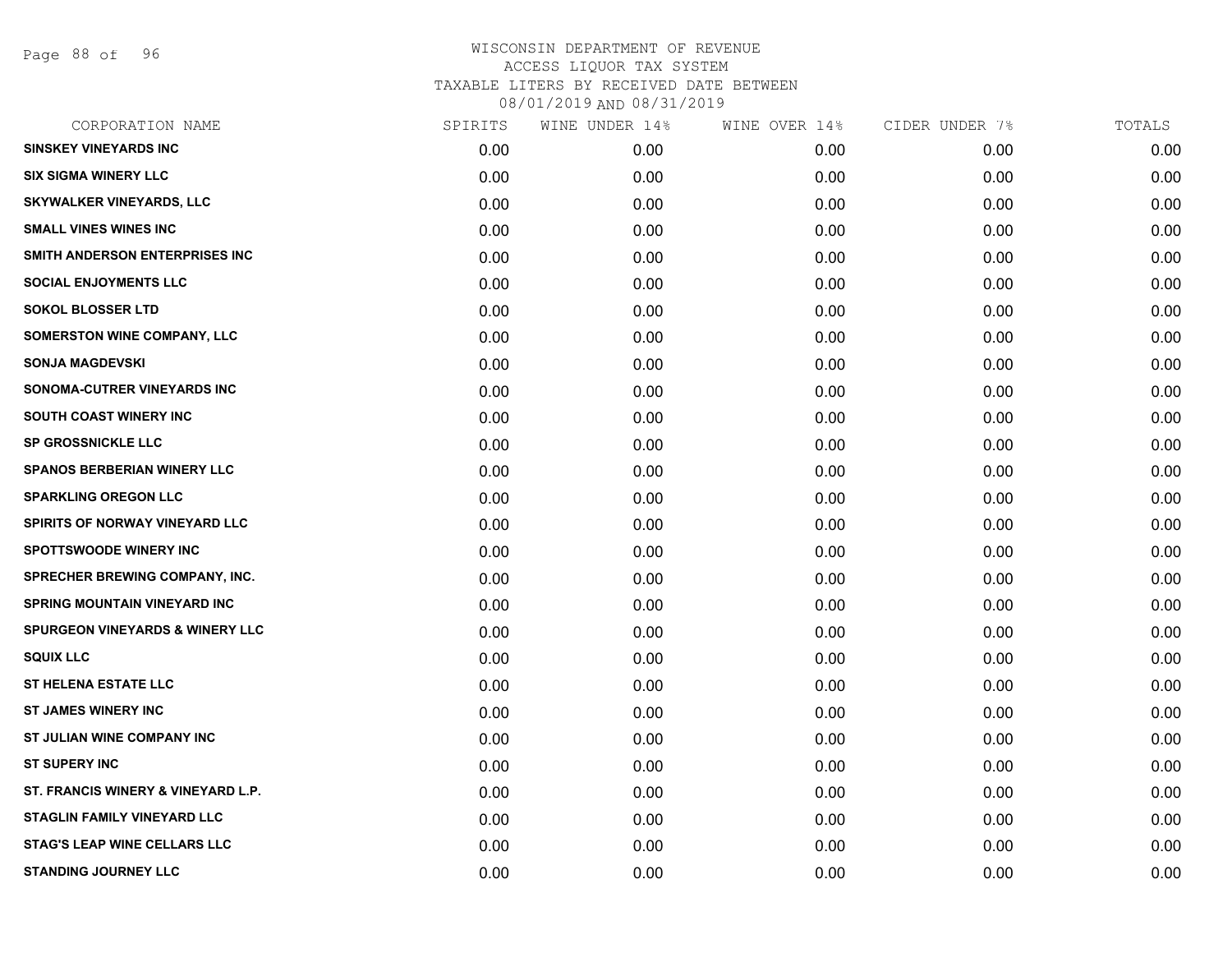Page 89 of 96

| CORPORATION NAME                           | SPIRITS | WINE UNDER 14% | WINE OVER 14% | CIDER UNDER 7% | TOTALS |
|--------------------------------------------|---------|----------------|---------------|----------------|--------|
| <b>STE MICHELLE WINE ESTATES LTD</b>       | 0.00    | 0.00           | 0.00          | 0.00           | 0.00   |
| <b>STEFFENS FAMILY WINES LLC</b>           | 0.00    | 0.00           | 0.00          | 0.00           | 0.00   |
| <b>STEPHAN VINEYARD INC</b>                | 0.00    | 0.00           | 0.00          | 0.00           | 0.00   |
| <b>STEPHEN A MCPHERSON</b>                 | 0.00    | 0.00           | 0.00          | 0.00           | 0.00   |
| <b>STEPHEN M KENNEDY</b>                   | 0.00    | 0.00           | 0.00          | 0.00           | 0.00   |
| <b>STEPHEN M REUSTLE</b>                   | 0.00    | 0.00           | 0.00          | 0.00           | 0.00   |
| <b>STEVEN DEBAKER</b>                      | 0.00    | 0.00           | 0.00          | 0.00           | 0.00   |
| <b>STEVEN KENT LLC</b>                     | 0.00    | 0.00           | 0.00          | 0.00           | 0.00   |
| STEVEN M & JUDITH A JACOBSON LLC           | 0.00    | 0.00           | 0.00          | 0.00           | 0.00   |
| <b>STEVEN N LEDSON</b>                     | 0.00    | 0.00           | 0.00          | 0.00           | 0.00   |
| <b>STEWART CELLARS, LLC</b>                | 0.00    | 0.00           | 0.00          | 0.00           | 0.00   |
| <b>STOLLER VINEYARDS INC</b>               | 0.00    | 0.00           | 0.00          | 0.00           | 0.00   |
| <b>STOLPMAN VINEYARDS LLC</b>              | 0.00    | 0.00           | 0.00          | 0.00           | 0.00   |
| <b>STONE EDGE WINERY LLC</b>               | 0.00    | 0.00           | 0.00          | 0.00           | 0.00   |
| STONE HILL WINE CO INC                     | 0.00    | 0.00           | 0.00          | 0.00           | 0.00   |
| <b>STONE WOLF VINEYARDS, LLC</b>           | 0.00    | 0.00           | 0.00          | 0.00           | 0.00   |
| <b>STONECUSHION INC</b>                    | 0.00    | 0.00           | 0.00          | 0.00           | 0.00   |
| STONEHAUS WINERY, INC.                     | 0.00    | 0.00           | 0.00          | 0.00           | 0.00   |
| <b>STONES THROW WINERY INC</b>             | 0.00    | 0.00           | 0.00          | 0.00           | 0.00   |
| <b>STONY HILL VINEYARD INC</b>             | 0.00    | 0.00           | 0.00          | 0.00           | 0.00   |
| STORYBOOK MOUNTAIN WINERY INC              | 0.00    | 0.00           | 0.00          | 0.00           | 0.00   |
| <b>SULPHUR SPRINGS WINERY LLC</b>          | 0.00    | 0.00           | 0.00          | 0.00           | 0.00   |
| <b>SUMMERS WINERY LLC</b>                  | 0.00    | 0.00           | 0.00          | 0.00           | 0.00   |
| <b>SUMMERWOOD WINERY &amp; INN INC</b>     | 0.00    | 0.00           | 0.00          | 0.00           | 0.00   |
| <b>SUNSET HOLLOW RANCH</b>                 | 0.00    | 0.00           | 0.00          | 0.00           | 0.00   |
| <b>SUNSET POINT WINERY LLC</b>             | 0.00    | 0.00           | 0.00          | 0.00           | 0.00   |
| <b>SUNSTONE VINEYARDS &amp; WINERY INC</b> | 0.00    | 0.00           | 0.00          | 0.00           | 0.00   |
| <b>SUSAN M BOSWELL</b>                     | 0.00    | 0.00           | 0.00          | 0.00           | 0.00   |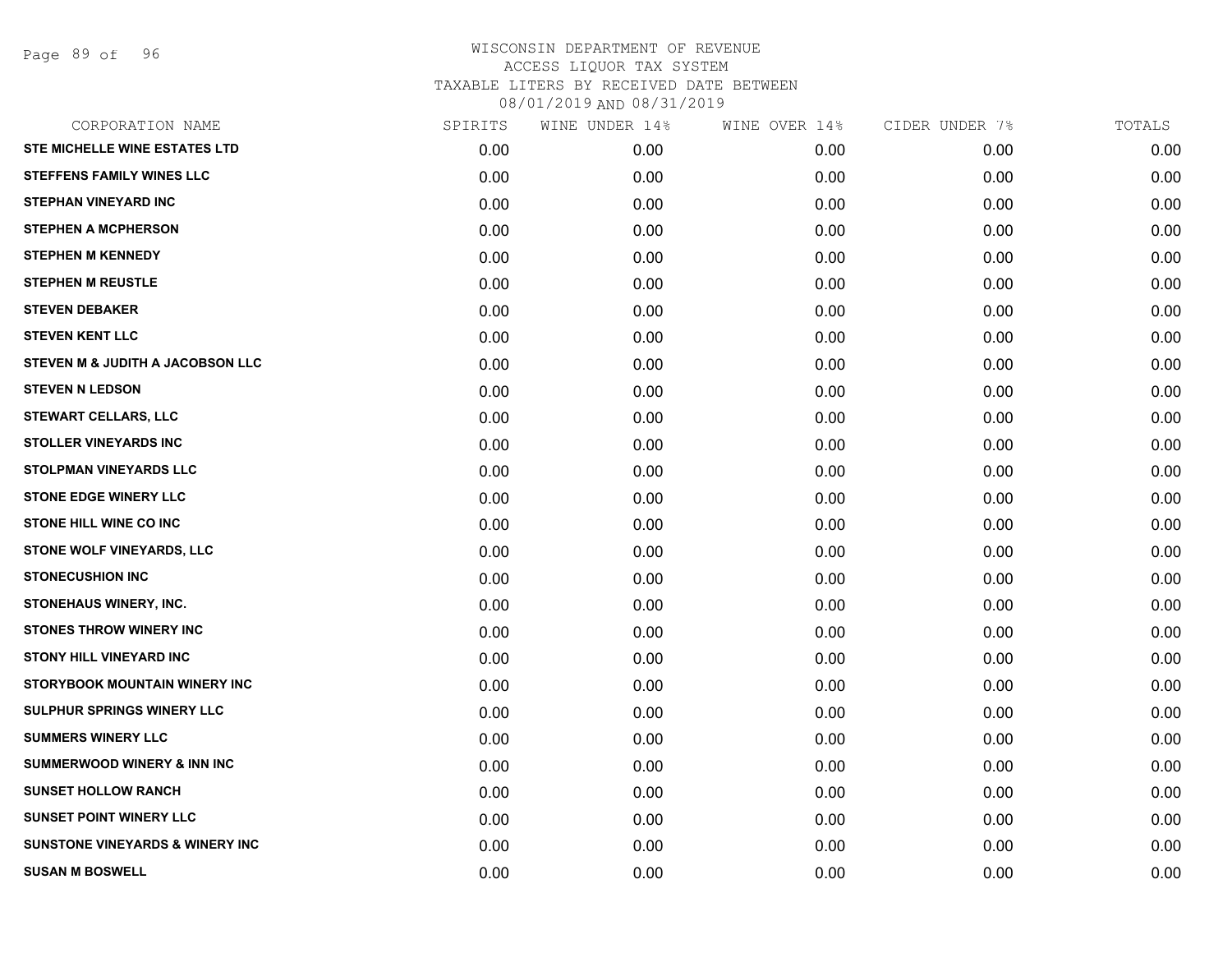Page 90 of 96

| CORPORATION NAME                     | SPIRITS | WINE UNDER 14% | WINE OVER 14% | CIDER UNDER 7% | TOTALS |
|--------------------------------------|---------|----------------|---------------|----------------|--------|
| <b>SUTTER HOME WINERY INC</b>        | 0.00    | 0.00           | 0.00          | 0.00           | 0.00   |
| <b>SWEAZEY WINERY INVESTMENT LLC</b> | 0.00    | 0.00           | 0.00          | 0.00           | 0.00   |
| <b>SWEET CHEEKS VINEYARDS INC</b>    | 0.00    | 0.00           | 0.00          | 0.00           | 0.00   |
| <b>TABLAS CREEK VINEYARD LP</b>      | 0.00    | 0.00           | 0.00          | 0.00           | 0.00   |
| <b>TAFT STREET INC</b>               | 0.00    | 0.00           | 0.00          | 0.00           | 0.00   |
| <b>TAKARA SAKE USA INC</b>           | 0.00    | 0.00           | 0.00          | 0.00           | 0.00   |
| <b>TALLEY VINEYARDS INC</b>          | 0.00    | 0.00           | 0.00          | 0.00           | 0.00   |
| <b>TAMBER BEY VINEYARDS LLC</b>      | 0.00    | 0.00           | 0.00          | 0.00           | 0.00   |
| <b>TANDEM WINES LLC</b>              | 0.00    | 0.00           | 0.00          | 0.00           | 0.00   |
| <b>TARA BELLA WINERY LLC</b>         | 0.00    | 0.00           | 0.00          | 0.00           | 0.00   |
| <b>TEALE CREEK ASSOCIATES</b>        | 0.00    | 0.00           | 0.00          | 0.00           | 0.00   |
| <b>TENBA RIDGE WINERY LLC</b>        | 0.00    | 0.00           | 0.00          | 0.00           | 0.00   |
| <b>TERRA VINUM LLC</b>               | 0.00    | 0.00           | 0.00          | 0.00           | 0.00   |
| <b>TERRAVANT WINE COMPANY LLC</b>    | 0.00    | 0.00           | 0.00          | 0.00           | 0.00   |
| <b>TESTAROSSA VINEYARDS LLC</b>      | 0.00    | 0.00           | 0.00          | 0.00           | 0.00   |
| <b>TEXAS FULFILLMENT SERVICES</b>    | 0.00    | 0.00           | 0.00          | 0.00           | 0.00   |
| THE BIALE ESTATE                     | 0.00    | 0.00           | 0.00          | 0.00           | 0.00   |
| THE BLEECHER FAMILY TRUST            | 0.00    | 0.00           | 0.00          | 0.00           | 0.00   |
| THE BRANDER VINEYARD                 | 0.00    | 0.00           | 0.00          | 0.00           | 0.00   |
| THE CELLAR LLC                       | 0.00    | 0.00           | 0.00          | 0.00           | 0.00   |
| THE GAINEY VINEYARD                  | 0.00    | 0.00           | 0.00          | 0.00           | 0.00   |
| THE HARDER GROUP INC                 | 0.00    | 0.00           | 0.00          | 0.00           | 0.00   |
| THE HESS COLLECTION WINERY           | 0.00    | 0.00           | 0.00          | 0.00           | 0.00   |
| THE HOGUE CELLARS LTD                | 0.00    | 0.00           | 0.00          | 0.00           | 0.00   |
| THE INFINITE MONKEY THEOREM INC      | 0.00    | 0.00           | 0.00          | 0.00           | 0.00   |
| THE LITTORAI WINES                   | 0.00    | 0.00           | 0.00          | 0.00           | 0.00   |
| THE LOCK AGRICULTURAL VENTURES LLC   | 0.00    | 0.00           | 0.00          | 0.00           | 0.00   |
| THE MASCOT WINE, LLC                 | 0.00    | 0.00           | 0.00          | 0.00           | 0.00   |
|                                      |         |                |               |                |        |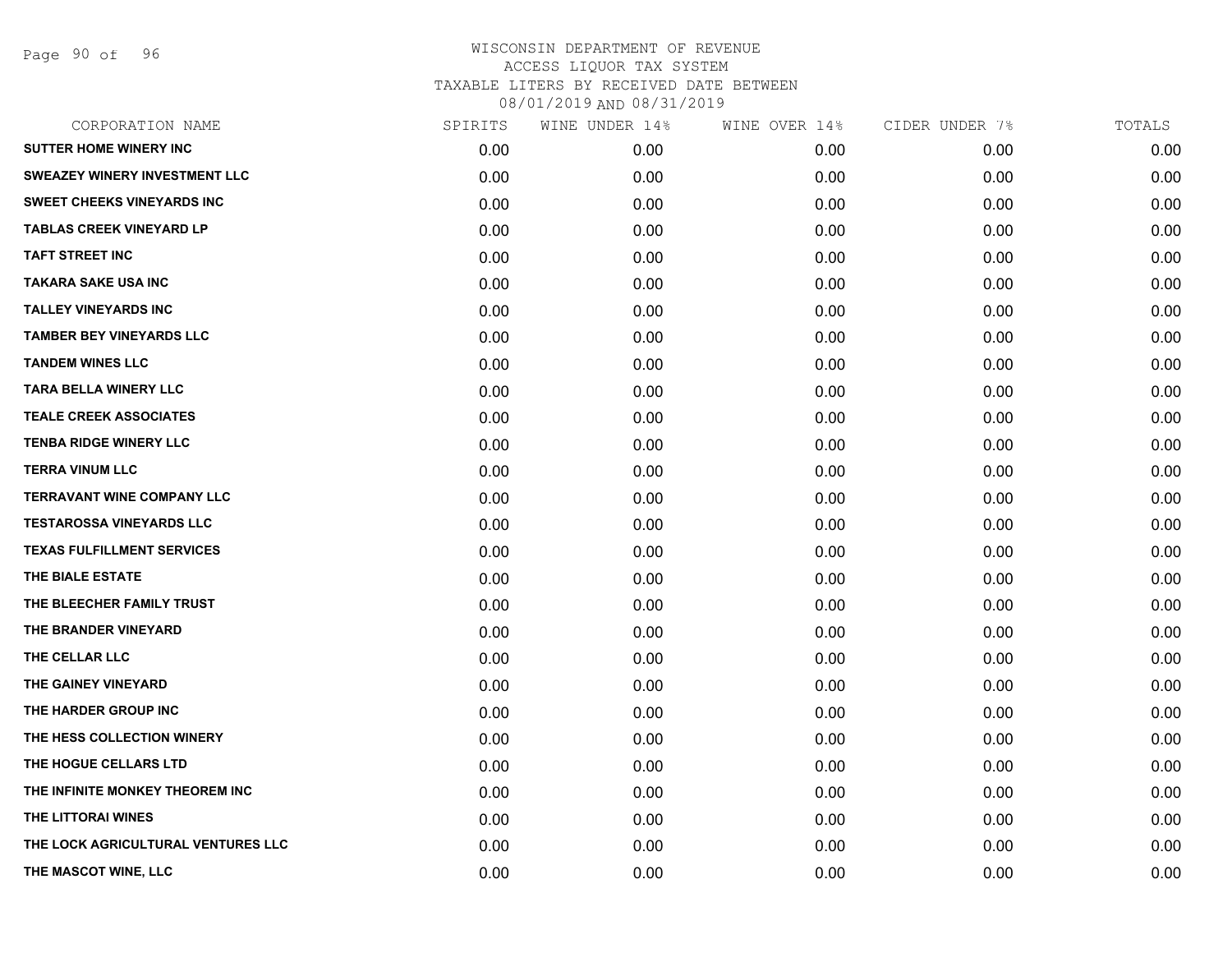Page 91 of 96

#### WISCONSIN DEPARTMENT OF REVENUE ACCESS LIQUOR TAX SYSTEM

TAXABLE LITERS BY RECEIVED DATE BETWEEN

08/01/2019 AND 08/31/2019

| CORPORATION NAME                          | SPIRITS | WINE UNDER 14% | WINE OVER 14% | CIDER UNDER 7% | TOTALS   |
|-------------------------------------------|---------|----------------|---------------|----------------|----------|
| THE MEEKER VINEYARD                       | 0.00    | 7,621.96       | 0.00          | 0.00           | 7,621.96 |
| THE MORLET SELECTION INC                  | 0.00    | 0.00           | 0.00          | 0.00           | 0.00     |
| THE MORNE WINE COMPANY                    | 0.00    | 0.00           | 0.00          | 0.00           | 0.00     |
| THE RED STITCH WINE GROUP, LLC            | 0.00    | 0.00           | 0.00          | 0.00           | 0.00     |
| THE RUM TREE, INC.                        | 0.00    | 0.00           | 0.00          | 0.00           | 0.00     |
| THE SHORES OF FAIRHAVEN INC               | 0.00    | 0.00           | 0.00          | 0.00           | 0.00     |
| THE SILVERADO VINEYARDS                   | 0.00    | 0.00           | 0.00          | 0.00           | 0.00     |
| THE VINEYARD LLC                          | 0.00    | 0.00           | 0.00          | 0.00           | 0.00     |
| THE WILLIAMSBURG WINERY LTD               | 0.00    | 0.00           | 0.00          | 0.00           | 0.00     |
| THE WINE GROUP INC                        | 0.00    | 0.00           | 0.00          | 0.00           | 0.00     |
| THE WINE VINEYARD LLC                     | 0.00    | 0.00           | 0.00          | 0.00           | 0.00     |
| THE WOODLAND TRAIL BEVERAGE COMPANY, INC. | 0.00    | 0.00           | 0.00          | 0.00           | 0.00     |
| THIRTY-ONE PRODUCTION LLC                 | 0.00    | 0.00           | 0.00          | 0.00           | 0.00     |
| THIS REALM LLC                            | 0.00    | 0.00           | 0.00          | 0.00           | 0.00     |
| <b>THOMAS C HOFFMAN</b>                   | 0.00    | 0.00           | 0.00          | 0.00           | 0.00     |
| THOMAS FOGARTY WINERY LLC                 | 0.00    | 0.00           | 0.00          | 0.00           | 0.00     |
| THOMAS L BECKMEN & JUDITH F BECKMEN       | 0.00    | 0.00           | 0.00          | 0.00           | 0.00     |
| <b>THURMAN J RODGERS</b>                  | 0.00    | 0.00           | 0.00          | 0.00           | 0.00     |
| <b>THVS CORP</b>                          | 0.00    | 0.00           | 0.00          | 0.00           | 0.00     |
| TI BEVERAGE GROUP LTD                     | 0.00    | 0.00           | 0.00          | 0.00           | 0.00     |
| TIM BLUE WINES LLC                        | 0.00    | 0.00           | 0.00          | 0.00           | 0.00     |
| <b>TIMOTHY D GUILD</b>                    | 0.00    | 0.00           | 0.00          | 0.00           | 0.00     |
| <b>TIMOTHY P MCDONALD</b>                 | 0.00    | 0.00           | 0.00          | 0.00           | 0.00     |
| TMR WINE COMPANY LLC                      | 0.00    | 0.00           | 0.00          | 0.00           | 0.00     |
| <b>TOAD HOLLOW VINEYARDS INC</b>          | 0.00    | 0.00           | 0.00          | 0.00           | 0.00     |
| <b>TOBIN JAMES CELLARS</b>                | 0.00    | 0.00           | 0.00          | 0.00           | 0.00     |
| <b>TODD KUEHL</b>                         | 0.00    | 0.00           | 0.00          | 0.00           | 0.00     |
| <b>TOLLIVER RANCH BRANDS LLC</b>          | 0.00    | 0.00           | 0.00          | 0.00           | 0.00     |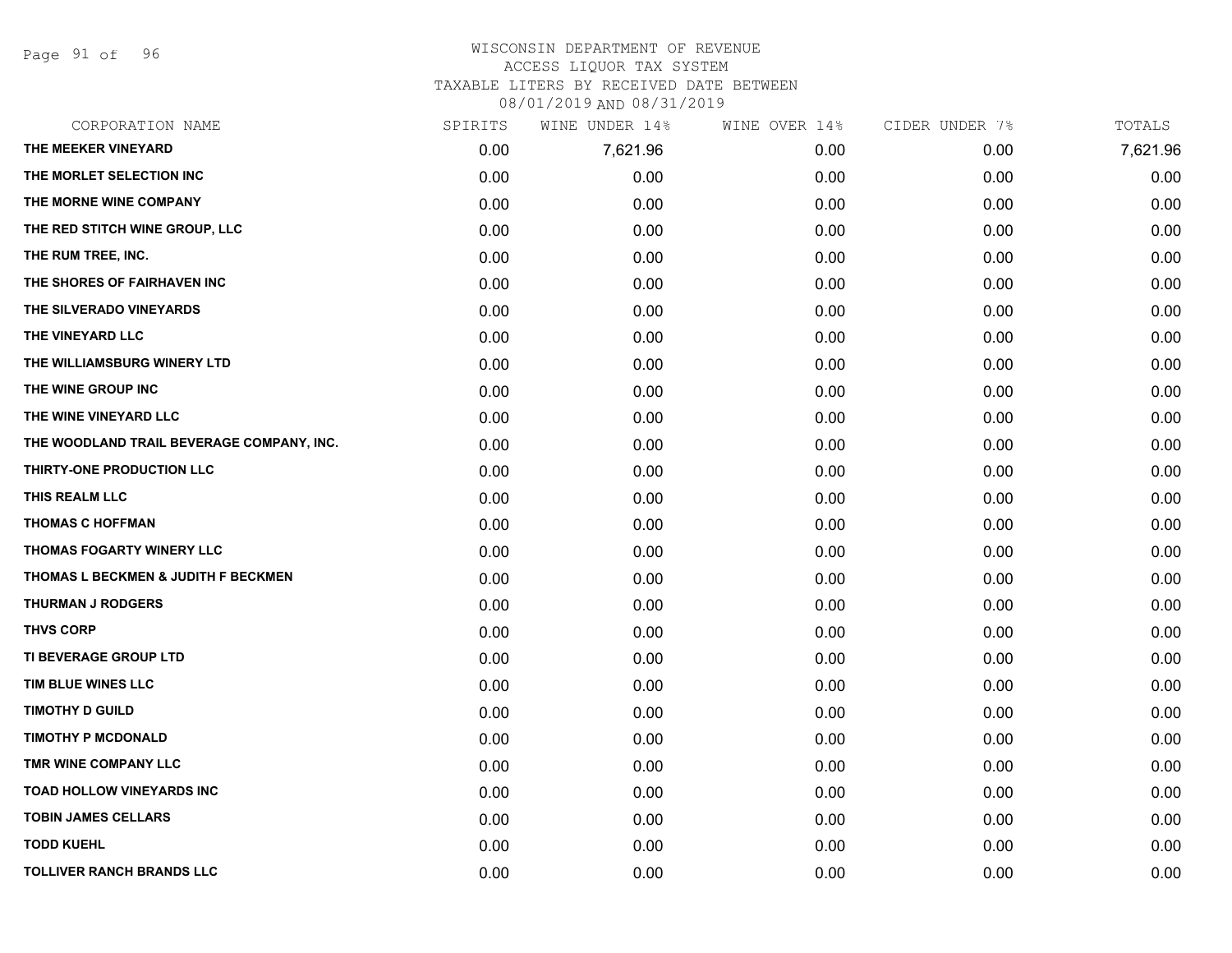Page 92 of 96

| CORPORATION NAME                       | SPIRITS | WINE UNDER 14% | WINE OVER 14% | CIDER UNDER 7% | TOTALS |
|----------------------------------------|---------|----------------|---------------|----------------|--------|
| <b>TOM MEADOWCROFT</b>                 | 0.00    | 0.00           | 0.00          | 0.00           | 0.00   |
| TOMMYS TOO HIGH WINES LLC              | 0.00    | 0.00           | 0.00          | 0.00           | 0.00   |
| TOUR DE FORCE WINE COMPANY LLC         | 0.00    | 0.00           | 0.00          | 0.00           | 0.00   |
| <b>TREANA WINERY LLC</b>               | 0.00    | 0.00           | 0.00          | 0.00           | 0.00   |
| TREASURY WINE ESTATES AMERICAS COMPANY | 0.00    | 0.00           | 0.00          | 0.00           | 0.00   |
| TREFETHEN VINEYARDS WINERY INC         | 0.00    | 0.00           | 0.00          | 0.00           | 0.00   |
| <b>TRENTADUE WINERY LLC</b>            | 0.00    | 0.00           | 0.00          | 0.00           | 0.00   |
| <b>TRESPASS VINEYARDS INC.</b>         | 0.00    | 0.00           | 0.00          | 0.00           | 0.00   |
| <b>TRINITAS CELLARS LLC</b>            | 0.00    | 0.00           | 0.00          | 0.00           | 0.00   |
| <b>TRIONE VINEYARDS LLC</b>            | 0.00    | 0.00           | 0.00          | 0.00           | 0.00   |
| <b>TROY LANDWEHR</b>                   | 0.00    | 0.00           | 0.00          | 0.00           | 0.00   |
| <b>TSG LLC</b>                         | 0.00    | 0.00           | 0.00          | 0.00           | 0.00   |
| TURKOVICH FAMILY WINES LLC             | 0.00    | 0.00           | 0.00          | 0.00           | 0.00   |
| TURLEY WINE CELLARS INC                | 0.00    | 0.00           | 0.00          | 0.00           | 0.00   |
| <b>TURNBULL WINE CELLARS</b>           | 0.00    | 0.00           | 0.00          | 0.00           | 0.00   |
| <b>TUSK ESTATES LLC</b>                | 0.00    | 0.00           | 0.00          | 0.00           | 0.00   |
| <b>TWIN PEAKS WINERY INC</b>           | 0.00    | 0.00           | 0.00          | 0.00           | 0.00   |
| <b>TWIN RIDGE ESTATES LLC</b>          | 0.00    | 0.00           | 0.00          | 0.00           | 0.00   |
| <b>TWISTED OAK WINERY LLC</b>          | 0.00    | 0.00           | 0.00          | 0.00           | 0.00   |
| <b>TWO LADS LLC</b>                    | 0.00    | 0.00           | 0.00          | 0.00           | 0.00   |
| <b>TY R CATON</b>                      | 0.00    | 0.00           | 0.00          | 0.00           | 0.00   |
| UNTI WINE CO LLC                       | 0.00    | 0.00           | 0.00          | 0.00           | 0.00   |
| <b>UPSTREAM CIDER LLC</b>              | 0.00    | 0.00           | 0.00          | 0.00           | 0.00   |
| <b>URBAN CELLARS LLC</b>               | 0.00    | 0.00           | 0.00          | 0.00           | 0.00   |
| V & C LLC                              | 0.00    | 0.00           | 0.00          | 0.00           | 0.00   |
| <b>V SATTUI WINERY INC</b>             | 0.00    | 0.00           | 0.00          | 0.00           | 0.00   |
| <b>V2 WINE GROUP LLC</b>               | 0.00    | 0.00           | 0.00          | 0.00           | 0.00   |
| VAN RUITEN FAMILY WINERY LLC           | 0.00    | 0.00           | 0.00          | 0.00           | 0.00   |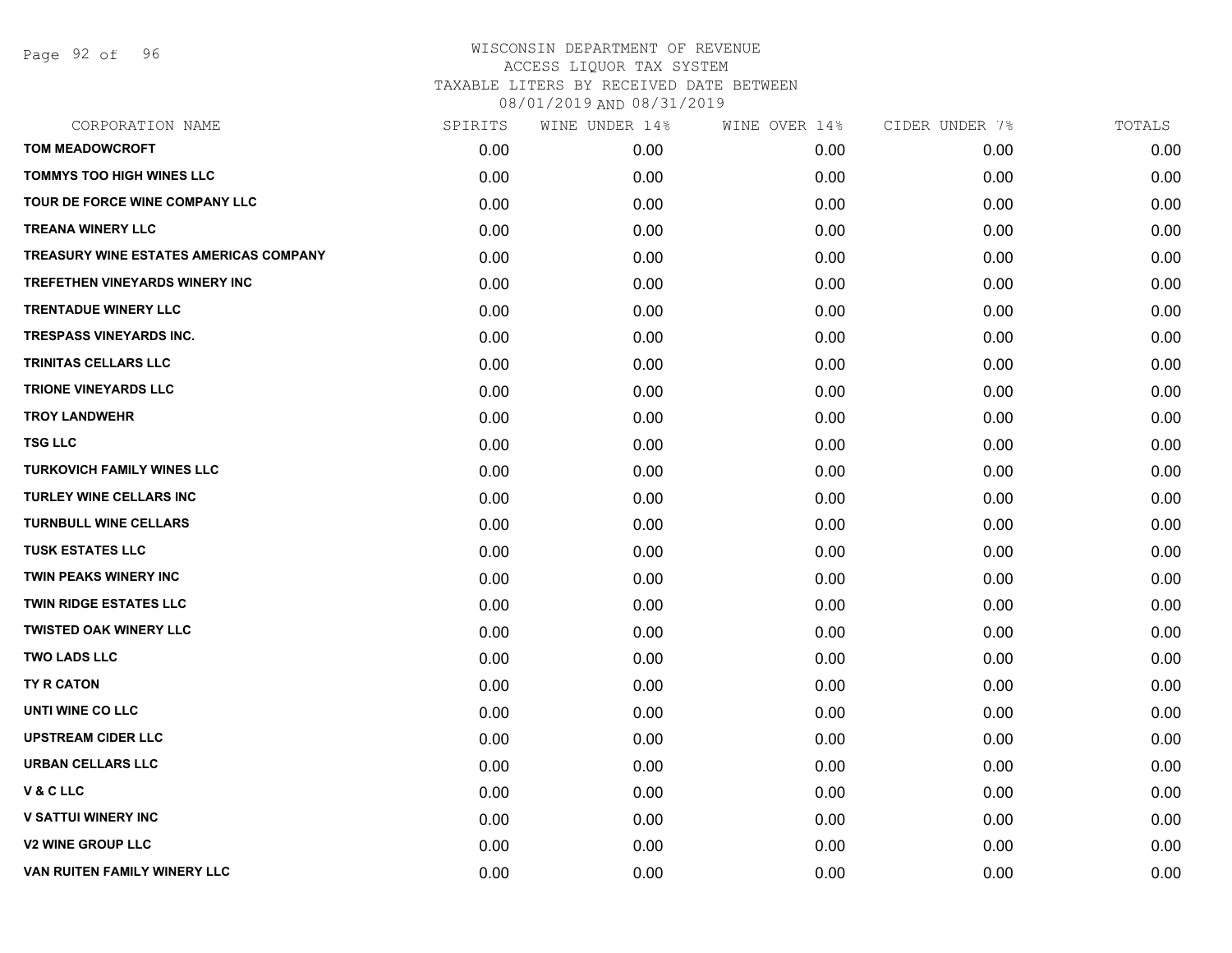Page 93 of 96

| CORPORATION NAME                  | SPIRITS | WINE UNDER 14% | WINE OVER 14% | CIDER UNDER 7% | TOTALS |
|-----------------------------------|---------|----------------|---------------|----------------|--------|
| VAN WYCHEN WINES INC.             | 0.00    | 0.00           | 0.00          | 0.00           | 0.00   |
| <b>VERMEIL WINE GROUP LLC</b>     | 0.00    | 0.00           | 0.00          | 0.00           | 0.00   |
| <b>VERNON VINEYARDS LTD</b>       | 0.00    | 0.00           | 0.00          | 0.00           | 0.00   |
| <b>VICINI ENTERPRISES LLC</b>     | 0.00    | 0.00           | 0.00          | 0.00           | 0.00   |
| <b>VIGNETTE WINERY LLC</b>        | 0.00    | 0.00           | 0.00          | 0.00           | 0.00   |
| <b>VILLA AMOROSA INC</b>          | 0.00    | 0.00           | 0.00          | 0.00           | 0.00   |
| <b>VILLA ENCINAL PARTNERS LP</b>  | 0.00    | 0.00           | 0.00          | 0.00           | 0.00   |
| <b>VILLA SAN JULIETTE INC</b>     | 0.00    | 0.00           | 0.00          | 0.00           | 0.00   |
| <b>VILLA TOSCANO INC</b>          | 0.00    | 0.00           | 0.00          | 0.00           | 0.00   |
| VIN DE ZO LLC                     | 0.00    | 0.00           | 0.00          | 0.00           | 0.00   |
| <b>VINA ROBLES INC</b>            | 0.00    | 0.00           | 0.00          | 0.00           | 0.00   |
| <b>VINCENT ARROYO WINERY INC</b>  | 0.00    | 0.00           | 0.00          | 0.00           | 0.00   |
| <b>VINE &amp; SUN LLC</b>         | 0.00    | 0.00           | 0.00          | 0.00           | 0.00   |
| <b>VINE CLIFF WINERY INC</b>      | 0.00    | 0.00           | 0.00          | 0.00           | 0.00   |
| <b>VINEBURG LLC</b>               | 0.00    | 0.00           | 0.00          | 0.00           | 0.00   |
| VINES TO CELLAR, INC.             | 0.00    | 0.00           | 0.00          | 0.00           | 0.00   |
| <b>VINESSE LLC</b>                | 0.00    | 0.00           | 0.00          | 0.00           | 0.00   |
| <b>VINEYARD 29 LLC</b>            | 0.00    | 0.00           | 0.00          | 0.00           | 0.00   |
| VIN-GO, LLC                       | 0.00    | 0.00           | 0.00          | 0.00           | 0.00   |
| <b>VINTAGE WINE ESTATES, INC.</b> | 0.00    | 0.00           | 0.00          | 0.00           | 0.00   |
| <b>VINTAGE WINE ESTATES, INC.</b> | 0.00    | 0.00           | 0.00          | 0.00           | 0.00   |
| <b>VINTAGE WINE ESTATES, INC.</b> | 0.00    | 0.00           | 0.00          | 0.00           | 0.00   |
| <b>VINTAGE WINE ESTATES, INC.</b> | 0.00    | 0.00           | 0.00          | 0.00           | 0.00   |
| <b>VINTAGE WINE ESTATES, INC.</b> | 0.00    | 0.00           | 0.00          | 0.00           | 0.00   |
| <b>VINTAGE WINE ESTATES, INC.</b> | 0.00    | 0.00           | 0.00          | 0.00           | 0.00   |
| <b>VINTAGE WINE ESTATES, INC.</b> | 0.00    | 0.00           | 0.00          | 0.00           | 0.00   |
| <b>VINTAGE WINE ESTATES, INC.</b> | 0.00    | 0.00           | 0.00          | 0.00           | 0.00   |
| <b>VINTAGE WINE ESTATES, INC.</b> | 0.00    | 0.00           | 0.00          | 0.00           | 0.00   |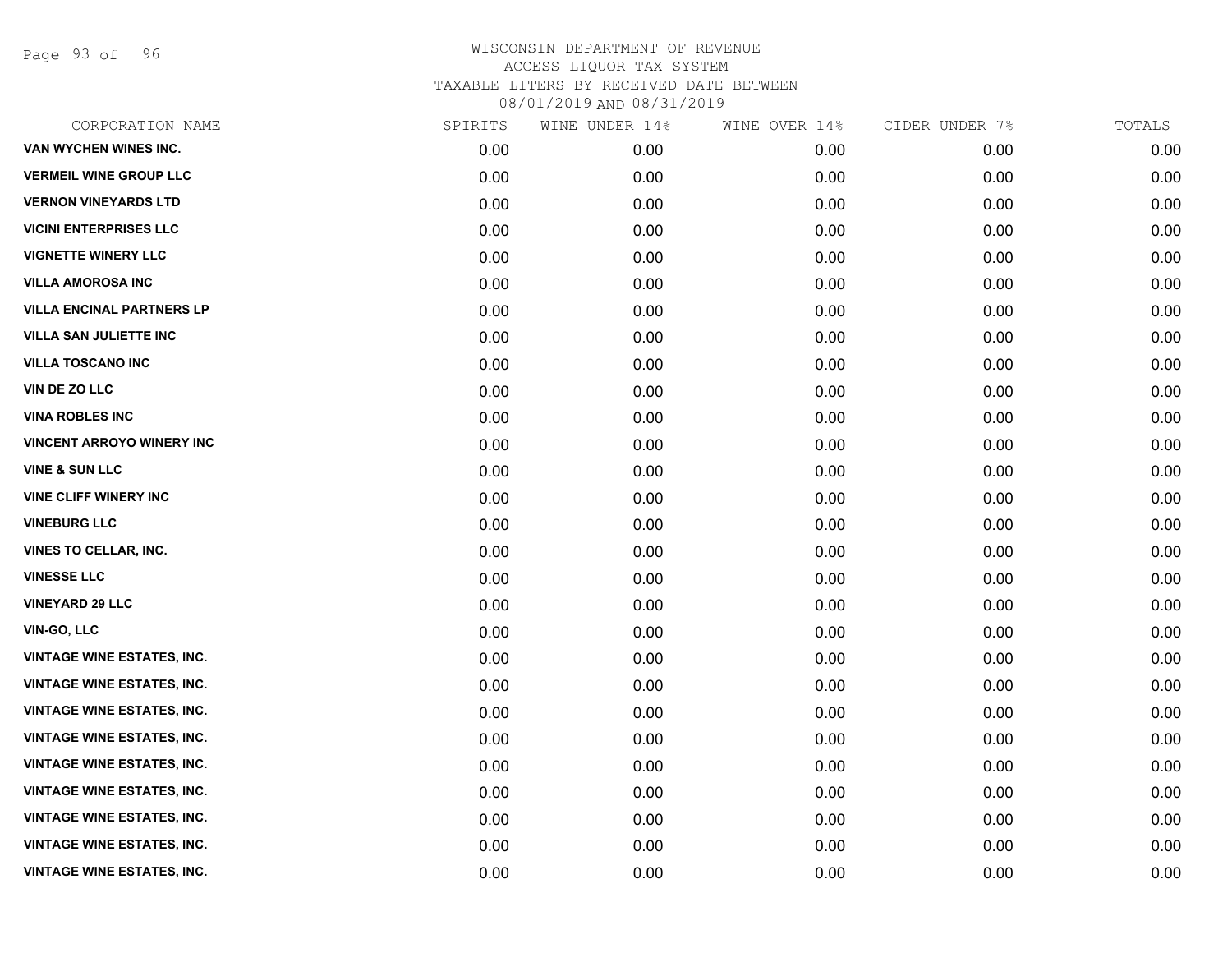Page 94 of 96

| CORPORATION NAME                                   | SPIRITS | WINE UNDER 14% | WINE OVER 14% | CIDER UNDER 7% | TOTALS |
|----------------------------------------------------|---------|----------------|---------------|----------------|--------|
| <b>VINUM CELLARS INC</b>                           | 0.00    | 0.00           | 0.00          | 0.00           | 0.00   |
| <b>VITE GALLERON ASSETS CORP</b>                   | 0.00    | 0.00           | 0.00          | 0.00           | 0.00   |
| <b>VON KLAUS WINERY LLC</b>                        | 0.00    | 0.00           | 0.00          | 0.00           | 0.00   |
| <b>VON STIEHL WINERY LTD.</b>                      | 0.00    | 0.00           | 0.00          | 0.00           | 0.00   |
| W G BEST WEINKELLEREI INC                          | 0.00    | 85.50          | 205.50        | 0.00           | 291.00 |
| <b>W J DEUTSCH &amp; SONS LTD</b>                  | 0.00    | 0.00           | 0.00          | 0.00           | 0.00   |
| <b>WAGNER WINERY LLC</b>                           | 0.00    | 0.00           | 0.00          | 0.00           | 0.00   |
| <b>WAITS-MAST FAMILY CELLARS LLC</b>               | 0.00    | 0.00           | 0.00          | 0.00           | 0.00   |
| <b>WASHINGTON VINTNERS LLC</b>                     | 0.00    | 0.00           | 0.00          | 0.00           | 0.00   |
| <b>WEIBEL INCORPORATED</b>                         | 0.00    | 0.00           | 0.00          | 0.00           | 0.00   |
| <b>WENTE BROS</b>                                  | 0.00    | 0.00           | 0.00          | 0.00           | 0.00   |
| <b>WEST COAST WINE PARTNERS LLC</b>                | 0.00    | 0.00           | 0.00          | 0.00           | 0.00   |
| <b>WEST PRAIRIE WINERY LLC</b>                     | 0.00    | 0.00           | 0.00          | 0.00           | 0.00   |
| <b>WESTFALL WINERY LLC</b>                         | 0.00    | 0.00           | 0.00          | 0.00           | 0.00   |
| <b>WESTPORT WINERY LLC</b>                         | 0.00    | 0.00           | 0.00          | 0.00           | 0.00   |
| <b>WHEELER WINERY INC</b>                          | 0.00    | 0.00           | 0.00          | 0.00           | 0.00   |
| <b>WHETSTONE WINE CELLARS LLC</b>                  | 0.00    | 0.00           | 0.00          | 0.00           | 0.00   |
| <b>WHISPERING BLUFFS VINEYARD &amp; WINERY LTD</b> | 0.00    | 0.00           | 0.00          | 0.00           | 0.00   |
| <b>WHITE BEAR SPIRITS LLC</b>                      | 0.00    | 0.00           | 0.00          | 0.00           | 0.00   |
| <b>WHITE OAK VINEYARDS &amp; WINERY LLC</b>        | 0.00    | 0.00           | 0.00          | 0.00           | 0.00   |
| WHITE WINTER WINERY INC                            | 0.00    | 0.00           | 0.00          | 0.00           | 0.00   |
| <b>WIENS CELLARS LLC</b>                           | 0.00    | 0.00           | 0.00          | 0.00           | 0.00   |
| <b>WILD EPITOME LLC</b>                            | 0.00    | 0.00           | 0.00          | 0.00           | 0.00   |
| <b>WILDEROTTER WINERY LLC</b>                      | 0.00    | 0.00           | 0.00          | 0.00           | 0.00   |
| <b>WILLAMETTE VALLEY VINEYARDS INC</b>             | 0.00    | 0.00           | 0.00          | 0.00           | 0.00   |
| <b>WILLIAM F BLUHM</b>                             | 0.00    | 0.00           | 0.00          | 0.00           | 0.00   |
| <b>WILLIAM MOSBY</b>                               | 0.00    | 0.00           | 0.00          | 0.00           | 0.00   |
| <b>WILLIAM PRICE III</b>                           | 0.00    | 0.00           | 0.00          | 0.00           | 0.00   |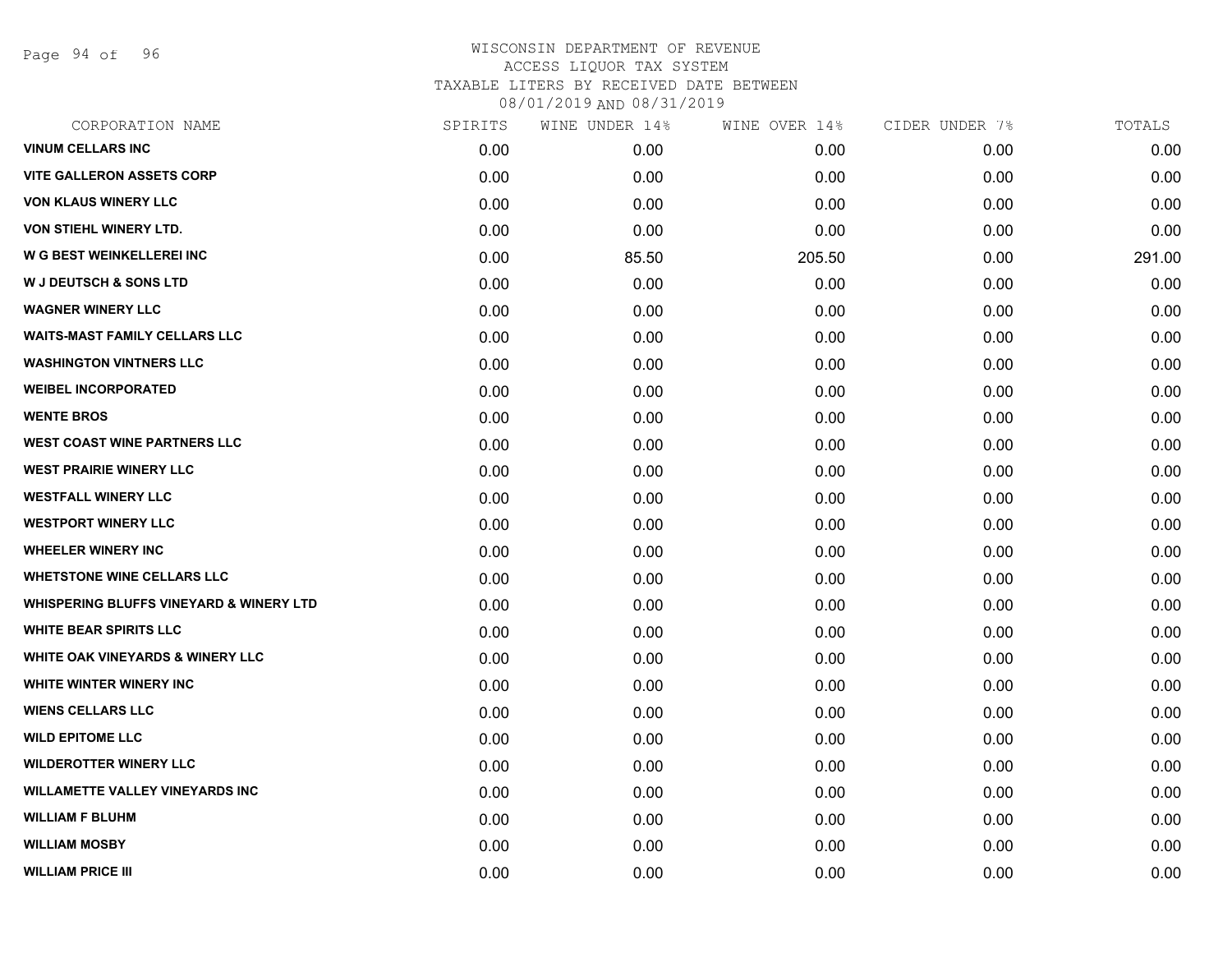Page 95 of 96

| SPIRITS | WINE UNDER 14% | WINE OVER 14% | CIDER UNDER 7% | TOTALS    |
|---------|----------------|---------------|----------------|-----------|
| 0.00    | 0.00           | 0.00          | 0.00           | 0.00      |
| 0.00    | 0.00           | 0.00          | 0.00           | 0.00      |
| 0.00    | 0.00           | 0.00          | 0.00           | 0.00      |
| 0.00    | 0.00           | 0.00          | 0.00           | 0.00      |
| 0.00    | 0.00           | 0.00          | 0.00           | 0.00      |
| 0.00    | 0.00           | 0.00          | 0.00           | 0.00      |
| 0.00    | 0.00           | 0.00          | 0.00           | 0.00      |
| 0.00    | 0.00           | 0.00          | 0.00           | 0.00      |
| 0.00    | 0.00           | 0.00          | 0.00           | 0.00      |
| 0.00    | 7,373.00       | 0.00          | 0.00           | 7,373.00  |
| 0.00    | 0.00           | 0.00          | 0.00           | 0.00      |
| 0.00    | 0.00           | 0.00          | 0.00           | 0.00      |
| 0.00    | 0.00           | 0.00          | 0.00           | 0.00      |
| 0.00    | 0.00           | 0.00          | 0.00           | 0.00      |
| 0.00    | 0.00           | 0.00          | 0.00           | 0.00      |
| 0.00    | 0.00           | 0.00          | 0.00           | 0.00      |
| 0.00    | 0.00           | 0.00          | 0.00           | 0.00      |
| 0.00    | 0.00           | 0.00          | 0.00           | 0.00      |
| 0.00    | 0.00           | 0.00          | 0.00           | 0.00      |
| 0.00    | 124.50         | 201.00        | 1.50           | 327.00    |
| 0.00    | 0.00           | 0.00          | 0.00           | 0.00      |
| 0.00    | 0.00           | 0.00          | 0.00           | 0.00      |
| 0.00    | 0.00           | 0.00          | 0.00           | 0.00      |
| 0.00    | 0.00           | 0.00          | 0.00           | 0.00      |
| 0.00    | 16,302.96      | 1,692.39      | 1.50           | 17,996.85 |
|         |                |               |                |           |